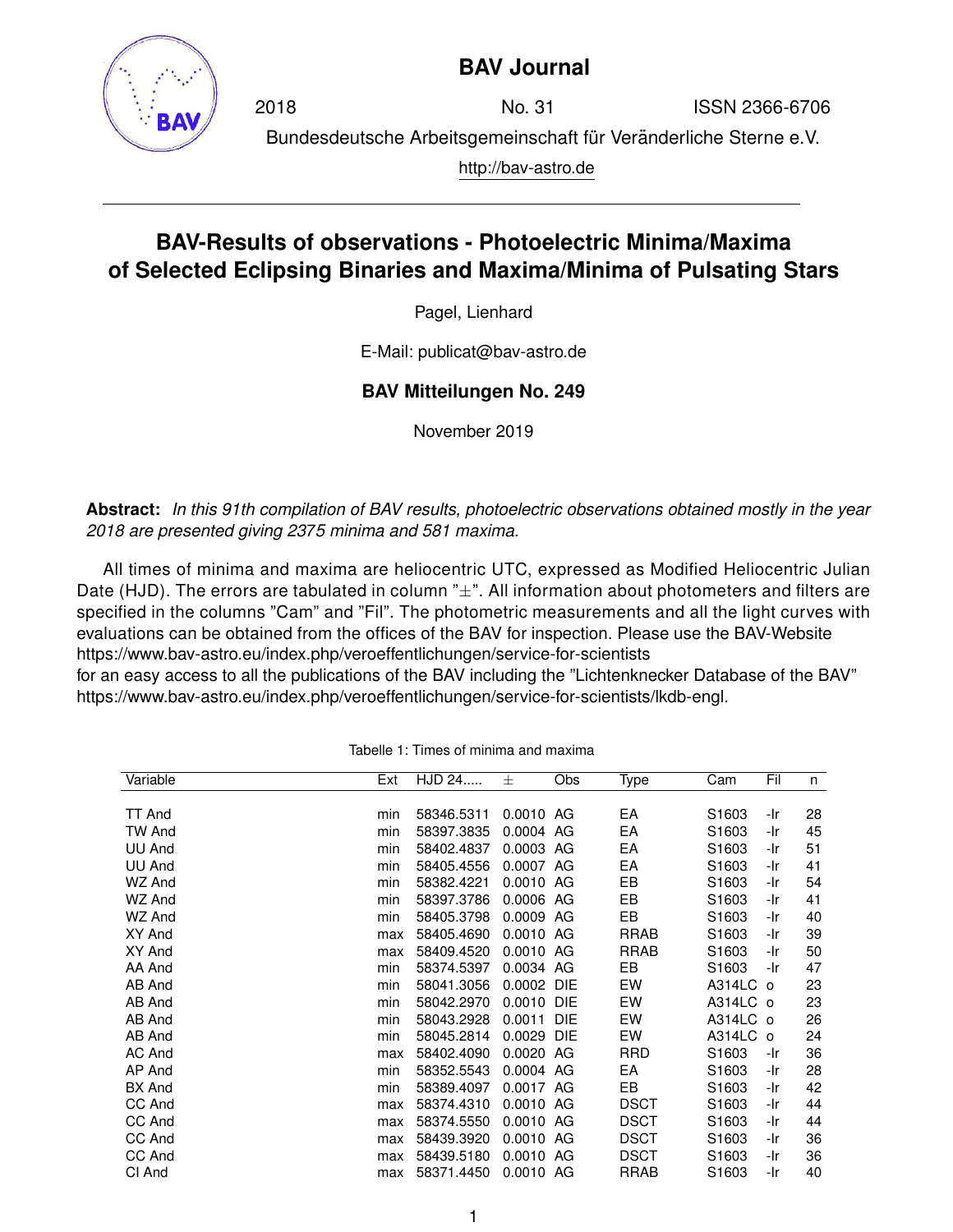| Tabelle 1: Times of minima and maxima, continue |  |  |  |
|-------------------------------------------------|--|--|--|
|                                                 |  |  |  |

| Variable         | Ext | HJD 24     | 士           | Obs | Type        | Cam        | Fil | n   |
|------------------|-----|------------|-------------|-----|-------------|------------|-----|-----|
|                  |     |            |             |     |             |            |     |     |
| CN And           | min | 58348.3971 | 0.0014 AG   |     | EB          | S1603      | -Ir | 32  |
| CN And           | min | 58370.3848 | 0.0037 AG   |     | EB          | S1603      | -Ir | 44  |
| CN And           | min | 58370.6135 | 0.0015 AG   |     | EB          | S1603      | -Ir | 44  |
| CO And           | min | 58346.4025 | 0.0031 AG   |     | EA          | S1603      | -Ir | 31  |
| DM And           | max | 58353.5910 | 0.0010 AG   |     | <b>RRAB</b> | S1603      | -Ir | 33  |
| DO And           | min | 58389.5189 | 0.0001 AG   |     | EB          | S1603      | -Ir | 228 |
| DS And           | min | 58389.4861 | 0.0012 AG   |     | EA          | S1603      | -Ir | 38  |
| FI And           | max | 58397.3730 | 0.0010 AG   |     | <b>RRAB</b> | S1603      | -Ir | 35  |
| <b>KN And</b>    | min | 58440.4840 | 0.0002 AG   |     | EA          | S1603      | -Ir | 407 |
| <b>KP And</b>    | min | 58348.5439 | 0.0014 AG   |     | EA          | S1603      | -Ir | 33  |
| <b>KP And</b>    | min | 58351.3596 | 0.0032 AG   |     | EA          | S1603      | -Ir | 40  |
| LO And           | min | 58350.4845 | 0.0029 AG   |     | EW          | S1603      | -Ir | 27  |
| OT And           | min | 58359.4890 | 0.0031 AG   |     | EA          | S1603      | -Ir | 46  |
| OV And           | max | 58348.4950 | 0.0010 AG   |     | <b>RRAB</b> | S1603      | -Ir | 32  |
| OV And           | max | 58370.6140 | 0.0010 AG   |     | <b>RRAB</b> | S1603      | -Ir | 44  |
| PX And           | min | 57638.4595 | 0.0005 BHE  |     | $E + NL$    | <b>DSI</b> | -Ir | 72  |
| PX And           | min | 57678.2673 | 0.0008 BHE  |     | $E + NL$    | <b>DSI</b> | -Ir | 70  |
| PX And           | min | 57706.3678 | 0.0002 BHE  |     | $E+NL$      | <b>DSI</b> | -Ir | 63  |
|                  |     |            |             |     |             |            |     |     |
| PX And           | min | 57720.2726 | 0.0002 BHE  |     | $E + NL$    | <b>DSI</b> | -Ir | 76  |
| PX And           | min | 57725.2477 | 0.0002 BHE  |     | $E + NL$    | <b>DSI</b> | -Ir | 109 |
| PX And           | min | 57727.2955 | 0.0015 BHE  |     | $E + NL$    | <b>DSI</b> | -Ir | 102 |
| PX And           | min | 57742.2265 | 0.0009 BHE  |     | $E + NL$    | <b>DSI</b> | -Ir | 65  |
| PX And           | min | 57743.2510 | 0.0002 BHE  |     | $E + NL$    | <b>DSI</b> | -Ir | 62  |
| PX And           | min | 57744.2735 | 0.0001 BHE  |     | $E + NL$    | <b>DSI</b> | -Ir | 69  |
| QW And           | min | 58377.3318 | 0.0014 AG   |     | EW          | S1603      | -Ir | 49  |
| QW And           | min | 58377.5761 | 0.0013 AG   |     | EW          | S1603      | -Ir | 49  |
| QW And           | min | 58382.4948 | 0.0019 AG   |     | EW          | S1603      | -Ir | 54  |
| QX And           | min | 58373.4763 | 0.0022 AG   |     | EW          | S1603      | -Ir | 37  |
| QX And           | min | 58389.5519 | 0.0023 AG   |     | EW          | S1603      | -Ir | 38  |
| QX And           | min | 58409.3411 | 0.0020 AG   |     | EW          | S1603      | -Ir | 52  |
| QX And           | min | 58409.5443 | 0.0018 AG   |     | EW          | S1603      | -Ir | 52  |
| V0342 And        | min | 58353.5272 | 0.0028 AG   |     | EA          | S1603      | -Ir | 33  |
| V0342 And        | min | 58382.5626 | 0.0028 AG   |     | EA          | S1603      | -Ir | 54  |
| V0355 And        | min | 58379.4200 | 0.0015 AG   |     | EA          | S1603      | -Ir | 50  |
| V0363 And        | min | 58389.3572 | 0.0038 AG   |     | EB          | S1603      | -Ir | 42  |
| V0372 And        | min | 58371.4633 | 0.0016 AG   |     | EA          | S1603      | -Ir | 39  |
| <b>V0376 And</b> |     |            | 0.0019 AG   |     |             |            |     |     |
|                  | min | 58389.5316 |             |     | EB          | S1603      | -Ir | 41  |
| V0392 And        | min | 58377.3825 | 0.0012 AG   |     | EA          | S1603      | -Ir | 49  |
| V0392 And        | min | 58391.5444 | 0.0019 AG   |     | EA          | S1603      | -Ir | 41  |
| V0404 And        | min | 58357.4776 | $0.0016$ AG |     | EA/RS       | S1603      | -Ir | 30  |
| V0406 And        | min | 58406.4604 | 0.0034 AG   |     | EB          | S1603      | -Ir | 53  |
| V0412 And        | min | 58413.5323 | 0.0025 AG   |     | EA          | S1603      | -Ir | 45  |
| V0449 And        | min | 57387.3177 | 0.0001 MS   |     | EW          | 16803      | V   | 90  |
| <b>V0449 And</b> | min | 57389.3486 | 0.0008 MS   |     | EW          | 16803      | V   | 66  |
| V0449 And        | min | 57693.5043 | 0.0002 MS   |     | EW          | 16803      | V   | 142 |
| V0449 And        | min | 57693.6742 | 0.0002 MS   |     | EW          | 16803      | V   | 142 |
| V0449 And        | min | 57694.5204 | 0.0001 MS   |     | EW          | 16803      | V   | 216 |
| V0449 And        | min | 57694.6886 | 0.0003 MS   |     | EW          | 16803      | ٧   | 216 |
| V0449 And        | min | 57710.5994 | 0.0002 MS   |     | EW          | 16803      | V   | 146 |
| V0449 And        | min | 57712.4610 | 0.0002 MS   |     | EW          | 16803      | V   | 119 |
| V0449 And        | min | 57733.2797 | 0.0001 MS   |     | EW          | 16803      | V   | 170 |
| V0449 And        | min | 57733.4498 | 0.0001 MS   |     | EW          | 16803      | V   | 170 |
| V0449 And        | min | 57748.3431 | 0.0001 MS   |     | EW          | 16803      | V   | 170 |
| V0449 And        | min | 57759.3461 | 0.0002 MS   |     | EW          | 16803      | ٧   | 174 |
|                  |     |            |             |     |             |            |     |     |
| V0449 And        | min | 58009.6767 | 0.0002 MS   |     | EW          | 16803      | V   | 130 |
| V0449 And        | min | 58017.6314 | 0.0004 MS   |     | EW          | 16803      | V   | 123 |
| <b>V0449 And</b> | min | 58029.6497 | 0.0003 MS   |     | EW          | 16803      | V   | 117 |
| V0449 And        | min | 58042.5126 | 0.0002 MS   |     | EW          | 16803      | V   | 183 |
| V0449 And        | min | 58042.6819 | 0.0002 MS   |     | EW          | 16803      | V   | 183 |
| V0449 And        | min | 58078.3951 | 0.0003 MS   |     | EW          | 16803      | V   | 120 |
| V0449 And        | min | 58080.4258 | 0.0001 MS   |     | EW          | 16803      | V   | 163 |
| V0449 And        | min | 58124.4334 | 0.0002 MS   |     | EW          | 16803      | V   | 150 |
| <b>V0449 And</b> | min | 58112.4271 | 0.0017 MS   |     | EW          | 16803      | V   | 144 |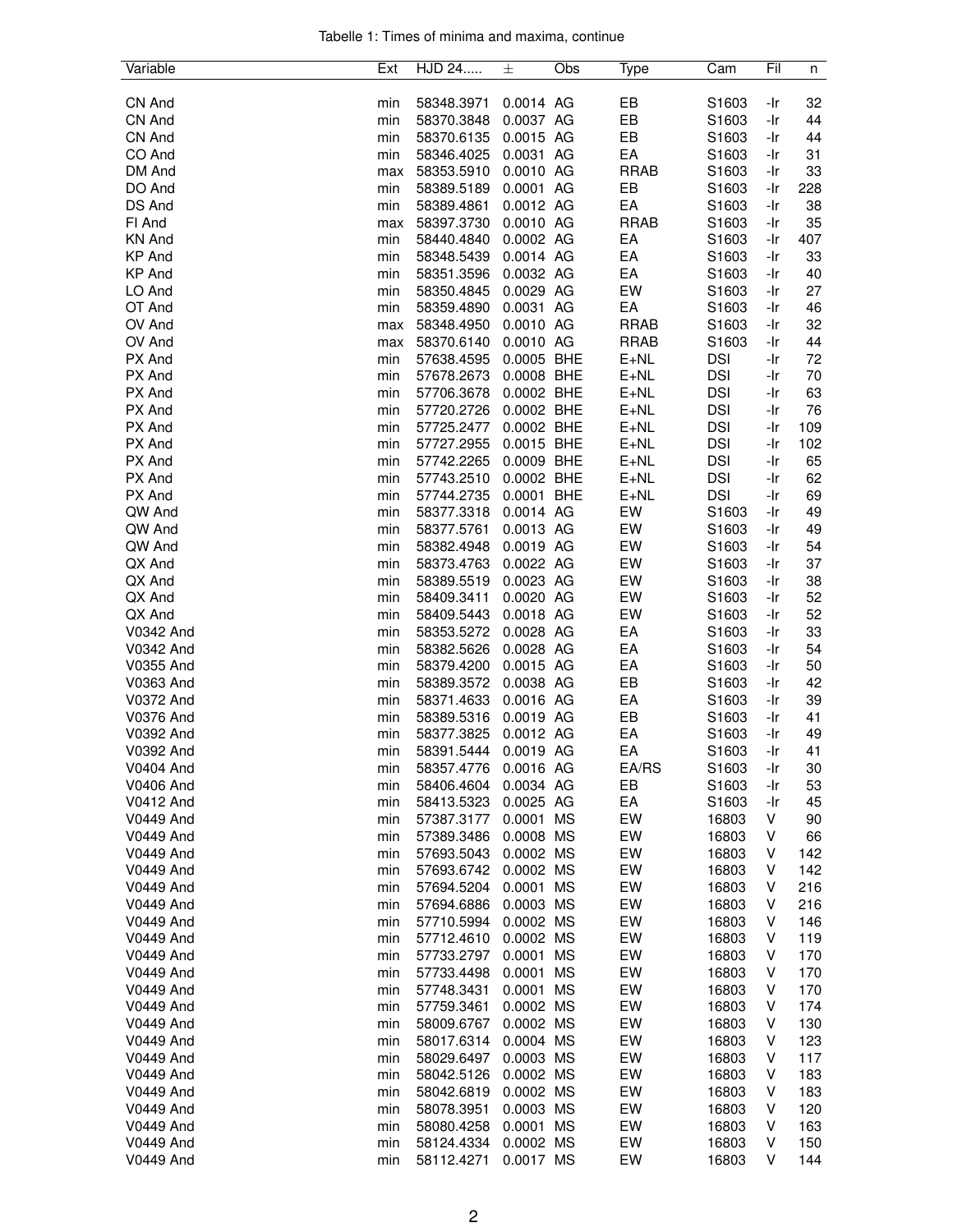|  |  |  | Tabelle 1: Times of minima and maxima, continue |  |
|--|--|--|-------------------------------------------------|--|
|  |  |  |                                                 |  |

| Variable               | Ext        | HJD 24                   | 士                      | Obs       | Type         | Cam               | Fil        | n        |
|------------------------|------------|--------------------------|------------------------|-----------|--------------|-------------------|------------|----------|
|                        |            |                          |                        |           |              |                   |            |          |
| V0449 And              | min        | 57725.3235               | 0.0004 MS              |           | EW           | 16803             | V          | 92       |
| V0449 And              | min        | 58381.7053               | 0.0021                 | <b>MS</b> | EW           | 16803             | -I-U       | 82       |
| V0449 And              | max        | 58381.6330               | 0.0035 MS              |           | EW           | 16803             | -I-U       | 82       |
| <b>V0449 And</b>       | max        | 58384.6706               | 0.0035 MS              |           | EW           | 16803             | -I-U       | 139      |
| V0449 And              | min        | 58384.5807               | 0.0021                 | <b>MS</b> | EW           | 16803             | -I-U       | 139      |
| V0449 And              | max        | 58392.4601               | 0.0035 MS              |           | EW           | 16803             | -I-U       | 61       |
| V0449 And              | max        | 58434.5935               | 0.0035 MS              |           | EW           | 16803             | $-I-U$ 137 |          |
| V0449 And              | min        | 58434.5118               | 0.0021                 | MS        | EW           | 16803             | -I-U       | 137      |
| V0449 And              | max        | 58434.4374               | 0.0035 MS              |           | EW           | 16803             | -I-U       | 151      |
| <b>V0460 And</b>       | max        | 58440.2550               | 0.0010 AG              |           | <b>DSCT</b>  | S1603             | -Ir        | 57       |
| V0460 And              | max        | 58440.3300               | 0.0010 AG              |           | <b>DSCT</b>  | S1603             | -Ir        | 57       |
| V0460 And              | max        | 58440.4040               | 0.0010 AG              |           | <b>DSCT</b>  | S1603             | -Ir        | 57       |
| V0460 And              | max        | 58440.4780               | 0.0010 AG              |           | <b>DSCT</b>  | S1603             | -Ir        | 57       |
| V0460 And              | max        | 58440.5550               | 0.0010 AG              |           | <b>DSCT</b>  | S <sub>1603</sub> | -Ir        | 57       |
| V0483 And              | min        | 58348.4151               | 0.0021 AG              |           | EW           | S1603             | -Ir        | 32       |
| V0483 And              | min        | 58348.5581               | 0.0038 AG              |           | EW           | S1603             | -Ir        | 32       |
| <b>V0483 And</b>       | min        | 58370.4047               | 0.0042 AG              |           | EW           | S1603             | -Ir        | 44       |
| <b>V0483 And</b>       | min        | 58370.5369               | 0.0016 AG              |           | EW           | S1603             | -Ir        | 44       |
| V0485 And              | min        | 58382.4607               | 0.0028 AG              |           | EW           | S1603             | -Ir        | 54       |
| <b>V0488 And</b>       | min        | 58370.5807               | 0.0033 AG              |           | EB           | S1603             | -Ir        | 44       |
| V0502 And              | min        | 58402.3543               | 0.0033 AG              |           | EW           | S1603             | -Ir        | 50       |
| V0502 And              | min        | 58402.5190               | 0.0027 AG              |           | EW           | S1603             | -Ir        | 50       |
| V0525 And              | min        | 58400.5892               | 0.0010 AG              |           | EA/RS        | S1603             | -Ir        | 48       |
| V0527 And              | min        | 58400.6493               | 0.0019 AG              |           | EW           | S1603             | -Ir        | 48       |
| V0527 And              | min        | 58405.5545               | 0.0009 AG              |           | EW           | S1603             | -Ir        | 41       |
| V0530 And              | min        | 58373.6023               | 0.0027 AG              |           | EB           | S1603             | -Ir        | 37       |
| V0530 And              | min        | 58405.6403               | 0.0028 AG              |           | EB           | S1603             | -Ir        | 41       |
| V0530 And              | min        | 58409.3919               | 0.0014 AG<br>0.0012 AG |           | EB<br>EW     | S1603<br>S1603    | -Ir<br>-Ir | 51<br>36 |
| V0531 And<br>V0531 And | min        | 58373.4884               | 0.0035 AG              |           | EW           |                   |            | 41       |
| <b>V0531 And</b>       | min<br>min | 58405.3823<br>58405.5839 | 0.0022 AG              |           | EW           | S1603<br>S1603    | -Ir<br>-Ir | 41       |
| V0531 And              | min        | 58409.4443               | 0.0020 AG              |           | EW           | S1603             | -Ir        | 51       |
| V0537 And              | min        | 58371.4285               | 0.0014 AG              |           | EA           | S1603             | -Ir        | 40       |
| V0538 And              | min        | 58371.3911               | 0.0030 AG              |           | EB           | S1603             | -Ir        | 40       |
| V0543 And              | min        | 58371.5658               | 0.0001 AG              |           | EA           | S1603             | -Ir        | 40       |
| V0543 And              | min        | 58373.4181               | 0.0007 AG              |           | EA           | S1603             | -Ir        | 37       |
| V0544 And              | max        | 58371.3820               | 0.0010 AG              |           | <b>SXPHE</b> | S <sub>1603</sub> | -Ir        | 39       |
| V0544 And              | max        | 58371.4880               | 0.0010 AG              |           | <b>SXPHE</b> | S1603             | -Ir        | 39       |
| V0544 And              | max        | 58371.5960               | 0.0010 AG              |           | <b>SXPHE</b> | S1603             | -Ir        | 39       |
| V0544 And              | max        | 58373.4120               | $0.0010$ AG            |           | <b>SXPHE</b> | S1603             | -Ir        | 37       |
| V0544 And              | max        | 58373.5190               | 0.0010 AG              |           | <b>SXPHE</b> | S1603             | -Ir        | 37       |
| V0544 And              | max        | 58373.6270               | 0.0010 AG              |           | <b>SXPHE</b> | S1603             | -Ir        | 37       |
| V0546 And              | min        | 58409.4213               | 0.0012 AG              |           | EW           | S1603             | -Ir        | 52       |
| V0546 And              | min        | 58409.6126               | 0.0008 AG              |           | EW           | S1603             | -Ir        | 52       |
| V0547 And              | min        | 58373.6021               | 0.0011 AG              |           | EA/RS        | S1603             | -Ir        | 37       |
| V0550 And              | max        | 58409.3320               | 0.0030 AG              |           | <b>RRAB</b>  | S1603             | -Ir        | 51       |
| V0557 And              | min        | 58373.4381               | 0.0028 AG              |           | EW           | S1603             | -Ir        | 34       |
| V0557 And              | min        | 58373.6083               | 0.0025 AG              |           | EW           | S1603             | -Ir        | 34       |
| V0557 And              | min        | 58409.3961               | 0.0040 AG              |           | EW           | S1603             | -Ir        | 45       |
| <b>V0557 And</b>       | min        | 58409.5669               | 0.0030 AG              |           | EW           | S1603             | -Ir        | 45       |
| V0560 And              | min        | 58371.4468               | 0.0025 AG              |           | EA           | S1603             | -Ir        | 39       |
| V0566 And              | min        | 58413.3809               | 0.0007 AG              |           | EW           | S1603             | -Ir        | 60       |
| <b>V0566 And</b>       | min        | 58413.5762               | 0.0007 AG              |           | EW           | S1603             | -Ir        | 60       |
| <b>V0600 And</b>       | min        | 58374.4119               | 0.0022 AG              |           | EW           | S1603             | -Ir        | 46       |
| <b>V0600 And</b>       | min        | 58374.6203               | 0.0010 AG              |           | EW           | S1603             | -Ir        | 46       |
| <b>V0664 And</b>       | min        | 58353.5767               | 0.0015 AG              |           | EW           | S1603             | -Ir        | 33       |
| V0664 And              | min        | 58373.5790               | 0.0013 AG              |           | EW           | S1603             | -Ir        | 37       |
| V0666 And              | min        | 58382.4368               | 0.0039 AG              |           | EW           | S1603             | -Ir        | 48       |
| V0670 And              | max        | 58382.3640               | 0.0010 AG              |           | <b>DSCT</b>  | S1603             | -Ir        | 53       |
| V0670 And              | max        | 58382.4640               | 0.0010 AG              |           | <b>DSCT</b>  | S1603             | -Ir        | 53       |
| V0670 And              | max        | 58382.5660               | 0.0010 AG              |           | <b>DSCT</b>  | S1603             | -Ir        | 53       |
| V0670 And              | max        | 58402.3010               | 0.0010 AG              |           | <b>DSCT</b>  | S1603             | -Ir        | 39       |
| <b>V0670 And</b>       | max        | 58402.3960               | 0.0010 AG              |           | <b>DSCT</b>  | S1603             | -Ir        | 39       |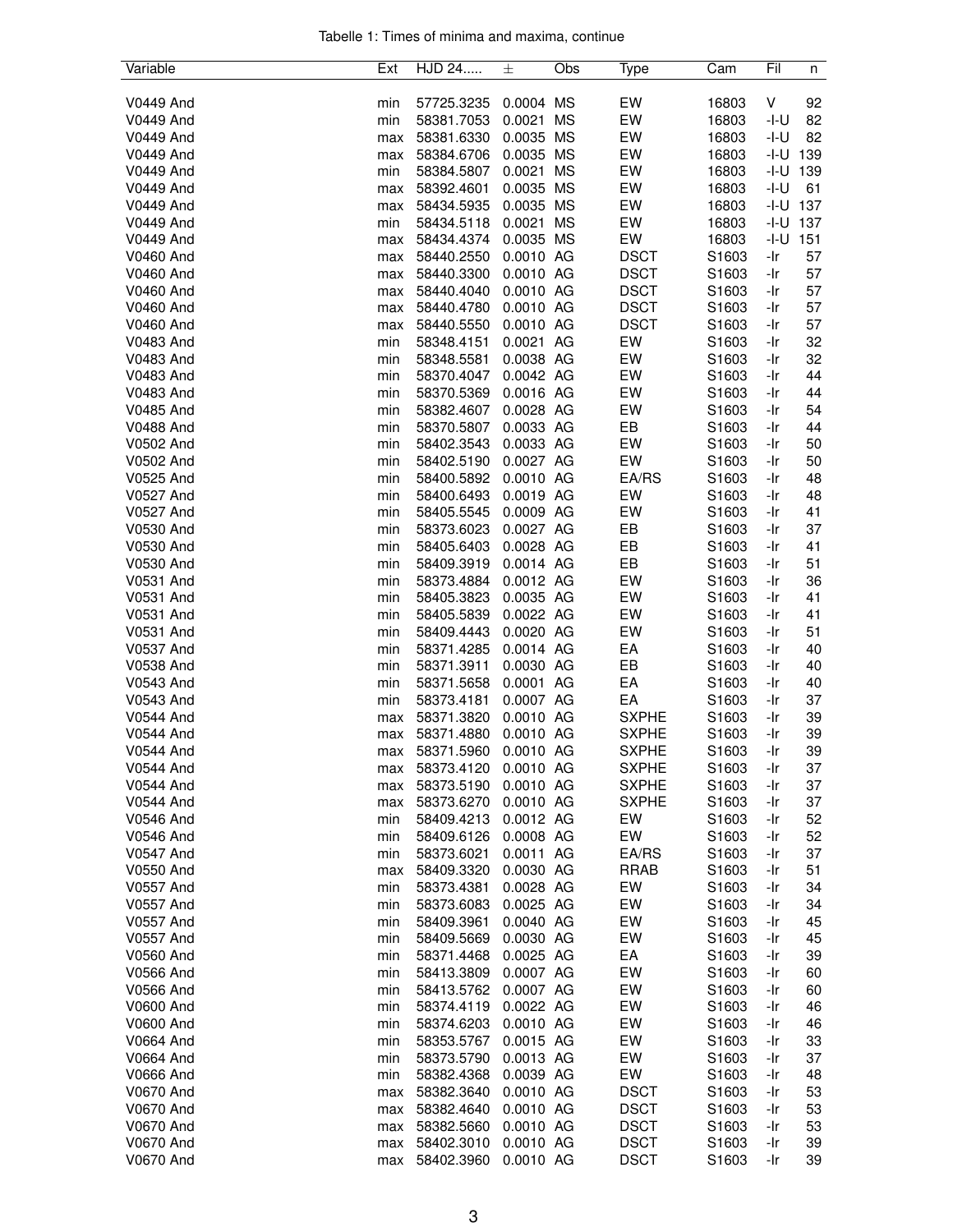|  |  |  | Tabelle 1: Times of minima and maxima, continue |  |
|--|--|--|-------------------------------------------------|--|
|  |  |  |                                                 |  |

| Variable         | Ext | HJD 24     | 士          | Obs       | Type        | Cam   | Fil  | n   |
|------------------|-----|------------|------------|-----------|-------------|-------|------|-----|
|                  |     |            |            |           |             |       |      |     |
| V0670 And        | max | 58402.4950 | 0.0010 AG  |           | <b>DSCT</b> | S1603 | -Ir  | 39  |
| V0674 And        | min | 58382.5210 | 0.0008 AG  |           | EA          | S1603 | -Ir  | 53  |
| V0674 And        | min | 58402.4614 | 0.0010 AG  |           | EA          | S1603 | -Ir  | 39  |
| V0676 And        | min | 58353.4660 | 0.0029 AG  |           | EW          | S1603 | -Ir  | 33  |
| V0676 And        | min | 58373.5159 | 0.0019 AG  |           | EW          | S1603 | -Ir  | 37  |
| V0678 And        | min | 58377.4141 | 0.0018 AG  |           | EW          | S1603 | -Ir  | 46  |
| V0683 And        |     |            | 0.0006 AG  |           | EA          |       |      | 39  |
|                  | min | 58351.4956 |            |           |             | S1603 | -Ir  |     |
| V0705 And        | min | 58374.3763 | 0.0030 AG  |           | EW          | S1603 | -Ir  | 46  |
| V0705 And        | min | 58374.5516 | 0.0015 AG  |           | EW          | S1603 | -Ir  | 46  |
| V0706 And        | min | 58374.4851 | 0.0006 AG  |           | EA          | S1603 | -Ir  | 45  |
| V0712 And        | min | 58350.5133 | 0.0020 AG  |           | EW          | S1603 | -Ir  | 30  |
| V0726 And        | min | 58374.5176 | 0.0032 AG  |           | EW          | S1603 | -Ir  | 44  |
| V0726 And        | min | 58439.4143 | 0.0017 AG  |           | EW          | S1603 | -Ir  | 36  |
| V0736 And        | min | 58382.3330 | 0.0013 AG  |           | EW          | S1603 | -Ir  | 54  |
| V0736 And        | min | 58382.5126 | 0.0005 AG  |           | EW          | S1603 | -Ir  | 54  |
| V0736 And        | min | 58397.4316 | 0.0031 AG  |           | EW          | S1603 | -Ir  | 42  |
| V0736 And        | min | 58405.5262 | 0.0011 AG  |           | EW          | S1603 | -Ir  | 39  |
| V0738 And        | min | 58400.3547 | 0.0025 AG  |           | EW          | S1603 | -Ir  | 47  |
| V0738 And        |     | 58400.4847 | 0.0070 AG  |           | EW          |       |      | 47  |
|                  | min |            |            |           |             | S1603 | -Ir  |     |
| V0738 And        | min | 58400.6192 | 0.0032 AG  |           | EW          | S1603 | -Ir  | 47  |
| V0743 And        | min | 58409.3724 | 0.0017 AG  |           | EW          | S1603 | -Ir  | 52  |
| V0743 And        | min | 58409.5736 | 0.0028 AG  |           | EW          | S1603 | -Ir  | 52  |
| <b>V0756 And</b> | min | 58124.3325 | 0.0004 MS  |           | EW          | 16803 | V    | 156 |
| V0756 And        | min | 58112.2801 | 0.0004 MS  |           | EW          | 16803 | V    | 160 |
| V0756 And        | min | 58042.6010 | 0.0003 MS  |           | EW          | 16803 | V    | 160 |
| V0756 And        | min | 58078.5363 | 0.0005 MS  |           | EW          | 16803 | V    | 114 |
| V0756 And        | min | 58080.2889 | 0.0003 MS  |           | EW          | 16803 | V    | 165 |
| V0756 And        | min | 58080.5077 | 0.0003     | <b>MS</b> | EW          | 16803 | V    | 165 |
| V0756 And        | min | 57759.2875 | 0.0002 MS  |           | EW          | 16803 | V    | 180 |
| V0756 And        | min | 57759.5087 | 0.0002 MS  |           | EW          | 16803 | V    | 180 |
| V0756 And        | min | 58029.6745 | 0.0003 MS  |           | EW          | 16803 | V    | 90  |
|                  |     |            |            |           |             |       |      |     |
| V0756 And        | min | 58017.6228 | 0.0003 MS  |           | EW          | 16803 | V    | 129 |
| V0756 And        | min | 57748.3325 | 0.0004 MS  |           | EW          | 16803 | V    | 141 |
| V0756 And        | min | 57733.4333 | 0.0003 MS  |           | EW          | 16803 | V    | 162 |
| V0756 And        | min | 57725.3252 | 0.0005 MS  |           | EW          | 16803 | V    | 56  |
| V0756 And        | min | 57710.6460 | 0.0005 MS  |           | EW          | 16803 | V    | 148 |
| V0756 And        | min | 57694.4315 | 0.0002 MS  |           | EW          | 16803 | V    | 224 |
| V0756 And        | min | 57694.6503 | 0.0002 MS  |           | EW          | 16803 | V    | 224 |
| V0756 And        | min | 57693.5546 | 0.0002 MS  |           | EW          | 16803 | V    | 131 |
| V0756 And        | max | 58381.6887 | 0.0035 MS  |           | EW          | 16803 | -I-U | 88  |
| V0756 And        | min | 58384.6383 | 0.0035 MS  |           | EW          | 16803 | -I-U | 144 |
| V0756 And        | max | 58434.4851 | 0.0042 MS  |           | EW          | 16803 | -I-U | 151 |
| V0756 And        | min | 58434.5979 | 0.0021 MS  |           | EW          | 16803 | -I-U | 151 |
| V0760 And        | min | 58389.4332 | 0.0015 AG  |           | EW          | S1603 | -Ir  | 41  |
| SW Agr           |     | 58396.3985 | 0.0009 NIC |           | <b>RRAB</b> | A46   | V    | 126 |
|                  | max | 58396.3218 |            |           | EA          | S1603 |      |     |
| El Aqr           | min |            | 0.0008 AG  |           |             |       | -Ir  | 31  |
| HS Aqr           | min | 58396.3144 | 0.0028 AG  |           | EA          | S1603 | -Ir  | 28  |
| IO Aqr           | min | 58396.3176 | 0.0013 AG  |           | EA          | S1603 | -Ir  | 28  |
| AA Aql           | max | 58301.4971 | 0.0007 HOC |           | <b>RRAB</b> | A214L | V    | 222 |
| <b>KP Aql</b>    | min | 57917.4658 | 0.0050 RCR |           | EA          | 500D  | o    | 172 |
| KP Aql           | min | 58348.5068 | 0.0010 AG  |           | EA          | S1603 | -Ir  | 32  |
| QY Aql           | min | 58346.4755 | 0.0010 AG  |           | EA          | S1603 | -Ir  | 26  |
| V0341 Aql        | max | 58307.4466 | 0.0009 HOC |           | <b>RRAB</b> | A214L | V    | 534 |
| V0609 Aql        | min | 58359.4258 | 0.0005 AG  |           | EВ          | S1603 | -Ir  | 205 |
| V1299 Aql        | min | 58346.4596 | 0.0016 AG  |           | EA          | S1603 | -Ir  | 24  |
| V1315 Aql        | min | 58318.4855 | 0.0001 MS  |           | EA+NL       | 16803 | V    | 189 |
| V1315 Aql        | min | 58318.6256 | 0.0003 MS  |           | EA+NL       | 16803 | V    | 189 |
| V1315 Aql        | min | 57582.4591 | 0.0003 MS  |           | EA+NL       | 16803 | V    | 80  |
|                  |     |            |            |           | $EA+NL$     |       | V    |     |
| V1315 Aql        | min | 57958.5045 | 0.0003 MS  |           |             | 16803 |      | 170 |
| V1315 Aql        | min | 57958.6443 | 0.0001 MS  |           | EA+NL       | 16803 | V    | 170 |
| V1353 Aql        | min | 58343.3886 | 0.0025 AG  |           | EB          | S1603 | -Ir  | 35  |
| V1713 Aql        | min | 58343.4424 | 0.0005 AG  |           | EW          | S1603 | -Ir  | 33  |
| V1796 Aql        | min | 58336.4052 | 0.0025 AG  |           | EW          | S1603 | -Ir  | 26  |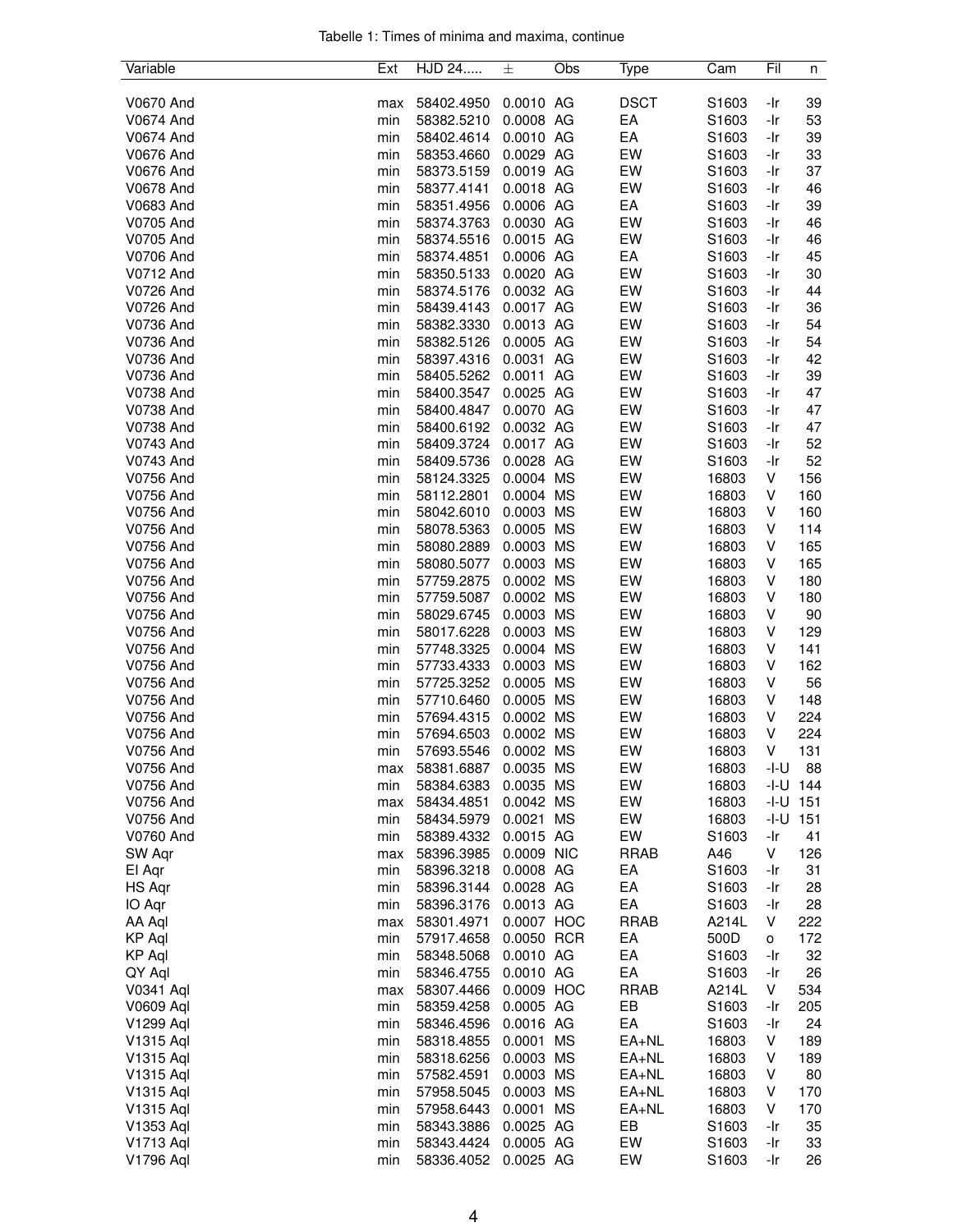|  |  |  | Tabelle 1: Times of minima and maxima, continue |  |
|--|--|--|-------------------------------------------------|--|
|  |  |  |                                                 |  |

| Variable                             | Ext        | HJD 24                   | 士                      | Obs                 | Type        | Cam             | Fil          | n          |
|--------------------------------------|------------|--------------------------|------------------------|---------------------|-------------|-----------------|--------------|------------|
|                                      |            |                          |                        |                     |             |                 |              |            |
| <b>V1811 Aql</b>                     | min        | 58343.4024               | 0.0029 AG              |                     | EA          | S1603           | -Ir          | 33         |
| RX Ari                               | min        | 58424.3352               | 0.0014 AG              |                     | EA          | S1603           | -Ir          | 29         |
| SZ Ari                               | min        | 58439.3570               | 0.0007 AG              |                     | EA          | S1603           | -Ir          | 55         |
| TX Ari                               | min        | 58439.2929               | 0.0013 AG              |                     | EA          | S1603           | -Ir          | 54         |
| BM Ari                               | min        | 58439.4400               | 0.0005 AG              |                     | EW          | S1603           | -Ir          | 46         |
| <b>BN Ari</b>                        | min        | 58424.4117               | 0.0007 AG              |                     | EW          | S1603           | -Ir          | 41         |
| <b>BO</b> Ari                        | min        | 58424.4151               | 0.0006 AG              |                     | EW          | S1603           | -Ir          | 41         |
| <b>BQ Ari</b>                        | min        | 58438.3099               | 0.0041 AG              |                     | EW          | S1603           | -Ir          | 37         |
| <b>BQ Ari</b>                        | min        | 58438.4510               | 0.0026 AG              |                     | EW          | S1603           | -Ir          | 37         |
| CD Ari                               | max        | 58439.5090               | 0.0010 AG              |                     | <b>RRC</b>  | S1603           | -Ir          | 54         |
| CL Ari                               | min        | 58438.3584               | 0.0056 AG              |                     | EB          | S1603           | -Ir          | 36         |
| ZZ Aur                               | min        | 58143.3028               | 0.0012 AG              |                     | EB          | S1603           | -Ir          | 53         |
| GX Aur                               | min        | 58143.5380               | 0.0008 AG              |                     | EB          | S1603           | -Ir          | 57         |
| HL Aur                               | min        | 58143.2897               | 0.0011 AG              |                     | EB          | S1603           | -Ir          | 56         |
| IU Aur                               | min        | 58481.5038               | 0.0026 AG              |                     | EB          | S1603           | -Ir          | 47         |
| IY Aur                               | min        | 58143.3281               | 0.0084 AG              |                     | EB          | S1603           | -Ir          | 56         |
| LY Aur                               | min        | 58143.3412               | 0.0032 AG              |                     | EB          | S1603           | -Ir          | 54         |
| <b>V0560 Aur</b>                     | min        | 58438.3991               | 0.0023 AG              |                     | EA          | S1603           | -Ir          | 35         |
| <b>V0574 Aur</b>                     | max        | 58095.4397               | 0.0042 MS              |                     | <b>RRAB</b> | 16803           | V            | 186        |
| <b>V0574 Aur</b>                     | min        | 58136.5085               | 0.0056 MS              |                     | <b>RRAB</b> | 16803           | $-I-U$       | 195        |
| <b>V0574 Aur</b>                     | min        | 58175.3543               | 0.0056 MS              |                     | <b>RRAB</b> | 16803           | -I-U         | 74         |
| <b>V0574 Aur</b>                     | max        | 58175.4486               | 0.0042 MS              |                     | <b>RRAB</b> | 16803           | -I-U         | 191        |
| <b>V0585 Aur</b>                     | min        | 58438.5296               | 0.0014 AG              |                     | EB          | S1603           | -Ir          | 36         |
| V0591 Aur                            | min        | 58438.5560               | 0.0020 AG              |                     | EB          | S1603           | -Ir          | 35         |
| <b>V0640 Aur</b>                     | min        | 57811.4726               | 0.0035 MS              |                     | EW          | 16803<br>16803  | V            | 73         |
| <b>V0640 Aur</b>                     | max        | 58079.5295               | 0.0035 MS<br>0.0035 MS |                     | EW<br>EW    |                 | V<br>V       | 158        |
| <b>V0640 Aur</b><br><b>V0640 Aur</b> | min        | 58079.6109               | 0.0035 MS              |                     | EW          | 16803<br>16803  | V            | 158<br>175 |
| <b>V0640 Aur</b>                     | min        | 58079.4469               | 0.0035 MS              |                     | EW          | 16803           | V            | 131        |
| <b>V0640 Aur</b>                     | max<br>min | 58095.6037<br>58095.6827 | 0.0035 MS              |                     | EW          | 16803           | V            | 131        |
| <b>V0640 Aur</b>                     | min        | 58136.5181               | 0.0035 MS              |                     | EW          | 16803           | -I-U         | 198        |
| <b>V0640 Aur</b>                     | max        | 58136.4363               | 0.0056 MS              |                     | EW          | 16803           | -I-U         | 140        |
| <b>V0640 Aur</b>                     | min        | 58136.3541               | 0.0035 MS              |                     | EW          | 16803           | -I-U         | 140        |
| <b>V0640 Aur</b>                     | min        | 58175.5489               | 0.0035 MS              |                     | EW          | 16803           | -I-U         | 191        |
| <b>V0640 Aur</b>                     | max        | 58175.4705               | 0.0056 MS              |                     | EW          | 16803           | -I-U         | 48         |
| <b>V0640 Aur</b>                     | min        | 58175.5489               | 0.0035 MS              |                     | EW          | 16803           | -I-U         | 48         |
| <b>V0640 Aur</b>                     | max        | 58175.4705               | 0.0056 MS              |                     | EW          | 16803           | -I-U         | 191        |
| <b>V0640 Aur</b>                     | min        | 58175.3860               | 0.0035 MS              |                     | EW          | 16803           | -l-U         | 191        |
| <b>V0640 Aur</b>                     | min        | 58205.3974               | 0.0035 MS              |                     | EW          | 16803           | $-1 - U$ 111 |            |
| <b>V0640 Aur</b>                     | max        | 58426.7138               | 0.0035 MS              |                     | EW          | 16803           | $-I-U$       | 60         |
| <b>V0640 Aur</b>                     | max        | 58426.5431               | 0.0035 MS              |                     | EW          | 16803           | -I-U         | 151        |
| <b>V0640 Aur</b>                     | min        | 58426.6329               | 0.0035 MS              |                     | EW          | 16803           | -I-U         | 151        |
| <b>V0644 Aur</b>                     | min        | 57853.3695               |                        | 0.0002 RATRCR EA    |             | 1600            | ٧            | 97         |
| <b>V0648 Aur</b>                     |            | min2 57823.3833          |                        | 0.0008 RATRCR EW/RS |             | 1600            | V            | 127        |
| SS Boo                               | min        | 58228.4717               | 0.0033 AG              |                     | EA/RS       | S1603           | -Ir          | 42         |
| SU Boo                               | min        | 58238.4838               | 0.0001 AG              |                     | EA          | S1603           | -Ir          | 257        |
| TU Boo                               | min        | 58227.4998               | 0.0016 AG              |                     | EW          | S1603           | -Ir          | 36         |
| TW Boo                               | max        | 58174.4614               | 0.0011 HOC             |                     | <b>RRAB</b> | A214L           | о            | 337        |
| TY Boo                               | min        | 58228.3529               | 0.0011 AG              |                     | EW          | S1603           | -Ir          | 42         |
| TY Boo                               | min        | 58228.5115               | 0.0014 AG              |                     | EW          | S1603           | -Ir          | 42         |
| TY Boo                               | min        | 58229.4631               | 0.0013 AG              |                     | EW          | S1603           | -Ir          | 40         |
| TZ Boo                               | min        | 58216.3768               | 0.0005 AG              |                     | EW          | S1603           | -Ir          | 48         |
| TZ Boo                               | min        | 58216.5238               | 0.0012 AG              |                     | EW          | S1603           | -Ir          | 48         |
| UU Boo                               | max        | 58275.5381               | 0.0002 SCI             |                     | <b>RRAB</b> | ST <sub>7</sub> | o            | 92         |
| UU Boo                               | max        | 58291.3555               | 0.0004 SCI             |                     | <b>RRAB</b> | ST <sub>7</sub> | о            | 75         |
| VW Boo                               | min        | 58230.3485               | 0.0015 AG              |                     | EW          | S1603           | -Ir          | 44         |
| VW Boo                               | min        | 58230.5216               | 0.0010 AG              |                     | EW          | S1603           | -Ir          | 44         |
| VW Boo                               | min        | 58245.4097               | 0.0014 AG              |                     | EW          | S1603           | -Ir          | 36         |
| VW Boo                               | min        | 58245.5830               | 0.0033 AG              |                     | EW          | S1603           | -Ir          | 36         |
| WW Boo                               | max        | 58229.4730               | 0.0010 AG              |                     | <b>RRAB</b> | S1603           | -Ir          | 41         |
| WZ Boo                               | max        | 58247.4890               | 0.0010 AG              |                     | <b>RRAB</b> | S1603           | -Ir          | 28         |
| XX Boo                               | max        | 58216.3870               | 0.0010 AG              |                     | <b>RRAB</b> | S1603           | -Ir          | 66         |
| YZ Boo                               | max        | 58227.3600               | 0.0010 AG              |                     | <b>DSCT</b> | S1603           | -Ir          | 36         |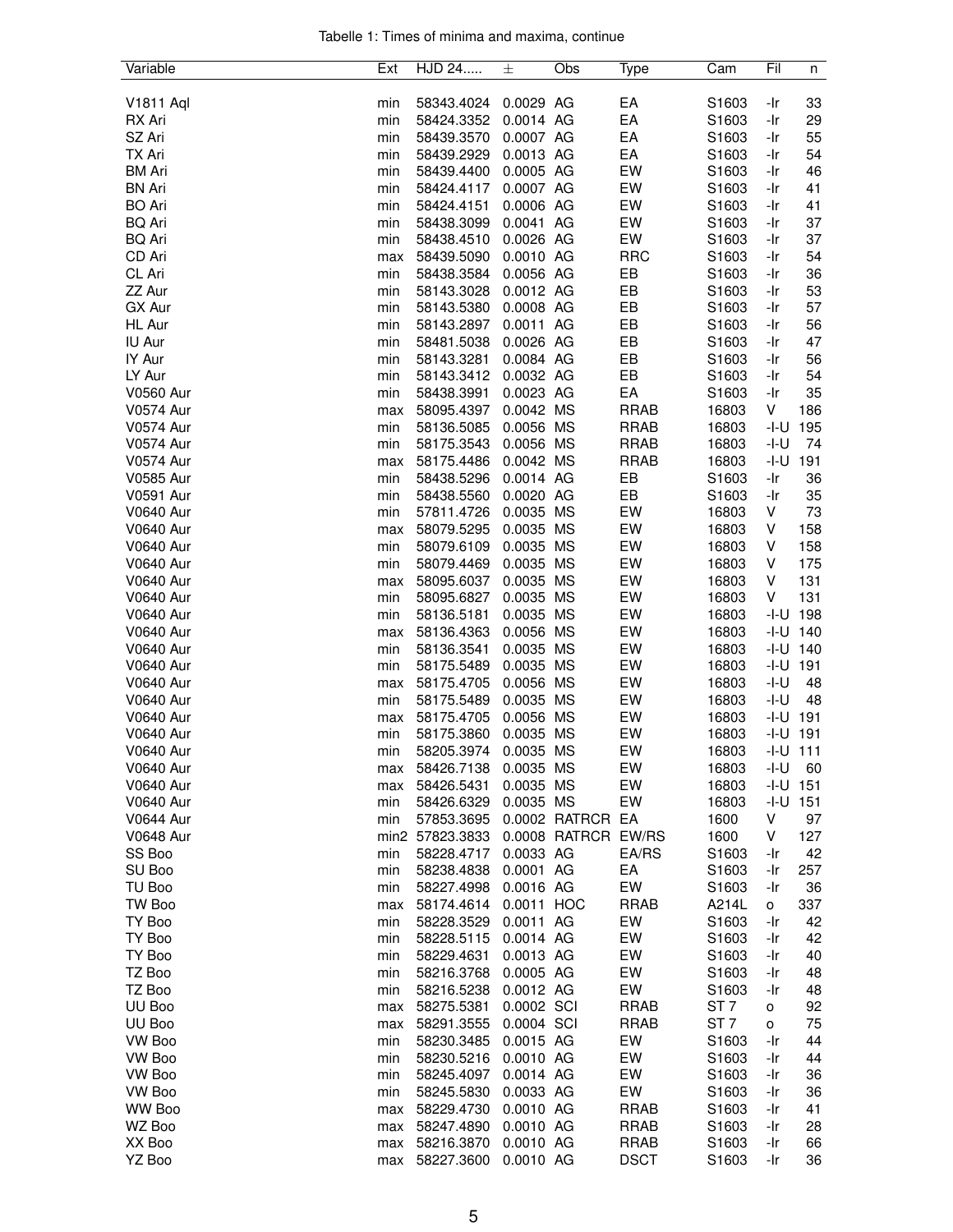|  |  |  | Tabelle 1: Times of minima and maxima, continue |  |
|--|--|--|-------------------------------------------------|--|
|  |  |  |                                                 |  |

| Variable      | Ext | HJD 24          | 士           | Obs              | Type        | Cam               | Fil                 | n   |
|---------------|-----|-----------------|-------------|------------------|-------------|-------------------|---------------------|-----|
|               |     |                 |             |                  |             |                   |                     |     |
| YZ Boo        | max | 58227.4650      | 0.0010 AG   |                  | <b>DSCT</b> | S1603             | -Ir                 | 36  |
| YZ Boo        | max | 58227.5700      | 0.0010 AG   |                  | <b>DSCT</b> | S1603             | -Ir                 | 36  |
| YZ Boo        | max | 58229.3400      | 0.0010 AG   |                  | <b>DSCT</b> | S1603             | -Ir                 | 40  |
| YZ Boo        | max | 58229.4420      | 0.0010 AG   |                  | <b>DSCT</b> | S1603             | -Ir                 | 38  |
| YZ Boo        | max | 58229.5470      | 0.0010 AG   |                  | <b>DSCT</b> | S <sub>1603</sub> | -Ir                 | 40  |
| ZZ Boo        | min | 58203.5223      | 0.0022 AG   |                  | EA          | S1603             | -Ir                 | 30  |
| AC Boo        | min | 58202.4253      | 0.0008 HOC  |                  | EW          | A214L             | V                   | 495 |
| AC Boo        | min | 58202.4253      | 0.0008 HOC  |                  | EW          | A214L             | V                   | 495 |
| AC Boo        | min | 58230.4443      | 0.0005 SCI  |                  | EW          | ST <sub>7</sub>   | o                   | 158 |
| AC Boo        | min | 58230.6211      | 0.0007 SCI  |                  | EW          | ST <sub>7</sub>   | $\mathsf{o}\xspace$ | 158 |
| AC Boo        | min | 58215.4653      | 0.0011 AG   |                  | EW          | S1603             | -Ir                 | 47  |
| AC Boo        | min | 58247.5389      | 0.0007 AG   |                  | EW          | S1603             | -Ir                 | 35  |
| AD Boo        | min | 58245.5747      | 0.0020 AG   |                  | EA          | S1603             | -Ir                 | 35  |
| <b>BG Boo</b> | max | 56794.4743      | 0.0040 MZ   |                  | <b>RRC</b>  | ST <sub>7</sub>   | -Ir                 | 100 |
| CK Boo        | min | 58245.4197      | 0.0012 AG   |                  | EW          | S1603             | -Ir                 | 35  |
| CV Boo        | min | 58227.5073      | 0.0003 AG   |                  | EA          | S1603             | -Ir                 | 36  |
| DN Boo        | min | 58230.4121      | 0.0017 AG   |                  | EW          | S1603             | -Ir                 | 45  |
| EF Boo        |     | min2 58227.4460 | $0.0013$ JU |                  | EW/RS       | ST7               | 0                   | 79  |
| EF Boo        | min | 58216.5118      | 0.0003 AG   |                  | EW/RS       | S1603             | -Ir                 | 49  |
| EL Boo        | min | 58230.4447      | 0.0017 AG   |                  | EW          | S1603             | -Ir                 | 42  |
| EL Boo        | min | 58245.5501      | 0.0018 AG   |                  | EW          | S1603             | -Ir                 | 36  |
| EM Boo        | min | 58217.5591      | 0.0005 AG   |                  | EA          | S1603             | -Ir                 | 36  |
| ET Boo        | min | 58215.3892      | 0.0013 AG   |                  | EB          | S1603             | -Ir                 | 47  |
| EW Boo        | min | 58216.5789      | 0.0008 AG   |                  | EA          | S1603             | -Ir                 | 48  |
| EW Boo        | min | 58226.5484      | 0.0007 AG   |                  | EA          | S1603             | -Ir                 | 40  |
| FP Boo        | min | 58227.5443      | 0.0018 AG   |                  | EW          | S1603             | -Ir                 | 36  |
| FT Boo        | max | 58215.4910      | 0.0010 AG   |                  | <b>RRAB</b> | S1603             | -Ir                 | 47  |
| GG Boo        | min | 57874.4687      |             | 0.0013 RATRCR    | EB          | 1600              | V                   | 109 |
| GG Boo        | min | 58216.4713      | 0.0008 AG   |                  | EB          | S <sub>1603</sub> | -Ir                 | 49  |
| GI Boo        | min | 58217.5913      | 0.0011 AG   |                  | EA          | S1603             | -Ir                 | 41  |
| GK Boo        | min | 57839.5355      |             | 0.0002 RATRCR    | EA          | 1600              | V                   | 159 |
| GK Boo        | min | 58216.4978      | 0.0011 AG   |                  | EA          | S1603             | -Ir                 | 48  |
| GK Boo        | min | 58226.5301      | 0.0004 AG   |                  | EA          | S1603             | -Ir                 | 40  |
| GL Boo        | min | 58215.5283      | 0.0020 AG   |                  | EA          | S1603             | -Ir                 | 43  |
| GL Boo        | min | 58228.3285      | 0.0031 AG   |                  | EA          | S1603             | -Ir                 | 68  |
| GL Boo        | min | 58247.5018      | 0.0039 AG   |                  | EA          | S1603             | -Ir                 | 33  |
| GM Boo        | min | 58245.3583      | 0.0001 AG   |                  | EW          | S1603             | -Ir                 | 439 |
| <b>GM Boo</b> | min | 58245.5373      | 0.0001 AG   |                  | EW          | S1603             | -Ir                 | 439 |
| <b>GN Boo</b> | min | 58216.3694      | 0.0016 AG   |                  | EW          | S1603             | -Ir                 | 66  |
| <b>GN Boo</b> | min | 58216.5210      | 0.0006 AG   |                  | EW          | S1603             | -Ir                 | 66  |
| GP Boo        | min | 58247.4622      | 0.0099 AG   |                  | EB          | S1603             | -Ir                 | 29  |
| GR Boo        | min | 58229.3290      | 0.0002 AG   |                  | EW          | S1603             | -Ir                 | 41  |
| GR Boo        | min | 58229.5156      | 0.0008 AG   |                  | EW          | S1603             | -Ir                 | 41  |
| GS Boo        | min | 58228.5634      | 0.0006 AG   |                  | EA          | S1603             | -Ir                 | 42  |
| GS Boo        | min | 58247.4160      | 0.0001 AG   |                  | EA          | S1603             | -Ir                 | 398 |
| GT Boo        | min | 58228.4338      | 0.0024 AG   |                  | EB          | S1603             | -Ir                 | 42  |
| GT Boo        | min | 58247.4885      | 0.0017 AG   |                  | EВ          | S1603             | -Ir                 | 35  |
| GW Boo        | min | 58226.3929      | 0.0010 AG   |                  | EW          | S1603             | -Ir                 | 40  |
| HH Boo        | min | 58215.4566      | 0.0009 AG   |                  | EW          | S1603             | -Ir                 | 47  |
| HH Boo        | min | 58215.6151      | 0.0004 AG   |                  | EW          | S1603             | -Ir                 | 47  |
| IK Boo        | min | 58227.4903      | 0.0018 AG   |                  | EW          | S1603             | -Ir                 | 36  |
| LM Boo        | min | 58245.4463      | 0.0020 AG   |                  | EW          | S1603             | -Ir                 | 35  |
| LN Boo        | max | 58247.3940      | 0.0040 AG   |                  | <b>RRAB</b> | S1603             | -Ir                 | 32  |
| MN Boo        | min | 58216.3856      | 0.0003 AG   |                  | EW          | S1603             | -Ir                 | 46  |
| MN Boo        | min | 58216.5800      | 0.0009 AG   |                  | EW          | S1603             | -Ir                 | 46  |
| MR Boo        | min | 58227.4767      | 0.0017 AG   |                  | EB          | S1603             | -Ir                 | 36  |
| MV Boo        | min | 58215.5103      | 0.0023 AG   |                  | EA/RS       | S1603             | -Ir                 | 47  |
| NX Boo        | min | 58228.3863      | 0.0017 AG   |                  | EW          | S1603             | -Ir                 | 42  |
| NX Boo        | min | 58228.5101      | 0.0020 AG   |                  | EW          | S1603             | -Ir                 | 42  |
| PU Boo        | min | 57838.5317      |             | 0.0006 RATRCR    | EW          | 1600              | V                   | 157 |
| PU Boo        | min | 58216.3656      | 0.0017 AG   |                  | EW          | S1603             | -Ir                 | 49  |
| PU Boo        | min | 58216.6050      | 0.0016 AG   |                  | EW          | S1603             | -Ir                 | 49  |
| QT Boo        | min | 57843.4810      |             | 0.0005 RATRCR EW |             | 1600              | V                   | 174 |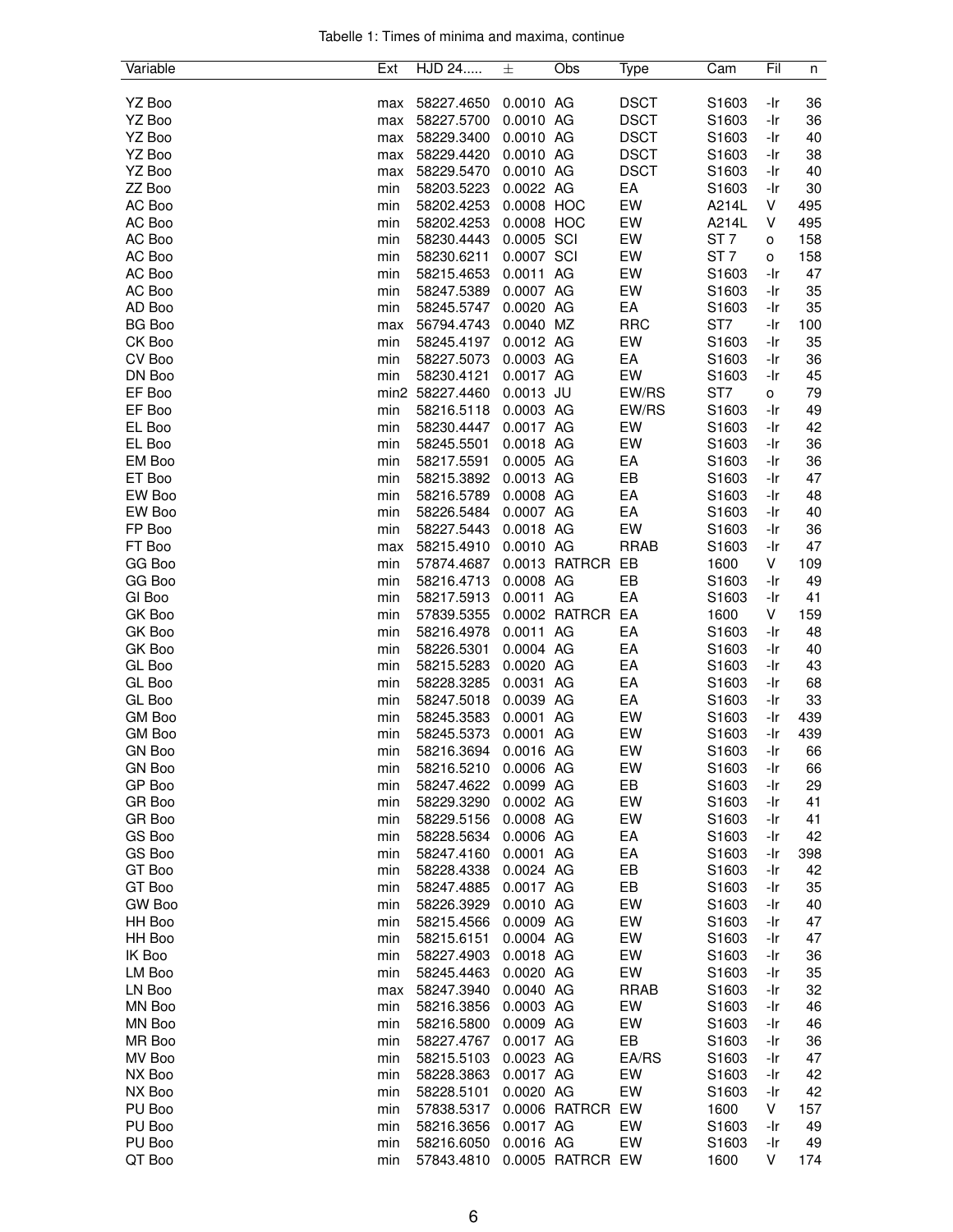| Tabelle 1: Times of minima and maxima, continue |  |  |  |  |  |
|-------------------------------------------------|--|--|--|--|--|
|-------------------------------------------------|--|--|--|--|--|

| Variable         | Ext | HJD 24          | 士          | Obs           | Type                         | Cam   | Fil | n   |
|------------------|-----|-----------------|------------|---------------|------------------------------|-------|-----|-----|
|                  |     |                 |            |               |                              |       |     |     |
| V0336 Boo        | max | 58290.4835      | 0.0011 NIC |               | <b>SXPHE</b>                 | A46   | V   | 250 |
| V0339 Boo        | min | 57829.5240      |            | 0.0003 RATRCR | EW                           | 1600  | ٧   | 153 |
| V0339 Boo        | min | 58227.5199      | 0.0025 AG  |               | EW                           | S1603 | -Ir | 36  |
| V0370 Boo        | min | 58245.4034      | 0.0004 AG  |               | EW                           | S1603 | -Ir | 381 |
| V0370 Boo        | min | 58245.5439      | 0.0007 AG  |               | EW                           | S1603 | -Ir | 381 |
| SV Cam           | min | 58155.3480      | 0.0018 AG  |               | EA/RS                        | S1603 | -Ir | 67  |
| SV Cam           | min | 58155.6406      | 0.0009 AG  |               | EA/RS                        | S1603 | -Ir | 67  |
| WW Cam           | min | 58410.4115      | 0.0007 AG  |               | EA                           | S1603 | -Ir | 51  |
| AL Cam           | min | 58230.3963      | 0.0004 AG  |               | EA                           | S1603 | -Ir | 45  |
| AS Cam           | min | 58424.4705      | 0.0012 AG  |               | EA                           | S1603 | -Ir | 45  |
| AW Cam           | min | 58481.4504      | 0.0023 AG  |               | EB                           | S1603 | -Ir | 47  |
| CP Cam           | min | 58382.4280      | 0.0013 AG  |               | EB                           | S1603 | -Ir | 51  |
| CV Cam           | min | 58413.3342      | 0.0016 AG  |               | EB                           | S1603 | -Ir | 59  |
| CY Cam           | min | 58095.2723      | 0.0026 AG  |               | EB:                          | S1603 | -Ir | 38  |
| DD Cam           | min | 58413.4818      | 0.0078 AG  |               | EB                           | S1603 | -Ir | 58  |
| DI Cam           | min | 58226.4238      | 0.0039 AG  |               | EA                           | S1603 | -Ir | 40  |
| DN Cam           |     | 58440.2798      | 0.0009 AG  |               | EW                           | S1603 |     | 68  |
|                  | min |                 |            |               |                              |       | -Ir |     |
| DN Cam           | min | 58440.5314      | 0.0009 AG  |               | EW                           | S1603 | -Ir | 68  |
| FN Cam           | min | 58155.3639      | 0.0009 AG  |               | EW                           | S1603 | -Ir | 68  |
| FN Cam           | min | 58155.7012      | 0.0001 AG  |               | EW                           | S1603 | -Ir | 68  |
| LR Cam           | min | 58424.3217      | 0.0007 AG  |               | EW                           | S1603 | -Ir | 29  |
| NR Cam           | min | 58155.2631      | 0.0010 AG  |               | EW                           | S1603 | -Ir | 67  |
| NR Cam           | min | 58155.3928      | 0.0013 AG  |               | EW                           | S1603 | -Ir | 67  |
| NR Cam           | min | 58155.5192      | 0.0010 AG  |               | EW                           | S1603 | -Ir | 67  |
| NR Cam           | min | 58155.6481      | 0.0007 AG  |               | EW                           | S1603 | -Ir | 67  |
| NU Cam           | min | 58164.5322      | 0.0011 AG  |               | EB                           | S1603 | -Ir | 41  |
| NX Cam           | min | 58409.3041      | 0.0018 AG  |               | EW:                          | S1603 | -Ir | 53  |
| NX Cam           | min | 58409.6164      | 0.0025 AG  |               | EW:                          | S1603 | -Ir | 53  |
| NX Cam           | min | 58440.5136      | 0.0016 AG  |               | EW:                          | S1603 | -Ir | 59  |
| OO Cam           | min | 58382.3870      | 0.0015 AG  |               | EA                           | S1603 | -Ir | 50  |
| PR Cam           | min | 58413.4039      | 0.0031 AG  |               | EW                           | S1603 | -Ir | 51  |
| PR Cam           | min | 58413.6054      | 0.0037 AG  |               | EW                           | S1603 | -Ir | 51  |
| QU Cam           | min | 58226.5136      | 0.0012 AG  |               | EA                           | S1603 | -Ir | 40  |
| QU Cam           | min | 58440.4098      | 0.0030 AG  |               | EA                           | S1603 | -Ir | 68  |
| V0337 Cam        | min | 58409.3585      | 0.0009 AG  |               | EB                           | S1603 | -Ir | 53  |
| <b>V0344 Cam</b> | max | 58440.4200      | 0.0010 AG  |               | RRC:                         | S1603 | -Ir | 63  |
| V0347 Cam        | min | 58226.4227      | 0.0027 AG  |               | EA                           | S1603 | -Ir | 40  |
| V0352 Cam        | min | 58409.3000      | 0.0065 AG  |               | EW                           | S1603 | -Ir | 47  |
| V0352 Cam        | min | 58409.4965      | 0.0031 AG  |               | EW                           | S1603 | -Ir | 47  |
| V0362 Cam        | min | 58410.4931      | 0.0031 AG  |               | EW                           | S1603 | -Ir | 51  |
| <b>V0366 Cam</b> | min | 58440.2834      | 0.0018 AG  |               | EW                           | S1603 | -Ir | 68  |
| V0366 Cam        | min | 58440.6682      | 0.0017 AG  |               | EW                           | S1603 | -Ir | 68  |
| V0368 Cam        | min | 58440.4403      | 0.0031 AG  |               | EW                           | S1603 | -Ir | 63  |
| <b>V0368 Cam</b> | min | 58440.6449      | 0.0048 AG  |               | EW                           | S1603 | -Ir | 63  |
| V0375 Cam        | min | 58440.4046      | 0.0018 AG  |               | EW                           | S1603 | -Ir | 64  |
| V0375 Cam        | min | 58440.5692      | 0.0031 AG  |               | EW                           | S1603 | -Ir | 64  |
| <b>V0376 Cam</b> |     | 58226.3840      | 0.0010 AG  |               | <b>SXPHE</b>                 | S1603 | -Ir | 28  |
|                  | max |                 | 0.0010 AG  |               |                              | S1603 |     |     |
| V0376 Cam        | max | 58440.2380      |            |               | <b>SXPHE</b><br><b>SXPHE</b> |       | -Ir | 68  |
| V0376 Cam        | max | 58440.3790      | 0.0010 AG  |               |                              | S1603 | -Ir | 68  |
| V0376 Cam        | max | 58440.5190      | 0.0010 AG  |               | <b>SXPHE</b>                 | S1603 | -Ir | 68  |
| V0376 Cam        | max | 58440.6580      | 0.0010 AG  |               | <b>SXPHE</b>                 | S1603 | -Ir | 68  |
| V0382 Cam        | min | 58439.5442      | 0.0008 AG  |               | EA                           | S1603 | -Ir | 57  |
| V0389 Cam        |     | min2 58012.4958 |            | 0.0003 RATRCR | EW                           | 1600  | V   | 112 |
| V0389 Cam        | min | 58424.4574      | 0.0022 AG  |               | EW                           | S1603 | -Ir | 44  |
| V0401 Cam        | min | 58424.4052      | 0.0012 AG  |               | EW                           | S1603 | -Ir | 27  |
| V0403 Cam        | min | 58438.4090      | 0.0008 AG  |               | EW                           | S1603 | -Ir | 37  |
| <b>V0423 Cam</b> | min | 58438.3961      | 0.0018 AG  |               | EA/RS                        | S1603 | -Ir | 37  |
| <b>V0435 Cam</b> | max | 58155.3970      | 0.0010 AG  |               | <b>SXPHE</b>                 | S1603 | -Ir | 58  |
| V0439 Cam        | min | 58438.4009      | 0.0035 AG  |               | EB                           | S1603 | -Ir | 37  |
| V0452 Cam        | min | 58481.4257      | 0.0021 AG  |               | EW                           | S1603 | -Ir | 47  |
| V0455 Cam        | min | 58481.4963      | 0.0027 AG  |               | EA                           | S1603 | -Ir | 47  |
| <b>V0489 Cam</b> | min | 57799.5884      |            | 0.0002 RATRCR | EA/RS                        | 1600  | V   | 250 |
| <b>V0489 Cam</b> | min | 58481.3256      | 0.0019 AG  |               | EA/RS                        | S1603 | -Ir | 48  |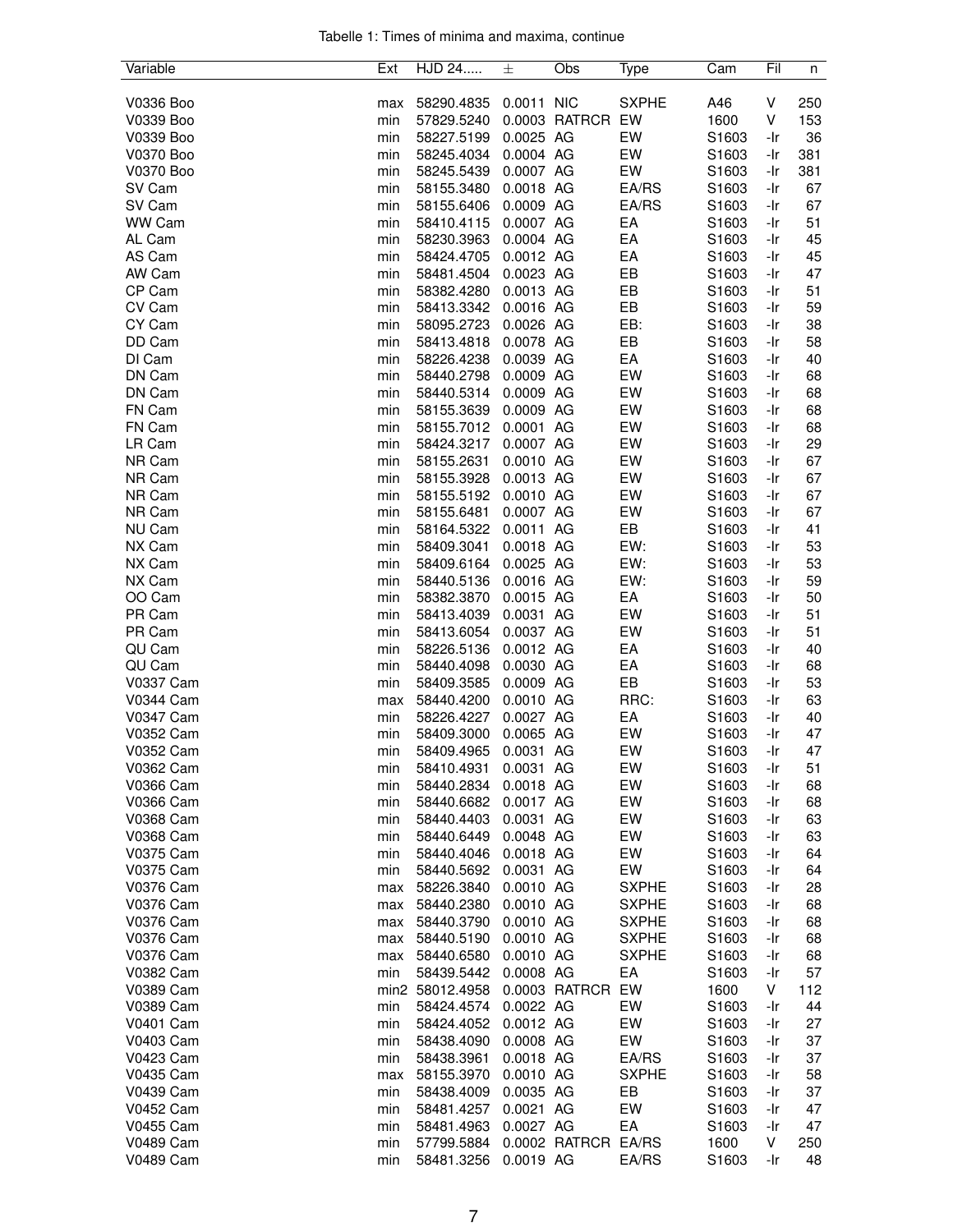|  |  |  | Tabelle 1: Times of minima and maxima, continue |  |
|--|--|--|-------------------------------------------------|--|
|  |  |  |                                                 |  |

| Variable         | Ext | HJD 24                | 士          | Obs        | Type        | Cam               | Fil | n   |
|------------------|-----|-----------------------|------------|------------|-------------|-------------------|-----|-----|
|                  |     |                       |            |            |             |                   |     |     |
| <b>V0499 Cam</b> | min | 58164.4487            | 0.0010 AG  |            | EA          | S1603             | -Ir | 47  |
| V0502 Cam        | min | 58164.4313            | 0.0014 AG  |            | EA          | S1603             | -Ir | 42  |
| V0509 Cam        | min | 58164.4629            | 0.0005 AG  |            | EW          | S1603             | -Ir | 43  |
| V0509 Cam        | min | 58164.6351            | 0.0026 AG  |            | EW          | S1603             | -Ir | 43  |
| <b>V0514 Cam</b> | min | 58230.4473            | 0.0020 AG  |            | EW          | S1603             | -Ir | 45  |
| V0516 Cam        | min | 58143.3586            | 0.0013 AG  |            | EA          | S1603             | -Ir | 70  |
| V0517 Cam        | min | 58155.5386            | 0.0006 AG  |            | EA          | S1603             | -Ir | 69  |
| V0531 Cam        | min | 58440.5374            | 0.0035 AG  |            | EW          | S1603             | -Ir | 60  |
| <b>V0572 Cam</b> | min | 58215.3289            | 0.0010 ALH |            | <b>DSCT</b> | 3200M             | V   | 622 |
| <b>V0572 Cam</b> | max | 58215.3581            | 0.0005 ALH |            | <b>DSCT</b> | 3200M             | V   | 622 |
| V0572 Cam        | min | 58215.4161            | 0.0010 ALH |            | <b>DSCT</b> | 3200M             | V   | 622 |
| <b>V0572 Cam</b> | max | 58215.4446            | 0.0004 ALH |            | <b>DSCT</b> | 3200M             | V   | 622 |
| V0572 Cam        | min | 58215.5022            | 0.0010 ALH |            | <b>DSCT</b> | 3200M             | V   | 622 |
| <b>V0572 Cam</b> | max | 58215.5309            | 0.0004 ALH |            | <b>DSCT</b> | 3200M             | V   | 622 |
| V0572 Cam        | min | 58215.5888            | 0.0009 ALH |            | <b>DSCT</b> | 3200M             | V   | 622 |
| <b>V0572 Cam</b> | max | 58230.3820            | 0.0010 AG  |            | <b>DSCT</b> | S <sub>1603</sub> | -Ir | 45  |
| V0572 Cam        | max | 58230.4690            | 0.0010 AG  |            | <b>DSCT</b> | S1603             | -Ir | 45  |
| V0572 Cam        | max | 58230.5560            | 0.0010 AG  |            | <b>DSCT</b> | S1603             | -Ir | 45  |
| S Cnc            | min | 58192.3477            | 0.0030 AG  |            | EA          | S1603             | -Ir | 38  |
| SU Cnc           | max | 57790                 | 6          | <b>BHE</b> | M           | <b>DSI</b>        | Ir  | 15  |
| SV Cnc           | max | 58226.3780            | 0.0025 MZ  |            | <b>RRAB</b> | ST7               | -Ir | 74  |
| TX Cnc           | min | 58192.3507            | 0.0022 AG  |            | EW          | S1603             | -Ir | 38  |
| TX Cnc           | min |                       | 0.0019 AG  |            | EW          |                   | -Ir | 38  |
| <b>WW Cnc</b>    |     | 58192.5514            | 0.0003 AG  |            | EA          | S1603             |     | 32  |
|                  | min | 58217.4944            |            |            |             | S1603             | -Ir |     |
| WX Cnc           | min | 58155.2682            | 0.0028 AG  |            | EA          | S1603             | -Ir | 65  |
| WY Cnc           | min | 58164.5355            | 0.0008 AG  |            | EA/RS       | S1603             | -Ir | 42  |
| YY Cnc           | min | 58155.3254            | 0.0017 AG  |            | EB          | S1603             | -Ir | 68  |
| HN Cnc           | min | 58192.3865            | 0.0019 AG  |            | EW          | S1603             | -Ir | 37  |
| MP Cnc           | min | 58192.4776            | 0.0034 AG  |            | EW          | S1603             | -Ir | 38  |
| W Cvn            | min | 58229.3494            | 0.0016 ALH |            | <b>RRAB</b> | 3200M             | V   | 584 |
| W Cvn            | max | 58229.4381            | 0.0014 ALH |            | <b>RRAB</b> | 3200M             | V   | 584 |
| Z Cvn            | min | 58228.5099            | 0.0019 ALH |            | <b>RRAB</b> | 3200M             | V   | 999 |
| Z Cvn            | max | 58228.6143            | 0.0018 ALH |            | <b>RRAB</b> | 3200M             | V   | 999 |
| <b>RS Cvn</b>    | min | 58202.4800            | 0.0034 AG  |            | EA/RS       | S1603             | -Ir | 43  |
| RS Cvn           | min | 58238.4659            | 0.0054 AG  |            | EA/RS       | S1603             | -Ir | 32  |
| RU Cvn           | max | 58215.5020            | 0.0010 AG  |            | <b>RRAB</b> | S1603             | -Ir | 47  |
| RV Cvn           | min | 58227.4353            | 0.0002 SCI |            | EW          | ST <sub>7</sub>   | o   | 61  |
| RV Cvn           | min | 58227.5691            | 0.0003 SCI |            | EW          | ST <sub>7</sub>   | o   | 61  |
| RX Cvn           | max | 58216.3540            | 0.0020 AG  |            | <b>RRAB</b> | S1603             | -Ir | 49  |
| RX Cvn           | max | 58226.6100            | 0.0010 AG  |            | <b>RRAB</b> | S1603             | -Ir | 37  |
| VZ Cvn           | min | 58215.4971            | 0.0009 AG  |            | EA          | S1603             | -Ir | 47  |
| VZ Cvn           | min | 58226.4469            | 0.0008 AG  |            | EA          | S <sub>1603</sub> | -Ir | 40  |
| AT Cvn           | max | 57836.3646: 0.0050 MZ |            |            | <b>RRC</b>  | ST <sub>7</sub>   | -Ir | 102 |
| AT Cvn           | max | 57899.4346            | 0.0030 MZ  |            | <b>RRC</b>  | ST <sub>7</sub>   | -Ir | 117 |
| AT Cvn           | max | 58202.3840            | 0.0013 MZ  |            | <b>RRC</b>  | ST7               | -Ir | 112 |
| BI Cvn           | min | 58202.3359            | 0.0011 AG  |            | EW          | S1603             | -Ir | 43  |
| BI Cvn           | min | 58202.5286            | 0.0013 AG  |            | EW          | S1603             | -Ir | 43  |
| <b>BO Cvn</b>    | min | 58216.4954            | 0.0010 AG  |            | EW          | S1603             | -Ir | 49  |
| <b>BO Cvn</b>    | min | 58226.5870            | 0.0010 AG  |            | EW          | S1603             | -Ir | 40  |
| CI Cvn           | min | 58203.3048            | 0.0003 AG  |            | EA          | S1603             | -Ir | 35  |
| DF Cvn           | min | 58202.4140            | 0.0010 AG  |            | EW          | S <sub>1603</sub> | -Ir | 43  |
| DF Cvn           | min | 58202.5746            | 0.0004 AG  |            | EW          | S1603             | -Ir | 43  |
| DF Cvn           | min | 58228.3994            | 0.0002 AG  |            | EW          | S1603             | -Ir | 215 |
| DF Cvn           | min | 58228.5652            | 0.0003 AG  |            | EW          | S1603             | -Ir | 215 |
| EE Cvn           | min | 58227.4946            | 0.0002 AG  |            | EW          | S1603             | -Ir | 272 |
| EF Cvn           | min | 58215.3757            | 0.0027 AG  |            | EW          | S1603             | -Ir | 47  |
| EF Cvn           | min | 58215.5085            | 0.0022 AG  |            | EW          | S1603             | -Ir | 47  |
| EF Cvn           | min | 58226.3940            | 0.0015 AG  |            | EW          | S1603             | -Ir | 38  |
| EF Cvn           | min | 58226.5289            | 0.0013 AG  |            | EW          | S1603             | -Ir | 38  |
| EX Cvn           | min | 58202.3308            | 0.0015 AG  |            | EW          | S1603             | -Ir | 42  |
| EX Cvn           | min | 58202.4657            | 0.0030 AG  |            | EW          | S1603             | -Ir | 42  |
| EX Cvn           | min | 58202.6131            | 0.0033 AG  |            | EW          | S1603             | -Ir | 42  |
| EX Cvn           | min | 58228.3841            | 0.0004 AG  |            | EW          | S1603             | -Ir | 212 |
|                  |     |                       |            |            |             |                   |     |     |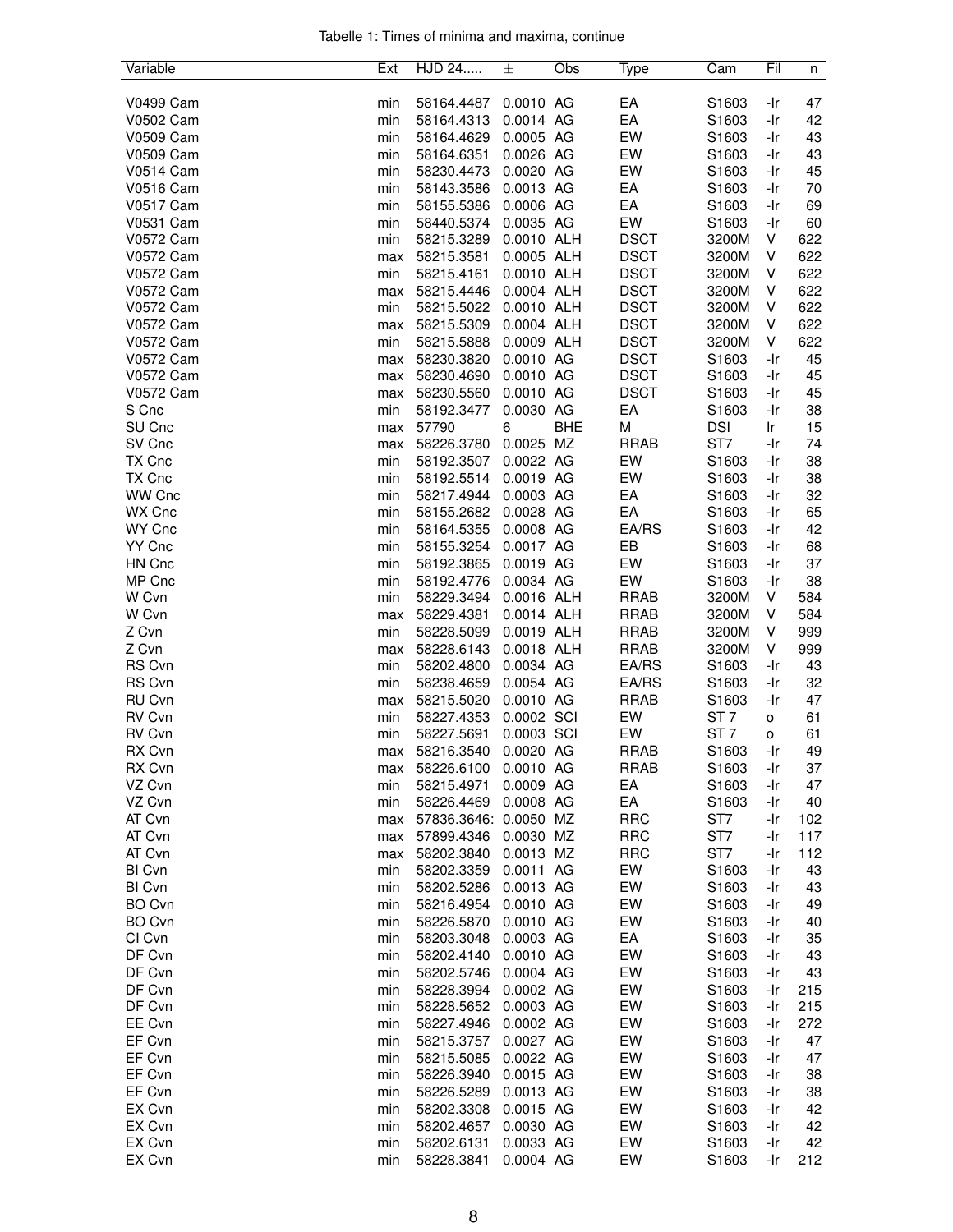|  |  |  | Tabelle 1: Times of minima and maxima, continue |  |
|--|--|--|-------------------------------------------------|--|
|  |  |  |                                                 |  |

| Variable      | Ext | HJD 24     | 士          | Obs        | Type            | Cam               | Fil | n   |
|---------------|-----|------------|------------|------------|-----------------|-------------------|-----|-----|
|               |     |            |            |            |                 |                   |     |     |
| EX Cvn        | min | 58228.5192 | 0.0006 AG  |            | EW              | S1603             | -Ir | 212 |
| FL Cvn        | max | 58228.3993 | 0.0011 MZ  |            | <b>RRAB</b>     | ST7               | -Ir | 119 |
| FL Cvn        | max | 58246.3949 | 0.0010 MZ  |            | <b>RRAB</b>     | ST7               | -Ir | 92  |
| FL Cvn        | max | 58247.4236 | 0.0015 MZ  |            | <b>RRAB</b>     | ST7               | -Ir | 101 |
| FL Cvn        | max | 58265.4224 | 0.0030 MZ  |            | <b>RRAB</b>     | ST7               | -Ir | 104 |
| FL Cvn        | max | 58283.4225 | 0.0012 MZ  |            | <b>RRAB</b>     | ST7               | -Ir | 116 |
| FO Cvn        | max | 58202.5060 | 0.0020 AG  |            | <b>RRC</b>      | S1603             | -Ir | 43  |
| FU Cvn        | min | 58216.3349 | 0.0029 AG  |            | EW              | S1603             | -Ir | 50  |
| FU Cvn        | min | 58226.4394 | 0.0019 AG  |            | EW              | S1603             | -Ir | 40  |
| FU Cvn        | min | 58227.4032 | 0.0016 AG  |            | EW              | S1603             | -Ir | 36  |
| FV Cvn        | min | 58215.4055 | 0.0020 AG  |            | EW              | S1603             | -Ir | 47  |
| FV Cvn        | min | 58215.5592 | 0.0010 AG  |            | EW              | S1603             | -Ir | 47  |
| FW Cvn        | min | 58226.5138 | 0.0037 AG  |            | EW              | S1603             | -Ir | 40  |
| GG Cvn        | min | 58215.3581 | 0.0017 AG  |            | EW              | S1603             | -Ir | 47  |
| GG Cvn        | min | 58215.5477 | 0.0022 AG  |            | EW              | S1603             | -Ir | 47  |
| GH Cvn        | min | 58216.5072 | 0.0027 AG  |            | EW              | S1603             | -Ir | 47  |
| GH Cvn        | min | 58226.4234 | 0.0039 AG  |            | EW              | S1603             | -Ir | 40  |
| <b>GM Cvn</b> | min | 58215.3483 | 0.0012 AG  |            | EW              | S1603             | -Ir | 47  |
| <b>GM Cvn</b> | min | 58215.5302 | 0.0010 AG  |            | EW              | S1603             | -Ir | 47  |
| <b>GN Cvn</b> |     |            | 0.0008 AG  |            | EW              | S1603             | -Ir | 49  |
|               | min | 58216.4118 |            |            |                 |                   |     |     |
| <b>GN Cvn</b> | min | 58216.6083 | 0.0010 AG  |            | EW              | S1603             | -Ir | 49  |
| <b>AE CMi</b> | min | 57703      | 8          | <b>BHE</b> | M               | <b>DSI</b>        | Ir  | 10  |
| AV CMi        | min | 58156.3411 | 0.0008 AG  |            | EA              | S1603             | -Ir | 37  |
| <b>BX CMi</b> | min | 58156.3909 | 0.0008 AG  |            | EA              | S1603             | -Ir | 34  |
| CE CMi        | min | 57716      | 7          | <b>BHE</b> | M               | <b>DSI</b>        | Ir  | 14  |
| <b>CN CMi</b> | min | 57791      | 10         | <b>BHE</b> | М               | <b>DSI</b>        | Ir  | 14  |
| EU CMi        | min | 58156.2656 | 0.0026 AG  |            | EW              | S1603             | -Ir | 34  |
| EU CMi        | min | 58156.4863 | 0.0010 AG  |            | EW              | S1603             | -Ir | 34  |
| SV Cas        | max | 57989      | 10         | <b>NMN</b> | <b>SR</b>       | <b>DSLR</b>       | о   | 16  |
| TX Cas        | min | 58439.4112 | 0.0019 AG  |            | EB              | S1603             | -Ir | 46  |
| YZ Cas        | min | 58373.4439 | 0.0019 AG  |            | EA              | S1603             | -Ir | 37  |
| ZZ Cas        | min | 58440.4986 | 0.0007 AG  |            | EB              | S1603             | -Ir | 44  |
| AB Cas        | min | 58343.4375 | 0.0004 AG  |            | EA+DSCTC        | S1603             | -Ir | 34  |
| AB Cas        | min | 58373.5097 | 0.0006 AG  |            | EA+DSCTC        | S1603             | -Ir | 37  |
| AX Cas        | min | 58391.4747 | 0.0002 SCI |            | EB              | ST <sub>7</sub>   | o   | 127 |
| AX Cas        | min | 58389.3691 | 0.0011 AG  |            | EB              | S1603             | -Ir | 42  |
| AX Cas        | min | 58413.3848 | 0.0006 AG  |            | EB              | S1603             | -Ir | 53  |
| AX Cas        | min | 58440.4013 | 0.0007 AG  |            | EB              | S1603             | -Ir | 49  |
| <b>BS Cas</b> | min | 58397.4652 | 0.0009 AG  |            | EW              | S1603             | -Ir | 38  |
| BZ Cas        | min | 58357.5863 | 0.0018 AG  |            | EA              | S1603             | -Ir | 30  |
| CC Cas        | min | 58409.5440 | 0.0100 AG  |            | EB              | S1603             | -Ir | 53  |
| CW Cas        | min | 58336.4027 | 0.0008 AG  |            | EW              | S1603             | -Ir | 31  |
| CW Cas        | min | 58336.5613 | 0.0020 AG  |            | EW              | S1603             | -Ir | 31  |
| DN Cas        | min | 58406.4149 | 0.0015 AG  |            | EA              | S1603             | -Ir | 54  |
| DO Cas        | min | 58400.5345 | 0.0004 AG  |            | EB              | S1603             | -Ir | 51  |
| EG Cas        | min | 58400.4810 | 0.0003 SCI |            | EB              | ST <sub>7</sub>   | o   | 86  |
| EY Cas        | min | 58400.3291 | 0.0002 AG  |            | EW              | S <sub>1603</sub> | -Ir | 404 |
|               |     |            |            |            | EW              |                   |     | 404 |
| EY Cas        | min | 58400.5726 | 0.0002 AG  |            |                 | S1603             | -Ir |     |
| EY Cas        | min | 58406.3572 | 0.0001 AG  |            | EW              | S1603             | -Ir | 447 |
| EY Cas        | min | 58406.5948 | 0.0005 AG  |            | EW              | S1603             | -Ir | 447 |
| EY Cas        | min | 58424.4298 | 0.0005 AG  |            | EW              | S1603             | -Ir | 253 |
| GG Cas        | min | 58352.4533 | 0.0030 AG  |            | EA              | S1603             | -Ir | 25  |
| <b>GU Cas</b> | min | 58352.4453 | 0.0029 AG  |            | EA              | S1603             | -Ir | 28  |
| IR Cas        | min | 58406.4621 | 0.0009 AG  |            | EB              | S <sub>1603</sub> | -Ir | 38  |
| IT Cas        | min | 58353.5734 | 0.0009 AG  |            | EA+DSCTC: S1603 |                   | -Ir | 33  |
| IT Cas        | min | 58357.4691 | 0.0010 AG  |            | EA+DSCTC: S1603 |                   | -Ir | 28  |
| IT Cas        | min | 58367.4122 | 0.0006 AG  |            | EA+DSCTC: S1603 |                   | -Ir | 44  |
| IU Cas        | max | 58367.4670 | 0.0010 AG  |            | <b>RRAB</b>     | S1603             | -Ir | 44  |
| IU Cas        | max | 58410.3290 | 0.0010 AG  |            | <b>RRAB</b>     | S1603             | -Ir | 41  |
| IV Cas        | min | 58370.5818 | 0.0004 AG  |            | EA+DSCTC        | S <sub>1603</sub> | -Ir | 45  |
| IV Cas        | min | 58410.5227 | 0.0006 AG  |            | EA+DSCTC        | S <sub>1603</sub> | -Ir | 40  |
| KR Cas        | min | 58357.5575 | 0.0027 AG  |            | EA              | S1603             | -Ir | 30  |
| MN Cas        | min | 58409.5013 | 0.0011 AG  |            | EA              | S1603             | -Ir | 50  |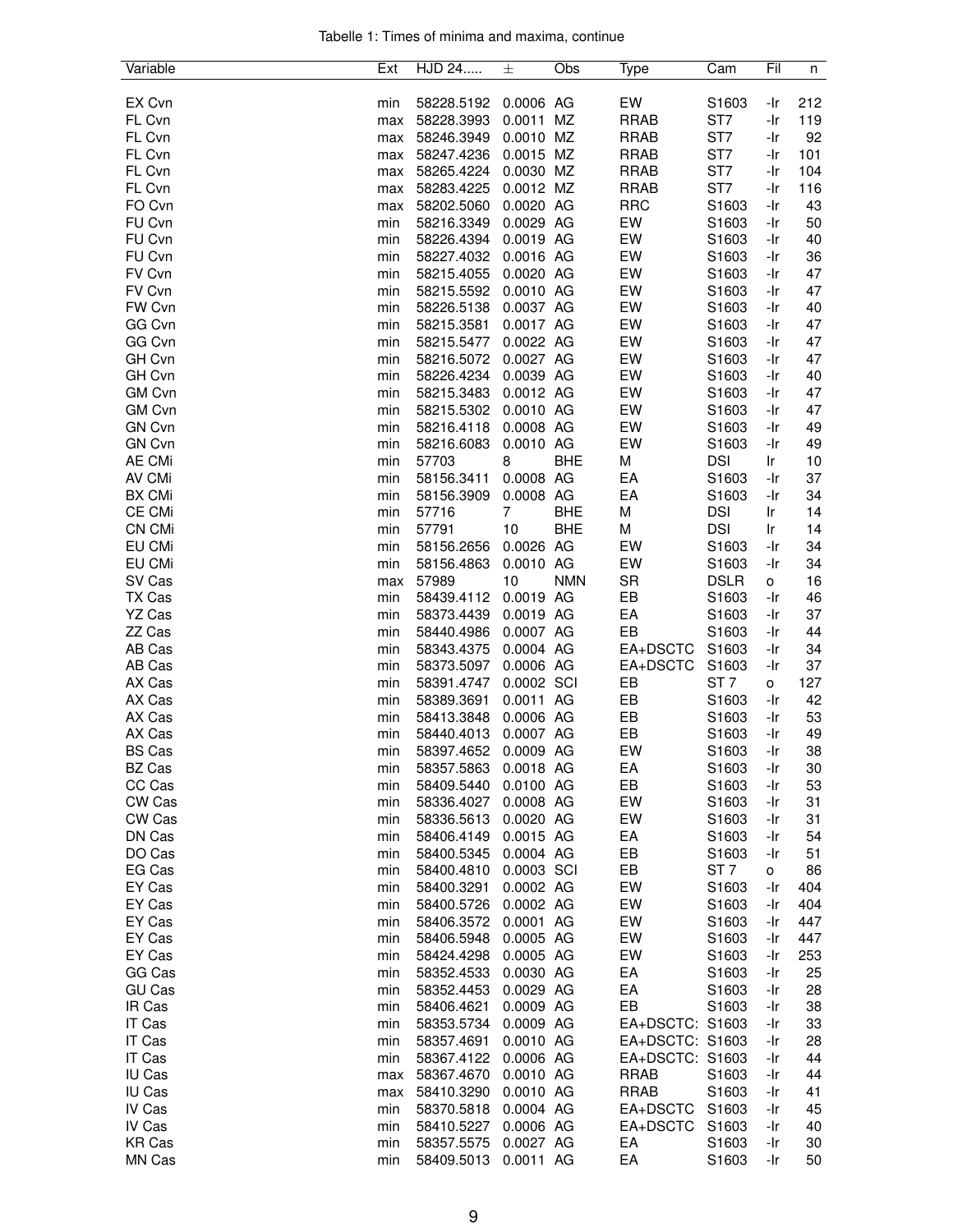| Tabelle 1: Times of minima and maxima, continue |  |  |  |
|-------------------------------------------------|--|--|--|
|                                                 |  |  |  |

| Variable              | Ext | HJD 24                | 士                      | Obs           | Type       | Cam               | Fil        | n        |
|-----------------------|-----|-----------------------|------------------------|---------------|------------|-------------------|------------|----------|
|                       |     |                       |                        |               |            |                   |            |          |
| OX Cas                | min | 58351.5797            | 0.0024 AG              |               | EA         | S1603             | -Ir        | 37       |
| OX Cas                | min | 58407.5366            | 0.0017 AG              |               | EA         | S <sub>1603</sub> | -Ir        | 49       |
| PV Cas                | min | 58290.4682            | 0.0012 AG              |               | EA         | S1603             | -Ir        | 27       |
| PV Cas                | min | 58410.4102            | 0.0030 AG              |               | EA         | S1603             | -Ir        | 26       |
| QQ Cas                | min | 58367.3418            | 0.0023 AG              |               | EB         | S <sub>1603</sub> | -Ir        | 44       |
| V0344 Cas             | min | 58396.3011            | 0.0016 AG              |               | EW         | S1603             | -Ir        | 39       |
| V0345 Cas             | min | 58391.3192            | 0.0001 SCI             |               | EB         | ST <sub>7</sub>   | 0          | 35       |
| V0345 Cas             | min | 58406.4646            | 0.0009 AG              |               | EB         | S1603             | -Ir        | 39       |
| V0364 Cas             | min | 58343.4104            | 0.0007 AG              |               | EA         | S1603             | -Ir        | 35       |
| <b>V0368 Cas</b>      | min | 58407.4037            | 0.0023 AG              |               | EA         | S1603             | -Ir        | 54       |
| V0375 Cas             | min | 58374.3265            | 0.0029 AG              |               | EB         | S1603             | -Ir        | 46       |
| V0380 Cas             | min | 58043.5382            |                        | 0.0001 RATRCR | EA         | 1600              | V          | 210      |
| V0380 Cas             | min | 58343.4949            | 0.0007 AG              |               | EA         | S1603             | -Ir        | 35       |
| <b>V0381 Cas</b>      | min | 58350.5749            | 0.0027 AG              |               | EA         | S1603             | -Ir        | 31       |
| V0381 Cas             | min | 58351.4663            | 0.0008 AG              |               | EA         | S1603             | -Ir        | 38       |
| V0381 Cas             | min | 58357.5590            | 0.0010 AG              |               | EA         | S1603             | -Ir        | 30       |
| V0389 Cas             | min | 58377.5816            | 0.0008 AG              |               | EA         | S1603             | -Ir        | 48       |
| V0389 Cas             | min | 58382.5719            | 0.0007 AG              |               | EA         | S1603             | -Ir        | 54       |
| V0396 Cas             | min | 58396.3844            | 0.0006 AG              |               | EA         | S <sub>1603</sub> | -Ir        | 37       |
| V0445 Cas             | min | 58397.4429            | 0.0026 AG              |               | EB         | S1603             | -Ir        | 45       |
| <b>V0448 Cas</b>      | min | 58439.3241            | 0.0004 SCI             |               | EW         | ST 7              | o          | 79       |
| <b>V0448 Cas</b>      | min | 58439.5461            | 0.0003 SCI             |               | EW         | ST <sub>7</sub>   | o          | 79       |
| <b>V0459 Cas</b>      | min | 58359.5793            | 0.0013 AG              |               | EA         | S1603             | -Ir        | 46       |
| <b>V0518 Cas</b>      | min | 58440.4316            | 0.0016 AG              |               | EA         | S1603             | -Ir        | 54       |
| V0523 Cas             | min | 58342.3590            | 0.0013 AG              |               | EW         | S <sub>1603</sub> | -Ir        | 38       |
| V0523 Cas             | min | 58342.4766            | 0.0006 AG              |               | EW         | S1603             | -Ir        | 38       |
| V0523 Cas             | min | 58342.5932            | 0.0062 AG              |               | EW         | S1603             | -Ir        | 38       |
| V0541 Cas             | min | 58406.3102            | 0.0007 AG              |               | EA         | S <sub>1603</sub> | -Ir        | 52       |
| <b>V0559 Cas</b>      | min | 58371.4762            | 0.0017 AG              |               | EA         | S1603             | -Ir        | 40       |
| V0608 Cas             | min | 58343.4613            | 0.0007 AG              |               | EW         | S1603             | -Ir        | 34       |
| V0608 Cas             | min | 58373.5128            | 0.0008 AG              |               | EW         | S1603             | -Ir        | 37       |
| <b>V0608 Cas</b>      | min | 58440.4585            | 0.0001                 | SCI           | EW         | ST <sub>7</sub>   | o          | 91       |
| V0608 Cas             | min | 58440.6483            | 0.0001 SCI             |               | EW         | ST <sub>7</sub>   | o          | 91       |
| V0683 Cas             | min | 58400.3261            | 0.0016 AG              |               | EW         | S1603             | -Ir        | 54       |
| V0683 Cas             | min | 58400.4867            | 0.0009 AG              |               | EW         | S1603             | -Ir        | 54       |
| V0683 Cas             | min | 58400.6455            | 0.0022 AG              |               | EW         | S1603             | -Ir        | 54       |
| V0765 Cas             | min | 58377.4674            | 0.0011 AG              |               | EA         | S1603             | -Ir        | 48       |
| V0765 Cas             | min | 58396.3395            | 0.0016 AG              |               | EA         | S1603             | -Ir        | 39       |
| <b>V0766 Cas</b>      | min | 58346.4924            | 0.0026 AG              |               | EA         | S1603             | -Ir        | 28       |
| <b>V0776 Cas</b>      | min | 58410.3359            | 0.0002 SCI             |               | EW         | ST <sub>7</sub>   | о          | 221      |
| V0776 Cas             | min | 58410.5625            | 0.0001 SCI             |               | EW         | ST <sub>7</sub>   | o          | 221      |
| <b>V0830 Cas</b>      | max | 57693.4597            | 0.0040 MZ              |               | <b>RRC</b> | ST <sub>7</sub>   | -Ir        | 95       |
| V0830 Cas             | max | 57729.3143            | 0.0040 MZ              |               | <b>RRC</b> | ST7               | -Ir        | 117      |
| V0830 Cas             | max | 57753.2234: 0.0045 MZ |                        |               | <b>RRC</b> | ST7               | -Ir        | 59       |
| V0830 Cas             | max | 58133.4478            | 0.0025 MZ              |               | <b>RRC</b> | ST7               | -Ir        | 144      |
| V1010 Cas             | min | 58353.4381            | 0.0019 AG              |               | EA         | S1603             | -Ir        | 32       |
| V <sub>1010</sub> Cas | min | 58407.3813            | 0.0018 AG              |               | EA         | S <sub>1603</sub> | -Ir        | 48       |
| V1035 Cas             | max | 58357.4630            | 0.0020 AG              |               | <b>RRC</b> | S1603             | -Ir        | 31       |
| V1060 Cas             | min | 58342.4546            | 0.0006 AG              |               | EA         | S1603             | -Ir        | 37       |
| V1062 Cas             | min | 58407.2825            | 0.0032 AG              |               | EB         | S1603             | -Ir        | 48       |
| V <sub>1070</sub> Cas | min | 58342.4272            | 0.0015 AG              |               | EA         | S1603             | -Ir        | 36       |
| V1107 Cas             | min | 58389.3573            | 0.0020 AG              |               | EW         | S1603             | -Ir        | 43       |
| V1107 Cas             | min | 58389.4968            | 0.0019 AG              |               | EW         | S1603             | -Ir        | 43       |
|                       |     |                       |                        |               |            |                   |            |          |
| V1107 Cas             | min | 58389.6307            | 0.0031 AG<br>0.0012 AG |               | EW<br>EW   | S <sub>1603</sub> | -Ir<br>-Ir | 43<br>53 |
| V1107 Cas             | min | 58413.2820            |                        |               |            | S1603             |            |          |
| V1107 Cas             | min | 58413.4172            | 0.0024 AG              |               | EW         | S1603             | -Ir        | 53       |
| V1107 Cas             | min | 58413.5556            | 0.0019 AG              |               | EW         | S1603             | -Ir        | 53       |
| <b>V1107 Cas</b>      | min | 58424.3573            | 0.0019 AG              |               | EW         | S1603             | -Ir        | 26       |
| V1107 Cas             | min | 58440.3506            | 0.0013 AG              |               | EW         | S1603             | -Ir        | 49       |
| V1107 Cas             | min | 58440.4845            | 0.0016 AG              |               | EW         | S1603             | -Ir        | 49       |
| V1170 Cas             | min | 58407.5951            | 0.0024 AG              |               | EW         | S1603             | -Ir        | 54       |
| <b>V1175 Cas</b>      | min | 58373.5012            | 0.0009 AG              |               | EA         | S1603             | -Ir        | 37       |
| V1191 Cas             | min | 58336.4586            | 0.0036 AG              |               | EA         | S1603             | -Ir        | 33       |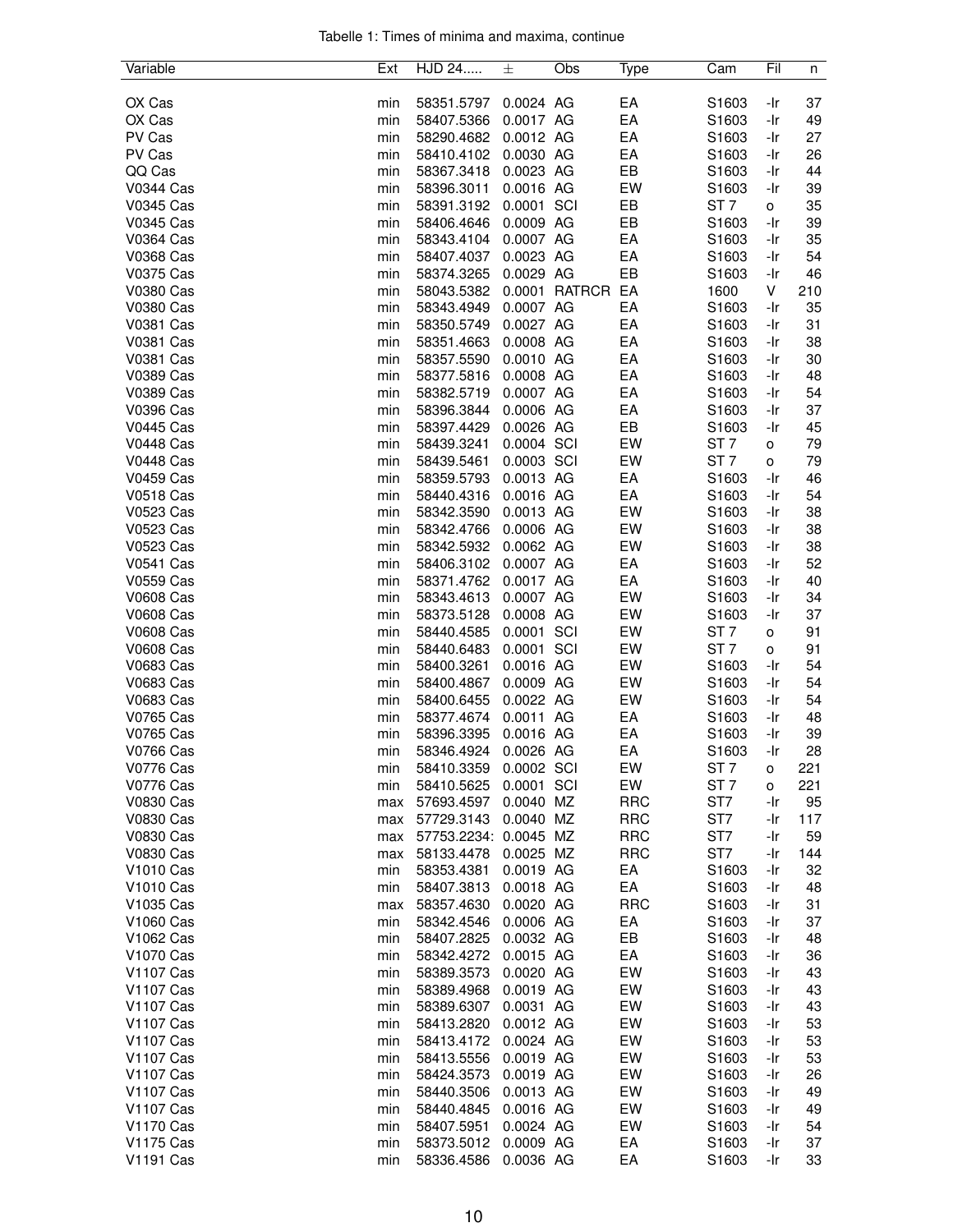|  |  |  | Tabelle 1: Times of minima and maxima, continue |  |
|--|--|--|-------------------------------------------------|--|
|  |  |  |                                                 |  |

| Variable         | Ext | <b>HJD 24</b> | 士         | Obs           | Type       | Cam            | Fil | n   |
|------------------|-----|---------------|-----------|---------------|------------|----------------|-----|-----|
|                  |     |               |           |               |            |                |     |     |
| V1191 Cas        | min | 58407.3223    | 0.0026 AG |               | EA         | S1603          | -Ir | 40  |
| V1255 Cas        | min | 58367.4872    | 0.0032 AG |               | EW:        | S1603          | -Ir | 43  |
| V1287 Cas        | min | 58406.3369    | 0.0024 AG |               | EW         | S1603          | -Ir | 36  |
| <b>V1287 Cas</b> | min | 58406.5070    | 0.0012 AG |               | EW         | S1603          | -Ir | 36  |
| T Cep            | max | 58242         | 10        | <b>NMN</b>    | M          | <b>DSLR</b>    | 0   | 36  |
| SU Cep           | min | 58381.5479    | 0.0003 AG |               | EB/KE      | S1603          | -Ir | 39  |
| VW Cep           | min | 58247.3966    | 0.0028 AG |               | EW/KW      | S1603          | -Ir | 31  |
| VW Cep           | min | 58247.5328    | 0.0020 AG |               | EW/KW      | S1603          | -Ir | 31  |
| WW Cep           | min | 58300.5345    | 0.0054 AG |               | EA/SD:     | S1603          | -Ir | 24  |
| WW Cep           | min | 58353.4428    | 0.0001 AG |               | EA/SD:     | S1603          | -Ir | 33  |
| WX Cep           | min | 58300.4307    | 0.0020 AG |               | EA/DM      | S1603          | -Ir | 23  |
| WY Cep           | min | 58370.4760    | 0.0005 AG |               | EB/KE:     | S1603          | -Ir | 43  |
| WZ Cep           | min | 58406.2996    | 0.0009 AG |               | EW/KW      | S1603          | -Ir | 43  |
| WZ Cep           | min | 58406.5061    | 0.0013 AG |               | EW/KW      | S1603          | -Ir | 43  |
| XX Cep           | min | 58300.4887    | 0.0006 AG |               | EA/SD      | S1603          | -Ir | 24  |
| XY Cep           | min | 58346.4441    | 0.0036 AG |               | EA/SD      | S1603          | -Ir | 26  |
| XZ Cep           | min | 58370.3886    | 0.0019 AG |               | EB/DM:     | S1603          | -Ir | 43  |
|                  |     |               |           |               |            |                |     |     |
| ZZ Cep           | min | 58379.4745    | 0.0026 AG |               | EA/DM      | S1603          | -Ir | 47  |
| AV Cep           | min | 57773.6300    |           | 0.0002 RATRCR | EA         | 1600           | V   | 253 |
| <b>BE Cep</b>    | min | 58357.4671    | 0.0007 AG |               | EW/KW      | S1603          | -Ir | 29  |
| CQ Cep           | min | 58410.4565    | 0.0052 AG |               | EB/DM/WR   | S1603          | -Ir | 36  |
| CW Cep           | min | 58377.3879    | 0.0012 AG |               | EA/DM      | S1603          | -Ir | 46  |
| CW Cep           | min | 58407.4082    | 0.0020 AG |               | EA/DM      | S1603          | -Ir | 38  |
| DK Cep           | min | 58290.5066    | 0.0015 AG |               | EA/SD      | S1603          | -Ir | 29  |
| EF Cep           | min | 58163.5956    | 0.0012 AG |               | EW         | S1603          | -Ir | 42  |
| EF Cep           | min | 58440.2918    | 0.0014 AG |               | EW         | S1603          | -Ir | 68  |
| EF Cep           | min | 58440.5947    | 0.0012 AG |               | EW         | S1603          | -Ir | 68  |
| EG Cep           | min | 58247.3679    | 0.0016 AG |               | EB         | S1603          | -Ir | 34  |
| El Cep           | min | 58353.4693    | 0.0022 AG |               | EA/DM      | S1603          | -Ir | 33  |
| EX Cep           | min | 58381.4688    | 0.0052 AG |               | EA/DM      | S1603          | -Ir | 48  |
| EZ Cep           | max | 58440.4970    | 0.0010 AG |               | <b>RRC</b> | S1603          | -Ir | 68  |
| GT Cep           | min | 58379.5901    | 0.0030 AG |               | EA/SD      | S1603          | -Ir | 46  |
| GW Cep           | min | 58226.3341    | 0.0018 AG |               | EW/KW      |                | -Ir | 40  |
| GW Cep           |     | 58226.4942    | 0.0006 AG |               | EW/KW      | S1603<br>S1603 | -Ir | 40  |
|                  | min |               |           |               |            |                |     |     |
| PQ Cep           | max | 58242         | 10        | <b>NMN</b>    | М          | <b>DSLR</b>    | o   | 46  |
| QV Cep           | min | 58410.4819    | 0.0012 AG |               | Е:         | S1603          | -Ir | 39  |
| QZ Cep           | min | 58352.4611    | 0.0019 AG |               | EB/KE      | S1603          | -Ir | 30  |
| <b>V0338 Cep</b> | min | 58300.4907    | 0.0013 AG |               | EA         | S1603          | -Ir | 23  |
| V0383 Cep        | min | 58290.5072    | 0.0046 AG |               | EB         | S1603          | -Ir | 30  |
| V0397 Cep        | min | 58290.5250    | 0.0028 AG |               | EA         | S1603          | -Ir | 29  |
| V0397 Cep        | min | 58336.4327    | 0.0017 AG |               | EA         | S1603          | -Ir | 33  |
| V0397 Cep        | min | 58381.3716    | 0.0017 AG |               | EA         | S1603          | -Ir | 52  |
| V0397 Cep        | min | 58406.4133    | 0.0014 AG |               | EA         | S1603          | -Ir | 46  |
| <b>V0711 Cep</b> | min | 58377.4114    | 0.0011 AG |               | EA         | S1603          | -Ir | 46  |
| V0711 Cep        | min | 58407.4100    | 0.0036 AG |               | EA         | S1603          | -Ir | 38  |
| V0734 Cep        | min | 58374.3735    | 0.0021 AG |               | EA         | S1603          | -Ir | 43  |
| V0735 Cep        | min | 58342.4213    | 0.0020 AG |               | EA         | S1603          | -Ir | 38  |
| V0738 Cep        | min | 58348.4097    | 0.0013 AG |               | EA         | S1603          | -Ir | 35  |
| V0749 Cep        | min | 58374.4024    | 0.0013 AG |               | EA         | S1603          | -Ir | 46  |
| V0752 Cep        | min | 58406.3950    | 0.0030 AG |               | EW         | S1603          | -Ir | 45  |
| V0752 Cep        | min | 58406.6120    | 0.0065 AG |               | EW         | S1603          | -Ir | 45  |
| V0755 Cep        | min | 58336.5078    | 0.0043 AG |               | EW         | S1603          | -Ir | 32  |
|                  |     |               |           |               | EW         |                |     | 35  |
| V0755 Cep        | min | 58343.3690    | 0.0012 AG |               |            | S1603          | -Ir |     |
| V0755 Cep        | min | 58343.5680    | 0.0028 AG |               | EW         | S1603          | -Ir | 35  |
| V0755 Cep        | min | 58381.4149    | 0.0022 AG |               | EW         | S1603          | -Ir | 47  |
| V0755 Cep        | min | 58381.6047    | 0.0032 AG |               | EW         | S1603          | -Ir | 47  |
| V0755 Cep        | min | 58406.3187    | 0.0017 AG |               | EW         | S1603          | -Ir | 47  |
| V0755 Cep        | min | 58406.5199    | 0.0028 AG |               | EW         | S1603          | -Ir | 47  |
| V0796 Cep        | min | 58226.4252    | 0.0022 AG |               | EW         | S1603          | -Ir | 40  |
| V0806 Cep        | min | 58440.3037    | 0.0017 AG |               | EA         | S1603          | -Ir | 68  |
| <b>V0816 Cep</b> | min | 58247.4515    | 0.0020 AG |               | EW         | S1603          | -Ir | 25  |
| V0837 Cep        | min | 58342.4261    | 0.0011 AG |               | EW         | S1603          | -Ir | 38  |
| <b>V0841 Cep</b> | min | 58342.5191    | 0.0025 AG |               | EA         | S1603          | -Ir | 37  |
|                  |     |               |           |               |            |                |     |     |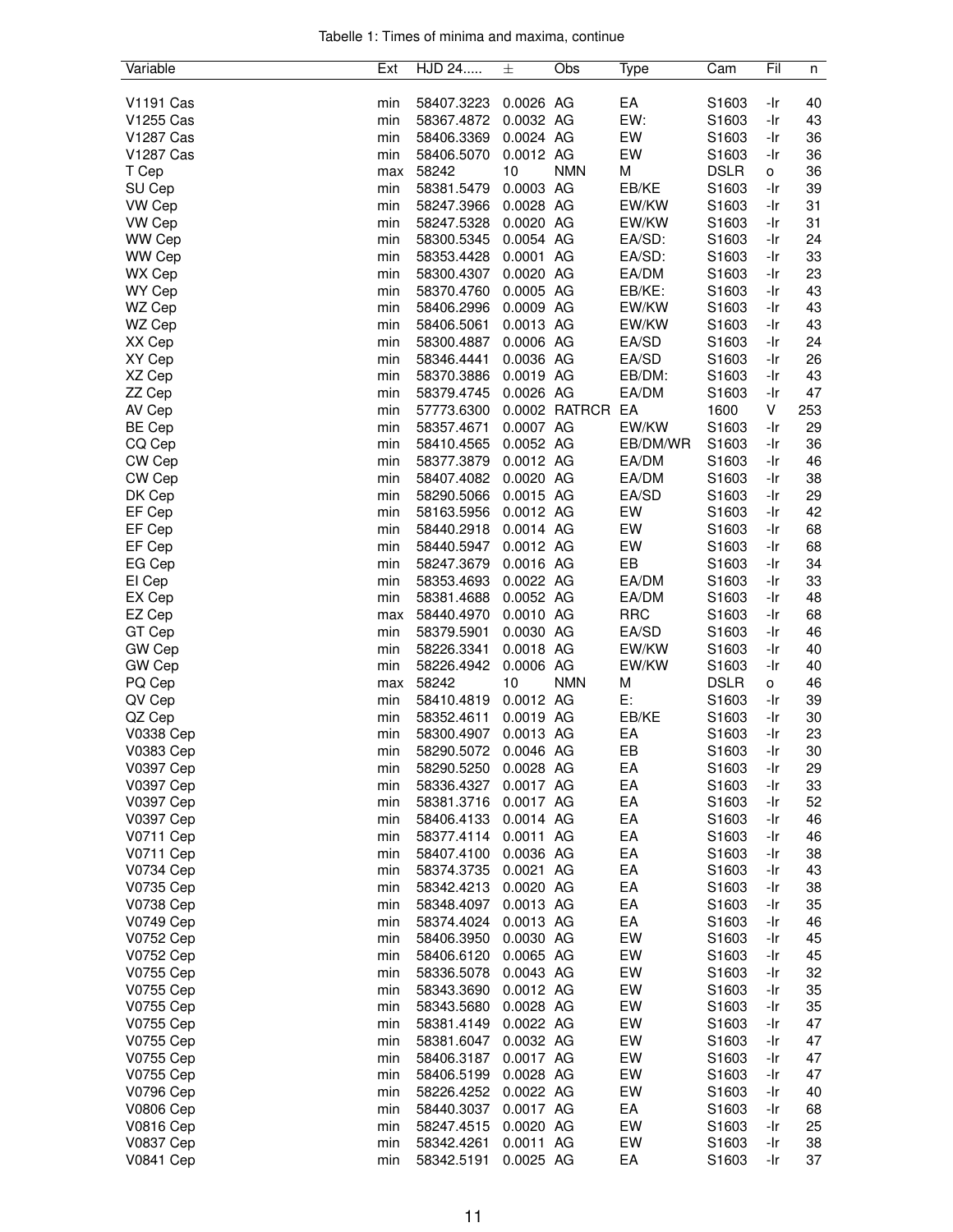| Tabelle 1: Times of minima and maxima, continue |  |  |  |
|-------------------------------------------------|--|--|--|
|                                                 |  |  |  |

| Variable         | Ext | HJD 24          | 士           | Obs           | Type        | Cam               | Fil          | n   |
|------------------|-----|-----------------|-------------|---------------|-------------|-------------------|--------------|-----|
|                  |     |                 |             |               |             |                   |              |     |
| V0849 Cep        | min | 58353.4848      | 0.0003 AG   |               | EA          | S1603             | -Ir          | 33  |
| V0856 Cep        | min | 57901.5084      |             | 0.0003 RATRCR | EW          | 1600              | V            | 187 |
| V0870 Cep        | min | 58290.4297      | 0.0020 AG   |               | EW          | S1603             | -Ir          | 29  |
| <b>V0881 Cep</b> | min | 58290.5190      | 0.0022 AG   |               | EA          | S1603             | -Ir          | 30  |
| <b>V0881 Cep</b> | min | 58353.5295      | 0.0030 AG   |               | EA          | S1603             | -Ir          | 33  |
| <b>V0887 Cep</b> | min | 58290.4556      | 0.0012 AG   |               | EA          | S1603             | -Ir          | 24  |
| <b>V0889 Cep</b> | min | 58370.4648      | 0.0015 AG   |               | EW          | S1603             | -Ir          | 44  |
| <b>V0897 Cep</b> | min | 58353.4747      | 0.0043 AG   |               | EA          | S1603             | -Ir          | 33  |
| <b>V0897 Cep</b> | min | 58371.4161      | 0.0063 AG   |               | EA          | S1603             | -Ir          | 40  |
| V0897 Cep        | min | 58407.3145      | 0.0028 AG   |               | EA          | S1603             | -Ir          | 39  |
| <b>V0898 Cep</b> | min | 58370.4998      | 0.0013 AG   |               | EA          | S1603             | -Ir          | 44  |
| <b>V0907 Cep</b> | min | 57900.4082      |             | 0.0012 RATRCR | EB          | 1600              | V            | 175 |
| <b>V0917 Cep</b> | min | 58379.5082      | 0.0022 AG   |               | EW          | S1603             | -Ir          | 46  |
| V0919 Cep        | min | 58370.3436      | 0.0023 AG   |               | EA          | S1603             | -Ir          | 45  |
| <b>V0944 Cep</b> | min | 58353.5224      | 0.0026 AG   |               | EA          | S1603             | -Ir          | 33  |
| <b>V0944 Cep</b> | min | 58409.3467      | 0.0024 AG   |               | EA          | S1603             | -Ir          | 40  |
| V0960 Cep        | min | 58346.5755      | 0.0023 AG   |               | EW          | S1603             | -Ir          | 30  |
| <b>V1011 Cep</b> | min | 58357.4442      | 0.0046 AG   |               | EA          | S1603             | -Ir          | 29  |
| S Com            | max | 58202.3890      | 0.0010 AG   |               | <b>RRAB</b> | S1603             | -Ir          | 43  |
| S Com            | max | 58226.4400      | 0.0010 AG   |               | <b>RRAB</b> | S1603             | -Ir          | 40  |
| U Com            | max | 58202.4630      | 0.0010 AG   |               | <b>RRC</b>  | S1603             | -Ir          | 43  |
| RW Com           | min | 58202.4112      | 0.0026 AG   |               | EW/KW       | S1603             | -Ir          | 43  |
| RW Com           | min | 58202.5277      | 0.0028 AG   |               | EW/KW       | S1603             | -Ir          | 43  |
| RW Com           | min | 58202.6471      | 0.0006 AG   |               | EW/KW       | S1603             | -Ir          | 43  |
| <b>RW Com</b>    | min | 58226.3832      | 0.0018 AG   |               | EW/KW       | S1603             | -Ir          | 40  |
| RW Com           | min | 58226.4991      | 0.0018 AG   |               | EW/KW       | S1603             | -Ir          | 40  |
| RW Com           | min | 58226.6179      | 0.0029 AG   |               | EW/KW       | S1603             | -Ir          | 40  |
| RZ Com           | min | 58203.3641      | 0.0006 AG   |               | EW/KW       | S1603             | -Ir          | 34  |
| SS Com           | min | 58203.4745      | 0.0010 AG   |               | EW/KW       | S1603             | -Ir          | 32  |
| SS Com           | min | 58246.4112      | 0.0002 SCI  |               | EW/KW       | ST <sub>7</sub>   | 0            | 96  |
| SS Com           | min | 58216.4782      | 0.0002 AG   |               | EW/KW       | S1603             | -Ir          | 338 |
| SS Com           | min | 58217.5103      | 0.0001 AG   |               | EW/KW       | S1603             | -Ir          | 256 |
| UX Com           | min | 58228.5080      | 0.0033 AG   |               | EA/AR/RS    | S1603             | -Ir          | 42  |
| CC Com           | min | 58203.3932      | 0.0021 AG   |               | EW/KW       | S1603             | -Ir          | 36  |
| CC Com           | min | 58203.5037      | 0.0007 AG   |               | EW/KW       | S1603             | -Ir          | 36  |
| LO Com           | min | 58226.4699      | 0.0005 AG   |               | EW          | S1603             | -Ir          | 40  |
| LO Com           | min | 58226.6105      | 0.0004 AG   |               | EW          | S1603             | -Ir          | 40  |
| LP Com           | min | 58202.3844      | 0.0021 AG   |               | EW          | S1603             | -Ir          | 43  |
| LP Com           | min | 58202.5511      | 0.0008 AG   |               | EW          | S1603             | -Ir          | 43  |
| LP Com           |     | min2 58215.3933 | $0.0014$ JU |               | EW          | ST7               | $\mathsf{o}$ | 66  |
| LP Com           | min | 58226.3771      | 0.0009 AG   |               | EW          | S1603             | -Ir          | 40  |
| LP Com           | min | 58226.5426      | 0.0027 AG   |               | EW          | S1603             | -Ir          | 40  |
| LQ Com           | min | 58226.4580      | 0.0021 AG   |               | EW          | S1603             | -Ir          | 40  |
| LR Com           | min | 58202.5676      | 0.0033 AG   |               | EA          | S1603             | -Ir          | 41  |
| LT Com           | min | 58203.4353      | 0.0015 AG   |               | EB          | S1603             | -Ir          | 34  |
| MW Com           | min | 58246.4156      | 0.0008 AG   |               | EA/RS       | S1603             |              | 59  |
| MW Com           | min | 58246.4178      | 0.0005 AG   |               | EA/RS       | S1603             |              | 172 |
| RT CrB           | min | 58226.5022      | 0.0018 AG   |               | EA/AR:/RS   | S1603             | -Ir          | 37  |
| RW CrB           | min | 58217.5695      | 0.0004 AG   |               | EA/SD:      | S1603             | -Ir          | 35  |
| <b>RW CrB</b>    | min | 58265.5136      | 0.0011 AG   |               | EA/SD:      | S1603             | -Ir          | 29  |
| TW CrB           | min | 58238.4019      | 0.0008 AG   |               | EB/KE       | S1603             | -Ir          | 31  |
| TW CrB           | min | 58245.4689      | 0.0007 AG   |               | EB/KE       | S1603             | -Ir          | 36  |
| VX CrB           | max | 58228.5220      | 0.0010 AG   |               | <b>RRAB</b> | S1603             | -Ir          | 40  |
| YY CrB           | min | 58229.4750      | 0.0010 AG   |               | EW          | S1603             | -Ir          | 41  |
| AR CrB           | min | 58238.3600      | 0.0004 AG   |               | EW          | S1603             | -Ir          | 31  |
| AS CrB           | min | 58228.4277      | 0.0011 AG   |               | EW          | S1603             | -Ir          | 42  |
| <b>BR CrB</b>    | min | 58228.4721      | 0.0017 AG   |               | EW          | S <sub>1603</sub> | -Ir          | 42  |
| CW CrB           | max | 58245.4700      | 0.0010 AG   |               | <b>RRAB</b> | S1603             | -Ir          | 32  |
| R Cyg            | max | 58242.5         | 10          | <b>NMN</b>    | М           | <b>DSLR</b>       | 0            | 14  |
| Y Cyg            | min | 58290.5118      | 0.0012 AG   |               | EA/DM       | S1603             | -Ir          | 30  |
| RT Cyg           | max | 58275.5         | 10          | <b>NMN</b>    | М           | <b>DSLR</b>       | o            | 12  |
| UW Cyg           | min | 58352.4362      | 0.0006 AG   |               | EA/SD       | S1603             | -Ir          | 27  |
|                  |     | 58285.4618      | 0.0020 AG   |               | EA/SD       | S1603             | -Ir          | 22  |
| ZZ Cyg           | min |                 |             |               |             |                   |              |     |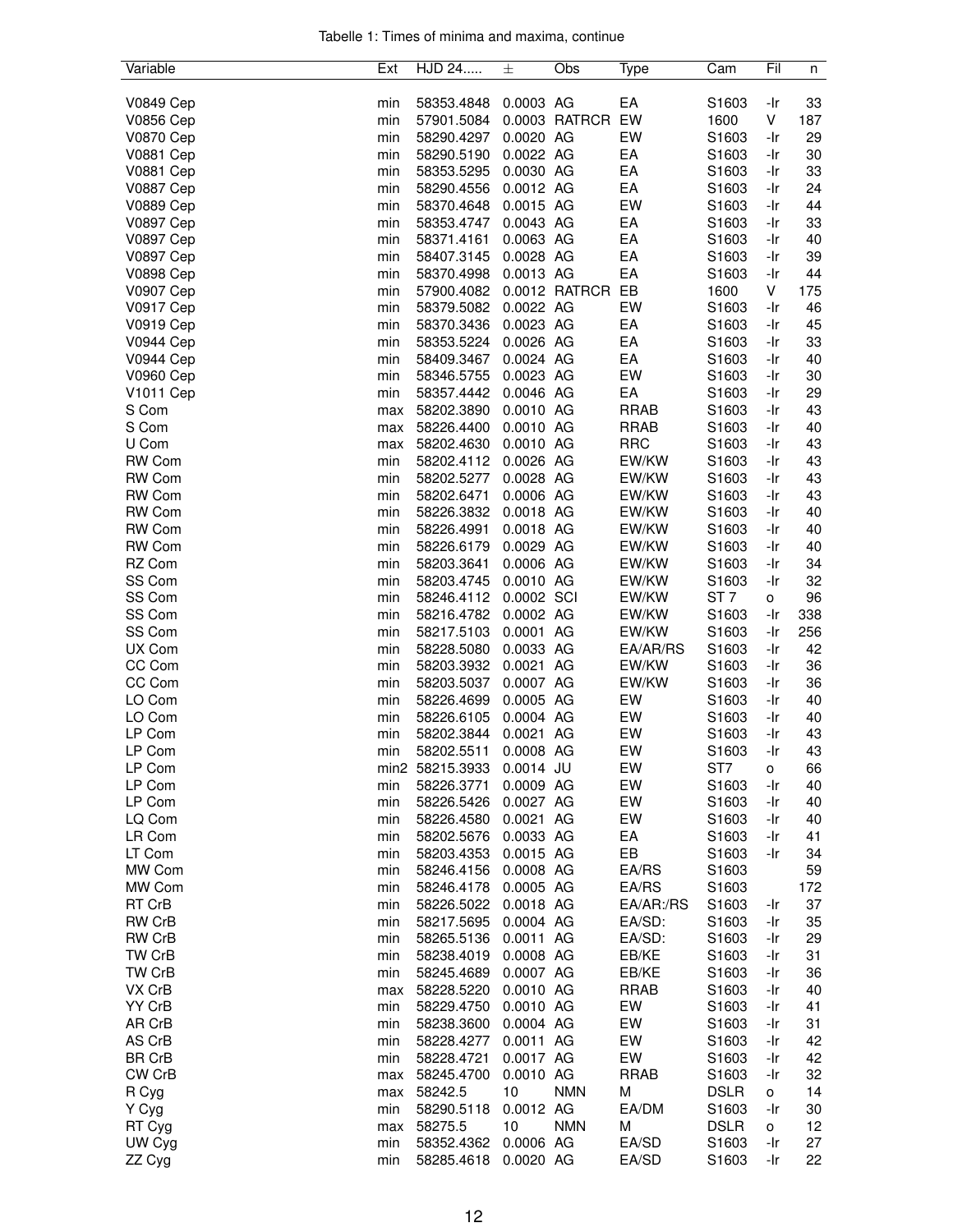|  |  |  | Tabelle 1: Times of minima and maxima, continue |  |
|--|--|--|-------------------------------------------------|--|
|  |  |  |                                                 |  |

| Variable               | Ext        | HJD 24                   | 士                      | Obs              | Type     | Cam             | Fil                 | n          |
|------------------------|------------|--------------------------|------------------------|------------------|----------|-----------------|---------------------|------------|
|                        |            |                          |                        |                  |          |                 |                     |            |
| BR Cyg                 | min        | 58352.4288               | 0.0061 AG              |                  | EA/SD    | S1603           | -Ir                 | 22         |
| BR Cyg                 | min        | 58400.4011               | 0.0005 AG              |                  | EA/SD    | S1603           | -Ir                 | 21         |
| CV Cyg                 | max        | 58318.4967               | 0.0001 SCI             |                  | EW/DW    | ST <sub>7</sub> | o                   | 198        |
| DL Cyg                 | min        | 58373.5121               | 0.0004 SCI             |                  | EA/DM    | ST <sub>7</sub> | о                   | 138        |
| DO Cyg                 | min        | 58285.3998               | 0.0011 AG              |                  | EA/SD    | S1603           | -Ir                 | 20         |
| DO Cyg                 | min        | 58343.5376               | 0.0006 AG              |                  | EA/SD    | S1603           | -Ir                 | 35         |
| EM Cyg                 | min        | 58382.3545               | 0.0014 NIC             |                  | UGZ+E    | A46             | V                   | 250        |
| KV Cyg                 | min        | 58352.3687               | 0.0031 AG              |                  | EB/SD    | S1603           | -Ir                 | 24         |
| MR Cyg                 | min        | 58336.4077               | 0.0019 AG              |                  | EA/SD    | S1603           | -Ir                 | 33         |
| MY Cyg                 | min        | 58351.3421               | 0.0019 AG              |                  | EA/DM    | S1603           | -Ir                 | 40         |
| PQ Cyg                 | min        | 58352.5402               | 0.0008 SCI             |                  | E/KE     | ST <sub>7</sub> | o                   | 108        |
| PV Cyg                 | min        | 53619.5496               | 0.0005 SCI             |                  | E/SD     | ST <sub>7</sub> | o                   | 68         |
| PV Cyg                 | min        | 58329.3974               | 0.0003 SCI             |                  | E/SD     | ST <sub>7</sub> | o                   | 82         |
| QW Cyg                 | min        | 58334.4779               | 0.0022 SCI             |                  | EB       | ST <sub>7</sub> | o                   | 159        |
| V0382 Cyg              | min        | 58348.4059               | 0.0028 AG              |                  | EB       | S1603           | -Ir                 | 34         |
| V0387 Cyg              | min        | 58300.4257               | 0.0014 AG              |                  | EA/K:    | S1603           | -Ir                 | 21         |
| V0442 Cyg              | min        | 58346.4679               | 0.0024 AG              |                  | EA       | S1603           | -Ir                 | 28         |
| V0443 Cyg              | min        | 58387.5684               | 0.0002 SCI             |                  | EA       | ST <sub>7</sub> | 0                   | 88         |
| V0453 Cyg              | min        | 58396.3643               | 0.0023 AG              |                  | EA/D     | S1603           | -Ir                 | 27         |
| V0456 Cyg              | min        | 58285.5264               | 0.0004 AG              |                  | EA/SD:   | S1603           | -Ir                 | 20         |
| V0463 Cyg              | min        | 58379.3623               | 0.0017 AG              |                  | EA/DM    | S1603           | -Ir                 | 33         |
| V0466 Cyg              | min        | 58346.5733               | 0.0016 AG              |                  | EA       | S1603           | -Ir                 | 29         |
| V0477 Cyg              | min        | 58370.4431               | 0.0012 AG              |                  | EA/DM    | S1603           | -Ir                 | 34         |
| V0477 Cyg              | min        | 58374.4358               | 0.0007 AG              |                  | EA/DM    | S1603           | -Ir                 | 35         |
| V0477 Cyg              | min        | 58381.4771               | 0.0007 AG              |                  | EA/DM    | S1603           | -Ir                 | 35         |
| V0478 Cyg              | min        | 58346.5469               | 0.0045 AG              |                  | EA/DM    | S1603           | -Ir                 | 30         |
| V0478 Cyg              | min        | 58372.4784               | 0.0001 SCI             |                  | EA/DM    | ST <sub>7</sub> | $\mathsf{o}\xspace$ | 209        |
| V0484 Cyg              | min        | 57641.3640               | 0.0006 SCI             |                  | EA/SD    | ST <sub>7</sub> | o                   | 26         |
| V0484 Cyg              | min        | 58405.3605               | 0.0007 SCI             |                  | EA/SD    | ST <sub>7</sub> | o                   | 83         |
| V0488 Cyg              | min        | 58406.2894               | 0.0010 AG              |                  | EB/DW    | S1603           | -Ir                 | 29         |
| V0490 Cyg              | min        | 58381.4945               | 0.0012 AG              |                  | EB       | S1603           | -Ir                 | 35         |
| V0500 Cyg              | min        | 58353.4131               | 0.0002 SCI             |                  | EA/SD    | ST <sub>7</sub> | o                   | 102        |
| V0500 Cyg              | min        | 58359.4167               | 0.0003 SCI             |                  | EA/SD    | ST <sub>7</sub> | o                   | 130        |
| V0501 Cyg              | min        | 58325.5069               | 0.0004 SCI             |                  | EA       | ST <sub>7</sub> | o                   | 175        |
| V0502 Cyg              | min        | 58342.5487               | 0.0002 AG              |                  | EW       | S1603           | -Ir                 | 255        |
| V0502 Cyg              | min        | 58343.3997               | 0.0004 AG              |                  | EW       | S1603           | -Ir                 | 276        |
| V0502 Cyg              | min        | 58346.5175               | 0.0002 AG              |                  | EW       | S1603           | -Ir                 | 217        |
| V0502 Cyg              | min        | 58348.5026               | 0.0003 AG              |                  | EW       | S1603           | -Ir                 | 258        |
| V0502 Cyg              | min        | 58350.4870               | 0.0002 AG              |                  | EW       | S1603           | -Ir                 | 248        |
| V0502 Cyg              | min        | 58351.3369               | 0.0003 AG              |                  | EW       | S1603           | -Ir                 | 319        |
| V0502 Cyg              | min        | 58352.4720               | 0.0005 AG<br>0.0006 AG |                  | EW       | S1603           | -Ir                 | 244        |
| V0502 Cyg              | min        | 58353.6037               | 0.0016 AG              |                  | EW<br>EW | S1603<br>S1603  | -Ir<br>-Ir          | 246<br>273 |
| V0502 Cyg<br>V0502 Cyg | min        | 58357.5716               | 0.0003 SCI             |                  | EW       | ST <sub>7</sub> |                     | 40         |
| V0502 Cyg              | min        | 58381.3855<br>58406.3319 | 0.0002 SCI             |                  | EW       | ST <sub>7</sub> | o                   | 72         |
| V0502 Cyg              | min<br>min | 58379.4017               | 0.0001 AG              |                  | EW       | S1603           | o<br>-Ir            | 355        |
| V0502 Cyg              | min        | 58382.5207               | 0.0002 AG              |                  | EW       | S1603           | -Ir                 | 328        |
| V0502 Cyg              | min        | 58396.4103               | 0.0001 AG              |                  | EW       | S1603           | -Ir                 | 319        |
| V0502 Cyg              | min        | 58397.5440               | 0.0002 AG              |                  | EW       | S1603           | -Ir                 | 282        |
| V0502 Cyg              | min        | 58405.4818               | 0.0001 AG              |                  | EW       | S1603           | -Ir                 | 229        |
| V0537 Cyg              | min        | 58401.3774               | 0.0001 SCI             |                  | EA/SD    | ST <sub>7</sub> | o                   | 167        |
| V0541 Cyg              | min        | 58379.5485               | 0.0016 AG              |                  | EA/DM    | S1603           | -Ir                 | 53         |
| V0548 Cyg              | min        | 58342.3723               | 0.0008 AG              |                  | EA/SD:   | S1603           | -Ir                 | 37         |
| V0618 Cyg              | min        | 58370.3408               | 0.0065 AG              |                  | EA       | S1603           | -Ir                 | 36         |
| V0618 Cyg              | min        | 58410.5382               | 0.0003 AG              |                  | EA       | S1603           | -Ir                 | 325        |
| V0618 Cyg              | min        | 58438.3714               | 0.0003 AG              |                  | EA       | S1603           | -Ir                 | 198        |
| V0635 Cyg              | min        | 58370.5626               | 0.0024 AG              |                  | EA/SD    | S1603           | -Ir                 | 39         |
| V0642 Cyg              | min        | 58413.5916               | 0.0008 SCI             |                  | EA/SD    | ST <sub>7</sub> | 0                   | 227        |
| V0680 Cyg              | min        | 58381.5588               | 0.0010 AG              |                  | EB/KE    | S1603           | -Ir                 | 41         |
| V0699 Cyg              | min        | 58350.4333               | 0.0004 SCI             |                  | EA       | ST <sub>7</sub> | 0                   | 86         |
| V0728 Cyg              | min        | 58265.3986               | 0.0012 AG              |                  | EA/SD:   | S1603           | -Ir                 | 29         |
| V0745 Cyg              | min        | 58038.3641               | 0.0001 FR              |                  | EA/DM    | S1603           | -Ir                 | 297        |
| V0753 Cyg              | min        | 58045.3237               |                        | 0.0001 RATRCR EA |          | 1600            | V                   | 126        |
|                        |            |                          |                        |                  |          |                 |                     |            |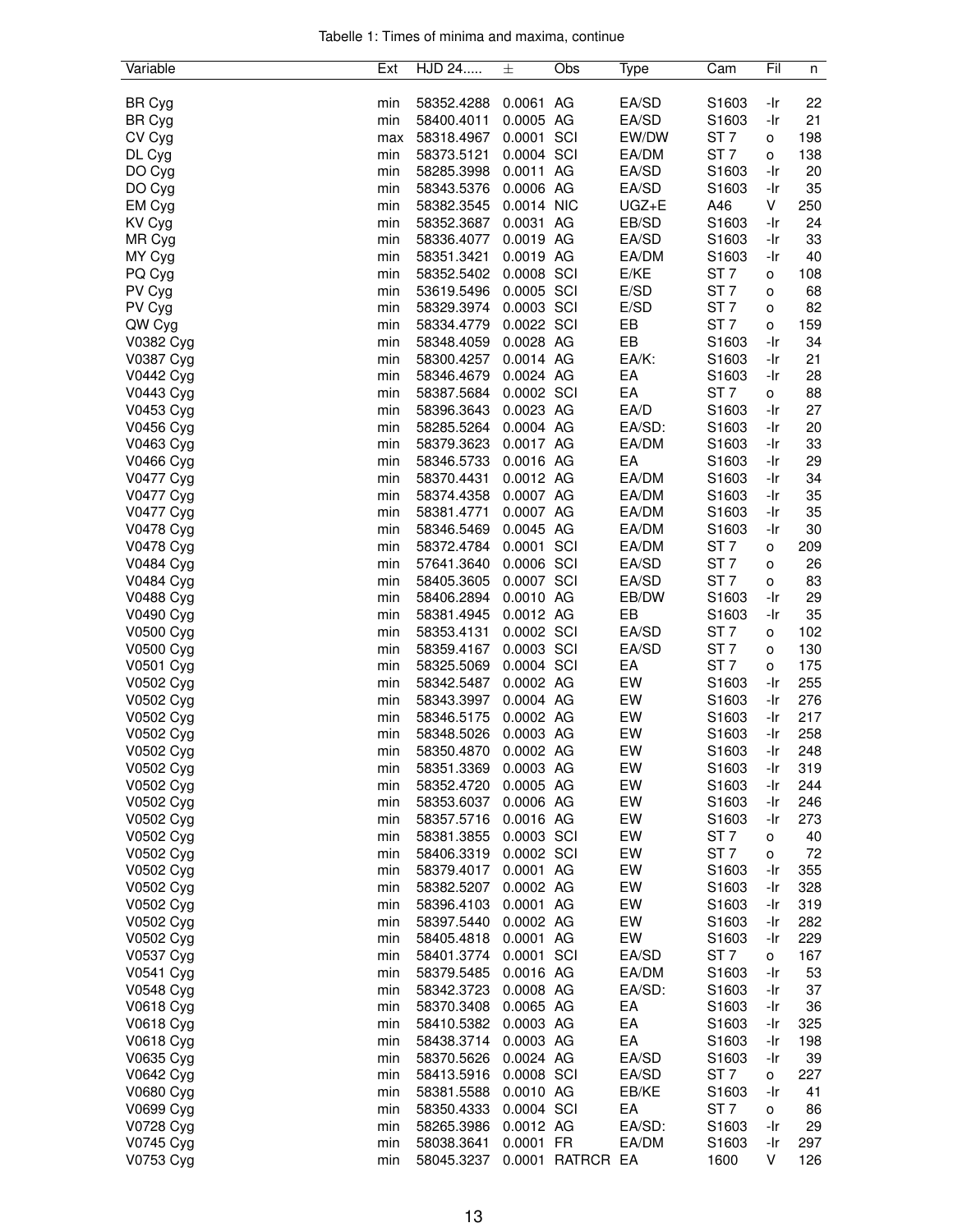| Tabelle 1: Times of minima and maxima, continue |  |  |  |
|-------------------------------------------------|--|--|--|
|                                                 |  |  |  |

| Variable               | Ext | HJD 24     | 土           | Obs           | Type        | Cam               | Fil  | n   |
|------------------------|-----|------------|-------------|---------------|-------------|-------------------|------|-----|
|                        |     |            |             |               |             |                   |      |     |
| V0753 Cyg              | min | 58323.4179 | 0.0001 MS   |               | EA          | 16803             | -I-U | 209 |
| V0753 Cyg              | min | 57584.3726 | 0.0001 MS   |               | EA          | 16803             | V    | 123 |
| V0753 Cyg              | min | 57580.5634 | 0.0002 MS   |               | EA          | 16803             | V    | 210 |
| V0796 Cyg              | min | 58352.3605 | 0.0010 AG   |               | EA          | S1603             | -Ir  | 22  |
| V0828 Cyg              | min | 58351.3624 | 0.0035 AG   |               | EB/DM       | S1603             | -Ir  | 37  |
| V0839 Cyg              | max | 58323.6584 | 0.0010 MS   |               | Е:          | 16803             | -I-U | 202 |
| V0839 Cyg              | max | 58323.6584 | 0.0021      | <b>MSFR</b>   | E:          | 16803             | о    | 203 |
| V0839 Cyg              | max | 57573.6626 | 0.0021 MSFR |               | E:          | 16803             | V    | 120 |
| V0839 Cyg              | max | 57577.5686 | 0.0021 MSFR |               | E:          | 16803             | V    | 146 |
| V0839 Cyg              | max | 57580.6027 | 0.0021 MSFR |               | E:          | 16803             | V    | 204 |
| V0839 Cyg              | max | 57584.5081 | 0.0021 MSFR |               | E:          | 16803             | V    | 112 |
| V0839 Cyg              | max | 57588.4114 | 0.0028 MSFR |               | Е:          | 16803             | V    | 121 |
| V0859 Cyg              | min | 57906.5025 |             | 0.0002 RATRCR | EW/KW       | 1600              | V    | 141 |
| V0934 Cyg              | min | 58387.3650 | 0.0003 SCI  |               | EW          | ST <sub>7</sub>   | о    | 53  |
| V0970 Cyg              | min | 57621.4388 | 0.0004 MS   |               | EB          | 16803             | V    | 163 |
| V0970 Cyg              | min | 57699.3214 | 0.0004 MS   |               | EB          | 16803             | V    | 81  |
| V0970 Cyg              |     |            | 0.0001 MS   |               | EB          | 16803             | V    | 193 |
|                        | min | 57937.6549 | 0.0004 MS   |               |             |                   |      |     |
| V0970 Cyg              | min | 57945.4701 |             |               | EB          | 16803             | V    | 184 |
| V0970 Cyg              | min | 57956.4097 | 0.0004 MS   |               | EB          | 16803             | V    | 202 |
| V0970 Cyg              | min | 57986.3617 | 0.0006 MS   |               | EB          | 16803             | V    | 129 |
| V0970 Cyg              | min | 58042.3675 | 0.0004 MS   |               | EB          | 16803             | V    | 125 |
| V0970 Cyg              | min | 58017.3611 | 0.0002 MS   |               | EB          | 16803             | V    | 146 |
| V1034 Cyg              | min | 58400.3650 | 0.0012 AG   |               | EB/SD:      | S1603             | -Ir  | 27  |
| V1061 Cyg              | min | 58342.4792 | 0.0006 AG   |               | EA/D        | S1603             | -Ir  | 35  |
| V1083 Cyg              | min | 58370.3336 | 0.0030 AG   |               | EB/DM       | S1603             | -Ir  | 39  |
| V1107 Cyg              | max | 57573.5664 | 0.0021 MSFR |               | <b>RR</b>   | 16803             | V    | 111 |
| V1107 Cyg              | max | 57577.5234 | 0.0028 MSFR |               | <b>RR</b>   | 16803             | V    | 138 |
| V1143 Cyg              | min | 58342.3922 | 0.0013 AG   |               | EA/DM       | S1603             | -Ir  | 33  |
| V1193 Cyg              | min | 58331.5583 | 0.0002 MS   |               | EW          | 16803             | -I-U | 205 |
| V1193 Cyg              | min | 58072.3689 | 0.0004 MS   |               | EW          | 16803             | V    | 131 |
| V1193 Cyg              | min | 58043.4024 | 0.0006 MS   |               | EW          | 16803             | V    | 175 |
| V1193 Cyg              | min | 58031.3104 | 0.0006 MS   |               | EW          | 16803             | V    | 164 |
| V1193 Cyg              | min | 57989.4985 | 0.0003 MS   |               | EW          | 16803             | V    | 225 |
| V1193 Cyg              | min | 57615.4487 | 0.0004 MS   |               | EW          | 16803             | V    | 104 |
| V1193 Cyg              | min | 57620.4881 | 0.0003 MS   |               | EW          | 16803             | V    | 153 |
| V1305 Cyg              | min | 58046.3737 |             | 0.0005 RATRCR | EB/KE:      | 1600              | V    | 159 |
| V1417 Cyg              | min | 58381.3540 | 0.0018 AG   |               | EB/KE       | S1603             | -Ir  | 33  |
| V1815 Cyg              | min | 58336.4559 | 0.0011 AG   |               | <b>RRC</b>  | S1603             | -Ir  | 33  |
| V1815 Cyg              | min | 58379.5294 | 0.0014 AG   |               | <b>RRC</b>  | S1603             | -Ir  | 39  |
|                        |     | 58377.4137 | 0.0010 AG   |               | <b>RRAB</b> | S1603             |      | 33  |
| V1823 Cyg<br>V1877 Cyg | min |            |             |               |             |                   | -Ir  |     |
|                        | min | 58397.3966 | 0.0028 AG   |               | E:          | S1603             | -Ir  | 31  |
| V1918 Cyg              | min | 58233.5065 | 0.0021 HOC  |               | EW/KW       | A414L             | V    | 327 |
| V2021 Cyg              | min | 58397.2919 | 0.0032 AG   |               | EA          | S1603             | -Ir  | 33  |
| V2247 Cyg              | min | 58285.3912 | 0.0021 AG   |               | EA          | S1603             | -Ir  | 21  |
| V2247 Cyg              | min | 58290.4194 | 0.0035 AG   |               | EA          | S1603             | -Ir  | 30  |
| V2278 Cyg              | min | 58295.4531 | 0.0002 SCI  |               | EW          | ST <sub>7</sub>   | o    | 57  |
| V2280 Cyg              | min | 58323.4286 | 0.0002 MS   |               | EW          | 16803             | -I-U | 209 |
| V2280 Cyg              | min | 58323.6052 | 0.0001 MS   |               | EW          | 16803             | -I-U | 209 |
| V2280 Cyg              | min | 57577.4663 | 0.0001 MS   |               | EW          | 16803             | V    | 150 |
| V2280 Cyg              | min | 57577.6435 | 0.0004 MS   |               | EW          | 16803             | V    | 150 |
| V2280 Cyg              | min | 57580.4705 | 0.0001 MS   |               | EW          | 16803             | V    | 202 |
| V2280 Cyg              | min | 57580.6466 | 0.0002 MS   |               | EW          | 16803             | V    | 202 |
| V2280 Cyg              | min | 57573.5796 | 0.0002 MS   |               | EW          | 16803             | V    | 120 |
| V2280 Cyg              | min | 57584.5358 | 0.0003 MS   |               | EW          | 16803             | V    | 169 |
| V2280 Cyg              | min | 57588.4214 | 0.0002 MS   |               | EW          | 16803             | V    | 169 |
| V2414 Cyg              | min | 58359.4179 | 0.0013 AG   |               | E           | S1603             | -Ir  | 39  |
| V2509 Cyg              | min | 58379.3622 | 0.0023 AG   |               | EW          | S1603             | -Ir  | 29  |
| V2529 Cyg              | min | 58265.4964 | 0.0015 AG   |               | EA          | S1603             | -Ir  | 29  |
| V2541 Cyg              | min | 58359.4327 | 0.0012 AG   |               | EA          | S <sub>1603</sub> | -Ir  | 40  |
| V2546 Cyg              | min | 58285.4103 | 0.0012 AG   |               | EW          | S1603             | -Ir  | 21  |
| V2546 Cyg              | min | 58346.4447 | 0.0010 AG   |               | EW          | S1603             | -Ir  | 27  |
| V2552 Cyg              | min | 58359.4132 | 0.0014 AG   |               | EW          | S1603             | -Ir  | 40  |
| V2552 Cyg              | min | 58359.5522 | 0.0031 AG   |               | EW          | S1603             | -Ir  | 40  |
|                        |     |            |             |               |             |                   |      |     |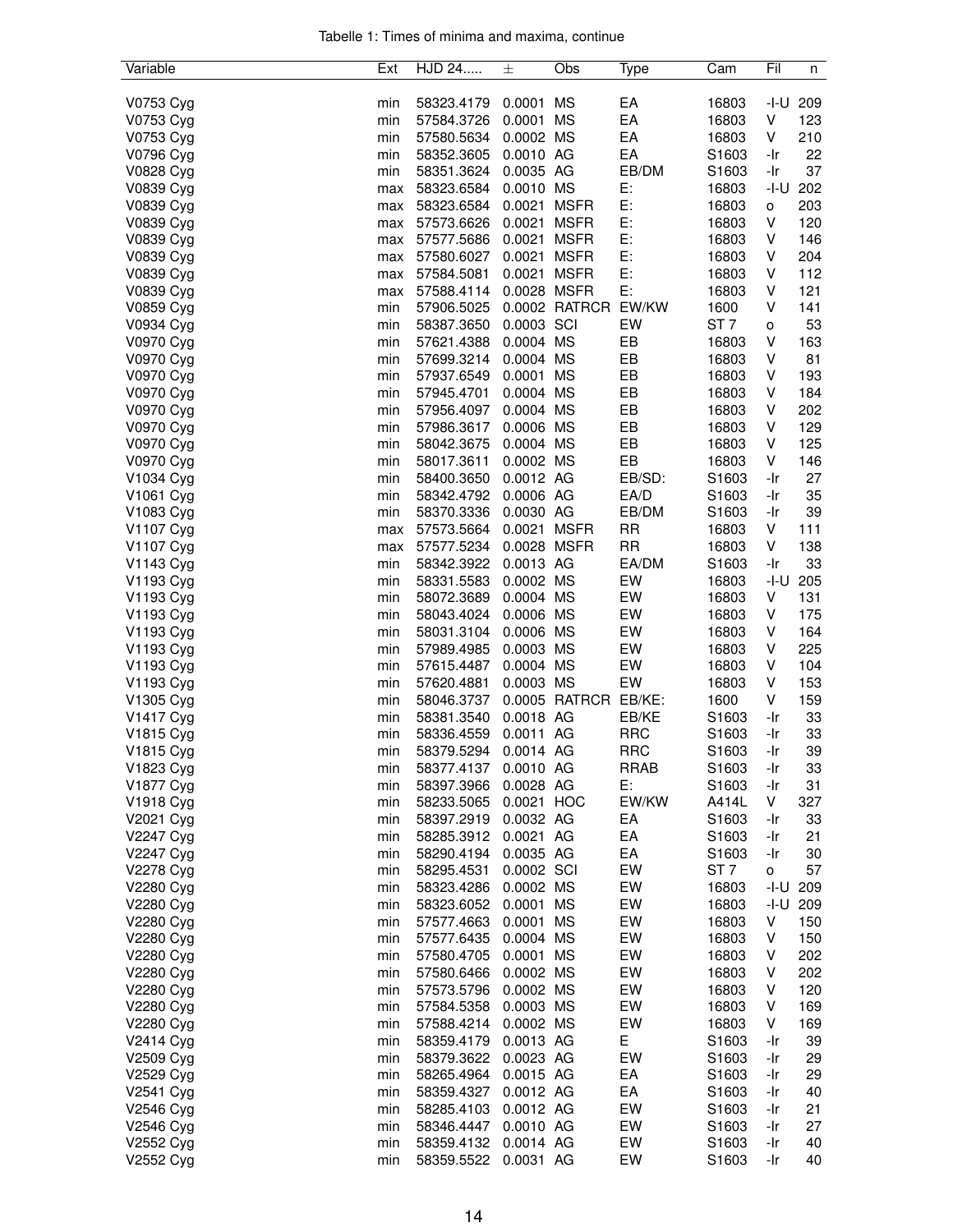|  |  |  | Tabelle 1: Times of minima and maxima, continue |  |
|--|--|--|-------------------------------------------------|--|
|  |  |  |                                                 |  |

| Variable         | Ext        | HJD 24                   | 土                       | Obs                 | Type                | Cam                      | Fil      | n        |
|------------------|------------|--------------------------|-------------------------|---------------------|---------------------|--------------------------|----------|----------|
|                  |            |                          |                         |                     |                     |                          |          |          |
| V2558 Cyg        | min        | 58290.4971               | 0.0016 AG               |                     | EA                  | S1603                    | -Ir      | 28       |
| V2570 Cyg        | min        | 58290.4673               | 0.0005 AG               |                     | EA                  | S1603                    | -Ir      | 30       |
| V2643 Cyg        | min        | 58371.4907               | 0.0014 AG               |                     | EB                  | S1603                    | -Ir      | 37       |
| V2646 Cyg        | min        | 58381.4235               | 0.0021 AG               |                     | EW                  | S1603                    | -Ir      | 40       |
| V2646 Cyg        | min        | 58410.3272               | 0.0012 AG               |                     | EW                  | S1603                    | -Ir      | 32       |
| V2647 Cyg        | min        | 58396.4785               | 0.0016 AG               |                     | EA                  | S1603                    | -Ir      | 34       |
| V2657 Cyg        | min        | 58336.5477               | 0.0010 AG               |                     | EW                  | S1603                    | -Ir      | 29       |
| W Del            | min        | 58352.4357               | 0.0018 AG               |                     | EA/SD               | S1603                    | -Ir      | 27       |
| <b>TT Del</b>    | min        | 58350.4482               | 0.0008 AG               |                     | EA/SD               | S1603                    | -Ir      | 31       |
| TY Del           | min        | 58343.5236               | 0.0032 AG               |                     | EA/SD               | S1603                    | -Ir      | 35       |
| AV Del           | min        | 58336.4028               | 0.0016 AG               |                     | EA/SD               | S1603                    | -Ir      | 30       |
| <b>BW Del</b>    | min        | 58379.4678               | 0.0018 AG               |                     | EA                  | S1603                    | -Ir      | 37       |
| <b>BX</b> Del    | max        | 58379.3370               | 0.0010 AG               |                     | CWB:                | S1603                    | -Ir      | 37       |
| <b>BY Del</b>    | min        | 58396.3598               | 0.0014 AG               |                     | EA/DM               | S1603                    | -Ir      | 31       |
| FZ Del           | min        | 58336.5222               | 0.0007 AG               |                     | EA/SD               | S1603                    | -Ir      | 31       |
| LY Del           | min        | 58351.5047               | 0.0018 AG               |                     | EA                  | S1603                    | -Ir      | 37       |
| PY Del           | min        | 58379.4042               | 0.0033 AG               |                     | EA:                 | S1603                    | -Ir      | 32       |
| RW Dra           | max        | 58389.4328               | 0.0013 NIC              |                     | <b>RRAB</b>         | A46                      | V        | 339      |
| RZ Dra           | min        | 58246.3896               | 0.0008 AG               |                     | EB/SD:              | S1603                    | -Ir      | 35       |
| SW Dra           | min        | 58226.3402               | 0.0016 ALH              |                     | <b>RRAB</b>         | 3200M                    | V        | 999      |
| SW Dra           | max        | 58226.4304               | 0.0010 ALH              |                     | <b>RRAB</b>         | 3200M                    | V        | 999      |
| TW Dra           | min        | 58215.3993               | 0.0003 AG               |                     | EA/SD               | S1603                    | -Ir      | 47       |
| TZ Dra           | min        | 58203.4507               | 0.0009 HOC              |                     | EA/SD               | A214L                    | V        | 398      |
| TZ Dra           | min        | 58203.4507               | 0.0009 HOC              |                     | EA/SD               | A214L                    | V        | 398      |
| TZ Dra           | min        | 58300.4461               | 0.0007 AG               |                     | EA/SD               | S1603                    | -Ir      | 24       |
| TZ Dra<br>VZ Dra | min        | 58371.4627               | 0.0001 SCI<br>0.0010 AG |                     | EA/SD<br><b>RRC</b> | ST <sub>7</sub>          | о<br>-Ir | 190      |
| <b>WW Dra</b>    | max        | 58215.5050               | 0.0001 SCI              |                     | EA/AR/RS            | S1603<br>ST <sub>7</sub> |          | 46<br>78 |
| XY Dra           | min<br>min | 58289.5107<br>58379.5309 | 0.0008 SCI              |                     | EA/SD               | ST <sub>7</sub>          | o        | 55       |
| Al Dra           | min        | 58229.4977               | 0.0065 AG               |                     | EA/SD               | S1603                    | о<br>-Ir | 41       |
| AR Dra           | min        | 58202.3368               | 0.0026 AG               |                     | EA/SD:              | S1603                    | -Ir      | 42       |
| AX Dra           | min        | 58202.4394               | 0.0006 AG               |                     | EB                  | S1603                    | -Ir      | 43       |
| <b>BE</b> Dra    | min        | 58229.5172               | 0.0018 AG               |                     | EB/KE               | S1603                    | -Ir      | 41       |
| <b>BF</b> Dra    | min        | 58229.5472               | 0.0009 AG               |                     | EA                  | S1603                    | -Ir      | 41       |
| BH Dra           | min        | 58359.3664               | 0.0006 AG               |                     | EA/SD:              | S1603                    | -Ir      | 29       |
| BK Dra           | max        | 58234.4518               | 0.0016 HOC              |                     | <b>RRAB</b>         | A214L                    | V        | 125      |
| BK Dra           | max        | 57883.3514               | 0.0017 NIC              |                     | <b>RRAB</b>         | A46                      | V        | 100      |
| <b>BS</b> Dra    | min        | 57884.5322               |                         | 0.0001 RATRCR EA/DM |                     | 1600                     | V        | 218      |
| <b>BU Dra</b>    | min        | 58215.3223               | 0.0047 AG               |                     | EA/SD:              | S1603                    | -Ir      | 47       |
| BX Dra           | min        | 58217.5340               | 0.0004 AG               |                     | RR                  | S1603                    | -Ir      | 43       |
| CV Dra           | min        | 58238.4961               | 0.0027 AG               |                     | IS                  | S1603                    | -Ir      | 37       |
| CV Dra           | min        | 58246.5232               | 0.0009 AG               |                     | IS                  | S1603                    | -Ir      | 38       |
| DD Dra           | max        | 58230.3721               | 0.0014 HOC              |                     | EA:                 | A214L                    | V        | 554      |
| DW Dra           | min        | 58378.5200               | 0.0003 SCI              |                     | EA/SD               | ST <sub>7</sub>          | о        | 56       |
| DW Dra           | max        | 58378.5807               | 0.0002 SCI              |                     | EA/SD               | ST <sub>7</sub>          | o        | 29       |
| DW Dra           | min        | 58388.3226               | 0.0001 SCI              |                     | EA/SD               | ST <sub>7</sub>          | o        | 20       |
| FU Dra           | min        | 58217.3798               | 0.0013 AG               |                     | EW                  | S1603                    | -Ir      | 43       |
| FU Dra           | min        | 58217.5351               | 0.0004 AG               |                     | EW                  | S1603                    | -Ir      | 43       |
| FX Dra           | min        | 58217.4359               | 0.0018 AG               |                     | EB                  | S1603                    | -Ir      | 40       |
| GK Dra           | min        | 58229.4079               | 0.0023 AG               |                     | EA                  | S1603                    | -Ir      | 41       |
| GQ Dra           |            | min2 58229.4500          | $0.0027$ JU             |                     | EB                  | ST7                      | о        | 69       |
| GQ Dra           | min        | 58230.5959               | 0.0011 AG               |                     | EB                  | S1603                    | -Ir      | 44       |
| GV Dra           | min        | 58274.4968               | 0.0001 SCI              |                     | EA                  | ST 7                     | о        | 113      |
| HP Dra           | min        | 58246.5199               | 0.0027 AG               |                     | EA                  | S1603                    | -Ir      | 37       |
| LW Dra           | max        | 58299.4166               | 0.0007 ALH              |                     | SXPHE:              | 3200M                    | V        | 597      |
| LW Dra           | min        | 58299.4924               | 0.0015 ALH              |                     | SXPHE:              | 3200M                    | V        | 597      |
| LW Dra           | max        | 58299.5347               | 0.0008 ALH              |                     | SXPHE:              | 3200M                    | V        | 597      |
| LW Dra           | max        | 58391.4577               | 0.0012 NIC              |                     | SXPHE:              | A46                      | V        | 250      |
| LZ Dra           | min        | 57891.3790               |                         | 0.0003 RATRCR EW/KW |                     | 1600                     | V        | 222      |
| LZ Dra           |            | min2 57891.5525          |                         | 0.0002 RATRCR EW/KW |                     | 1600                     | V        | 222      |
| NU Dra           | min        | 58143.4365               | 0.0022 AG               |                     | EA                  | S1603                    | -Ir      | 63       |
| NZ Dra           | max        | 58155.3110               | 0.0010 AG               |                     | <b>RRAB</b>         | S1603                    | -Ir      | 61       |
| OO Dra           | min        | 58155.4925               | 0.0009 AG               |                     | EA+DSCTC            | S1603                    | -Ir      | 68       |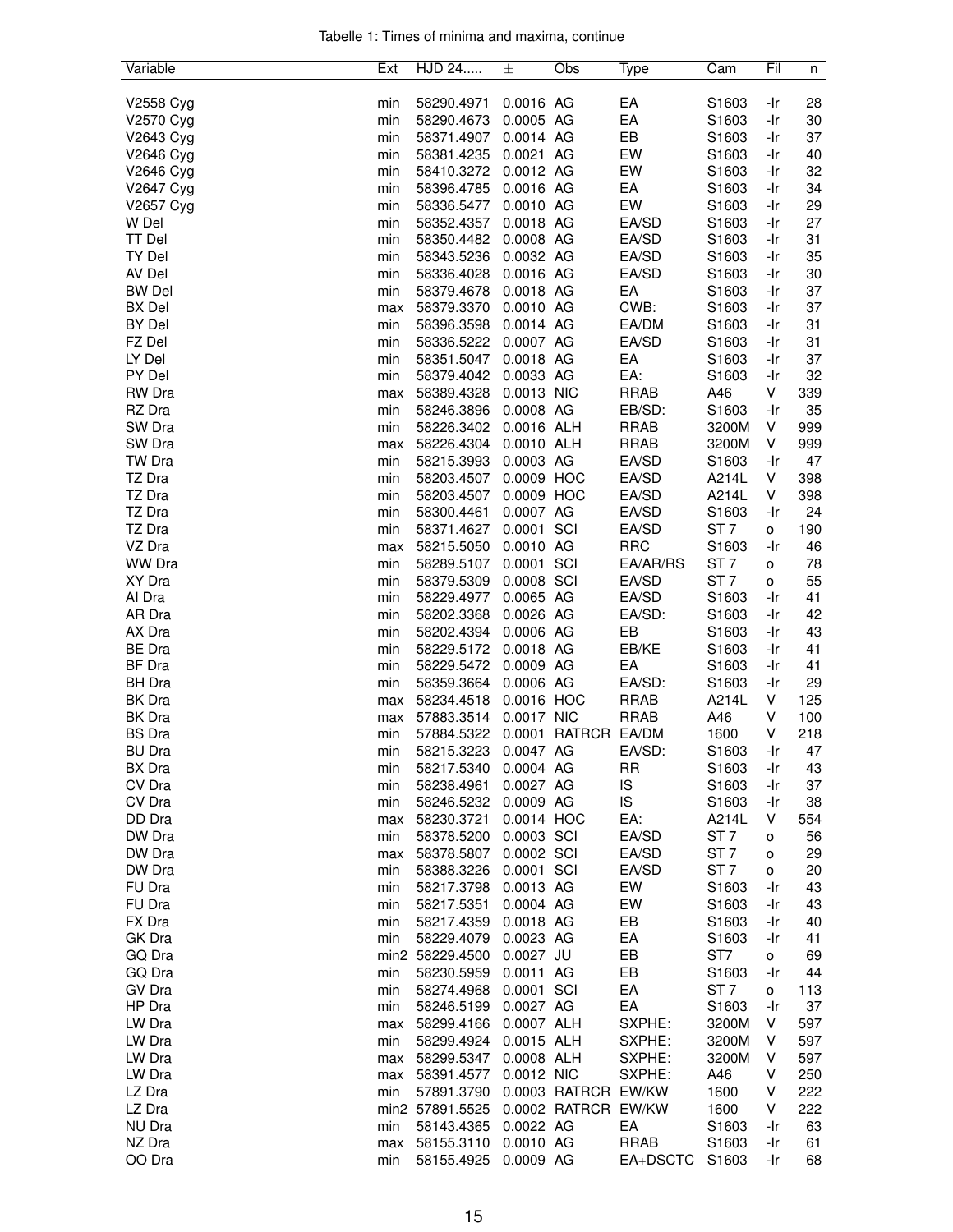|  |  |  | Tabelle 1: Times of minima and maxima, continue |  |
|--|--|--|-------------------------------------------------|--|
|  |  |  |                                                 |  |

| Variable         | Ext | <b>HJD 24</b> | 士          | Obs        | Type        | Cam               | Fil | n   |
|------------------|-----|---------------|------------|------------|-------------|-------------------|-----|-----|
|                  |     |               |            |            |             |                   |     |     |
| OS Dra           | max | 58202.5370    | 0.0010 AG  |            | <b>RRAB</b> | S1603             | -Ir | 42  |
| V0341 Dra        | min | 58228.4482    | 0.0028 AG  |            | EA          | S1603             | -Ir | 41  |
| V0347 Dra        | min | 58217.5004    | 0.0017 AG  |            | EA/RS       | S1603             | -Ir | 43  |
| V0348 Dra        | min | 58227.3940    | 0.0025 AG  |            | EW          | S1603             | -Ir | 36  |
| V0349 Dra        | min | 58227.3589    | 0.0062 AG  |            | EW          | S1603             | -Ir | 36  |
| V0349 Dra        | min | 58227.5541    | 0.0014 AG  |            | EW          | S1603             | -Ir | 36  |
| V0353 Dra        | min | 58215.3813    | 0.0014 AG  |            | EB          | S1603             | -Ir | 46  |
| V0357 Dra        | min | 58229.4786    | 0.0008 AG  |            | EW          | S1603             | -Ir | 41  |
| V0372 Dra        | min | 58227.4382    | 0.0017 AG  |            | EB/RS       | S1603             | -Ir | 35  |
| V0374 Dra        | min | 58238.3884    | 0.0024 AG  |            | EW          | S1603             | -Ir | 37  |
| V0374 Dra        | min | 58246.4570    | 0.0013 AG  |            | EW          | S1603             | -Ir | 38  |
| V0375 Dra        | max | 58230.4010    | 0.0020 AG  |            | <b>RRAB</b> | S1603             | -Ir | 44  |
| V0391 Dra        | min | 58246.3506    | 0.0022 AG  |            | EA/RS       | S1603             | -Ir | 38  |
| <b>V0400 Dra</b> | min | 58229.5118    | 0.0018 AG  |            | EW          | S1603             | -Ir | 41  |
| V0415 Dra        | min | 58246.4245    | 0.0015 AG  |            | EW          | S1603             | -Ir | 35  |
| V0423 Dra        | min | 58374.3993    | 0.0016 AG  |            | EA          | S1603             | -Ir | 27  |
| V0451 Dra        | min | 58199.4486    | 0.0013 ALH |            | <b>DSCT</b> | 3200M             | V   | 442 |
| V0451 Dra        | max | 58199.4720    | 0.0004 ALH |            | <b>DSCT</b> | 3200M             | V   | 442 |
| V0451 Dra        | min | 58199.5069    | 0.0009 ALH |            | <b>DSCT</b> | 3200M             | V   | 442 |
| V0451 Dra        | max | 58199.5269    | 0.0003 ALH |            | <b>DSCT</b> | 3200M             | V   | 442 |
| V0451 Dra        | max | 58236.4172    | 0.0004 NIC |            | <b>DSCT</b> | A46               | V   | 200 |
| V0451 Dra        | max | 58236.4736    | 0.0006 NIC |            | <b>DSCT</b> | A46               | V   | 200 |
| V0471 Dra        | min | 58215.4259    | 0.0033 AG  |            | EW          | S1603             | -Ir | 47  |
| V0471 Dra        | min | 58215.5857    | 0.0012 AG  |            | EW          | S <sub>1603</sub> | -Ir | 47  |
| TX Equ           | min | 58402.4289    | 0.0012 AG  |            | EA          | S <sub>1603</sub> | -Ir | 27  |
| UZ Equ           | min | 58379.3433    | 0.0027 AG  |            | EB          | S1603             | -Ir | 35  |
| VW Equ           | max | 58402.3900    | 0.0010 AG  |            | <b>RRC</b>  | S1603             | -Ir | 27  |
| AY Gem           | min | 58156.4392    | 0.0009 AG  |            | EA/SD:      | S1603             | -Ir | 37  |
| <b>BO</b> Gem    | min | 58156.4043    | 0.0008 AG  |            | EA/SD       | S1603             | -Ir | 37  |
| CD Gem           | max | 57795         | 6          | <b>BHE</b> | М           | <b>DSI</b>        | lr. | 16  |
| HV Gem           | max | 57801         | 5          | <b>BHE</b> | М           | <b>DSI</b>        | Ir  | 22  |
| <b>KQ</b> Gem    | min | 58156.4443    | 0.0029 AG  |            | EB/KW       | S1603             | -Ir | 35  |
| KV Gem           | min | 58156.3898    | 0.0018 AG  |            | RRC:        | S1603             | -Ir | 35  |
| MW Gem           | max | 58170.3539    | 0.0013 MZ  |            | <b>RRAB</b> | ST7               | -Ir | 99  |
| V0382 Gem        | min | 58156.4630    | 0.0063 AG  |            | EA          | S1603             | -Ir | 35  |
| V0390 Gem        | min | 58156.2862    | 0.0011 AG  |            | EA          | S1603             | -Ir | 35  |
| V0397 Gem        | max | 58156.4610    | 0.0010 AG  |            | <b>RRC</b>  | S1603             | -Ir | 33  |
| <b>V0404 Gem</b> | min | 58156.3174    | 0.0002 AG  |            | EW          | S1603             | -Ir | 35  |
| <b>V0404 Gem</b> | min | 58156.4898    | 0.0034 AG  |            | EW          | S1603             | -Ir | 35  |
| <b>V0405 Gem</b> | min | 58156.4260    | 0.0072 AG  |            | EW          | S1603             | -Ir | 35  |
| <b>V0437 Gem</b> | min | 58156.4169    | 0.0008 AG  |            | EW          | S1603             | -Ir | 37  |
| ETA Gem          | min | 57735         | 4          | <b>BHE</b> | SRA+EA      | <b>DSI</b>        | Ir  | 32  |
| S Her            | max | 58246         | 10         | <b>NMN</b> | М           | <b>DSLR</b>       | о   | 8   |
| U Her            | max | 57943         | 20         | <b>NMN</b> | M           | <b>DSLR</b>       | o   | 9   |
| SZ Her           | min | 58247.5093    | 0.0005 AG  |            | EA/SD       | S <sub>1603</sub> | -Ir | 35  |
| TX Her           | min | 58300.4996    | 0.0001 SCI |            | EA/DM       | ST <sub>7</sub>   | 0   | 72  |
| UX Her           | min | 58300.5148    | 0.0005 AG  |            | EA/SD       | S1603             | -Ir | 24  |
| VZ Her           | max | 58236.4780    | 0.0010 HOC |            | <b>RRAB</b> | A214L             | V   | 216 |
| DI Her           | min | 58343.4558    | 0.0010 AG  |            | EA/DM       | S1603             | -Ir | 35  |
| FW Her           | min | 58299.4675    | 0.0004 SCI |            | EB/KE       | ST <sub>7</sub>   | 0   | 37  |
| GL Her           | min | 58285.4506    | 0.0008 AG  |            | EA/SD       | S1603             | -Ir | 20  |
| GL Her           | min | 58326.5097    | 0.0004 SCI |            | EA/SD       | ST <sub>7</sub>   | o   | 46  |
| <b>GU Her</b>    | min | 58245.4222    | 0.0025 AG  |            | EA/DM       | S1603             | -Ir | 35  |
| HS Her           | min | 58343.3972    | 0.0011 AG  |            | EA/DM       | S <sub>1603</sub> | -Ir | 35  |
| KL Her           | min | 58297.4839    | 0.0006 SCI |            | EB/KE       | ST <sub>7</sub>   | o   | 83  |
| LS Her           | max | 58247.4690    | 0.0010 AG  |            | <b>RRC</b>  | S1603             | -Ir | 33  |
| MS Her           | min | 58323.4878    | 0.0004 SCI |            | EW/KE       | ST <sub>7</sub>   | o   | 85  |
| MS Her           | min | 58333.4703    | 0.0001 SCI |            | EW/KE       | ST <sub>7</sub>   | o   | 80  |
| MT Her           | min | 58300.4637    | 0.0020 AG  |            | EB/SD:      | S1603             | -Ir | 23  |
| MX Her           | min | 58342.5020    | 0.0001 SCI |            | EA/SD       | ST <sub>7</sub>   | 0   | 62  |
| V0359 Her        | min | 58230.5123    | 0.0008 AG  |            | EA/SD       | S1603             | -Ir | 40  |
| V0472 Her        | min | 58302.4131    | 0.0001 SCI |            | LB          | ST <sub>7</sub>   | o   | 44  |
| V0472 Her        | min | 58319.5076    | 0.0003 SCI |            | LB          | ST <sub>7</sub>   | o   | 49  |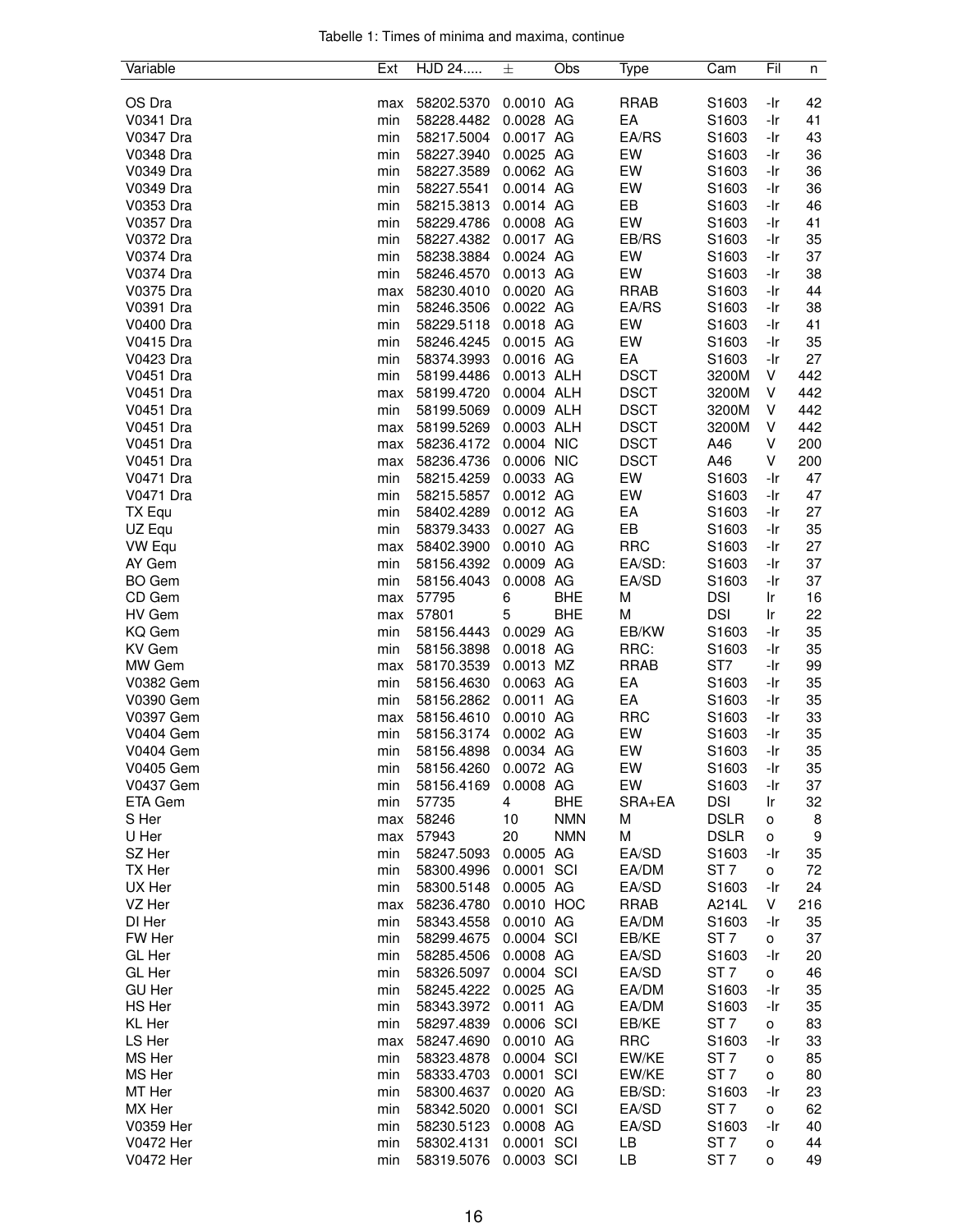|  |  |  | Tabelle 1: Times of minima and maxima, continue |  |
|--|--|--|-------------------------------------------------|--|
|  |  |  |                                                 |  |

| Variable         | Ext | HJD 24          | 士           | Obs           | Type        | Cam             | Fil  | n   |
|------------------|-----|-----------------|-------------|---------------|-------------|-----------------|------|-----|
|                  |     |                 |             |               |             |                 |      |     |
| V0596 Her        | max | 58245.5520      | 0.0010 AG   |               | <b>RR</b>   | S1603           | -Ir  | 30  |
| V0728 Her        | min | 58238.4589      | 0.0010 AG   |               | EW/KW       | S1603           | -Ir  | 35  |
| V0728 Her        | min | 58246.4760      | 0.0015 AG   |               | EW/KW       | S1603           | -Ir  | 38  |
| V0732 Her        | min | 58250.4766      | 0.0007 SCI  |               | EW/KE       | ST <sub>7</sub> | о    | 44  |
| V0732 Her        | min | 58330.3767      | 0.0006 SCI  |               | EW/KE       | ST <sub>7</sub> | o    | 159 |
| V0732 Her        | min | 58336.4246      | 0.0003 SCI  |               | EW/KE       | ST <sub>7</sub> | o    | 55  |
| V0732 Her        | min | 58345.3487      | 0.0007 SCI  |               | EW/KE       | ST <sub>7</sub> | o    | 56  |
| V0732 Her        | min | 58346.4245      | 0.0004 SCI  |               | EW/KE       | ST <sub>7</sub> | o    | 65  |
| V0829 Her        |     | min2 58244.4470 | $0.0013$ JU |               | EW/KW       | ST7             | о    | 62  |
| V0842 Her        | min | 58246.4369      | 0.0010 AG   |               | EW          | S1603           | -Ir  | 38  |
| <b>V0878 Her</b> | min | 58228.5682      | 0.0005 AG   |               | EB          | S1603           | -Ir  | 39  |
| V1055 Her        | min | 58238.3813      | 0.0022 AG   |               | EW          | S1603           | -Ir  | 36  |
| V1055 Her        | min | 58238.5420      | 0.0042 AG   |               | EW          | S1603           | -Ir  | 36  |
| V1055 Her        | min | 58246.4266      | 0.0009 AG   |               | EW          | S1603           | -Ir  | 38  |
| V1055 Her        | min | 58246.5796      | 0.0026 AG   |               | EW          | S1603           | -Ir  | 38  |
| V1066 Her        | min | 57854.5575      | 0.0002 MS   |               | EB          | 16803           | V    | 115 |
| V1066 Her        | min | 57504.6173      | 0.0005 MS   |               | EB          | 16803           | -I-U | 115 |
| V1066 Her        | min | 57563.4354      | 0.0010 MS   |               | EB          | 16803           | -l-U | 82  |
| V1066 Her        | min | 57573.4133      | 0.0002 MS   |               | EB          | 16803           | -I-U | 65  |
| V1068 Her        | min | 57504.6795      | 0.0001      | MS            | EW:         | 16803           | -I-U | 146 |
| V1068 Her        | min | 57563.4306      | 0.0002 MS   |               | EW:         | 16803           | -I-U | 89  |
| V1068 Her        | min | 57854.6252      | 0.0003 MS   |               | EW:         | 16803           | -I-U | 109 |
| V1071 Her        | min | 58245.5530      | 0.0015 AG   |               | EB          | S1603           | -Ir  | 36  |
| V1073 Her        | min | 58265.4399      | 0.0005 AG   |               | EW          | S1603           | -Ir  | 29  |
| V1086 Her        | max | 58246.4020      | 0.0010 AG   |               | <b>DSCT</b> | S1603           | -Ir  | 35  |
| V1086 Her        | max | 58246.5360      | 0.0010 AG   |               | <b>DSCT</b> | S1603           | -Ir  | 35  |
| V1101 Her        |     | min2 58042.3437 |             | 0.0002 RATRCR | EW          | 1600            | V    | 143 |
| <b>V1101 Her</b> | min | 58245.5380      | 0.0020 AG   |               | EW          | S1603           | -Ir  | 36  |
| V1153 Her        | min | 58246.3890      | 0.0017 AG   |               | EW          | S1603           | -Ir  | 35  |
| V1153 Her        | min | 58246.5815      | 0.0022 AG   |               | EW          | S1603           | -Ir  | 35  |
| V1158 Her        | min | 58230.5253      | 0.0013 AG   |               | EW:         | S1603           | -Ir  | 45  |
| V1160 Her        | min | 58230.4232      | 0.0027 AG   |               | EW          | S1603           | -Ir  | 45  |
| V1173 Her        | min | 58228.4630      | 0.0003 AG   |               | EW          | S1603           | -Ir  | 41  |
| V1173 Her        | min | 58228.5932      | 0.0019 AG   |               | EW          | S1603           | -Ir  | 41  |
| V1173 Her        | min | 58230.4520      | 0.0014 AG   |               | EW          | S1603           | -Ir  | 44  |
| V1173 Her        | min | 58230.5879      | 0.0008 AG   |               | EW          | S1603           | -Ir  | 44  |
| V1175 Her        | min | 58247.4924      | 0.0037 AG   |               | EW          | S1603           | -Ir  | 34  |
| V1181 Her        | min | 58227.3719      | 0.0020 AG   |               | EW          | S1603           | -Ir  | 35  |
| V1181 Her        | min | 58227.5402      | 0.0010 AG   |               | EW          | S1603           | -Ir  | 35  |
| V1185 Her        | min | 58228.4696      | 0.0013 AG   |               | EW          | S1603           | -Ir  | 41  |
| V1198 Her        | min | 58227.3718      | 0.0003 AG   |               | EW          | S1603           | -Ir  | 35  |
| V1198 Her        | min | 58227.5552      | 0.0012 AG   |               | EW          | S1603           | -Ir  | 35  |
| V1212 Her        | max | 58238.4360      | 0.0030 AG   |               | <b>RRAB</b> | S1603           | -Ir  | 33  |
| V1223 Her        | min | 58238.4794      | 0.0026 AG   |               | EW          | S1603           | -Ir  | 36  |
| V1238 Her        | min | 58238.4981      | 0.0019 AG   |               | EW          | S1603           | -Ir  | 38  |
| V1238 Her        | min | 58246.4581      | 0.0005 AG   |               | EW          | S1603           | -Ir  | 38  |
| V1282 Her        | min | 58247.4142      | 0.0006 AG   |               | EW          | S1603           | -Ir  | 35  |
| V1282 Her        | min | 58247.5523      | 0.0010 AG   |               | EW          | S1603           | -Ir  | 35  |
| V1285 Her        | max | 57504.5681      | 0.0001 MS   |               | RR(B)       | 16803           | -I-U | 102 |
| V1286 Her        | min | 58247.4957      | 0.0015 AG   |               | EW          | S1603           | -Ir  | 34  |
| V1289 Her        | min | 58247.5187      | 0.0010 AG   |               | EW          | S1603           | -Ir  | 34  |
| V1298 Her        | min | 58247.5281      | 0.0010 AG   |               | EA          | S1603           | -Ir  | 29  |
| V1302 Her        | min | 58246.4237      | 0.0027 AG   |               | EW          | S1603           | -Ir  | 37  |
| V1302 Her        | min | 58246.5780      | 0.0005 AG   |               | EW          | S1603           | -Ir  | 37  |
| V1306 Her        | min | 58246.5035      | 0.0007 AG   |               | EW          | S1603           | -Ir  | 37  |
| V1309 Her        | min | 58246.4670      | 0.0013 AG   |               | EW          | S1603           | -Ir  | 38  |
| V1316 Her        | max | 58245.5070      | 0.0010 AG   |               | <b>RRC</b>  | S1603           | -Ir  | 36  |
| V1320 Her        | min | 58285.5026      | 0.0048 AG   |               | EA/RS       | S1603           | -Ir  | 17  |
| V1321 Her        | min | 58245.4675      | 0.0018 AG   |               | EW          | S1603           | -Ir  | 36  |
| V1331 Her        | min | 58265.4587      | 0.0015 AG   |               | EA          | S1603           | -Ir  | 29  |
| AV Hya           | min | 58192.3536      | 0.0024 AG   |               | EB/KE       | S1603           | -Ir  | 43  |
| EU Hya           | min | 58192.4056      | 0.0005 AG   |               | EA/DW       | S1603           | -Ir  | 30  |
| V0568 Hya        |     |                 | 0.0009 AG   |               | EA          | S1603           |      | 29  |
|                  | min | 58192.4439      |             |               |             |                 | -Ir  |     |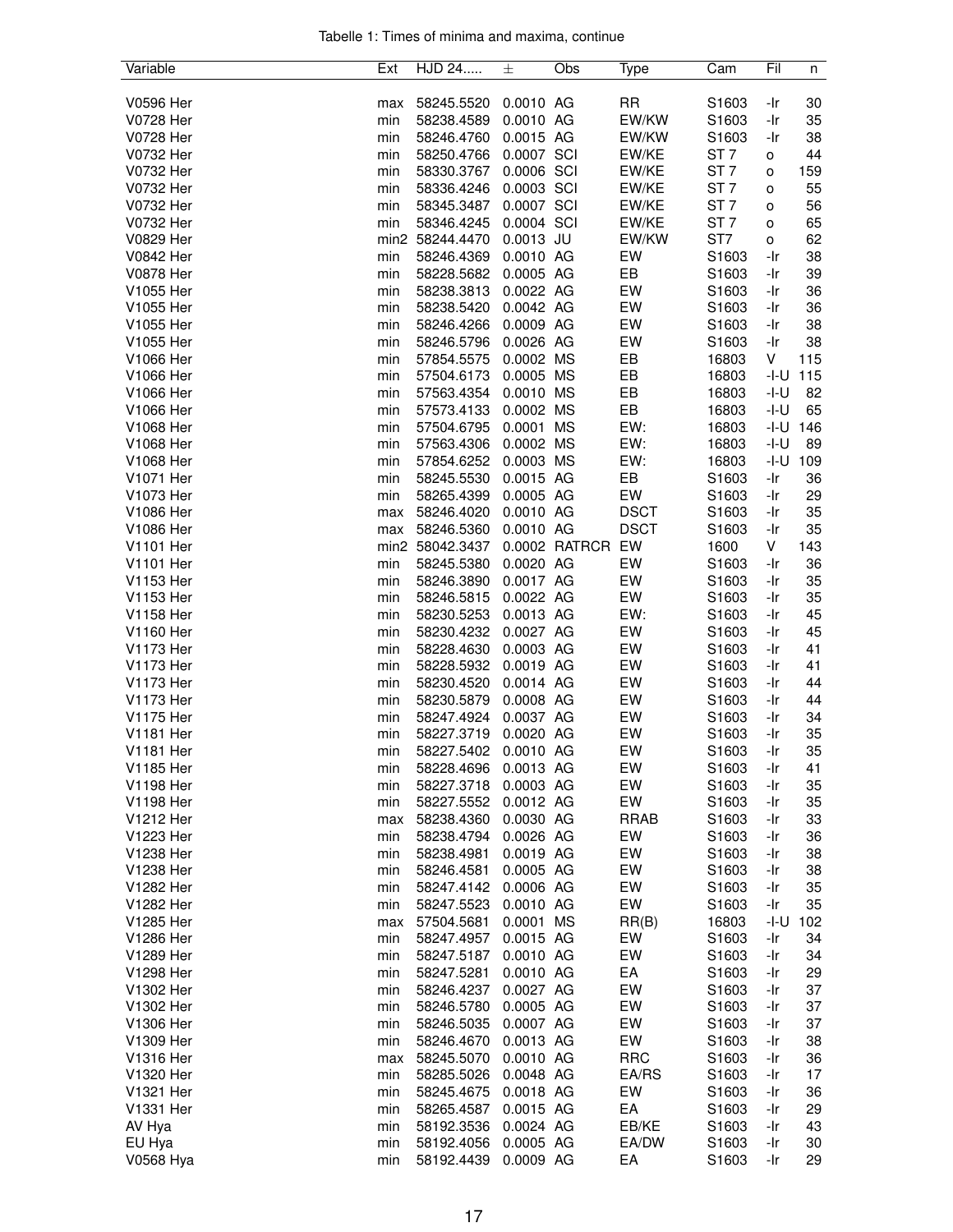|  |  |  | Tabelle 1: Times of minima and maxima, continue |  |
|--|--|--|-------------------------------------------------|--|
|  |  |  |                                                 |  |

| Variable         | Ext        | HJD 24                   | 士                       | Obs | Type                       | Cam            | Fil      | n         |
|------------------|------------|--------------------------|-------------------------|-----|----------------------------|----------------|----------|-----------|
|                  |            |                          |                         |     |                            |                |          |           |
| <b>RW Lac</b>    | min        | 58371.5250               | 0.0005 AG               |     | EA/DM                      | S1603          | -Ir      | 39        |
| <b>RW Lac</b>    | min        | 58397.3737               | 0.0008 AG               |     | EA/DM                      | S1603          | -Ir      | 40        |
| TW Lac           | min        | 58343.4713               | 0.0008 AG               |     | EA/SD                      | S1603          | -Ir      | 34        |
| UW Lac           | min        | 58396.4948               | 0.0016 AG               |     | EA/SD                      | S1603          | -Ir      | 40        |
| VX Lac           | min        | 58381.3507               | 0.0006 AG               |     | EA/SD                      | S1603          | -Ir      | 47        |
| AR Lac           | min        | 58377.4155               | 0.0011 AG               |     | EA/AR/RS                   | S1603          | -Ir      | 42        |
| AR Lac           | min        | 58379.4000               | 0.0014 AG               |     | EA/AR/RS                   | S1603          | -Ir      | 40        |
| AU Lac           | min        | 58397.4188               | 0.0014 AG               |     | EA/SD                      | S1603          | -Ir      | 36        |
| AW Lac           | min        | 58342.5181               | 0.0008 AG               |     | EB/KE                      | S1603          | -Ir      | 38        |
| CG Lac           | min        | 58371.4170               | 0.0011 AG               |     | EA/SD                      | S1603          | -Ir      | 39        |
| CN Lac           | min        | 58400.4433               | 0.0011 AG               |     | EB/DW                      | S1603          | -Ir      | 34        |
| CS Lac           | min        | 58290.4749               | 0.0062 AG               |     | EB/DM                      | S1603          | -Ir      | 26        |
| CY Lac           | min        | 58342.4776               | 0.0024 AG               |     | EA/DM                      | S1603          | -Ir      | 38        |
| DG Lac           | min        | 58348.5343               | 0.0005 AG               |     | EA/SD                      | S1603          | -Ir      | 35        |
| EK Lac           | min        | 58397.5016               | 0.0016 AG               |     | EA/KE:                     | S1603          | -Ir      | 36        |
| EM Lac           | min        | 58343.4357               | 0.0018 AG               |     | EW/KW                      | S1603          | -Ir      | 35        |
| EM Lac           | min        | 58348.4968               | 0.0015 AG               |     | EW/KW                      | S1603          | -Ir      | 35        |
| EM Lac           | min        | 58353.5524               | 0.0010 AG               |     | EW/KW                      | S1603          | -Ir      | 33        |
| EM Lac           | min        | 58406.2826               | 0.0019 AG               |     | EW/KW                      | S1603          | -Ir      | 35        |
| EM Lac           | min        | 58406.4752               | 0.0026 AG               |     | EW/KW                      | S1603          | -Ir      | 35        |
| EP Lac           | min        | 58348.4098               | 0.0017 AG               |     | EA/SD                      | S1603          | -Ir      | 35        |
| ES Lac           | min        | 58343.3719               | 0.0031 AG               |     | EA/DM                      | S1603          | -Ir      | 35        |
| ES Lac           | min        | 58377.3329               | 0.0016 AG               |     | EA/DM                      | S1603          | -Ir      | 45        |
| HZ Lac           | min        | 58402.4211               | 0.0023 AG               |     | EB/KE                      | S1603          | -Ir      | 31        |
| IL Lac           | min        | 58381.4021               | 0.0019 AG               |     | Е                          | S1603          | -Ir      | 40        |
| IM Lac           | min        | 58381.3571               | 0.0024 AG               |     | EB/KE                      | S1603          | -Ir      | 38        |
| IM Lac           | min        | 58402.2833               | 0.0029 AG               |     | EB/KE                      | S1603          | -Ir      | 32        |
| IP Lac           | min        | 58402.5056               | 0.0051 AG               |     | EA                         | S1603          | -Ir      | 32        |
| IP Lac           | min        | 58409.3171               | 0.0017 AG               |     | EA                         | S1603          | -Ir      | 33        |
| KZ Lac           | min        | 58342.3966               | 0.0022 ALH              |     | <b>DSCT</b>                | 3200M          | V        | 392       |
| KZ Lac           | max        | 58342.4312               | 0.0009 ALH              |     | <b>DSCT</b>                | 3200M          | V        | 392       |
| KZ Lac           | min        | 58342.5038               | 0.0016 ALH              |     | <b>DSCT</b><br><b>DSCT</b> | 3200M          | V        | 392       |
| KZ Lac<br>MZ Lac | max<br>min | 58342.5356<br>58373.3915 | 0.0008 ALH<br>0.0014 AG |     | EA                         | 3200M<br>S1603 | V<br>-Ir | 392<br>35 |
| OX Lac           | min        | 58348.4219               | 0.0045 AG               |     | EB/DM                      | S1603          | -Ir      | 35        |
| OZ Lac           | min        | 58410.4177               | 0.0015 AG               |     | Е:                         | S1603          | -Ir      | 36        |
| PP Lac           | min        | 58373.4186               | 0.0006 AG               |     | EW/KW                      | S1603          | -Ir      | 35        |
| PP Lac           | min        | 58377.4297               | 0.0007 AG               |     | EW/KW                      | S1603          | -Ir      | 39        |
| PP Lac           | min        | 58379.4368               | 0.0007 AG               |     | EW/KW                      | S1603          | -Ir      | 43        |
| V0342 Lac        | min        | 58381.3449               | 0.0011 AG               |     | EW                         | S1603          | -Ir      | 40        |
| V0342 Lac        | min        | 58402.3640               | 0.0013 AG               |     | EW                         | S1603          | -Ir      | 32        |
| V0342 Lac        | min        | 58409.3706               | 0.0018 AG               |     | EW                         | S1603          | -Ir      | 34        |
| V0343 Lac        | min        | 58352.4617               | 0.0042 AG               |     | EA/SD                      | S1603          | -Ir      | 30        |
| V0401 Lac        | min        | 58367.4458               | 0.0008 AG               |     | EA                         | S1603          | -Ir      | 42        |
| V0402 Lac        | min        | 58402.4211               | 0.0021 AG               |     | EA                         | S1603          | -Ir      | 30        |
| V0457 Lac        | min        | 58381.5397               | 0.0024 AG               |     | EA                         | S1603          | -Ir      | 47        |
| V0470 Lac        | max        | 58381.3680               | 0.0020 AG               |     | <b>RRAB</b>                | S1603          | -Ir      | 47        |
| V0474 Lac        | min        | 58410.4719               | 0.0020 AG               |     | EB                         | S1603          | -Ir      | 36        |
| V0481 Lac        | max        | 58377.3510               | 0.0020 AG               |     | <b>DSCT</b>                | S1603          | -Ir      | 42        |
| <b>V0481 Lac</b> | max        | 58377.5170               | 0.0020 AG               |     | <b>DSCT</b>                | S1603          | -Ir      | 42        |
| V0481 Lac        | max        | 58410.3890               | 0.0020 AG               |     | <b>DSCT</b>                | S1603          | -Ir      | 31        |
| V0482 Lac        | min        | 58377.3309               | 0.0013 AG               |     | EW                         | S1603          | -Ir      | 42        |
| V0482 Lac        | min        | 58377.5162               | 0.0016 AG               |     | EW                         | S1603          | -Ir      | 42        |
| UU Leo           | min        | 58202.3342               | 0.0013 AG               |     | EA/SD                      | S1603          | -Ir      | 35        |
| UV Leo           | min        | 58192.5621               | 0.0002 AG               |     | EA/DW                      | S1603          | -Ir      | 46        |
| UV Leo           | min        | 58203.3639               | 0.0011 AG               |     | EA/DW                      | S1603          | -Ir      | 36        |
| UX Leo           | min        | 58217.4736               | 0.0008 AG               |     | EA/SD:                     | S1603          | -Ir      | 32        |
| UZ Leo           | min        | 58203.5182               | 0.0026 AG               |     | EW/KE                      | S1603          | -Ir      | 35        |
| VZ Leo           | min        | 58163.4182               | 0.0016 AG               |     | EA/SD                      | S1603          | -Ir      | 42        |
| WY Leo           | min        | 58163.4259               | 0.0064 AG               |     | EA/D                       | S1603          | -Ir      | 42        |
| WZ Leo           | min        | 58230.4402               | 0.0001 AG               |     | EA/D                       | S1603          | -Ir      | 353       |
| XX Leo           | min        | 58163.5423               | 0.0024 AG               |     | EB                         | S1603          | -Ir      | 41        |
| XY Leo           | min        | 58203.3529 0.0008 AG     |                         |     | EW/KW                      | S1603          | -Ir      | 35        |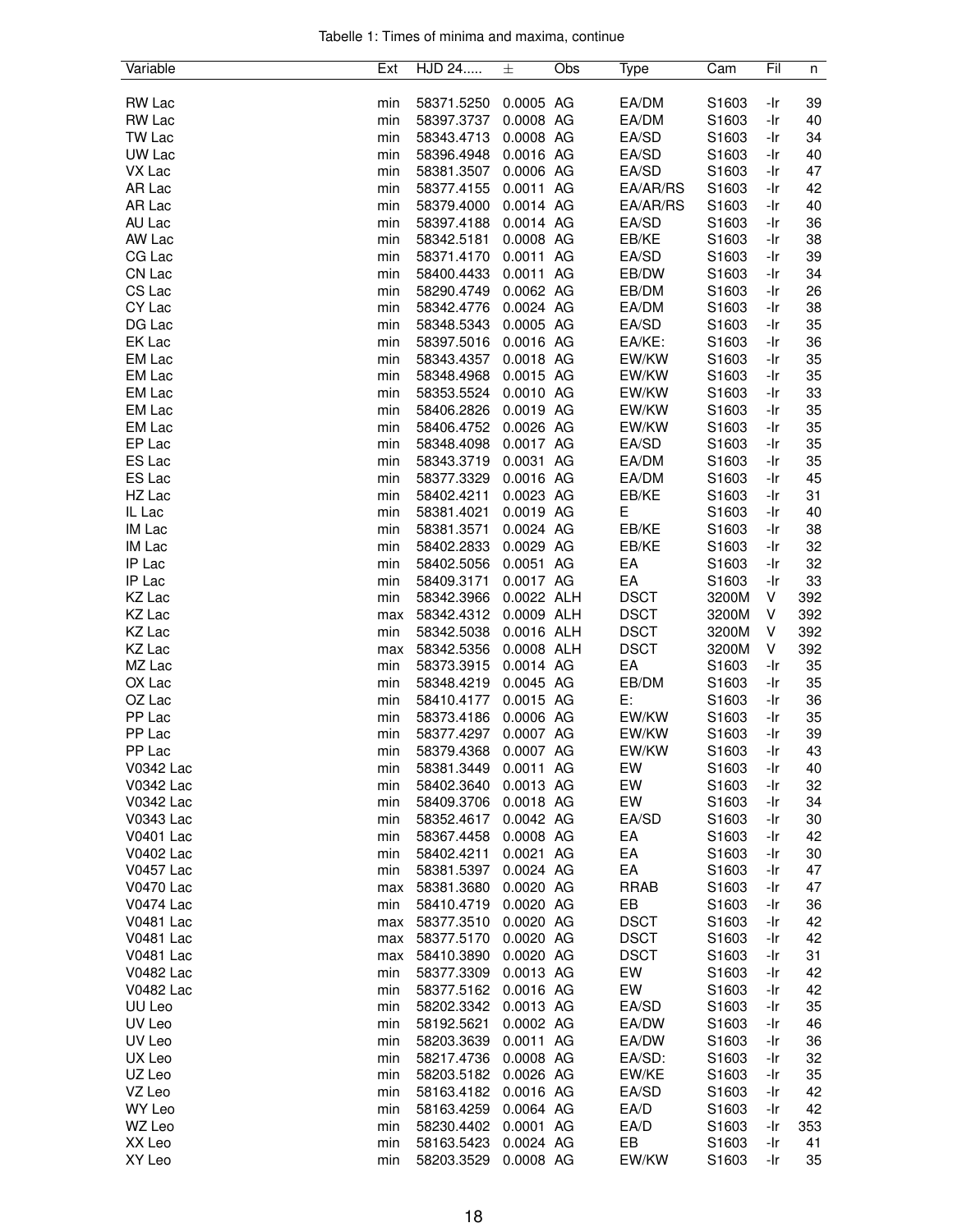|  |  |  | Tabelle 1: Times of minima and maxima, continue |  |
|--|--|--|-------------------------------------------------|--|
|  |  |  |                                                 |  |

| Variable      | Ext | HJD 24               | 士           | Obs           | Type        | Cam         | Fil  | n   |
|---------------|-----|----------------------|-------------|---------------|-------------|-------------|------|-----|
|               |     |                      |             |               |             |             |      |     |
| XY Leo        | min | 58203.4921           | 0.0015 AG   |               | EW/KW       | S1603       | -Ir  | 35  |
| AL Leo        | min | 58203.4788           | 0.0013 AG   |               | EA/D        | S1603       | -Ir  | 35  |
| AM Leo        | min | 58203.4845           | 0.0012 AG   |               | EW/KW       | S1603       | -Ir  | 36  |
| AP Leo        | min | 58203.3115           | 0.0004 AG   |               | EW/KW       | S1603       | -Ir  | 35  |
| BB Leo        | max | 58174.4615           | 0.0030 MZ   |               | <b>RRC</b>  | ST7         | -Ir  | 78  |
| <b>BB</b> Leo | max | 58225.3646           | 0.0030 MZ   |               | <b>RRC</b>  | ST7         | -Ir  | 120 |
| <b>BB</b> Leo | max | 58243.3832           | 0.0030 MZ   |               | <b>RRC</b>  | ST7         | -Ir  | 105 |
| EX Leo        | min | 58163.4975           | 0.0009 AG   |               | EW          | S1603       | -Ir  | 42  |
| GV Leo        | min | 58163.4534           | 0.0013 AG   |               | EW          | S1603       | -Ir  | 43  |
| GV Leo        | min | 58163.5889           | 0.0019 AG   |               | EW          | S1603       | -Ir  | 43  |
| HQ Leo        | max | 58227.3978           | 0.0020 MZ   |               | <b>RRAB</b> | ST7         | -Ir  | 142 |
| LZ Leo        | min | 58163.4650           | 0.0018 AG   |               | EW          | S1603       | -Ir  | 41  |
| LZ Leo        | min | 58163.6131           | 0.0021 AG   |               | EW          | S1603       | -Ir  | 41  |
| MP Leo        | min | 58163.4772           | 0.0008 AG   |               | EW          | S1603       | -Ir  | 43  |
| MP Leo        | min | 58163.6348           | 0.0022 AG   |               | EW          | S1603       | -Ir  | 43  |
| NO Leo        | min | 58203.3726           | 0.0023 AG   |               | EW          | S1603       | -Ir  | 35  |
| R LMi         | max | 58254                | 10          | <b>NMN</b>    | M           | <b>DSLR</b> | o    | 13  |
| T LMi         | min | 58192.4890           | 0.0004 AG   |               | EA/SD       | S1603       | -Ir  | 50  |
| RT LMi        | min | 58163.5265           | 0.0005 AG   |               | EW/KW       | S1603       | -Ir  | 42  |
| <b>VW LMi</b> | min | 58164.4050           | 0.0014 AG   |               | EW:         | S1603       | -Ir  | 45  |
| <b>VW LMi</b> | min | 58164.6457           | 0.0019 AG   |               | EW:         | S1603       | -Ir  | 45  |
| <b>VW LMi</b> | min | 58192.3395           | 0.0008 AG   |               | EW:         | S1603       | -Ir  | 47  |
| <b>VW LMi</b> | min | 58192.5820           | 0.0010 AG   |               | EW:         | S1603       | -Ir  | 47  |
| WZ LMi        | min | 58163.4889           | 0.0036 AG   |               | EW          | S1603       | -Ir  | 42  |
| WZ LMi        | min | 58164.4635           | 0.0055 AG   |               | EW          | S1603       | -Ir  | 42  |
| XX LMi        | min | 58163.4365           | 0.0027 AG   |               | EW          | S1603       | -Ir  | 42  |
| XX LMi        | min | 58164.5400           | 0.0024 AG   |               | EW          | S1603       | -Ir  | 38  |
| XY LMi        | min | 58163.4968           | 0.0011 AG   |               | EW          | S1603       | -Ir  | 42  |
| XY LMi        | min | 58164.5876           | 0.0007 AG   |               | EW          | S1603       | -Ir  | 42  |
| AB LMi        | max | 58229.3838           | 0.0010 MZ   |               | <b>RRAB</b> | ST7         | -Ir  | 120 |
| AF LMi        | min | 58163.4530           | 0.0014 AG   |               | EW          | S1603       | -Ir  | 41  |
| AG LMi        | min | 58163.6280           | 0.0007 AG   |               | EA          | S1603       | -Ir  | 41  |
| RZ Lyn        | min | 58164.5951           | 0.0041 AG   |               | EB/KE       | S1603       | -Ir  | 44  |
| TW Lyn        | max | 58202.3610           | 0.0010 AG   |               | <b>RRAB</b> | S1603       | -Ir  | 280 |
| TW Lyn        | max | 58203.3250           | 0.0010 AG   |               | <b>RRAB</b> | S1603       | -Ir  | 270 |
| TW Lyn        | max | 58226.4520           | 0.0010 AG   |               | <b>RRAB</b> | S1603       | -Ir  | 275 |
| UV Lyn        |     | min2 58216.4195      | $0.0013$ JU |               | EW/KW       | ST7         | 0    | 79  |
| CN Lyn        | min | 58155.5814           | 0.0008 AG   |               | EA          | S1603       | -Ir  | 59  |
| EK Lyn        | min | 58155.2656           | 0.0059 AG   |               | EA          | S1603       | -Ir  | 59  |
| KY Lyn        | min | 58156.3965           | 0.0019 AG   |               | EW          | S1603       | -Ir  | 34  |
| U Lyr         | max | 57963                | 10          | <b>NMN</b>    | M           | <b>DSLR</b> |      | 11  |
| RZ Lyr        | max | 58238.4021           | 0.0011      | <b>HOC</b>    | <b>RRAB</b> | A214L       | V    | 535 |
| AA Lyr        | min | 58009.4770           | 0.0005 MS   |               | EB/SD       | 16803       | V    | 131 |
| AA Lyr        | min | 58022.4099           | 0.0002 MS   |               | EB/SD       | 16803       | V    | 118 |
| AA Lyr        |     | min2 58043.3651      | 0.0005 FR   |               | EB/SD       | S1603       | -Ir  | 165 |
| AA Lyr        | min | 58324.5212           | 0.0035 MS   |               | EB/SD       | 16803       | -I-U | 201 |
| AH Lyr        | min | 57923.4686           |             | 0.0002 RATRCR | EB/SD       | 1600        | V    | 109 |
| CI Lyr        | min | 56492.4467           | 0.0020 MZ   |               | <b>RRAB</b> | ST7E        | о    | 112 |
| CI Lyr        | max | 56541.4126           | 0.0024 MZ   |               | <b>RRAB</b> | ST7E        | о    | 120 |
|               |     | 57980.4801           | 0.0023 MZ   |               | <b>RRAB</b> | ST7E        |      |     |
| CI Lyr        | max |                      |             |               |             | ST7E        | о    | 134 |
| CI Lyr        | max | 57995.4774           | 0.0013 MZ   |               | <b>RRAB</b> |             | о    | 167 |
| CI Lyr        | max | 58020.3236           | 0.0014 MZ   |               | <b>RRAB</b> | ST7E        | o    | 123 |
| CI Lyr        | max | 58316.3865           | 0.0011 MZ   |               | <b>RRAB</b> | ST7E        | o    | 101 |
| CI Lyr        | max | 58323.4021           | 0.0009 MZ   |               | <b>RRAB</b> | ST7E        | o    | 125 |
| CI Lyr        | max | 58330.4661           | 0.0009 MZ   |               | <b>RRAB</b> | ST7E        | о    | 69  |
| CI Lyr        | max | 58353.4698           | 0.0020 MZ   |               | <b>RRAB</b> | ST7E        | o    | 116 |
| CI Lyr        | max | 58362.3866           | 0.0015 MZ   |               | <b>RRAB</b> | ST7E        | o    | 129 |
| CI Lyr        | max | 58378.3380           | 0.0013 MZ   |               | <b>RRAB</b> | ST7E        | o    | 127 |
| CI Lyr        | max | 58386.3108           | 0.0020 MZ   |               | <b>RRAB</b> | ST7E        | o    | 66  |
| CI Lyr        | max | 58401.3303           | 0.0020 MZ   |               | <b>RRAB</b> | ST7E        | о    | 98  |
| IO Lyr        | max | 58237.4399           | 0.0015 HOC  |               | <b>RRAB</b> | A214L       | V    | 305 |
| OT Lyr        | max | 58009.4282           | 0.0010 MS   |               | EA          | 16803       | V    | 130 |
| OT Lyr        | max | 58009.3344 0.0010 MS |             |               | EA          | 16803       | V    | 130 |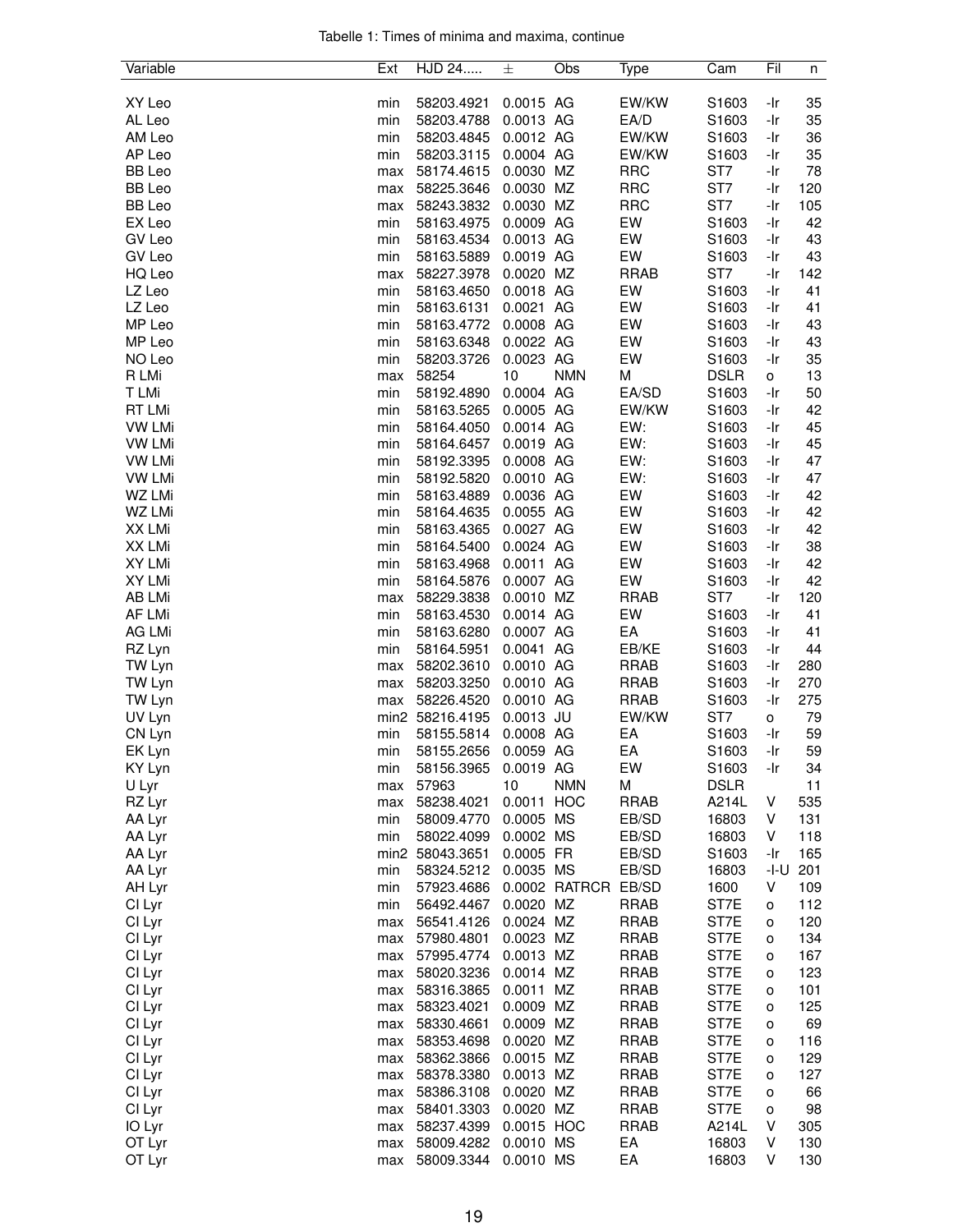|  |  |  | Tabelle 1: Times of minima and maxima, continue |  |
|--|--|--|-------------------------------------------------|--|
|  |  |  |                                                 |  |

| Variable  | Ext | HJD 24          | 士          | Obs           | Type        | Cam               | Fil  | n   |
|-----------|-----|-----------------|------------|---------------|-------------|-------------------|------|-----|
|           |     |                 |            |               |             |                   |      |     |
| OT Lyr    | max | 57618.3735      | 0.0035 MS  |               | EA          | 16803             | V    | 38  |
| OT Lyr    | max | 57618.4675      | 0.0035 MS  |               | EA          | 16803             | V    | 47  |
| OT Lyr    | max | 57626.4221      | 0.0035 MS  |               | EA          | 16803             | V    | 27  |
| OT Lyr    | max | 57893.5206      | 0.0035 MS  |               | EA          | 16803             | V    | 49  |
| OT Lyr    | max | 57893.6042      | 0.0035 MS  |               | EA          | 16803             | V    | 52  |
| OT Lyr    | max | 57899.4880      | 0.0035 MS  |               | EA          | 16803             | V    | 33  |
| OT Lyr    | max | 57899.5763      | 0.0035 MS  |               | EA          | 16803             | V    | 42  |
| OT Lyr    | max | 57907.6205      | 0.0035 MS  |               | EA          | 16803             | V    | 39  |
| OT Lyr    | max | 57921.4574      | 0.0035 MS  |               | EA          | 16803             | V    | 56  |
| OT Lyr    | max | 57921.5434      | 0.0035 MS  |               | EA          | 16803             | V    | 34  |
| OT Lyr    | max | 57921.6305      | 0.0035 MS  |               | EA          | 16803             | V    | 41  |
| OT Lyr    |     | 57935.3822      | 0.0035 MS  |               | EA          | 16803             | V    | 36  |
|           | max |                 |            |               | EA          |                   | V    | 51  |
| OT Lyr    | max | 57935.4674      | 0.0035 MS  |               |             | 16803             |      |     |
| OT Lyr    | max | 57935.5542      | 0.0035 MS  |               | EA          | 16803             | V    | 47  |
| OT Lyr    | max | 57935.6423      | 0.0035 MS  |               | EA          | 16803             | V    | 31  |
| OT Lyr    | max | 57949.3953      | 0.0035 MS  |               | EA          | 16803             | V    | 25  |
| OT Lyr    | max | 57949.4810      | 0.0035 MS  |               | EA          | 16803             | V    | 40  |
| OT Lyr    | max | 57949.5703      | 0.0035 MS  |               | EA          | 16803             | V    | 43  |
| OT Lyr    | max | 57949.6539      | 0.0035 MS  |               | EA          | 16803             | V    | 23  |
| OT Lyr    | max | 57950.4295      | 0.0035 MS  |               | EA          | 16803             | V    | 28  |
| OT Lyr    | max | 57950.5200      | 0.0035 MS  |               | EA          | 16803             | V    | 48  |
| OT Lyr    | max | 57950.6073      | 0.0035 MS  |               | EA          | 16803             | V    | 53  |
| OT Lyr    | max | 57978.3726      | 0.0035 MS  |               | EA          | 16803             | V    | 33  |
| OT Lyr    | max | 57978.4586      | 0.0035 MS  |               | EA          | 16803             | V    | 31  |
| OT Lyr    | max | 57978.5464      | 0.0035 MS  |               | EA          | 16803             | V    | 50  |
| OT Lyr    | max | 58009.3382      | 0.0035 MS  |               | EA          | 16803             | V    | 54  |
| OT Lyr    | max | 58009.4233      | 0.0035 MS  |               | EA          | 16803             | V    | 71  |
| OT Lyr    | max | 58300.5614      | 0.0035 MS  |               | EA          | 16803             | V    | 36  |
| OT Lyr    |     | 58324.4392      | 0.0035 MS  |               | EA          | 16803             | -I-U | 45  |
|           | max |                 |            |               |             |                   |      |     |
| OT Lyr    | max | 58324.5233      | 0.0035 MS  |               | EA          | 16803             | -I-U | 55  |
| OT Lyr    | max | 58324.6086      | 0.0035 MS  |               | EA          | 16803             | -I-U | 55  |
| PS Lyr    | min | 58265.5020      | 0.0008 AG  |               | EA/SD       | S1603             | -Ir  | 24  |
| V0406 Lyr | min | 58265.4587      | 0.0013 AG  |               | EW/KE       | S1603             | -Ir  | 27  |
| V0412 Lyr | min | 58324.4994      | 0.0035 MS  |               | EA/KE       | 16803             | -I-U | 200 |
| V0593 Lyr | max | 58265.4600      | 0.0010 AG  |               | <b>DSCT</b> | S1603             | -Ir  | 27  |
| V0593 Lyr | max | 58265.5620      | 0.0010 AG  |               | <b>DSCT</b> | S1603             | -Ir  | 27  |
| V0593 Lyr | max | 58295.3848      | 0.0006 ALH |               | <b>DSCT</b> | 3200M             | V    | 325 |
| V0593 Lyr | min | 58295.4558      | 0.0010 ALH |               | <b>DSCT</b> | 3200M             | V    | 325 |
| V0593 Lyr | max | 58295.4875      | 0.0005 ALH |               | <b>DSCT</b> | 3200M             | V    | 325 |
| V0593 Lyr | min | 58295.5586      | 0.0009 ALH |               | <b>DSCT</b> | 3200M             | V    | 325 |
| V0593 Lyr | max | 58295.5899      | 0.0008 ALH |               | <b>DSCT</b> | 3200M             | V    | 325 |
| V0639 Lyr | min | 58044.2940      |            | 0.0004 RATRCR | EB          | 1600              | V    | 118 |
| V0648 Lyr | min | 58265.5478      | 0.0031 AG  |               | EW          | S1603             | -Ir  | 27  |
| V0653 Lyr | min | 58265.5000      | 0.0025 AG  |               | EW          | S1603             | -Ir  | 29  |
| V0658 Lyr | min | 58246.4946      | 0.0008 AG  |               | EW          | S <sub>1603</sub> | -Ir  | 35  |
| V0666 Lyr | min | 57903.4367      |            | 0.0006 RATRCR | EW          | 1600              | V    | 157 |
| V0748 Lyr | min | 55074.3448      | 0.0010 FR  |               | EW          | S <sub>1603</sub> | -Ir  | 95  |
| V0748 Lyr |     | min2 55074.5272 | 0.0006 FR  |               | EW          | S1603             | -Ir  | 95  |
| V0748 Lyr |     |                 |            |               | EW          | S1603             | -Ir  |     |
|           |     | min2 55380.3891 | 0.0015 FR  |               |             |                   |      | 127 |
| V0748 Lyr |     | min2 55385.4562 | 0.0004 FR  |               | EW          | S1603             | -Ir  | 109 |
| V0748 Lyr | min | 55387.4456      | 0.0003 FR  |               | EW          | S1603             | -Ir  | 129 |
| V0748 Lyr | min | 55409.5260      | 0.0004 FR  |               | EW          | S1603             | -Ir  | 172 |
| V0748 Lyr |     | min2 55418.3949 | 0.0007 FR  |               | EW          | S1603             | -Ir  | 199 |
| V0748 Lyr | min | 55418.5743      | 0.0007 FR  |               | EW          | S1603             | -Ir  | 199 |
| V0748 Lyr | min | 55429.4320      | 0.0004 FR  |               | EW          | S1603             | -Ir  | 199 |
| V0748 Lyr | min | 56568.3648      | 0.0008 FR  |               | EW          | S1603             | -Ir  | 171 |
| V0748 Lyr | min | 56579.4064      | 0.0012 FR  |               | EW          | S1603             | -Ir  | 146 |
| V0748 Lyr | min | 56590.2639      | 0.0006 FR  |               | EW          | S1603             | -Ir  | 75  |
| V0748 Lyr |     | min2 56596.2368 | 0.0008 FR  |               | EW          | S1603             | -Ir  | 135 |
| V0748 Lyr | min | 56624.2891      | 0.0004 FR  |               | EW          | S1603             | -Ir  | 100 |
| V0748 Lyr |     | min2 56918.3886 | 0.0005 FR  |               | EW          | S1603             | -Ir  | 142 |
| V0748 Lyr |     | min2 58043.3860 | 0.0007 FR  |               | EW          | S1603             | -Ir  | 169 |
| SV Mon    | max | 52675.7         | 1          | TH            | <b>DCEP</b> | <b>ASAS</b>       |      | 46  |
|           |     |                 |            |               |             |                   |      |     |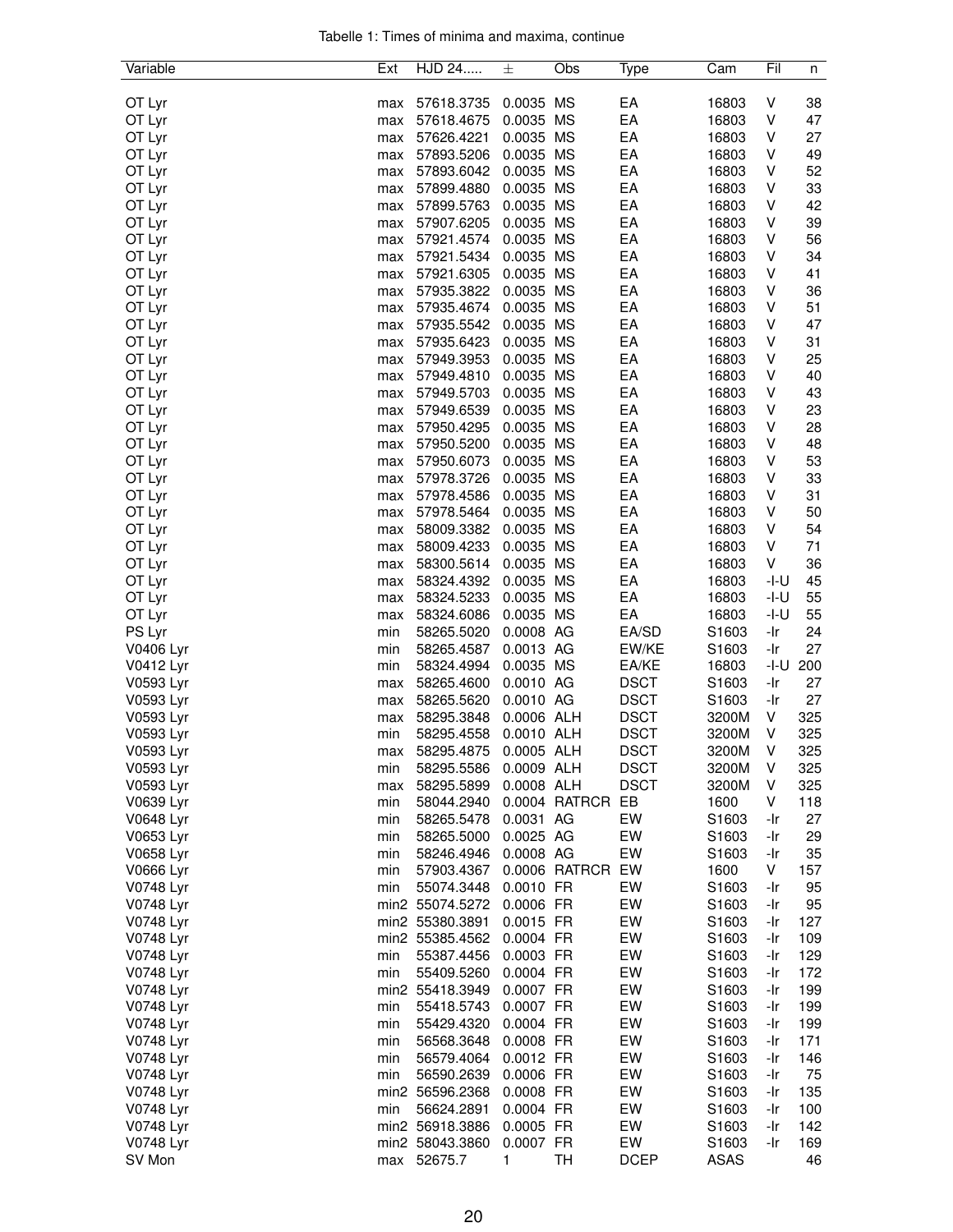|  |  |  | Tabelle 1: Times of minima and maxima, continue |  |
|--|--|--|-------------------------------------------------|--|
|  |  |  |                                                 |  |

| Variable         | Ext | HJD 24                | 士           | Obs           | Type        | Cam               | Fil | n   |
|------------------|-----|-----------------------|-------------|---------------|-------------|-------------------|-----|-----|
|                  |     |                       |             |               |             |                   |     |     |
| SV Mon           | max | 52935                 | 1           | TH            | <b>DCEP</b> | <b>ASAS</b>       |     | 77  |
| SV Mon           | max | 53757.5               | 1           | TH            | <b>DCEP</b> | <b>ASAS</b>       |     | 120 |
| SV Mon           | max | 54138.35              | 1           | TH            | <b>DCEP</b> | <b>ASAS</b>       |     | 35  |
| SV Mon           | max | 54595.65              | 1           | TH            | <b>DCEP</b> | <b>ASAS</b>       |     | 66  |
| SV Mon           | max | 54808.65              | 1           | TH            | <b>DCEP</b> | <b>ASAS</b>       |     | 55  |
| SV Mon           | max | 52675.7               | 0.5         | <b>TH</b>     | <b>DCEP</b> | <b>ASAS</b>       |     | 46  |
| SV Mon           | max | 52935                 | 0.5         | TH            | <b>DCEP</b> | <b>ASAS</b>       |     | 77  |
| SV Mon           | max | 53757.5               | 0.5         | TH            | <b>DCEP</b> | <b>ASAS</b>       |     | 120 |
| SV Mon           | max | 54138.35              | 0.5         | <b>TH</b>     | <b>DCEP</b> | <b>ASAS</b>       |     | 35  |
| SV Mon           | max | 54595.63              | 0.5         | <b>TH</b>     | <b>DCEP</b> | <b>ASAS</b>       |     | 66  |
| <b>V0917 Mon</b> | min | 58156.2834            | 0.0039      | AG            | EA          | S1603             | -Ir | 34  |
| U Oph            | min | 58285.5219            | 0.0021 AG   |               | EA/DM       | S1603             | -Ir | 19  |
| ST Oph           | max | 58267.4645            | 0.0012 FLG  |               | <b>RRAB</b> | S402              | V   | 126 |
| V0449 Oph        |     |                       | 0.0016 AG   |               | EA/SD       |                   | -Ir | 24  |
|                  | min | 58300.4874            |             |               |             | S1603             |     |     |
| V0501 Oph        | min | 58300.5109            | 0.0012 AG   |               | EA/SD:      | S1603             | -Ir | 23  |
| V0577 Oph        | min | 58336.4122            | 0.0013 AG   |               | EA/DM       | S1603             | -Ir | 26  |
| <b>GN Ori</b>    | max | 57675                 | 5           | <b>BHE</b>    | M           | <b>DSI</b>        | Ir  | 8   |
| <b>GN Ori</b>    | min | 57735                 | 5           | <b>BHE</b>    | M           | <b>DSI</b>        | Ir  | 17  |
| <b>GN Ori</b>    | max | 57796                 | 5           | <b>BHE</b>    | M           | <b>DSI</b>        | Ir  | 15  |
| V1848 Ori        | min | 58046.5046            | 0.0001      | <b>RATRCR</b> | EW          | 1600              | V   | 59  |
| U Peg            | min | 58391.4260            | 0.0007 AG   |               | EW/KW       | S1603             | -Ir | 45  |
| U Peg            | min | 58391.6138            | 0.0013 AG   |               | EW/KW       | S1603             | -Ir | 45  |
| U Peg            | min | 58400.4207            | 0.0006 AG   |               | EW/KW       | S1603             | -Ir | 48  |
| U Peg            | min | 58400.6088            | 0.0012 AG   |               | EW/KW       | S1603             | -Ir | 48  |
| VZ Peg           | max | 58382.5770            | 0.0010 AG   |               | <b>RRC</b>  | S1603             | -Ir | 54  |
| AQ Peg           | min | 58351.5120            | 0.0014 AG   |               | EA/SD       | S1603             | -Ir | 39  |
| AT Peg           | min | 58350.4811            | 0.0015 AG   |               | EA/SD       | S1603             | -Ir | 30  |
| AV Peg           | max | 58400.2840            | 0.0010 AG   |               | <b>RRAB</b> | S1603             | -Ir | 39  |
| <b>BG Peg</b>    | min | 58410.2798            | 0.0027 AG   |               | EA/SD       | S1603             | -Ir | 42  |
| <b>BH Peg</b>    | max | 58367.3890            | 0.0010 AG   |               | <b>RRAB</b> | S1603             | -Ir | 43  |
| <b>BH Peg</b>    | max | 58410.3300            | 0.0010 AG   |               | <b>RRAB</b> | S1603             | -Ir | 42  |
| BK Peg           | min | 58381.3654            | 0.0008 AG   |               | EA/D        | S1603             | -Ir | 51  |
| <b>BO</b> Peg    | min | 58336.4547            | 0.0007 AG   |               | EA/KE:      | S1603             | -Ir | 32  |
| <b>BP Peg</b>    | min | 58327.4330            | 0.0010 ALH  |               | DSCT(B)     | 3200M             | V   | 492 |
| <b>BP Peg</b>    | max | 58327.4645            | 0.0005 ALH  |               | DSCT(B)     | 3200M             | V   | 492 |
| <b>BP Peg</b>    | min | 58327.5371            | 0.0012 ALH  |               | DSCT(B)     | 3200M             | V   | 492 |
| <b>BP Peg</b>    | max | 58327.5755            | 0.0006 ALH  |               | DSCT(B)     | 3200M             | V   | 492 |
| CQ Peg           | max | 58080.3133            | 0.0010 MZ   |               | <b>RRAB</b> | ST7               | -Ir | 164 |
| CQ Peg           | max | 58084.3129            | 0.0040 MZ   |               | <b>RRAB</b> | ST7               | -Ir | 77  |
| CQ Peg           | max | 58406.3452            | $0.0013$ MZ |               | <b>RRAB</b> | ST7               | -Ir | 150 |
| DH Peg           | max | 58387.4205            | 0.0020 NIC  |               | <b>RRC</b>  | A46               | V   | 219 |
| DI Peg           | min | 58371.5169            | 0.0005 AG   |               | EA/SD       | S1603             | -Ir | 40  |
| DI Peg           | min | 58391.4485            | 0.0010 AG   |               | EA/SD       | S1603             | -Ir | 49  |
| DI Peg           | min | 58396.4298            | 0.0015 AG   |               | EA/SD       | S1603             | -Ir | 45  |
| DM Peg           | min | 58389.3640            | 0.0024 AG   |               | EA/D:       | S <sub>1603</sub> | -Ir | 42  |
| DY Peg           | max | 57965.4159            | 0.0017 FLG  |               | SXPHE(B)    | S402              | V   | 104 |
| DY Peg           | max | 57970.4464            | 0.0010 FLG  |               | SXPHE(B)    | S402              | V   | 193 |
| DY Peg           | max | 58388.3853            | 0.0004 NIC  |               | SXPHE(B)    | A46               | V   | 153 |
| DY Peg           | max | 58405.2946            | 0.0004 ALH  |               | SXPHE(B)    | 3200M             | V   | 903 |
| DY Peg           |     |                       | 0.0007 ALH  |               |             | 3200M             | V   | 903 |
|                  | min | 58405.3415            |             |               | SXPHE(B)    |                   |     |     |
| DY Peg           | max | 58405.3667            | 0.0003 ALH  |               | SXPHE(B)    | 3200M             | V   | 903 |
| DY Peg           | min | 58405.4134            | 0.0008 ALH  |               | SXPHE(B)    | 3200M             | V   | 903 |
| DY Peg           | max | 58405.4401            | 0.0004 ALH  |               | SXPHE(B)    | 3200M             | V   | 903 |
| DY Peg           | min | 58405.4875            | 0.0009 ALH  |               | SXPHE(B)    | 3200M             | V   | 903 |
| EH Peg           | min | 58348.5047            | 0.0039 AG   |               | $E A/D$ :   | S1603             | -Ir | 35  |
| ER Peg           | min | 58410.4390            | 0.0018 AG   |               | EA/SD       | S1603             | -Ir | 42  |
| V0357 Peg        | min | 58381.4142            | 0.0006 AG   |               | EW          | S1603             | -Ir | 51  |
| V0357 Peg        | min | 58382.5708            | 0.0006 AG   |               | EW          | S1603             | -Ir | 54  |
| V0365 Peg        | min | 58377.4842            | 0.0010 AG   |               | EB          | S1603             | -Ir | 46  |
| V0407 Peg        | min | 58391.3848            | 0.0012 AG   |               | EW          | S1603             | -Ir | 45  |
| V0407 Peg        | min | 58396.4804            | 0.0008 AG   |               | EW          | S1603             | -Ir | 45  |
| V0421 Peg        | min | 58407.5604            | 0.0012 AG   |               | EA          | S1603             | -Ir | 51  |
| V0465 Peg        | min | 58338.4604 0.0015 ALH |             |               | <b>DSCT</b> | 3200M             | V   | 257 |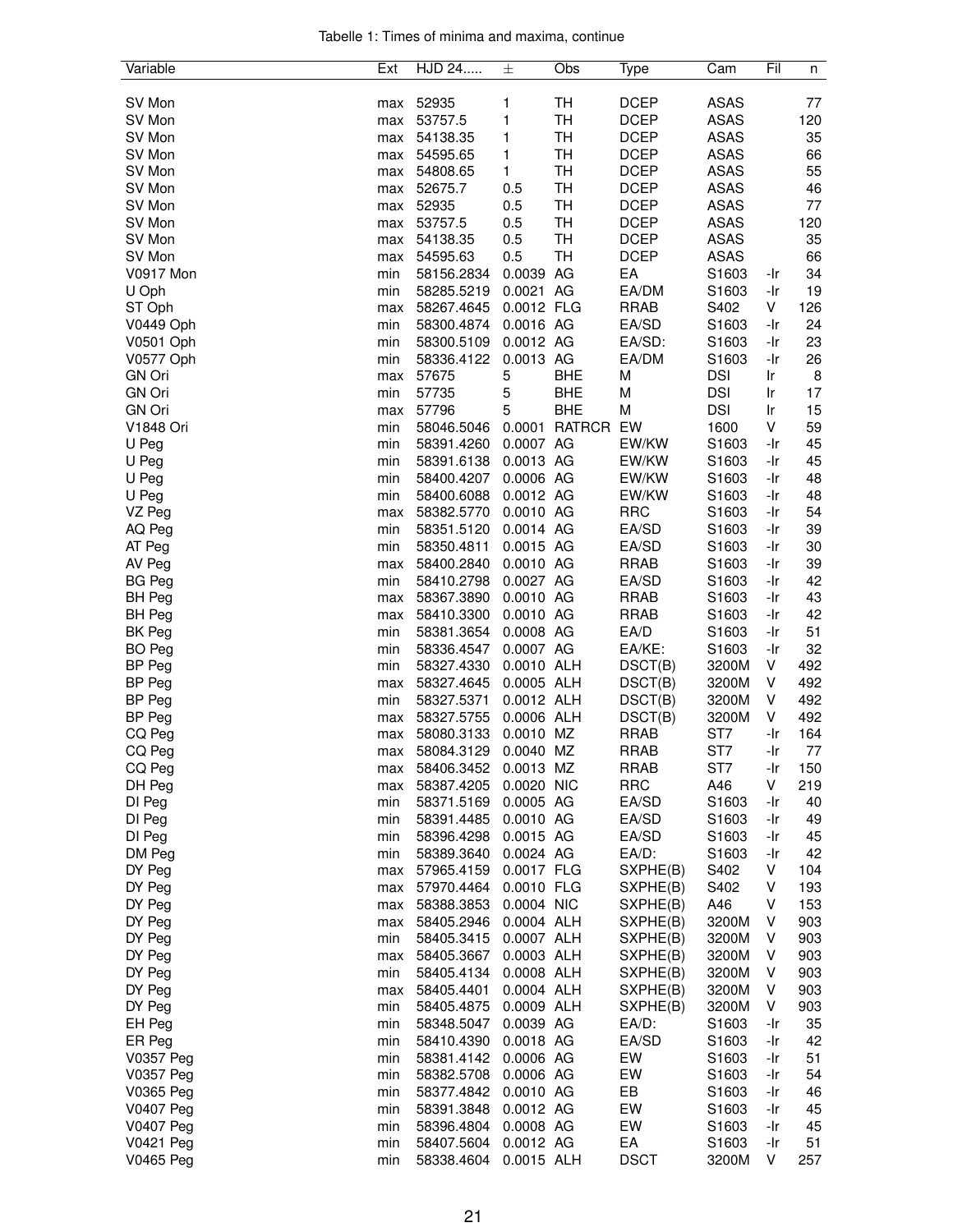|  |  |  | Tabelle 1: Times of minima and maxima, continue |  |
|--|--|--|-------------------------------------------------|--|
|  |  |  |                                                 |  |

| Variable         | Ext | HJD 24     | 士          | Obs | Type        | Cam               | Fil | n   |
|------------------|-----|------------|------------|-----|-------------|-------------------|-----|-----|
|                  |     |            |            |     |             |                   |     |     |
| V0465 Peg        | max | 58338.4931 | 0.0006 ALH |     | <b>DSCT</b> | 3200M             | V   | 257 |
| V0465 Peg        | min | 58338.5651 | 0.0023 ALH |     | <b>DSCT</b> | 3200M             | V   | 257 |
| V0471 Peg        | min | 58348.4576 | 0.0011 AG  |     | EA          | S1603             | -Ir | 34  |
| V0471 Peg        | min | 58370.5085 | 0.0022 AG  |     | EA          | S1603             | -Ir | 44  |
| V0473 Peg        | min | 58348.4631 | 0.0022 AG  |     | EW          | S1603             | -Ir | 34  |
| V0478 Peg        | min | 58348.3847 | 0.0001 AG  |     | EA          | S1603             | -Ir | 35  |
|                  |     |            | 0.0010 AG  |     | <b>RRAB</b> |                   |     | 35  |
| V0479 Peg        | max | 58402.2880 |            |     |             | S1603             | -Ir |     |
| V0481 Peg        | min | 58400.2949 | 0.0001 AG  |     | EW          | S <sub>1603</sub> | -Ir | 38  |
| <b>V0481 Peg</b> | min | 58400.5080 | 0.0012 AG  |     | EW          | S1603             | -Ir | 38  |
| <b>V0484 Peg</b> | min | 58391.5002 | 0.0061 AG  |     | EW          | S1603             | -Ir | 41  |
| V0484 Peg        | min | 58400.3672 | 0.0018 AG  |     | EW          | S1603             | -Ir | 37  |
| V0484 Peg        | min | 58402.4256 | 0.0044 AG  |     | EW          | S1603             | -Ir | 32  |
| V0489 Peg        | min | 58377.4991 | 0.0018 AG  |     | EW          | S1603             | -Ir | 46  |
| V0489 Peg        | min | 58379.3697 | 0.0021 AG  |     | EW          | S <sub>1603</sub> | -Ir | 48  |
| <b>V0489 Peg</b> | min | 58379.5824 | 0.0019 AG  |     | EW          | S1603             | -Ir | 48  |
| V0495 Peg        | min | 58377.4044 | 0.0024 AG  |     | EB          | S1603             | -Ir | 46  |
| V0498 Peg        | min | 58391.3541 | 0.0017 AG  |     | EB          | S <sub>1603</sub> | -Ir | 41  |
| <b>V0500 Peg</b> | min | 58359.3803 | 0.0015 AG  |     | EВ          | S1603             | -Ir | 45  |
| V0500 Peg        | min | 58397.3587 | 0.0014 AG  |     | EB          | S1603             | -Ir | 36  |
|                  |     |            |            |     |             |                   |     |     |
| V0505 Peg        | max | 58348.3980 | 0.0020 AG  |     | <b>RRAB</b> | S1603             | -Ir | 32  |
| V0505 Peg        | max | 58397.5260 | 0.0010 AG  |     | <b>RRAB</b> | S1603             | -Ir | 34  |
| V0536 Peg        | max | 58410.4000 | 0.0006 NIC |     | <b>DSCT</b> | A46               | V   | 154 |
| V0536 Peg        | min | 58410.3784 | 0.0031 NIC |     | <b>DSCT</b> | A46               | V   | 154 |
| <b>V0544 Peg</b> | max | 58367.4390 | 0.0010 AG  |     | <b>RRAB</b> | S <sub>1603</sub> | -Ir | 33  |
| V0568 Peg        | min | 58410.3247 | 0.0014 AG  |     | EW          | S <sub>1603</sub> | -Ir | 42  |
| <b>V0568 Peg</b> | min | 58410.4506 | 0.0021 AG  |     | EW          | S1603             | -Ir | 42  |
| V0576 Peg        | min | 58350.5614 | 0.0015 AG  |     | EW          | S1603             | -Ir | 30  |
| V0619 Peg        | min | 58391.4508 | 0.0014 AG  |     | EW          | S <sub>1603</sub> | -Ir | 41  |
| <b>V0682 Peg</b> | min | 58397.3472 | 0.0029 AG  |     | EA:         | S1603             | -Ir | 43  |
| V0683 Peg        | min | 58371.5183 | 0.0013 AG  |     | EW          | S1603             | -Ir | 40  |
| Z Per            |     |            | 0.0002 AG  |     | EA/SD       | S <sub>1603</sub> |     | 57  |
|                  | min | 58440.3829 |            |     |             |                   | -Ir |     |
| RT Per           | min | 58095.4177 | 0.0005 AG  |     | EA/SD       | S1603             | -Ir | 41  |
| RT Per           | min | 58405.4510 | 0.0006 AG  |     | EA/SD       | S1603             | -Ir | 42  |
| <b>RV Per</b>    | min | 58095.3593 | 0.0007 AG  |     | EA/SD       | S1603             | -Ir | 42  |
| ST Per           | min | 58440.5959 | 0.0007 AG  |     | EA/SD       | S1603             | -Ir | 60  |
| XZ Per           | min | 58424.5208 | 0.0017 AG  |     | EA/SD       | S1603             | -Ir | 46  |
| AG Per           | min | 58424.6385 | 0.0076 AG  |     | EA/DM       | S1603             | -Ir | 42  |
| AG Per           | min | 58481.4504 | 0.0020 AG  |     | EA/DM       | S1603             | -Ir | 48  |
| AR Per           | max | 58095.2430 | 0.0010 AG  |     | <b>RRAB</b> | S1603             | -Ir | 42  |
| DM Per           | min | 58371.4677 | 0.0008 AG  |     | EA/SD       | S1603             | -Ir | 40  |
| ET Per           | max | 58382.4750 | 0.0010 AG  |     | <b>RRAB</b> | S1603             | -Ir | 51  |
| FM Per           | max | 58405.3600 | 0.0020 AG  |     | <b>RRAB</b> | S1603             | -Ir | 41  |
| FM Per           |     | 58424.4420 | 0.0020 AG  |     | <b>RRAB</b> | S1603             | -Ir | 34  |
|                  | max | 58439.6080 |            |     | <b>RRAB</b> |                   |     |     |
| FM Per           | max |            | 0.0010 AG  |     |             | S1603             | -Ir | 53  |
| IK Per           | min | 58095.4232 | 0.0015 AG  |     | EB/KE       | S1603             | -Ir | 41  |
| IQ Per           | min | 58424.5153 | 0.0093 AG  |     | EA/DM       | S1603             | -Ir | 45  |
| IQ Per           | min | 58439.4093 | 0.0009 AG  |     | EA/DM       | S <sub>1603</sub> | -Ir | 53  |
| IT Per           | min | 58405.5944 | 0.0012 AG  |     | EA/SD       | S1603             | -Ir | 42  |
| IU Per           | min | 58439.3967 | 0.0006 AG  |     | EA/SD       | S1603             | -Ir | 48  |
| IZ Per           | min | 58382.3877 | 0.0031 AG  |     | EA/SD       | S1603             | -Ir | 54  |
| <b>KN Per</b>    | min | 58424.3323 | 0.0009 AG  |     | <b>RRC</b>  | S1603             | -Ir | 47  |
| KR Per           | min | 58095.3775 | 0.0009 AG  |     | EB/KE       | S1603             | -Ir | 42  |
| <b>KW</b> Per    | min | 58373.5781 | 0.0012 AG  |     | EB/SD       | S1603             | -Ir | 37  |
| PS Per           | min | 58406.3453 | 0.0037 AG  |     | EA/SD:      | S1603             | -Ir | 51  |
| V0432 Per        | min | 58095.3811 | 0.0009 AG  |     | EW/KW       | S1603             | -Ir | 41  |
| V0432 Per        |     |            |            |     | EW/KW       | S <sub>1603</sub> |     | 43  |
|                  | min | 58424.4510 | 0.0005 AG  |     |             |                   | -Ir |     |
| V0432 Per        | min | 58439.4003 | 0.0012 AG  |     | EW/KW       | S <sub>1603</sub> | -Ir | 49  |
| V0432 Per        | min | 58439.5928 | 0.0021 AG  |     | EW/KW       | S1603             | -Ir | 49  |
| <b>V0476 Per</b> | min | 58405.5697 | 0.0111 AG  |     | EW          | S1603             | -Ir | 32  |
| V0505 Per        | min | 58397.4235 | 0.0010 AG  |     | EA/DM       | S1603             | -Ir | 46  |
| V0723 Per        | min | 58373.5788 | 0.0013 AG  |     | EB          | S1603             | -Ir | 36  |
| V0725 Per        | min | 58095.3364 | 0.0011 AG  |     | EA          | S1603             | -Ir | 41  |
| V0740 Per        | min | 58095.2196 | 0.0004 AG  |     | EW          | S1603             | -Ir | 42  |
|                  |     |            |            |     |             |                   |     |     |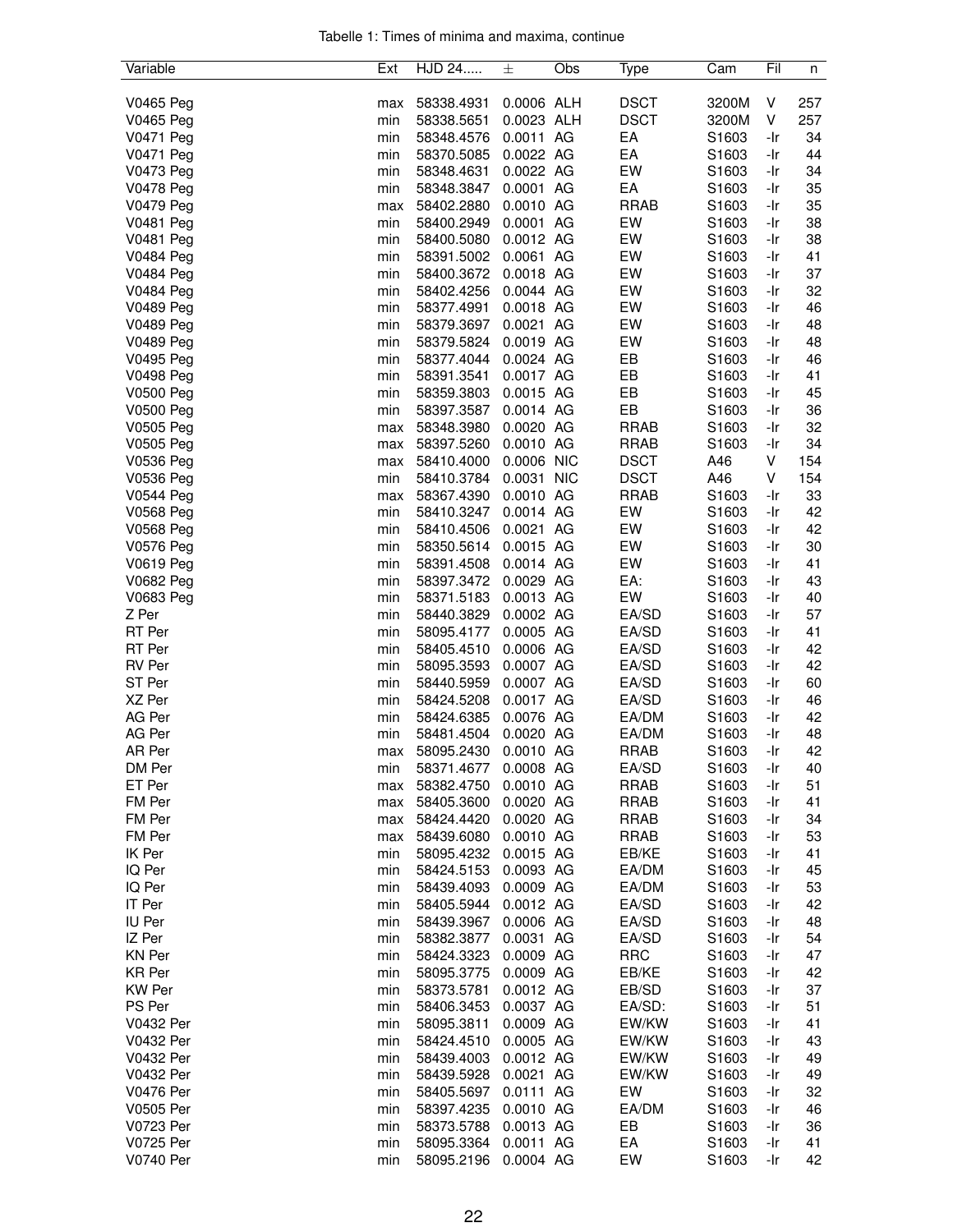| Tabelle 1: Times of minima and maxima, continue |  |  |  |
|-------------------------------------------------|--|--|--|
|                                                 |  |  |  |

| Variable         | Ext | HJD 24          | 士                      | Obs           | Type        | Cam   | Fil        | n        |
|------------------|-----|-----------------|------------------------|---------------|-------------|-------|------------|----------|
|                  |     |                 |                        |               |             |       |            |          |
| V0740 Per        | min | 58095.4056      | 0.0018 AG              |               | EW          | S1603 | -Ir        | 42       |
| V0740 Per        | min | 58424.4305      | 0.0010 AG              |               | EW          | S1603 | -Ir        | 40       |
| V0740 Per        | min | 58481.3190      | 0.0005 AG              |               | EW          | S1603 | -Ir        | 48       |
| V0740 Per        | min | 58481.5051      | 0.0014 AG              |               | EW          | S1603 | -Ir        | 48       |
| V0871 Per        | min | 58095.4100      | 0.0015 AG              |               | EA          | S1603 | -Ir        | 41       |
| <b>V0873 Per</b> | min | 58413.3033      | 0.0007 AG              |               | EW          | S1603 | -Ir        | 59       |
| <b>V0873 Per</b> | min | 58413.4494      | 0.0004 AG              |               | EW          | S1603 | -Ir        | 59       |
| V0873 Per        | min | 58413.5989      | 0.0008 AG              |               | EW          | S1603 | -Ir        | 59       |
| V0873 Per        | min | 58440.2849      | 0.0013 AG              |               | EW          | S1603 | -Ir        | 57       |
| V0873 Per        | min | 58440.4339      | 0.0012 AG              |               | EW          | S1603 | -Ir        | 57       |
| <b>V0873 Per</b> | min | 58440.5793      | 0.0009 AG              |               | EW          | S1603 | -Ir        | 57       |
| <b>V0881 Per</b> | min | 58439.3891      | 0.0012 AG              |               | EW          | S1603 | -Ir        | 49       |
| <b>V0881 Per</b> | min | 58439.5937      | 0.0067 AG              |               | EW          | S1603 | -Ir        | 49       |
| V0881 Per        | min | 58440.3639      | 0.0025 AG              |               | EW          | S1603 | -Ir        | 60       |
| V0881 Per        | min | 58440.5527      | 0.0020 AG              |               | EW          | S1603 | -Ir        | 60       |
| <b>V0887 Per</b> | min | 58439.4487      | 0.0010 AG              |               | EA          | S1603 | -Ir        | 50       |
| V0930 Per        | min | 58080.6009      | 0.0005 FR              |               | EA          | S1603 | -Ir        | 331      |
| V0959 Per        | min | 58481.3388      | 0.0003 AG              |               | EA          | S1603 | -Ir        | 48       |
| <b>V0966 Per</b> | min | 58382.4472      | 0.0018 AG              |               | EA          | S1603 | -Ir        | 48       |
| V0997 Per        | min | 58439.3610      | 0.0012 AG              |               | EW          | S1603 | -Ir        | 50       |
| V0997 Per        | min | 58439.5738      | 0.0021 AG              |               | EW          | S1603 | -Ir        | 50       |
| Y Psc            | min | 58397.4003      | 0.0003 AG              |               | EA/SD       | S1603 | -Ir        | 43       |
| <b>RV Psc</b>    | min | 58001.4962      |                        | 0.0002 RATRCR | EA/DW       | 1600  | V          | 157      |
| <b>RV Psc</b>    | min | 58389.5656      | 0.0006 AG              |               | EA/DW       | S1603 | -Ir        | 42       |
| RV Psc           | min | 58391.5032      | 0.0005 AG              |               | EA/DW       | S1603 | -Ir        | 45       |
| <b>RY Psc</b>    | max | 58431.2669      | 0.0001 HOC             |               | <b>RRAB</b> | A4000 | 0          | 229      |
| SX Psc           | min | 58438.3182      | 0.0010 AG              |               | EA/SD:      | S1603 | -Ir        | 34       |
| UV Psc           |     | 58405.5293      | 0.0021 AG              |               | EA/D:/RS    | S1603 |            | 42       |
| UW Psc           | min |                 | 0.0017 AG              |               | EA/DM       | S1603 | -Ir        |          |
| VZ Psc           | min | 58413.3333      | 0.0030 AG              |               | EW/KW       | S1603 | -Ir        | 59<br>39 |
|                  | min | 58391.3793      | 0.0025 AG              |               | EW/KW       | S1603 | -Ir<br>-Ir | 39       |
| VZ Psc           | min | 58391.5023      |                        |               |             |       |            |          |
| AQ Psc           | min | 58405.4790      | 0.0011 AG              |               | EW/KW       | S1603 | -Ir        | 42       |
| AQ Psc           | min | 58438.5351      | 0.0008 AG              |               | EW/KW       | S1603 | -Ir        | 36       |
| DZ Psc           | min | 58407.3267      | 0.0008 AG              |               | EW          | S1603 | -Ir        | 51       |
| DZ Psc           | min | 58407.5088      | 0.0012 AG<br>0.0035 AG |               | EW<br>EA    | S1603 | -Ir        | 51       |
| EY Psc           | min | 58389.4706      |                        |               |             | S1603 | -Ir        | 41       |
| <b>GW Psc</b>    | min | 58405.4768      | 0.0011 AG              |               | EW          | S1603 | -Ir        | 42       |
| <b>GW Psc</b>    | min | 58405.6447      | 0.0022 AG              |               | EW          | S1603 | -Ir        | 42       |
| <b>GW Psc</b>    | min | 58438.4377      | 0.0011 AG              |               | EW          | S1603 | -Ir        | 36       |
| GX Psc           | min | 58391.3690      | 0.0037 AG              |               | EW          | S1603 | -Ir        | 46       |
| GX Psc           | min | 58391.5869      | 0.0013 AG              |               | EW          | S1603 | -Ir        | 46       |
| HL Psc           | min | 58373.3967      | 0.0013 AG              |               | EB/RS       | S1603 | -Ir        | 35       |
| HL Psc           | min | 58400.4399      | 0.0014 AG              |               | EB/RS       | S1603 | -Ir        | 49       |
| HN Psc           | min | 58373.4654      | 0.0017 AG              |               | EW          | S1603 | -Ir        | 37       |
| HN Psc           | min | 58373.6283      | 0.0058 AG              |               | EW          | S1603 | -Ir        | 36       |
| HN Psc           | min | 58409.3800      | 0.0022 AG              |               | EW          | S1603 | -Ir        | 51       |
| HN Psc           | min | 58409.5483      | 0.0014 AG              |               | EW          | S1603 | -Ir        | 51       |
| MP Pup           |     | min2 57799.3469 | 0.0016 FR              |               | Ε           | S1603 | -Ir        | 72       |
| MP Pup           | min | 58203.3977      | 0.0003 FR              |               | E           | S1603 | -Ir        | 59       |
| MP Pup           | min | 58215.3888      | 0.0003 FR              |               | E           | S1603 | -Ir        | 75       |
| U Sge            | min | 58343.5582      | 0.0022 AG              |               | EA/SD       | S1603 | -Ir        | 35       |
| V Sge            | min | 58290.4897      | 0.0025 AG              |               | $E + NL$    | S1603 | -Ir        | 28       |
| UZ Sge           | min | 58400.3276      | 0.0006 AG              |               | EA/SD       | S1603 | -Ir        | 30       |
| CU Sge           | min | 58343.4892      | 0.0008 AG              |               | EB/DW       | S1603 | -Ir        | 35       |
| GN Sge           | min | 58381.2884      | 0.0020 AG              |               | EB/KE       | S1603 | -Ir        | 39       |
| AU Ser           | min | 58245.4242      | 0.0004 AG              |               | EW/KW:      | S1603 | -Ir        | 36       |
| <b>BI</b> Ser    | min | 58238.5236      | 0.0015 AG              |               | EA/SD:      | S1603 | -Ir        | 27       |
| <b>BI</b> Ser    | min | 58247.5591      | 0.0065 AG              |               | EA/SD:      | S1603 | -Ir        | 33       |
| CC Ser           |     | min2 57873.4295 |                        | 0.0002 RATRCR | EW/KE       | 1600  | V          | 104      |
| CC Ser           | min | 58238.5223      | 0.0015 AG              |               | EW/KE       | S1603 | -Ir        | 26       |
| CC Ser           | min | 58245.4924      | 0.0009 AG              |               | EW/KE       | S1603 | -Ir        | 36       |
| OU Ser           | min | 58238.3674      | 0.0018 AG              |               | EW:         | S1603 | -Ir        | 28       |
| OU Ser           | min | 58238.5212      | 0.0109 AG              |               | EW:         | S1603 | -Ir        | 28       |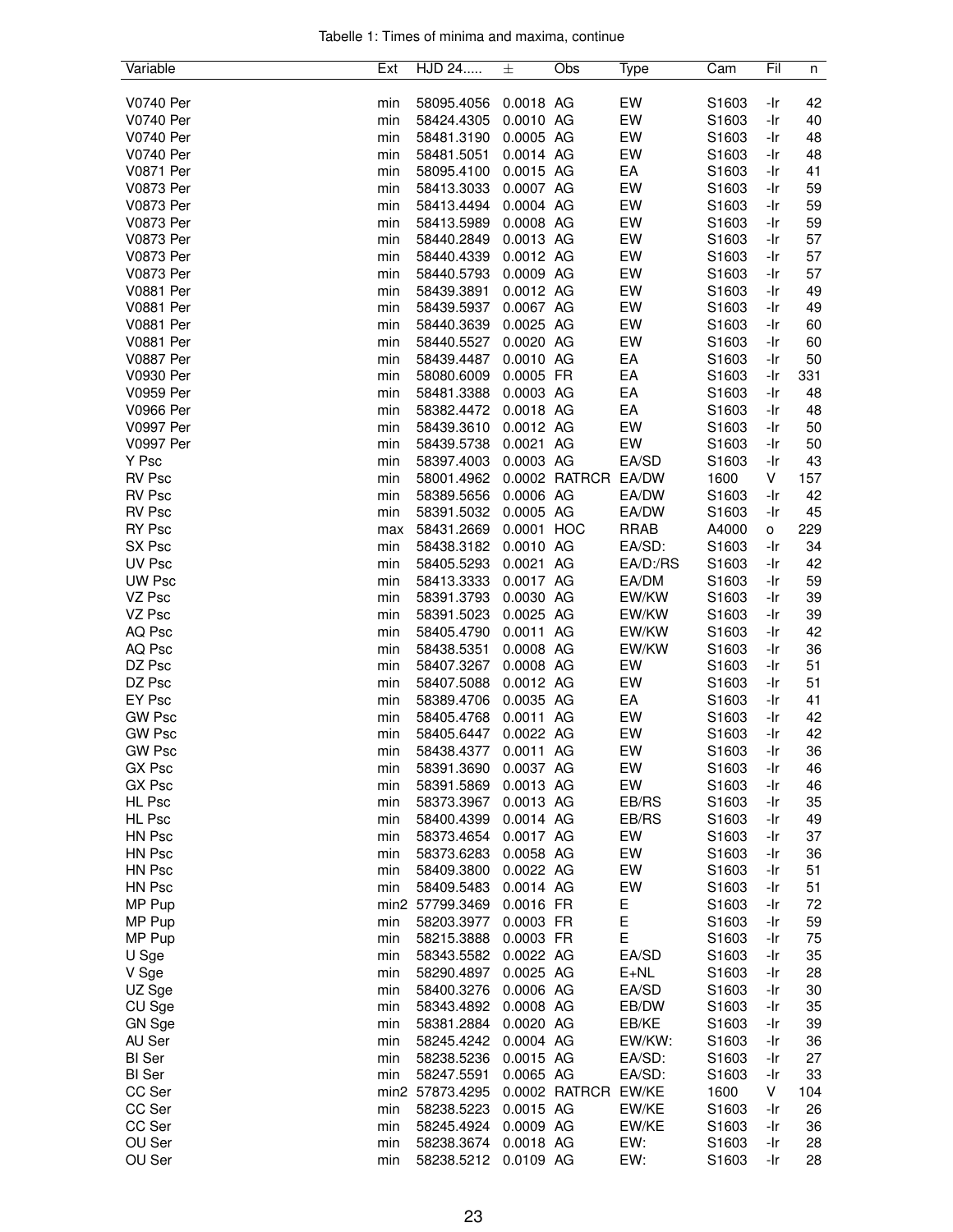|  |  |  | Tabelle 1: Times of minima and maxima, continue |  |
|--|--|--|-------------------------------------------------|--|
|  |  |  |                                                 |  |

| Variable         | Ext | HJD 24     | 士              | Obs        | Type        | Cam               | Fil          | n   |
|------------------|-----|------------|----------------|------------|-------------|-------------------|--------------|-----|
|                  |     |            |                |            |             |                   |              |     |
| OU Ser           | min | 58245.3485 | 0.0006 AG      |            | EW:         | S1603             | -Ir          | 36  |
| OU Ser           | min | 58245.4935 | 0.0023 AG      |            | EW:         | S1603             | -Ir          | 36  |
| V0384 Ser        | min | 57995.3300 | 0.0002 FR      |            | EW          | S1603             | -Ir          | 182 |
| V0384 Ser        | min | 58229.3870 | 0.0020 AG      |            | EW          | S1603             | -Ir          | 36  |
| V0384 Ser        | min | 58229.5216 | 0.0010 AG      |            | EW          | S1603             | -Ir          | 36  |
| V0384 Ser        | max | 58227.5773 | 0.0035 MS      |            | EW          | 16803             | В            | 93  |
| V0384 Ser        | min | 58227.5040 | 0.0035 MS      |            | EW          | 16803             | В            | 93  |
| V0384 Ser        | min | 58227.6408 | 0.0035 MS      |            | EW          | 16803             | L            | 70  |
| V0384 Ser        | max | 58227.5730 | 0.0035 MS      |            | EW          | 16803             | $\mathbf{I}$ | 163 |
| V0384 Ser        | min | 58227.5040 | 0.0035 MS      |            | EW          | 16803             | $\mathbf{I}$ | 163 |
| V0384 Ser        | min | 58227.5055 | 0.0035 MS      |            | EW          | 16803             | R            | 167 |
| V0384 Ser        | max | 58227.5772 | 0.0035 MS      |            | EW          | 16803             | R            | 113 |
| V0384 Ser        | min | 58227.6402 | 0.0035 MS      |            | EW          | 16803             | R            | 113 |
| V0384 Ser        | min | 58227.5058 | 0.0035 MS      |            | EW          | 16803             | V            | 166 |
| V0384 Ser        | max | 58227.5750 | 0.0035 MS      |            | EW          | 16803             | V            | 166 |
| V0384 Ser        | min | 58227.6401 | 0.0035 MS      |            | EW          | 16803             | V            | 166 |
| V0384 Ser        | min | 58317.3934 | 0.0035 MS      |            | EW          | 16803             | L            | 70  |
| V0384 Ser        | max | 58317.4636 | 0.0035 MS      |            | EW          | 16803             | R            | 96  |
| V0384 Ser        | min | 58317.3939 | 0.0035 MS      |            | EW          | 16803             | R            | 96  |
| V0384 Ser        | max | 58317.4596 | 0.0035 MS      |            | EW          | 16803             | V            | 82  |
| V0384 Ser        | min |            | 0.0035 MS      |            | EW          | 16803             | V            | 82  |
|                  |     | 58317.3952 | 0.0003 FR      |            |             |                   |              |     |
| V0505 Ser        | min | 57995.4140 |                |            | $EA+RS$     | S1603             | -Ir          | 172 |
| V0505 Ser        | min | 58229.4777 | 0.0022 AG      |            | $EA+RS$     | S1603             | -Ir          | 36  |
| V0505 Ser        | min | 58227.5160 | 0.0035 MS      |            | $EA+RS$     | 16803             | В            | 165 |
| V0505 Ser        | min | 58227.5136 | 0.0035 MS      |            | $EA+RS$     | 16803             | $\mathbf{I}$ | 156 |
| V0505 Ser        | min | 58227.5064 | 0.0035 MS      |            | $EA+RS$     | 16803             | R            | 166 |
| V0505 Ser        | min | 58227.5219 | 0.0035 MS      |            | $EA+RS$     | 16803             | V            | 161 |
| V0505 Ser        | min | 58317.4320 | 0.0035 MS      |            | $EA+RS$     | 16803             | B            | 87  |
| V0505 Ser        | min | 58317.4320 | 0.0035 MS      |            | $EA+RS$     | 16803             | L            | 137 |
| V0505 Ser        | min | 58317.4313 | 0.0035 MS      |            | $EA+RS$     | 16803             | R            | 78  |
| V0505 Ser        | min | 58317.4309 | 0.0035 MS      |            | $EA+RS$     | 16803             | V            | 80  |
| RZ Tau           | min | 58481.3844 | 0.0010 AG      |            | EW/KW       | S1603             | -Ir          | 48  |
| AH Tau           | min | 58438.3780 | 0.0012 AG      |            | EW/KW       | S1603             | -Ir          | 36  |
| AH Tau           | min | 58438.5429 | 0.0015 AG      |            | EW/KW       | S1603             | -Ir          | 36  |
| Al Tau           | max | 58155.3824 | 0.0014 MZ      |            | <b>RR</b>   | ST7               | -Ir          | 73  |
| Al Tau           | max | 58163.3397 | 0.0010 MZ      |            | RR          | ST <sub>7</sub>   | -Ir          | 110 |
| Al Tau           | min | 58163.2768 | 0.0010 MZ      |            | <b>RR</b>   | ST7               | -Ir          | 110 |
| CU Tau           | min | 58438.4714 | 0.0011 AG      |            | EW/KW       | S1603             | -Ir          | 36  |
| EN Tau           | min | 58038.5209 | 0.0008 HOC     |            | EA/SD:      | A214L             | V            | 288 |
| <b>V0471 Tau</b> | min | 58481.4461 | 0.0032 AG      |            | EA/D/RS+X   | S <sub>1603</sub> | -Ir          | 46  |
| V1027 Tau        | max | 57747      | $\overline{7}$ | <b>BHE</b> | М:          | <b>DSI</b>        | Ir           | 17  |
| V1061 Tau        | min | 58481.4739 | 0.0034 AG      |            | EB/KE       | S1603             | -Ir          | 48  |
| V Tri            | min | 58373.5090 | 0.0009 AG      |            | EB/SD       | S1603             | -Ir          | 37  |
| V Tri            | min | 58389.6024 | 0.0019 AG      |            | EB/SD       | S1603             | -Ir          | 42  |
| X Tri            | min | 58409.5680 | 0.0005 AG      |            | EA/SD       | S1603             | -Ir          | 49  |
| <b>RS</b> Tri    | min | 58373.5470 | 0.0003 AG      |            | EA/DM       | S1603             | -Ir          | 37  |
| RV Tri           | min | 58405.4553 | 0.0008 AG      |            | EA/SD       | S1603             | -Ir          | 42  |
| <b>AW Tri</b>    | min | 58373.5696 | 0.0020 AG      |            | EW          | S1603             | -Ir          | 37  |
| <b>BC Tri</b>    | min | 58373.4475 | 0.0048 AG      |            | EW:         | S1603             | -Ir          | 37  |
| CS Tri           | min | 58424.5036 | 0.0059 AG      |            | EW          | S1603             | -Ir          | 39  |
| DF Tri           | min | 58424.3368 | 0.0008 AG      |            | EW          | S1603             | -Ir          | 35  |
| S UMa            | max | 58210      | 30             | <b>NMN</b> | М           | <b>DSLR</b>       | o            | 32  |
| W UMa            | min | 58155.2580 | 0.0034 AG      |            | EW/KW       | S1603             | -Ir          | 66  |
| W UMa            | min | 58155.5933 | 0.0005 AG      |            | EW/KW       | S1603             | -Ir          | 66  |
| RV UMa           | max | 58245.4509 | 0.0013 ALH     |            | <b>RRAB</b> | 3200M             | V            | 586 |
| RW UMa           | min | 58215.2769 | 0.0004 AG      |            | EA/D/RS     | S1603             | -Ir          | 81  |
| SX UMa           | min | 58216.5723 | 0.0002 SCI     |            | <b>RRC</b>  | ST <sub>7</sub>   | o            | 149 |
| SX UMa           |     | 58217.5119 | 0.0001 SCI     |            | <b>RRC</b>  | ST <sub>7</sub>   |              | 124 |
|                  | max |            |                |            |             |                   | o            |     |
| SX UMa           | max | 58228.5362 | 0.0003 SCI     |            | <b>RRC</b>  | ST <sub>7</sub>   | o            | 155 |
| SX UMa           | max | 58229.4844 | 0.0002 SCI     |            | <b>RRC</b>  | ST <sub>7</sub>   | o            | 151 |
| SX UMa           | max | 58244.5361 | 0.0002 SCI     |            | <b>RRC</b>  | ST <sub>7</sub>   | o            | 134 |
| SX UMa           | max | 58245.4658 | 0.0004 SCI     |            | <b>RRC</b>  | ST <sub>7</sub>   | o            | 128 |
| TU UMa           | max | 58163.6990 | 0.0010 AG      |            | <b>RRAB</b> | S1603             | -Ir          | 41  |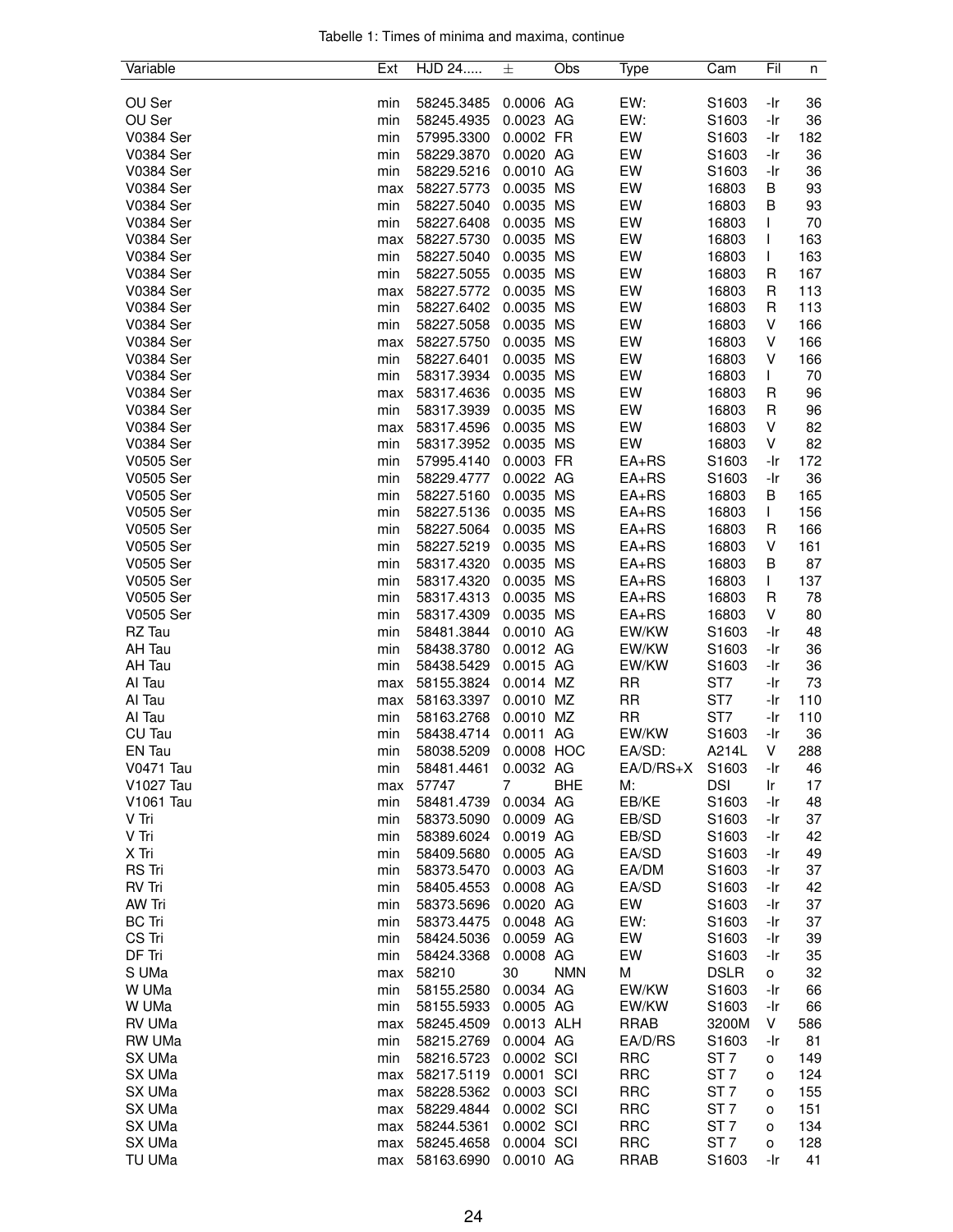| Tabelle 1: Times of minima and maxima, continue |  |  |  |
|-------------------------------------------------|--|--|--|
|                                                 |  |  |  |

| Variable         | Ext | HJD 24          | 士          | Obs           | Type        | Cam                        | Fil        | n        |
|------------------|-----|-----------------|------------|---------------|-------------|----------------------------|------------|----------|
|                  |     |                 |            |               |             |                            |            |          |
| TU UMa           | max | 58233.4057      | 0.0001 SCI |               | <b>RRAB</b> | ST <sub>7</sub>            | o          | 113      |
| TU UMa           | min | 58219.3799      | 0.0026 ALH |               | <b>RRAB</b> | 3200M                      | ٧          | 999      |
| TU UMa           | max | 58219.4665      | 0.0017 ALH |               | <b>RRAB</b> | 3200M                      | V          | 999      |
| TX UMa           | min | 58228.5161      | 0.0008 AG  |               | EA/SD       | S1603                      | -Ir        | 32       |
| TY UMa           | min | 58164.4385      | 0.0005 AG  |               | EW/KW       | S1603                      | -Ir        | 41       |
| TY UMa           | min | 58164.6156      | 0.0020 AG  |               | EW/KW       | S1603                      | -Ir        | 41       |
| TY UMa           | min | 58268.5012      | 0.0001 SCI |               | EW/KW       | ST <sub>7</sub>            | 0          | 108      |
| VV UMa           | min | 58155.4457      | 0.0039 AG  |               | EA/SD       | S1603                      | -Ir        | 66       |
|                  | min |                 | 0.0002 AG  |               | EA/SD       |                            | -Ir        |          |
| XZ UMa           |     | 58155.5718      |            |               |             | S1603                      |            | 65       |
| XZ UMa           | min | 58215.4659      | 0.0006 SCI |               | EA/SD       | ST <sub>7</sub>            | o          | 156      |
| AA UMa           | min | 58163.4881      | 0.0004 AG  |               | EW/KW       | S1603                      | -Ir        | 39       |
| AW UMa           | min | 58163.5197      | 0.0012 AG  |               | EW/KW       | S1603                      | -Ir        | 42       |
| AW UMa           | min | 58164.6164      | 0.0026 AG  |               | EW/KW       | S1603                      | -Ir        | 47       |
| <b>BG UMa</b>    | min | 58216.4756      | 0.0002 SCI |               | ELL:        | ST <sub>7</sub>            | о          | 129      |
| <b>BG UMa</b>    | min | 58217.4245      | 0.0002 SCI |               | ELL:        | ST <sub>7</sub>            | o          | 146      |
| <b>BG UMa</b>    | min | 58228.5122      | 0.0002 SCI |               | ELL:        | ST <sub>7</sub>            | о          | 115      |
| <b>BG UMa</b>    | min | 58229.5471      | 0.0002 SCI |               | ELL:        | ST <sub>7</sub>            | o          | 101      |
| <b>BG UMa</b>    | min | 58244.5965      | 0.0002 SCI |               | ELL:        | ST <sub>7</sub>            | o          | 132      |
| EX UMa           | max | 58143.4410      | 0.0020 AG  |               | <b>RRAB</b> | S1603                      | -Ir        | 64       |
| GT UMa           | min | 58217.3881      | 0.0013 AG  |               | EB          | S1603                      | -Ir        | 33       |
| <b>GW UMa</b>    | min | 58192.4041      | 0.0015 ALH |               | DSCT:       | 3200M                      | V          | 661      |
| <b>GW UMa</b>    | max | 58192.4630      | 0.0009 ALH |               | DSCT:       | 3200M                      | V          | 661      |
| <b>GW UMa</b>    | min | 58192.6060      | 0.0019 ALH |               | DSCT:       | 3200M                      | V          | 661      |
| <b>GW UMa</b>    | max | 58228.4280      | 0.0010 AG  |               | DSCT:       | S1603                      | -Ir        | 32       |
| LP UMa           | min | 58247.3774      | 0.0003 SCI |               | EW          | ST <sub>7</sub>            | о          | 59       |
| LP UMa           | min | 58247.5454      | 0.0004 SCI |               | EW          | ST <sub>7</sub>            | о          | 59       |
| MS UMa           | min | 57853.5526      |            | 0.0002 RATRCR | EW          | 1600                       | V          | 210      |
| NU UMa           | min | 58192.3392      | 0.0027 AG  |               | EA          | S <sub>1603</sub>          | -Ir        | 49       |
| OX UMa           |     | min2 57800.5951 |            | 0.0022 RATRCR | EA          | 1600                       | V          | 251      |
| OZ UMa           | max | 58143.5410      | 0.0020 AG  |               | <b>RRC</b>  | S1603                      | -Ir        | 64       |
| PZ UMa           | min | 58155.2748      | 0.0024 AG  |               | EW          | S1603                      | -Ir        | 65       |
| PZ UMa           | min | 58155.4050      | 0.0015 AG  |               | EW          | S1603                      | -Ir        | 65       |
| PZ UMa           | min | 58155.5387      | 0.0020 AG  |               | EW          | S1603                      | -Ir        | 65       |
| PZ UMa           | min | 58155.6691      | 0.0013 AG  |               | EW          | S1603                      | -Ir        | 65       |
| QT UMa           | min | 58155.3774      | 0.0011 AG  |               | EW          | S1603                      | -Ir        | 65       |
| QT UMa           | min | 58155.6100      | 0.0006 AG  |               | EW          | S1603                      | -Ir        | 65       |
| V0354 UMa        |     |                 | 0.0022 AG  |               | EW          |                            |            |          |
| V0354 UMa        | min | 58227.3666      | 0.0051     | AG            | EW          | S1603                      | -Ir<br>-Ir | 36<br>36 |
|                  | min | 58227.5068      |            |               |             | S1603                      |            |          |
| S UMi            | max | 57997           | 30         | <b>NMN</b>    | M           | <b>DSLR</b><br><b>DSLR</b> | o          | 18       |
| S UMi            | max | 58241           | 5          | <b>NMN</b>    | M           |                            | о          | 32       |
| U UMi            | max | 58031           | 10         | <b>NMN</b>    | М           | <b>DSLR</b>                | о          | 17       |
| RT UMi           | min | 58217.5038      | 0.0014 AG  |               | EA/SD       | S1603                      | -Ir        | 43       |
| RU UMi           | min | 58202.3607      | 0.0005 AG  |               | EB/DW       | S1603                      | -Ir        | 43       |
| <b>RU UMi</b>    | min | 58202.6264      | 0.0027 AG  |               | EB/DW       | S1603                      | -Ir        | 43       |
| <b>VV UMi</b>    | min | 58230.4699      | 0.0068 AG  |               | EA          | S1603                      | -Ir        | 39       |
| <b>VY UMi</b>    | min | 57824.6074      |            | 0.0001 RATRCR | EW          | 1600                       | V          | 230      |
| VY UMi           | min | 58229.4111      | 0.0004 AG  |               | EW          | S1603                      | -Ir        | 41       |
| <b>VY UMi</b>    | min | 58229.5732      | 0.0018 AG  |               | EW          | S1603                      | -Ir        | 41       |
| ZZ UMi           | min | 58192.5909      | 0.0005 AG  |               | EA          | S1603                      | -Ir        | 47       |
| AV Vir           | max | 58269.4398      | 0.0036 FLG |               | <b>RRAB</b> | S402                       | V          | 91       |
| PS Vir           | min | 57843.3662      |            | 0.0002 RATRCR | EW          | 1600                       | V          | 85       |
| V0355 Vir        | min | 58217.2440      | 0.0010 FR  |               | BY:         | S1603                      | -Ir        | 117      |
| V0611 Vir        | min | 58216.4112      | 0.0002 FR  |               | EW          | S1603                      | -Ir        | 337      |
| <b>V0611 Vir</b> |     | min2 58216.5980 | 0.0006 FR  |               | EW          | S1603                      | -Ir        | 337      |
| <b>V0611 Vir</b> |     | min2 58217.3381 | 0.0003 FR  |               | EW          | S1603                      | -Ir        | 295      |
| <b>V0611 Vir</b> | min | 58217.5227      | 0.0003 FR  |               | EW          | S1603                      | -Ir        | 295      |
| RR Vul           | min | 58359.4924      | 0.0015 AG  |               | EA          | S1603                      | -Ir        | 46       |
| AY Vul           | min | 58402.3042      | 0.0017 AG  |               | EA          | S1603                      | -Ir        | 29       |
| <b>BE Vul</b>    | min | 58374.3911      | 0.0002 AG  |               | EA/SD       | S1603                      | -Ir        | 38       |
| BP Vul           | min | 58290.4488      | 0.0019 AG  |               | EA/SD       | S1603                      | -Ir        | 28       |
| <b>BP Vul</b>    | min | 58352.5411      | 0.0014 AG  |               | EA/SD       | S1603                      | -Ir        | 28       |
| <b>BP Vul</b>    | min | 58357.4331      | 0.0010 AG  |               | EA/SD       | S1603                      | -Ir        | 30       |
| <b>BT Vul</b>    | min | 58370.5451      | 0.0015 AG  |               | EA          | S1603                      | -Ir        | 35       |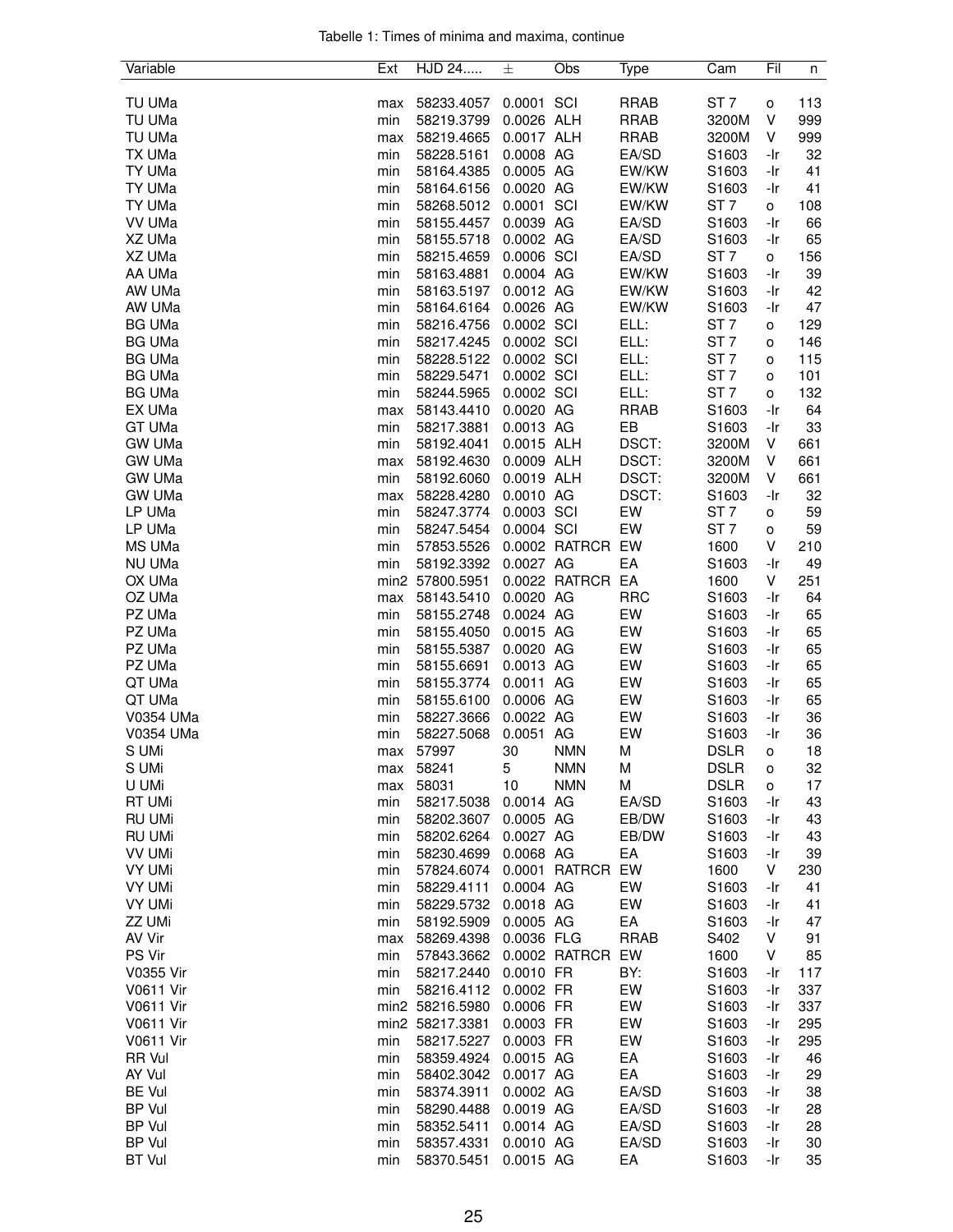|  |  |  | Tabelle 1: Times of minima and maxima, continue |  |
|--|--|--|-------------------------------------------------|--|
|  |  |  |                                                 |  |

| Variable                                                   | Ext | HJD 24                        | 士                      | Obs | Type        | Cam               | Fil        | n   |
|------------------------------------------------------------|-----|-------------------------------|------------------------|-----|-------------|-------------------|------------|-----|
|                                                            |     |                               |                        |     |             |                   |            |     |
| <b>BT Vul</b>                                              | min | 58374.5419                    | 0.0014 AG              |     | EA          | S1603             | -Ir        | 38  |
| CD Vul                                                     | min | 58370.3644                    | 0.0044 AG              |     | EB/SD       | S1603             | -Ir        | 35  |
| DR Vul                                                     | min | 58350.4147                    | 0.0013 AG              |     | EA/DM       | S1603             | -Ir        | 29  |
| DR Vul                                                     | min | 58367.4000                    | 0.0011 AG              |     | EA/DM       | S1603             | -Ir        | 38  |
| EO Vul                                                     | min | 58374.5434                    | 0.0010 AG              |     | Е           | S1603             | -Ir        | 37  |
| EV Vul                                                     | min | 58402.3081                    | 0.0062 AG              |     | EB/DM       | S1603             | -Ir        | 26  |
| EW Vul                                                     | max | 58370.3700                    | 0.0010 AG              |     | <b>RRAB</b> | S1603             | -Ir        | 31  |
| EY Vul                                                     | min | 58391.4306                    | 0.0014 AG              |     | EA/SD       | S1603             | -Ir        | 28  |
| FH Vul                                                     | max | 58402.3260                    | 0.0010 AG              |     | <b>RRAB</b> | S1603             | -Ir        | 31  |
| FR Vul                                                     | min | 57918.4865                    | 0.0100 RCR             |     | EA          | 500D              | 0          | 217 |
| FR Vul                                                     | min | 58290.5078                    | 0.0009 AG              |     | EA          | S1603             | -Ir        | 30  |
| GI Vul                                                     | min | 58370.5199                    | 0.0009 AG              |     | EB          | S1603             | -Ir        | 35  |
| <b>GN Vul</b>                                              | min | 58370.3980                    | 0.0014 AG              |     | EA/DM       | S1603             | -Ir        | 34  |
| GO Vul                                                     | min | 57937.5528                    | 0.0008 MS              |     | EA/KE:      | 16803             | V          | 192 |
| GO Vul                                                     | min | 57945.6254                    | 0.0007 MS              |     | EA/KE:      | 16803             | V          | 191 |
| GP Vul                                                     | min | 57621.5622 0.0001 MS          |                        |     | EB/KE       | 16803             | V          | 170 |
| GP Vul                                                     | min | 57937.5072 0.0003 MS          |                        |     | EB/KE       | 16803             | V          | 178 |
| GP Vul                                                     | min | 57956.6079                    | 0.0002 MS              |     | EB/KE       | 16803             | V          | 201 |
| <b>GP Vul</b>                                              | min | 58042.3056                    | 0.0002 MS              |     | EB/KE       | 16803             | V          | 130 |
| <b>GR Vul</b>                                              |     |                               | 0.0005 MS              |     | EA/SD       |                   | V          | 196 |
|                                                            | min | 57945.6115                    |                        |     |             | 16803             |            |     |
| V0394 Vul                                                  | min | 58290.5211                    | 0.0017 AG              |     | E:          | S1603             | -Ir        | 30  |
| <b>V0394 Vul</b>                                           | min | 58367.5261                    | 0.0030 AG              |     | E:          | S1603             | -Ir        | 36  |
| V0495 Vul                                                  | min | 58290.5139                    | 0.0016 AG              |     | EA          | S1603             | -Ir        | 30  |
| <b>V0495 Vul</b>                                           | min | 58367.3677                    | 0.0012 AG              |     | EA          | S1603             | -Ir        | 36  |
| <b>V0496 Vul</b>                                           | min | 58402.4053                    | 0.0008 AG              |     | EW          | S1603             | -Ir        | 26  |
| V0499 Vul                                                  | min | 58285.3893                    | 0.0012 AG              |     | EA          | S1603             | -Ir        | 21  |
| <b>V0500 Vul</b>                                           | min | 58352.4116                    | 0.0014 AG              |     | EA          | S <sub>1603</sub> | -Ir        | 28  |
| <b>V0514 Vul</b>                                           | min | 58359.3853 0.0030 AG          |                        |     | EB          | S <sub>1603</sub> | -Ir        | 45  |
| 2MASS 19042957+2926268 Lyr                                 | min | 57978.5208                    | 0.0010 MSFR            |     |             | 16803             | V          | 120 |
| 2MASS 19042957+2926268 Lyr                                 | min | 57949.5378                    | 0.0014 MSFR            |     |             | 16803             | V          | 107 |
| 2MASS 19042957+2926268 Lyr                                 | min | 58009.3605                    | 0.0023 MSFR            |     |             | 16803             | V          | 91  |
| 2MASS 19042957+2926268 Lyr                                 | min | 57921.4653                    | 0.0015 MSFR            |     |             | 16803             | V          | 149 |
| 2MASS 19042957+2926268 Lyr                                 | min | 57935.5016                    | 0.0009 MSFR            |     |             | 16803             | V          | 154 |
| 2MASS 19042957+2926268 Lyr                                 | min | 57618.4594                    | 0.0011 MSFR            |     |             | 16803             | V          | 119 |
| 2MASS 19042957+2926268 Lyr                                 | min | 57626.3985                    | 0.0006 MSFR            |     |             | 16803             | V          | 96  |
| 2MASS 19042957+2926268 Lyr                                 | min | 57893.5799                    | 0.0010 MSFR            |     |             | 16803             | V          | 94  |
| 2MASS 19042957+2926268 Lyr                                 | min | 57899.4995                    | 0.0018 MSFR            |     |             | 16803             | V          | 106 |
| 2MASS J19070964+2941427 Lyr                                | min | 57921.4309                    | 0.0007 MSFR            |     |             | 16803             | V          | 133 |
| 2MASS J19070964+2941427 Lyr                                | min | 57921.6138: 0.0020 MSFR       |                        |     |             | 16803             | V          | 133 |
| 2MASS J19070964+2941427 Lyr                                | min | 57626.3890                    | 0.0007 MSFR            |     |             | 16803             | V          | 97  |
| 2MASS J19070964+2941427 Lyr                                | min | 57899.5570                    | 0.0008 MSFR            |     |             | 16803             | V          | 113 |
| 2MASS J19070964+2941427 Lyr                                | min | 57935.5078                    | 0.0012 MSFR            |     |             | 16803             | V          | 159 |
| 2MASS J19070964+2941427 Lyr                                | min | 57950.5374                    | 0.0024 MSFR            |     |             | 16803             | V          | 98  |
| 2MASS J19070964+2941427 Lyr                                | min | 57978.5007                    | 0.0016 MSFR            |     |             | 16803             | V          | 122 |
| 2MASS J19042957+2926268 Lyr                                |     | min2 55074.3659               | 0.0011 FR              |     | E!          | S1603             | -Ir        | 95  |
| 2MASS J19042957+2926268 Lyr                                | min | 55074.5570                    | 0.0020 FR              |     | E!          | S <sub>1603</sub> | -Ir        | 95  |
| 2MASS J19042957+2926268 Lyr                                |     | min2 55096.3516               | 0.0025 FR              |     | E!          | S1603             | -Ir        | 38  |
| 2MASS J19042957+2926268 Lyr                                | min | 55380.5103                    | 0.0015 FR              |     | E!          | S1603             | -Ir        | 96  |
| 2MASS J19042957+2926268 Lyr                                | min | 55385.5029                    | 0.0010 FR              |     | E!          | S1603             | -Ir        | 106 |
| 2MASS J19042957+2926268 Lyr                                | min | 55387.5370                    | 0.0009 FR              |     | E!          | S1603             | -Ir        | 116 |
| 2MASS J19042957+2926268 Lyr                                | min | 55409.5197                    | 0.0007 FR              |     | E!          | S1603             | -Ir        | 150 |
| 2MASS J19042957+2926268 Lyr                                |     | min2 55429.4509               | 0.0025 FR              |     | E!          | S1603             | -Ir        | 106 |
| 2MASS J19042957+2926268 Lyr                                |     | min2 56568.3544               | 0.0009 FR              |     | E!          | S <sub>1603</sub> | -Ir        | 119 |
| 2MASS J19042957+2926268 Lyr                                |     | min2 56590.3309               | 0.0013 FR              |     | E!          | S1603             | -Ir        | 115 |
| 2MASS J19042957+2926268 Lyr                                | min | 56596.2437                    | 0.0015 FR              |     | E!          | S1603             | -Ir        | 114 |
|                                                            |     |                               |                        |     | E!          | S <sub>1603</sub> |            | 125 |
| 2MASS J19042957+2926268 Lyr<br>2MASS J19042957+2926268 Lyr | min | min2 56918.4635<br>58043.3324 | 0.0020 FR<br>0.0013 FR |     | E!          | S1603             | -Ir<br>-Ir | 100 |
|                                                            |     |                               |                        |     |             |                   |            |     |
| 2MASS J19070964+2941427 Lyr                                | min | 55096.3353                    | 0.0008 FR              |     | E!          | S <sub>1603</sub> | -Ir        | 22  |
| 2MASS J19070964+2941427 Lyr                                | min | 55380.5379: 0.0010 FR         |                        |     | E!          | S1603             | -Ir        | 52  |
| 2MASS J19070964+2941427 Lyr                                | min | 55385.4842                    | 0.0007 FR              |     | E!          | S <sub>1603</sub> | -Ir        | 103 |
| 2MASS J19070964+2941427 Lyr                                | min | 55387.3887                    | 0.0050 FR              |     | E!          | S1603             | -Ir        | 122 |
| 2MASS J19070964+2941427 Lyr                                |     | min2 55409.4536               | 0.0006 FR              |     | E!          | S1603             | -Ir        | 75  |
| 2MASS J19070964+2941427 Lyr                                | min | 55418.3998                    | 0.0025 FR              |     | E!          | S1603             | -Ir        | 75  |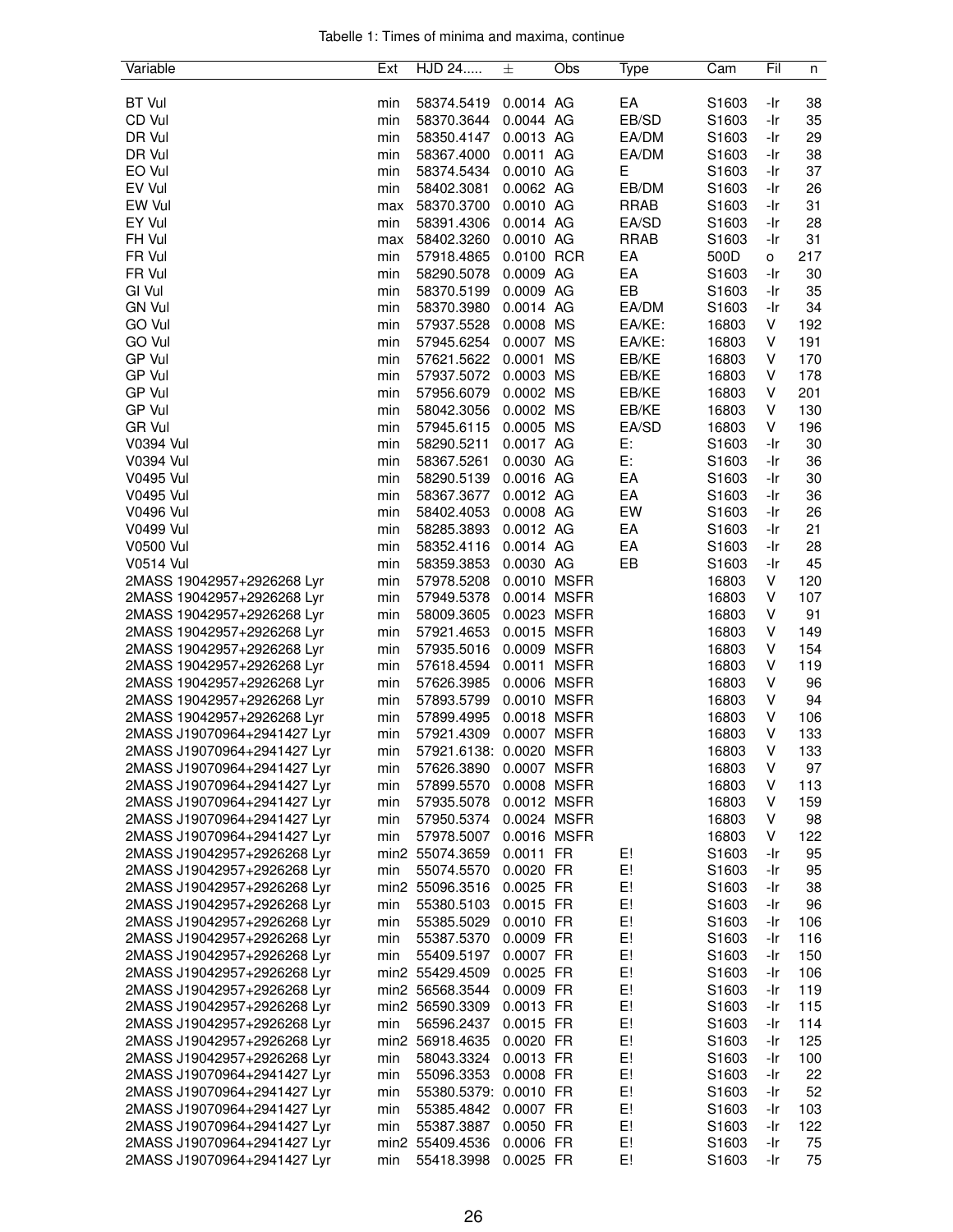| Variable                             | Ext | HJD 24                     | 士         | Obs        | Type | Cam               | Fil  | n   |
|--------------------------------------|-----|----------------------------|-----------|------------|------|-------------------|------|-----|
|                                      |     |                            |           |            |      |                   |      |     |
| 2MASS J19070964+2941427 Lyr          |     | min2 55429.4210            | 0.0040 FR |            | E!   | S1603             | -Ir  | 45  |
| 2MASS J19070964+2941427 Lyr          |     | min2 56568.3350            | 0.0050 FR |            | E!   | S1603             | -Ir  | 35  |
| 2MASS J19070964+2941427 Lyr          |     | min2 56596.2998            | 0.0050 FR |            | E!   | S1603             | -Ir  | 41  |
| 2MASS J20261094+5105556 Cyg          | min | 57257.4639 0.0017 FR       |           |            |      | S1603             | -Ir  | 100 |
| 2MASS J20282625+5042557 Cyg          |     | min2 56219.4520: 0.0030 FR |           |            |      | S1603             | -Ir  | 242 |
| 2MASS J20282625+5042557 Cyg          | min | 57261.4091                 | 0.0002 FR |            |      | S1603             | -Ir  | 340 |
| 2MASS J20290715+5115180 Cyg          |     | min2 58038.4194            | 0.0005 FR |            |      | S1603             | -Ir  | 273 |
| 2MASS J20331729+5118556 Cyg          |     | min2 56219.4436            | 0.0019 FR |            |      | S1603             | -Ir  | 140 |
| 2MASS J20331729+5118556 Cyg          |     | min2 56963.4326            | 0.0019 FR |            |      | S1603             | -Ir  | 92  |
| 2MASS J20331729+5118556 Cyg          |     | min2 57257.4062 0.0020 FR  |           |            |      | S1603             | -Ir  | 170 |
| 2MASS J20331729+5118556 Cyg          | min | 57261.3227                 | 0.0004 FR |            |      | S1603             | -Ir  | 346 |
| 2MASS J20331729+5118556 Cyg          | min | 57264.3338                 | 0.0008 FR |            |      | S1603             | -Ir  | 177 |
| 2MASS J20350000+5044395 Cyg          | min | 56219.3929                 | 0.0017 FR |            |      | S1603             | -Ir  | 63  |
| 2MASS J20331729+5118556 Cyg          | min | 58038.4155                 | 0.0007 FR |            |      | S1603             | -Ir  | 248 |
| 2MASS J19070964+2941427 Lyr          | max | 58324.6132 0.0035 MS       |           |            |      | 16803             | -I-U | 161 |
| 2MASS J19070964+2941427 Lyr          | min | 58324.5265                 | 0.0035 MS |            |      | 16803             | -I-U | 161 |
| 3UC220-058696 Gem                    | min | 58156.2899                 | 0.0034 AG |            |      | S <sub>1603</sub> | -Ir  | 35  |
| 3UC220-058696 Gem                    | min | 58156.4528                 | 0.0002 AG |            |      | S1603             | -Ir  | 35  |
| ASAS J 062940+2031.3                 | max | 57760                      | 6         | <b>BHE</b> |      | <b>DSI</b>        | -Ir  | 14  |
| ASAS J060135+2427.0 Gem              | min | 58156.3793                 | 0.0006 AG |            |      | S1603             | -Ir  | 37  |
| ASAS J062408+1733.9 Gem              | min | 58156.3674 0.0026 AG       |           |            |      | S1603             | -Ir  | 36  |
| ASAS J062701+1747.4 Gem              | min | 58156.4192                 | 0.0030 AG |            |      | S1603             | -Ir  | 37  |
| ASAS J063016+1835.0 Gem              | min | 58156.3577                 | 0.0026 AG |            |      | S <sub>1603</sub> | -Ir  | 37  |
| ASAS J063546+1928.6 Gem              | min | 58156.3315                 | 0.0018 AG |            | EB'  | S1603             | -Ir  | 37  |
| ASASSN-V J193634.94+281625.5 Cyg     | min | 56937.2711                 | 0.0013 AG |            |      | S1603             | -Ir  | 29  |
| ASASSN-V J175447.93+584216.6 Dra     | min | 58246.5729                 | 0.0023 AG |            |      | S1603             | -Ir  | 38  |
| ASASSN-V J182620.45+582716.3 Dra     | min | 56871.4714 0.0011 AG       |           |            |      | S1603             | -Ir  | 28  |
| ASASSN-V J182620.45+582716.3 Dra     | min | 57515.4268                 | 0.0038 AG |            |      | S1603             | -Ir  | 33  |
| ASASSN-V J182620.45+582716.3 Dra     | min | 57515.5591                 | 0.0022 AG |            |      | S1603             | -Ir  | 33  |
| ASASSN-V J182620.45+582716.3 Dra     | min | 58246.4494                 | 0.0018 AG |            |      | S1603             | -Ir  | 37  |
| ASASSN-V J182620.45+582716.3 Dra     | min | 58246.5831                 | 0.0018 AG |            |      | S1603             | -Ir  | 37  |
| ASASSN-V J183555.31+463053.7 Lyr     | min | 58246.3941                 | 0.0022 AG |            |      | S1603             | -Ir  | 35  |
| ASASSN-V J192610.40+480052.7 Cyg     | min | 58323.4645                 | 0.0019 MS |            |      | 16803             | -I-U | 203 |
| ASASSN-V J224358.02+625809.8 Cep min |     | 58300.4468                 | 0.0018 AG |            |      | S1603             | -Ir  | 22  |
| ASASSN-V J210000.56+355614.2 Cyg min |     | 58040.3480                 | 0.0005 AG |            |      | S1603             | -Ir  | 41  |
| ASASSN-V J210000.56+355614.2 Cyg     | min | 58045.2597                 | 0.0011 AG |            |      | S1603             | -Ir  | 30  |
| ASASSN-V J210000.56+355614.2 Cyg     | min | 58290.3956                 | 0.0016 AG |            |      | S1603             | -Ir  | 30  |
| ASASSN-V J192610.40+480052.7 Cyg     | min | 57577.4927                 | 0.0005 MS |            |      | 16803             | V    | 144 |
| ASASSN-V J192610.40+480052.7 Cyg min |     | 57580.4364                 | 0.0005 MS |            |      | 16803             | V    | 201 |
| ASASSN-V J192610.40+480052.7 Cyg min |     | 57573.6399                 | 0.0007 MS |            |      | 16803             | V    | 119 |
| ASASSN-V J192610.40+480052.7 Cyg min |     | 57584.5098                 | 0.0017 MS |            |      | 16803             | V    | 126 |
| ASASSN-V J004618.16+644916.6 Cas min |     | 58346.5114                 | 0.0039 AG |            |      | S <sub>1603</sub> | -Ir  | 24  |
| ASASSN-V J215906.23+473754.0 Cyg     | min | 58336.4780                 | 0.0051 AG |            |      | S <sub>1603</sub> | -Ir  | 31  |
| ASASSN-V J011416.64+481327.1 And min |     | 58377.5694 0.0023 AG       |           |            |      | S1603             | -Ir  | 49  |
| ASASSN-V J015344.14+444045.7 And min |     | 58371.4070                 | 0.0037 AG |            |      | S <sub>1603</sub> | -Ir  | 38  |
| ASASSN-V J015344.14+444045.7 And min |     | 58371.6129                 | 0.0027 AG |            |      | S <sub>1603</sub> | -Ir  | 38  |
| ASASSN-V J020430.46+435650.1 And min |     | 58371.4575                 | 0.0018 AG |            |      | S <sub>1603</sub> | -Ir  | 38  |
| ASASSN-V J215906.23+473754.0 Cyg     | min | 58379.3173                 | 0.0011 AG |            |      | S <sub>1603</sub> | -Ir  | 41  |
| ASASSN-V J215906.23+473754.0 Cyg     | min | 58379.4938                 | 0.0018 AG |            |      | S <sub>1603</sub> | -Ir  | 41  |
| ASASSN-V J220646.60+472237.4 Lac     | min | 58379.4419                 | 0.0020 AG |            |      | S <sub>1603</sub> | -Ir  | 42  |
| ASASSN-V J221349.10+482446.5 Lac     | min | 58367.5519                 | 0.0021 AG |            |      | S1603             | -Ir  | 42  |
| ASASSN-V J015650.96+530753.7 Per     | min | 58373.5981                 | 0.0011 AG |            |      | S1603             | -Ir  | 36  |
| ASASSN-V J015859.18+530824.0 Per     | min | 58373.4994                 | 0.0010 AG |            |      | S <sub>1603</sub> | -Ir  | 36  |
| ASAS J075545+2728.7 Gem              | min | 58156.3239                 | 0.0020 AG |            |      | S <sub>1603</sub> | -Ir  | 34  |
| ASAS J075545+2728.7 Gem              | min | 58156.5151                 | 0.0007 AG |            |      | S1603             | -Ir  | 34  |
| ASAS J075734+2651.8 Gem              | min | 58156.2682 0.0015 AG       |           |            |      | S1603             | -Ir  | 36  |
| ASAS J075734+2651.8 Gem              | min | 58156.4155                 | 0.0033 AG |            |      | S1603             | -Ir  | 36  |
| ASAS J093223+1555.7 Leo              | min | 58163.6323                 | 0.0010 AG |            |      | S <sub>1603</sub> | -Ir  | 42  |
| ASAS J093305+0441.8 Hya              | min | 58192.4048                 | 0.0029 AG |            |      | S <sub>1603</sub> | -Ir  | 42  |
| ASAS J115328+0551.6 Vir              |     | min2 58216.4926            | 0.0003 FR |            |      | S1603             | -Ir  | 331 |
| ASAS J115328+0551.6 Vir              |     | min2 58217.3969            | 0.0006 FR |            |      | S1603             | -Ir  | 304 |
| ASAS J143043+0905.1 Boo              | min | 58245.4606                 | 0.0021 AG |            |      | S <sub>1603</sub> | -Ir  | 35  |
| ASAS J143043+0905.1 Boo              | min | 58245.5750                 | 0.0005 AG |            |      | S1603             | -Ir  | 35  |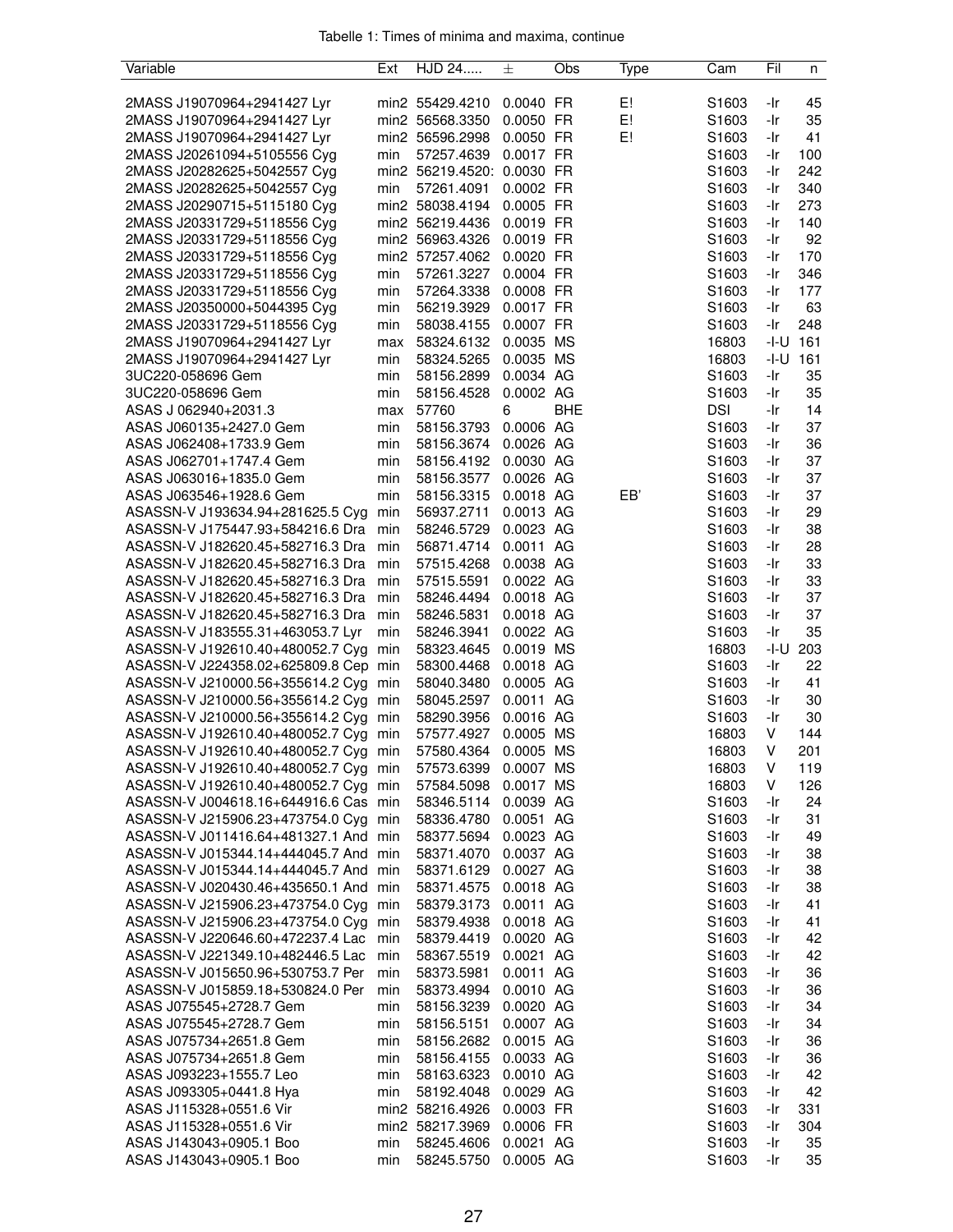| Variable                 | Ext | HJD 24          | 士           | Obs | Type            | Cam               | Fil   | n   |
|--------------------------|-----|-----------------|-------------|-----|-----------------|-------------------|-------|-----|
|                          |     |                 |             |     |                 |                   |       |     |
| ASAS J144443+2557.9 Boo  | min | 58215.4212      | 0.0016 AG   |     |                 | S1603             | -Ir   | 43  |
| ASAS J144443+2557.9 Boo  | min | 58215.6038      | 0.0029 AG   |     |                 | S1603             | -Ir   | 43  |
| ASAS J144443+2557.9 Boo  | min | 58228.4029      | 0.0020 AG   |     |                 | S <sub>1603</sub> | -Ir   | 42  |
| ASAS J144443+2557.9 Boo  | min | 58228.5808      | 0.0027 AG   |     |                 | S1603             | -Ir   | 42  |
| ASAS J144659+1316.7 Boo  | min | 58245.5546      | 0.0033 AG   |     |                 | S1603             | -Ir   | 36  |
| ASAS J153623+1458.8 Ser  | min | 58245.3630      | 0.0031 AG   |     |                 | S <sub>1603</sub> | -Ir   | 36  |
| ASAS J153623+1458.8 Ser  | min | 58245.5373      | 0.0011 AG   |     |                 | S1603             | -Ir   | 36  |
| ASAS J185045+2501.0 Her  | min | 58343.3970      | 0.0016 AG   |     |                 | S1603             | -Ir   | 34  |
| ASAS J185045+2501.0 Her  | min | 58343.5852      | 0.0029 AG   |     |                 | S1603             | -Ir   | 34  |
| ASAS J190724+1901.4 Sge  | max | 58359.3384      | 0.0010 WLH  |     |                 | ST <sub>10</sub>  | $-IR$ | 77  |
| ASAS J191630+1156.9 Aql  | max | 58318.4400      | 0.0010 MS   |     |                 | 16803             | V     | 197 |
| ASAS J191630+1156.9 Aql  | min | 58318.5272      | 0.0010 MS   |     |                 | 16803             | V     | 197 |
| ASAS J191630+1156.9 Aql  | max | 58318.6123      | 0.0010 MS   |     |                 | 16803             | V     | 197 |
| ASAS J191610+1918.3 Sge  | min | 58343.3793      | 0.0019 AG   |     |                 | S1603             | -Ir   | 35  |
| ASAS J191630+1156.9 Aql  | max | 58318.6123      | 0.0010 MS   |     |                 | 16803             | V     | 197 |
| ASAS J191630+1156.9 Aql  | min | 58318.4400      | 0.0010 MS   |     |                 | 16803             | V     | 197 |
| ASAS J191630+1156.9 Aql  | max | 58318.5272      | 0.0003 MS   |     |                 | 16803             | V     | 197 |
| ASAS J194531+2821.4 Vul  | min | 57621.4139      | 0.0001      | MS  |                 | 16803             | V     | 155 |
| ASAS J194531+2821.4 Vul  | min | 58042.3203      | 0.0003 MS   |     |                 | 16803             | V     | 130 |
| ASAS J194531+2821.4 Vul  | min | 57699.2935      | 0.0005 MS   |     |                 | 16803             | V     | 75  |
|                          | min | 57986.3888      | 0.0003 MS   |     |                 | 16803             | V     | 138 |
| ASAS J194531+2821.4 Vul  |     |                 |             |     |                 |                   |       |     |
| ASAS J194531+2821.4 Vul  | min | 57956.6525      | 0.0004 MS   |     |                 | 16803             | V     | 207 |
| ASAS J194531+2821.4 Vul  | min | 57937.5359      | 0.0003 MS   |     |                 | 16803             | V     | 188 |
| ASAS J202741+2145.0 Vul  | min | 58290.4999      | 0.0021 AG   |     |                 | S1603             | -Ir   | 28  |
| ASAS J202112+2649.2 Vul  | min | 58370.3364      | 0.0027 AG   |     |                 | S1603             | -Ir   | 35  |
| ASAS J202112+2649.2 Vul  | min | 58370.5145      | 0.0005 AG   |     |                 | S1603             | -Ir   | 35  |
| ASAS J202112+2649.2 Vul  | min | 58374.4544      | 0.0015 AG   |     |                 | S1603             | -Ir   | 37  |
| ASAS J203429+1832.4 Del  | min | 58352.5594      | 0.0015 AG   |     |                 | S1603             | -Ir   | 27  |
| ASAS J220226+4831.3 Cyg  | min | 58367.4452      | 0.0009 AG   |     | WU'             | S1603             | -Ir   | 42  |
| ASAS J220226+4831.3 Cyg  | min | 58367.5764      | 0.0018 AG   |     | WU'             | S1603             | -Ir   | 42  |
| ASAS J220226+4831.3 Cyg  | min | 58379.3443      | 0.0016 AG   |     | WU'             | S1603             | -Ir   | 39  |
| ASAS J220226+4831.3 Cyg  | min | 58379.4752      | 0.0019 AG   |     | WU'             | S1603             | -Ir   | 39  |
| CSS J173814.0+474230 Her | min | 57504.5959      | 0.0003 MS   |     |                 | 16803             | -I-U  | 111 |
| CSS J173814.0+474230 Her | min | 57563.4006      | 0.0007 MS   |     |                 | 16803             | -I-U  | 79  |
| CSS J173607.3+483409 Her | min | 57573.4169      | 0.0002 MS   |     |                 | 16803             | -I-U  | 65  |
| CSS J174512.1+332708 Her | min | 58247.5176      | 0.0013 AG   |     |                 | S1603             | -Ir   | 34  |
| CSS J175652.3+574659 Dra | min | 58246.4044      | 0.0140 AG   |     |                 | S1603             | -Ir   | 34  |
| CSS J175652.3+574659 Dra | min | 58246.5490      | 0.0021      | AG  |                 | S1603             | -Ir   | 34  |
| CSS J160507.1+254500 Ser | min | 58227.6045      | 0.0035 MS   |     | RR'             | 16803             | R     | 166 |
| CSS J160507.1+254500 Ser | min | 58227.5944      | 0.0035 MS   |     | RR <sup>®</sup> | 16803             | V     | 158 |
| GSC 00340-00261 Ser      |     | min2 57895.4845 | 0.0010 FR   |     | E!              | S1603             | -Ir   | 169 |
| GSC 00340-00261 Ser      | min | 58245.3739      | 0.0003 FR   |     | E!              | S1603             | -Ir   | 276 |
| GSC 00340-00261 Ser      |     | min2 58245.4991 | 0.0005 FR   |     | E!              | S1603             | -Ir   | 276 |
| GSC 02134-00688 Lyr      | min | 58022.3280      | 0.0004 MSFR |     |                 | 16803             | V     | 135 |
| GSC 02134-00590 Lyr      | min | 58043.3950      | 0.0005 FR   |     | E!              | S1603             | -Ir   | 175 |
| GSC 02134-00688 Lyr      | min | 55096.3561      | 0.0011 FR   |     | E!              | S1603             | -Ir   | 45  |
| GSC 02134-00688 Lyr      |     | min2 55429.3758 | 0.0007 FR   |     | E!              | S1603             | -Ir   | 199 |
| GSC 02134-01608 Lyr      |     | min2 58043.3016 | 0.0012 FR   |     | E!              | S1603             | -Ir   | 175 |
| GSC 02135-00056 Lyr      | min | 55418.3460      | 0.0003 FR   |     | E!              | S1603             | -Ir   | 38  |
| GSC 02135-00056 Lyr      |     | min2 55429.6252 | 0.0040 FR   |     | E!              | S1603             | -Ir   | 76  |
|                          | min |                 |             |     | E!              | S1603             |       |     |
| GSC 02135-00056 Lyr      |     | 56136.5878      | 0.0010 FR   |     |                 |                   | -Ir   | 102 |
| GSC 02135-00056 Lyr      |     | min2 56918.5618 | 0.0050 FR   |     | E!              | S1603             | -Ir   | 66  |
| GSC 02135-00056 Lyr      |     | min2 58043.3535 | 0.0010 FR   |     | E!              | S1603             | -Ir   | 170 |
| GSC 02135-00420 Lyr      | max | 56918.3421      | 0.0010 FR   |     | DSCT!           | S1603             | -Ir   | 167 |
| GSC 02135-00420 Lyr      | max | 56918.4279      | 0.0010 FR   |     | DSCT!           | S1603             | -Ir   | 167 |
| GSC 02135-00420 Lyr      | max | 56918.5084      | 0.0012 FR   |     | DSCT!           | S1603             | -Ir   | 167 |
| GSC 02135-00420 Lyr      | max | 58043.3223      | 0.0008 FR   |     | DSCT!           | S1603             | -Ir   | 182 |
| GSC 02135-00420 Lyr      | max | 58043.3901      | 0.0010 FR   |     | DSCT!           | S1603             | -Ir   | 182 |
| GSC 02135-01730 Lyr      |     | min2 55429.4237 | 0.0008 FR   |     | E!              | S1603             | -Ir   | 199 |
| GSC 02678-02360 Cyg      | max | 57924.4732      | 0.0006 FR   |     | RR!             | S1603             | -Ir   | 149 |
| GSC 03285 01170 And      | min | 57387.3655      | 0.0004 MS   |     |                 | 16803             | V     | 87  |
| GSC 03285 01170 And      | min | 57693.6253      | 0.0003 MS   |     |                 | 16803             | V     | 139 |
| GSC 03285 01170 And      | min | 57694.4717      | 0.0003 MS   |     |                 | 16803             | V     | 221 |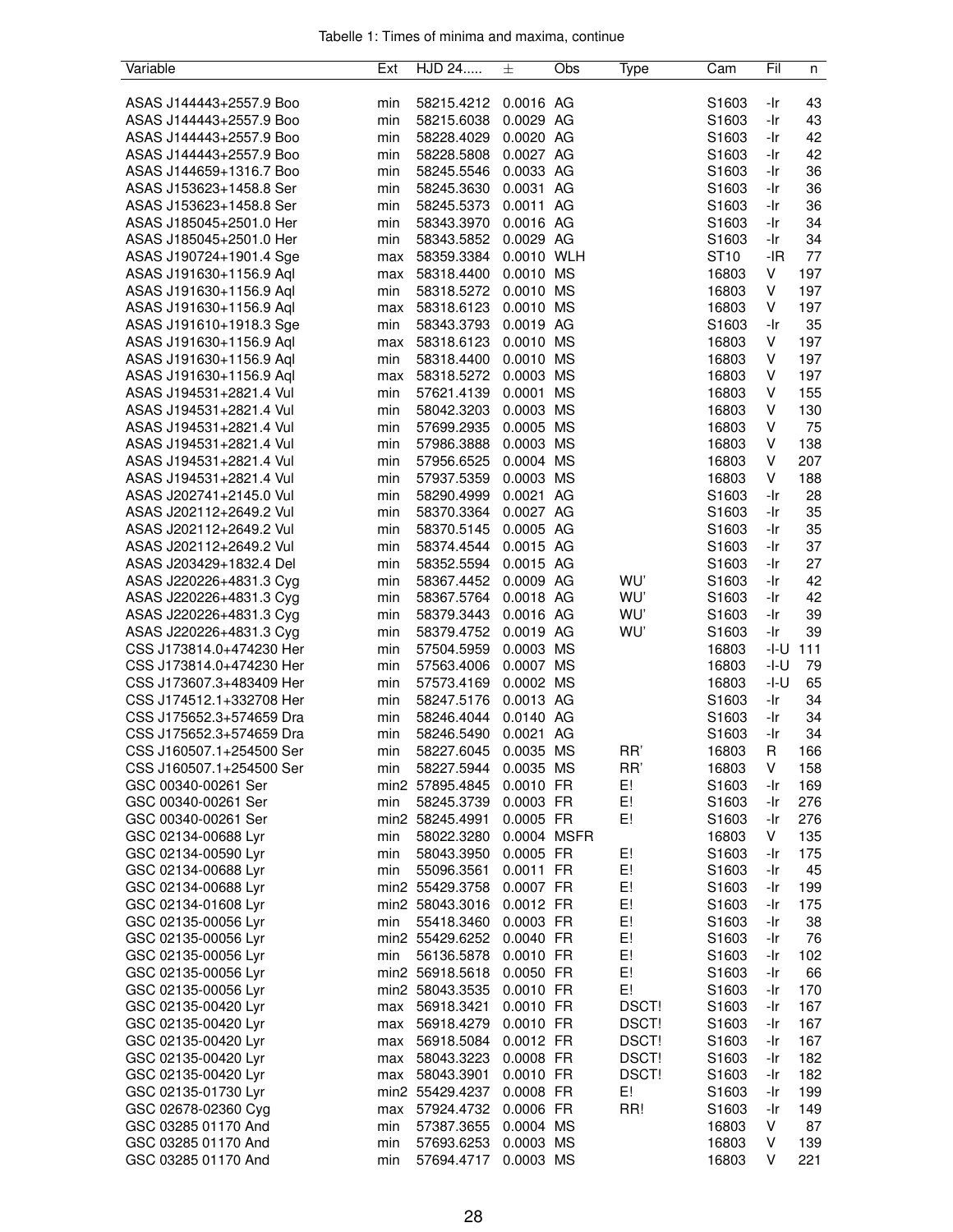| Variable            | Ext | HJD 24          | 士           | Obs | Type  | Cam   | Fil  | n   |
|---------------------|-----|-----------------|-------------|-----|-------|-------|------|-----|
|                     |     |                 |             |     |       |       |      |     |
| GSC 03285 01170 And | min | 57694.6383      | 0.0003 MS   |     |       | 16803 | V    | 221 |
| GSC 03285 01170 And | min | 57710.5098      | 0.0003 MS   |     |       | 16803 | V    | 147 |
| GSC 03285 01170 And | min | 57712.5352      | 0.0003 MS   |     |       | 16803 | V    | 114 |
| GSC 03285 01170 And | min | 57733.4705      | 0.0004 MS   |     |       | 16803 | V    | 154 |
| GSC 03285 01170 And | min | 57748.3273      | 0.0003 MS   |     |       | 16803 | V    | 139 |
| GSC 03285 01170 And | min | 57759.3042      | 0.0005 MS   |     |       | 16803 | V    | 179 |
| GSC 03285 01170 And | min | 57759.4700      | 0.0003 MS   |     |       | 16803 | V    | 179 |
| GSC 03285 01170 And | min | 58009.6787      | 0.0004 MS   |     |       | 16803 | V    | 134 |
| GSC 03285 01170 And | min | 58017.6148      | 0.0003 MS   |     |       | 16803 | V    | 126 |
| GSC 03285 01170 And | min | 58029.6015      | 0.0005 MS   |     |       | 16803 | V    | 111 |
| GSC 03285 01170 And | min | 58042.6034      | 0.0006 MS   |     |       | 16803 | V    | 162 |
| GSC 03285 01170 And | min | 58078.3925      | 0.0003 MS   |     |       | 16803 | V    | 103 |
| GSC 03285 01170 And | min | 58080.4207      | 0.0004 MS   |     |       | 16803 | V    | 172 |
| GSC 03285 01170 And | min | 58112.3311      | 0.0004 MS   |     |       | 16803 | V    | 149 |
| GSC 03285 01170 And | min | 58124.3178      | 0.0005 MS   |     |       | 16803 | V    | 153 |
| GSC 03285 01170 And | min | 58124.4866      | 0.0002 MS   |     |       | 16803 | V    | 153 |
| GSC 03285 01170 And | min | 57733.3034      | 0.0005 MS   |     |       | 16803 | V    | 154 |
| GSC 03339-00242 Per | min | 58040.4078      | 0.0001 FR   |     | E!    | S1603 | -Ir  | 110 |
| GSC 03339-00242 Per |     | min2 58042.3082 | 0.0013 FR   |     | E!    | S1603 | -Ir  | 263 |
| GSC 03339-00242 Per |     | min2 58080.3718 | 0.0016 FR   |     | E!    | S1603 | -Ir  | 257 |
|                     |     |                 | 0.0008 FR   |     |       |       |      |     |
| GSC 03339-00898 Per | max | 58040.3850      |             |     | DSCT! | S1603 | -Ir  | 320 |
| GSC 03339-00898 Per | max | 58042.3729      | 0.0009 FR   |     | DSCT! | S1603 | -Ir  | 271 |
| GSC 03339-00898 Per | max | 58042.4759      | 0.0010 FR   |     | DSCT! | S1603 | -Ir  | 271 |
| GSC 03339-00898 Per | max | 58042.5786      | 0.0010 FR   |     | DSCT! | S1603 | -Ir  | 271 |
| GSC 03339-00898 Per | max | 58045.3510      | 0.0012 FR   |     | DSCT! | S1603 | -Ir  | 136 |
| GSC 03339-00898 Per | max | 58080.3090      | 0.0010 FR   |     | DSCT! | S1603 | -Ir  | 259 |
| GSC 03339-00898 Per | max | 58080.4100      | 0.0010 FR   |     | DSCT! | S1603 | -Ir  | 259 |
| GSC 03339-00898 Per | max | 58080.5052      | 0.0015 FR   |     | DSCT! | S1603 | -Ir  | 259 |
| GSC 03338-00684 Per | min | 58026.6370      | 0.0001      | MS  |       | 16803 | V    | 142 |
| GSC 03338-00684 Per | min | 58076.5743      | 0.0011 MS   |     |       | 16803 | V    | 145 |
| GSC 03585-02696 Cyg | min | 58038.4495      | 0.0007 FR   |     | E!    | S1603 | -Ir  | 276 |
| GSC 03585-02696 Cyg | min | 58039.3283      | 0.0020 MSFR |     | E!    | 16803 | V    | 132 |
| GSC 03585-02696 Cyg | min | 58051.4626      | 0.0020 MSFR |     | E!    | 16803 | V    | 142 |
| GSC 03585-02696 Cyg | min | 58054.3299      | 0.0007 MSFR |     | E!    | 16803 | V    | 130 |
| GSC 03585-02696 Cyg | min | 58084.3203      | 0.0019 MSFR |     | E!    | 16803 | V    | 88  |
| GSC 03585-02696 Cyg | min | 58033.3817      | 0.0005 MSFR |     | E!    | 16803 | V    | 142 |
| GSC 03585-02696 Cyg | min | 58073.2996      | 0.0012 MSFR |     | E!    | 16803 | V    | 102 |
| GSC 03585-02696 Cyg | min | 58040.4380      | 0.0006 MSFR |     | E!    | 16803 | V    | 144 |
| GSC 03585-02696 Cyg | min | 58056.3161      | 0.0015 MSFR |     | E!    | 16803 | V    | 50  |
| GSC 03717-00153 Per | min | 58040.2876      | 0.0005 FR   |     | E!    | S1603 | -Ir  | 166 |
| GSC 03717-00153 Per | min | 58040.5345      | 0.0003 FR   |     | E!    | S1603 | -Ir  | 166 |
| GSC 03717-00153 Per |     | min2 58042.5130 | 0.0003 FR   |     | E!    | S1603 | -Ir  | 260 |
| GSC 03717-00153 Per | min | 58080.3327      | 0.0003 FR   |     | E!    | S1603 | -Ir  | 257 |
| GSC 03717-00293 Per | max | 58040.2602      | 0.0010 FR   |     | DSCT! | S1603 | -Ir  | 188 |
| GSC 03717-00293 Per | max | 58040.3934      | 0.0008 FR   |     | DSCT! | S1603 | -Ir  | 188 |
| GSC 03717-00293 Per | max | 58042.3197      | 0.0006 FR   |     | DSCT! | S1603 | -Ir  | 195 |
| GSC 03717-00293 Per | max | 58042.4507      | 0.0005 FR   |     | DSCT! | S1603 | -Ir  | 195 |
| GSC 03717-00293 Per | max | 58045.3597      | 0.0010 FR   |     | DSCT! | S1603 | -Ir  | 130 |
| GSC 03717-00293 Per | max | 58080.2260      | 0.0005 FR   |     | DSCT! | S1603 | -Ir  | 285 |
| GSC 03717-00293 Per |     | 58080.3616      | 0.0006 FR   |     | DSCT! | S1603 | -Ir  | 285 |
| GSC 03717-00293 Per | max |                 | 0.0008 FR   |     |       |       |      |     |
|                     | max | 58080.4940      |             |     | DSCT! | S1603 | -Ir  | 285 |
| GSC 03949-01667 Cyg | min | 58331.5099      | 0.0016 MS   |     |       | 16803 | -I-U | 204 |
| GSC 03949-01667 Cyg | min | 58395.3974      | 0.0003 MS   |     |       | 16803 | -I-U | 165 |
| GSC 03949-01667 Cyg | min | 58072.3123      | 0.0003 MS   |     |       | 16803 | V    | 129 |
| GSC 03949-01667 Cyg | min | 58043.4395      | 0.0008 MS   |     |       | 16803 | V    | 168 |
| GSC 03949-01667 Cyg | min | 58023.3597      | 0.0005 MS   |     |       | 16803 | V    | 119 |
| GSC 03949-01667 Cyg | min | 57989.5089      | 0.0004 MS   |     |       | 16803 | V    | 233 |
| GSC 03949-01667 Cyg | min | 57989.6686      | 0.0012 MS   |     |       | 16803 | V    | 233 |
| GSC 03949-01667 Cyg | min | 57948.5226      | 0.0004 MS   |     |       | 16803 | V    | 160 |
| GSC 03949-01667 Cyg | min | 57615.4809      | 0.0002 MS   |     |       | 16803 | V    | 108 |
| GSC 03949-01667 Cyg | min | 57620.4599      | 0.0002 MS   |     |       | 16803 | V    | 154 |
| GSC 03949-01667 Cyg | min | 58031.3266      | 0.0011 MS   |     |       | 16803 | V    | 164 |
| GSC 03949-01667 Cyg | min | 58031.4917      | 0.0008 MS   |     |       | 16803 | V    | 164 |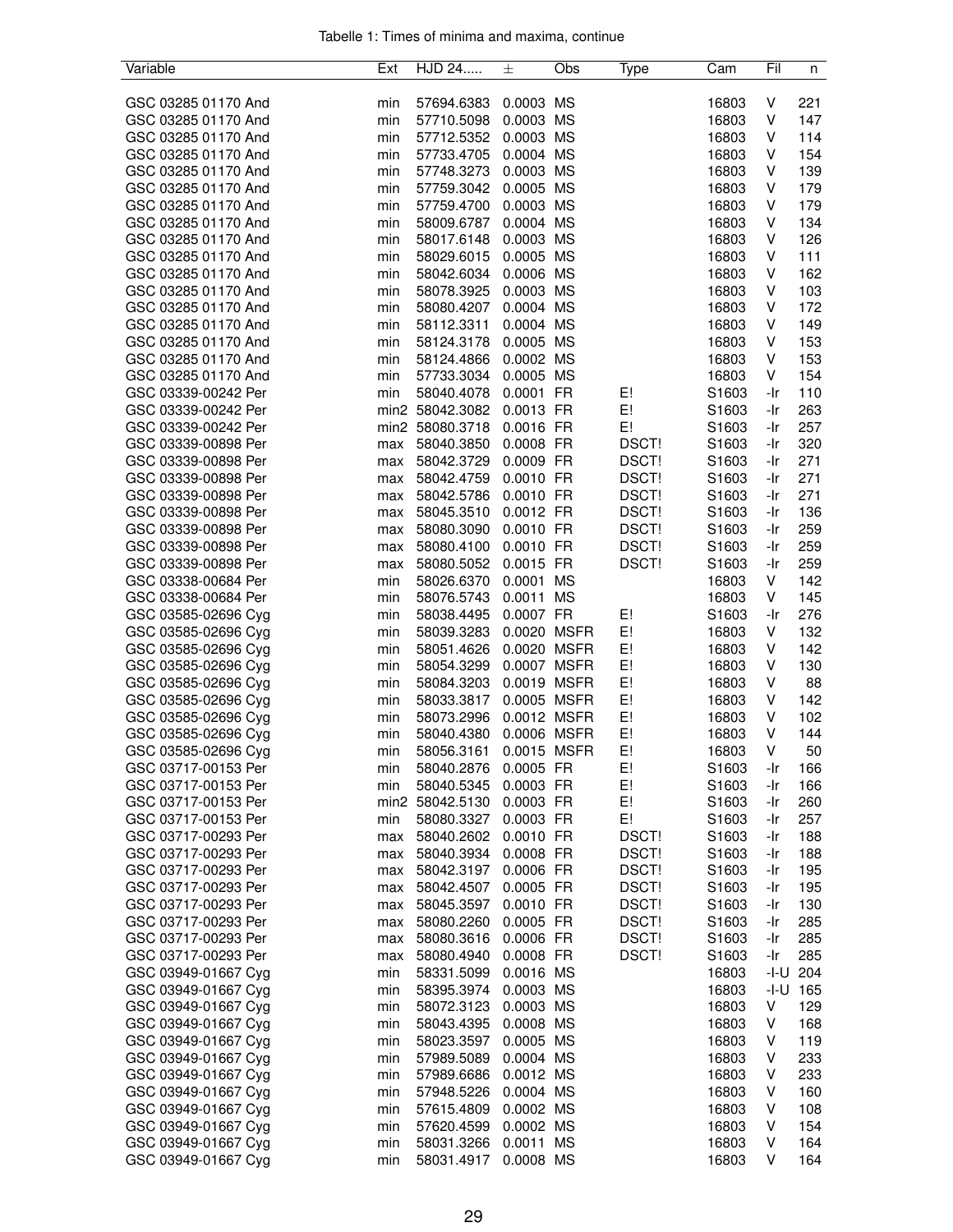| Variable                                   | Ext        | HJD 24                   | 士                      | Obs | Type | Cam               | Fil    | n                          |
|--------------------------------------------|------------|--------------------------|------------------------|-----|------|-------------------|--------|----------------------------|
|                                            |            |                          |                        |     |      |                   |        |                            |
| GSC 03949-00122 Cyg                        | min        | 58331.5393               | 0.0007 MS              |     |      | 16803             |        | $-1 - U$ 220               |
| GSC 03949-00122 Cyg                        | min        | 58395.3779               | 0.0009 MS              |     |      | 16803             | -I-U   | 161                        |
| GSC 03949-00122 Cyg                        | min        | 58072.3870               | 0.0006 MS              |     |      | 16803             | V      | 211                        |
| GSC 03949-01097 Cyg                        | min        | 57278.4275               | 0.0005 MS              |     |      | 16803             | V      | 86                         |
| GSC 03949-01667 Cyg                        | min        | 58374.4589               | 0.0019 MS              |     |      | 16803             | $-I-U$ | 120                        |
| GSC 03949-01097 Cyg                        | min        | 57278.4274               | 0.0005 MSFR            |     |      | 16803             | V      | 86                         |
| GSC 03949-01097 Cyg                        | min        | 57924.6074               | 0.0010 MSFR            |     |      | 16803             | V      | 55                         |
| GSC 03949-01667 Cyg                        | min        | 57219.5501               | 0.0002 MS              |     |      | 16803             | V      | 108                        |
| GSC 03949-01667 Cyg                        | min        | 57256.5538               | 0.0002 MS              |     |      | 16803             | V      | 64                         |
| GSC 03949-01667 Cyg                        | min        | 57290.4055               | 0.0003 MS              |     |      | 16803             | V      | 95                         |
| GSC 1076-0158 Aql                          | max        | 58333.3873               | 0.0010 ALH             |     |      | 3200M             | V      | 365                        |
| GSC 1076-0158 Aql                          | min        | 58333.4406               | 0.0012 ALH             |     |      | 3200M             | V      | 365                        |
| GSC 1076-0158 Aql                          | max        | 58333.4740               | 0.0009 ALH             |     |      | 3200M             | V      | 365                        |
| GSC 1076-0158 Aql                          | min        | 58333.5271               | 0.0012 ALH             |     |      | 3200M             | V      | 365                        |
| GSC 1076-0158 Aql                          | max        | 58333.5601               | 0.0010 ALH             |     |      | 3200M             | V      | 365                        |
| GSC 1403-1508 Leo                          | min        | 58192.4611               | 0.0004 SCI             |     |      | ST <sub>7</sub>   | о      | 110                        |
| GSC 1442-1358 Com                          | max        | 58230.3381               | 0.0005 ALH             |     |      | 3200M             | V      | 291                        |
| GSC 1442-1358 Com                          | min        | 58230.3913               | 0.0011 ALH             |     |      | 3200M             | V      | 291                        |
| GSC 1442-1358 Com                          | max        | 58230.4199               | 0.0005 ALH             |     |      | 3200M             | V      | 291                        |
| GSC 1442-1358 Com                          | min        | 58230.4739               | 0.0010 ALH             |     |      | 3200M             | V      | 291                        |
| GSC 1442-1358 Com                          | max        | 58230.5022               | 0.0006 ALH             |     |      | 3200M             | V      | 291                        |
| GSC 1594-2234 Sge                          | min        | 58326.3875               | 0.0013 ALH             |     |      | 3200M             | V      | 558                        |
| GSC 1594-2234 Sge                          | max        | 58326.4349               | 0.0009 ALH             |     |      | 3200M             | V      | 558                        |
| GSC 1594-2234 Sge                          | min        | 58326.5239               | 0.0016 ALH             |     |      | 3200M             | V      | 558                        |
| GSC 1594-2234 Sge                          | max        | 58326.5704               | 0.0011 ALH             |     |      | 3200M             | V      | 558                        |
| GSC 1621-1643 Sge                          | max        | 58324.4526               | 0.0007 ALH             |     |      | 3200M             | V      | 494                        |
| GSC 1621-1643 Sge                          | min        | 58324.5242 0.0012 ALH    |                        |     |      | 3200M             | V      | 494                        |
| GSC 1621-1643 Sge                          | max        | 58324.5644 0.0008 ALH    |                        |     |      | 3200M             | V      | 494                        |
| GSC 2038 293 Ser                           | min        | 58257.4852               | 0.0002 SCI             |     |      | ST <sub>7</sub>   | о      | 108                        |
| GSC 2080-0986 Her                          | min        | 58288.3859               | 0.0012 ALH             |     |      | 3200M             | V      | 242                        |
| GSC 2080-0986 Her                          | max        | 58288.4160               | 0.0005 ALH             |     |      | 3200M             | V      | 242                        |
| GSC 2080-0986 Her                          | min        | 58288.4853               | 0.0017 ALH             |     |      | 3200M             | V      | 242                        |
| GSC 2080-0986 Her                          | max        | 58288.5152               | 0.0006 ALH             |     |      | 3200M             | V      | 242                        |
| GSC 2108-1564 Her                          | min        | 58297.4160               | 0.0014 ALH             |     |      | 3200M             | V      | 505                        |
| GSC 2108-1564 Her                          | max        | 58297.4521               | 0.0009 ALH             |     |      | 3200M             | V      | 505                        |
| GSC 2108-1564 Her                          | min        | 58297.5134               | 0.0010 ALH             |     |      | 3200M             | V      | 505                        |
| GSC 2108-1564 Her                          | max        | 58297.5491               | 0.0008 ALH             |     |      | 3200M             | V      | 505                        |
| GSC 2135 0056 Lyr                          | min        | 58009.4654               | 0.0004 MS              |     |      | 16803             | V<br>V | 133                        |
| GSC 2134-1608 Lyr                          | min        | 58009.4105               | 0.0011 MS              |     |      | 16803             |        | 128                        |
| GSC 02134-00590 Lyr                        | max        | 58300.5946               | 0.0035 MS              |     |      | 16803             |        | $-I-U$ 107<br>$-I-U$ 107   |
| GSC 02134-00590 Lyr                        | min        | 58300.4913               | 0.0035 MS<br>0.0035 MS |     |      | 16803             |        |                            |
| GSC 02134-00590 Lyr<br>GSC 02134-00590 Lyr | max<br>min | 58324.4693               | 0.0035 MS              |     |      | 16803<br>16803    |        | $-I-U$ 192<br>$-1 - U$ 192 |
| GSC 02134-00688 Lyr                        | min        | 58324.5843<br>58324.5510 | 0.0035 MS              |     |      | 16803             | -I-U   | 66                         |
| GSC 02134-01608 Lyr                        |            | 58324.5230               | 0.0035 MS              |     |      | 16803             |        | $-1 - U$ 172               |
| GSC 02134-01608 Lyr                        | max<br>min | 58324.3978               | 0.0035 MS              |     |      | 16803             |        | $-I-U$ 172                 |
| GSC 02134-02800 Lyr                        | min        | 58300.5495               | 0.0035 MS              |     |      | 16803             |        | $-1 - U$ 102               |
| GSC 02134-02800 Lyr                        | min        | 58324.4884               | 0.0035 MS              |     |      | 16803             |        | $-1 - U$ 207               |
| GSC 2589-0536 Her                          | min        | 58289.3670               | 0.0009 ALH             |     | dS'  | 3200M             | V      | 345                        |
| GSC 2589-0536 Her                          | max        | 58289.4540               | 0.0017 ALH             |     | dS'  | 3200M             | V      | 345                        |
| GSC 2589-0536 Her                          | min        | 58289.4995               | 0.0008 ALH             |     | dS'  | 3200M             | V      | 345                        |
| GSC 2589-0536 Her                          | max        | 58289.5796               | 0.0018 ALH             |     | dS'  | 3200M             | V      | 345                        |
| GSC 2671-2330 Cyg                          | min        | 58406.4160               | 0.0016 AG              |     |      | S <sub>1603</sub> | -Ir    | 29                         |
| GSC 2695-3163 Cyg                          | min        | 58285.5556               | 0.0001 AG              |     |      | S1603             | -Ir    | 21                         |
| GSC 2696-1396 Cyg                          | min        | 58317.4052               | 0.0014 ALH             |     |      | 3200M             | V      | 338                        |
| GSC 2696-1396 Cyg                          | max        | 58317.4394               | 0.0006 ALH             |     |      | 3200M             | V      | 338                        |
| GSC 2696-1396 Cyg                          |            | 58317.5078               | 0.0012 ALH             |     |      | 3200M             | V      | 338                        |
| GSC 2696-1396 Cyg                          | min<br>max | 58317.5421               | 0.0006 ALH             |     |      | 3200M             | V      | 338                        |
| GSC 2847-0586 Per                          | max        | 58439.3120               | 0.0010 AG              |     |      | S1603             | -Ir    | 49                         |
| GSC 2847-0586 Per                          | max        | 58439.4520               | 0.0010 AG              |     |      | S1603             | -Ir    | 49                         |
| GSC 2847-0586 Per                          | max        | 58439.5940               | 0.0010 AG              |     |      | S1603             | -Ir    | 49                         |
| GSC 3004-0870 UMa                          | min        | 58216.3770               | 0.0013 ALH             |     |      | 3200M             | V      | 342                        |
| GSC 3004-0870 UMa                          | max        | 58216.4023               | 0.0005 ALH             |     |      | 3200M             | V      | 342                        |
|                                            |            |                          |                        |     |      |                   |        |                            |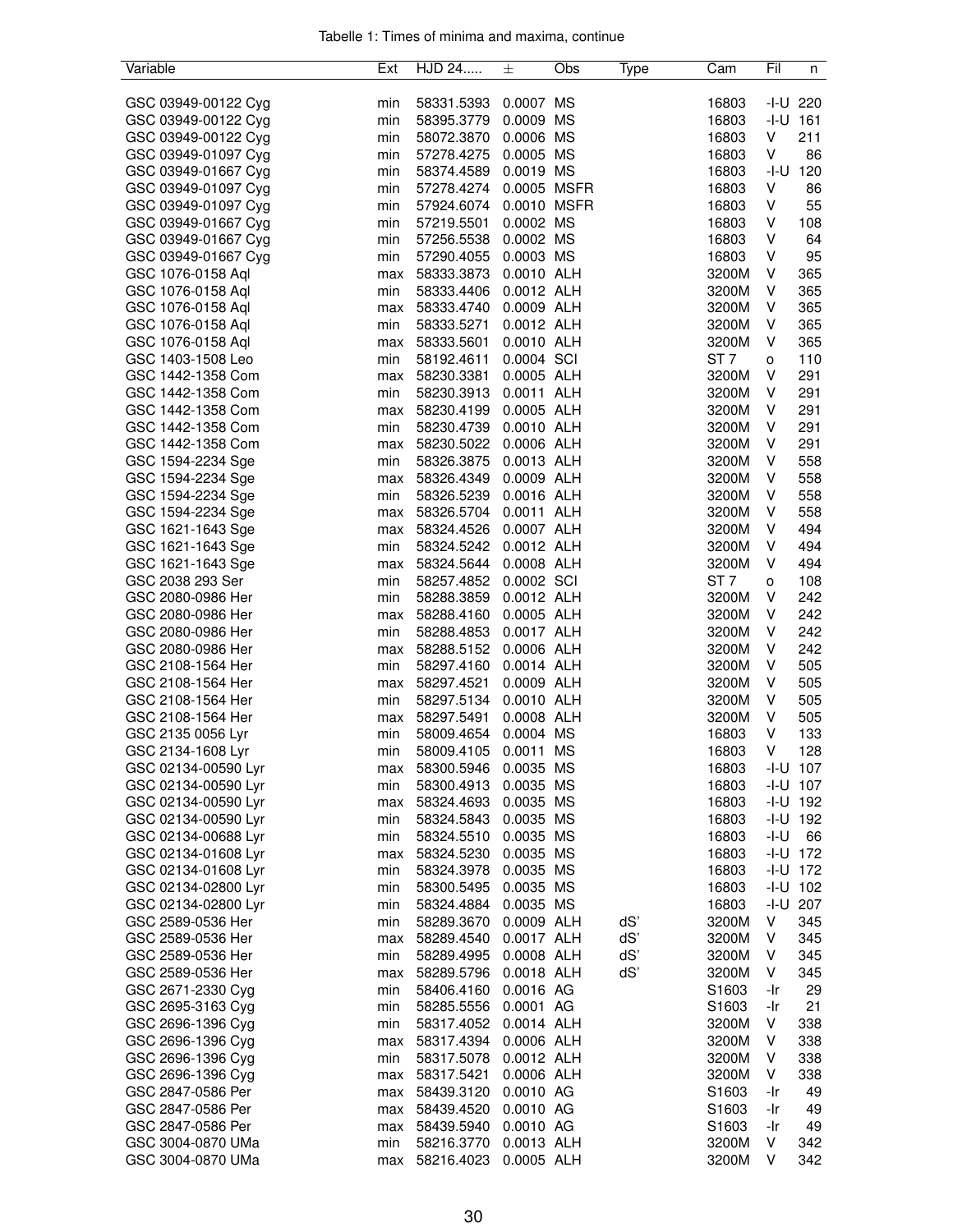| Variable            | Ext | HJD 24     | 士          | Obs       | Type | Cam               | Fil          | n   |
|---------------------|-----|------------|------------|-----------|------|-------------------|--------------|-----|
|                     |     |            |            |           |      |                   |              |     |
| GSC 3004-0870 UMa   | min | 58216.4591 | 0.0013 ALH |           |      | 3200M             | V            | 342 |
| GSC 3004-0870 UMa   | max | 58216.4845 | 0.0005 ALH |           |      | 3200M             | V            | 342 |
| GSC 3021-0460 Cvn   | min | 58228.3921 | 0.0008 AG  |           |      | S <sub>1603</sub> | -Ir          | 213 |
| GSC 3021-0460 Cvn   | min | 58228.5511 | 0.0001 AG  |           |      | S1603             | -Ir          | 213 |
| GSC 3031-0307 Cvn   | min | 58227.3855 | 0.0017 ALH |           |      | 3200M             | V            | 390 |
| GSC 3031-0307 Cvn   | max | 58227.4225 | 0.0009 ALH |           |      | 3200M             | V            | 390 |
| GSC 3031-0307 Cvn   | min | 58227.4855 | 0.0013 ALH |           |      | 3200M             | V            | 390 |
| GSC 3031-0307 Cvn   | max | 58227.5213 | 0.0009 ALH |           |      | 3200M             | V            | 390 |
| GSC 3074-0114 Her   | min | 58290.4087 | 0.0008 ALH |           |      | 3200M             | V            | 320 |
| GSC 3074-0114 Her   | max | 58290.4322 | 0.0004 ALH |           |      | 3200M             | V            | 320 |
| GSC 3074-0114 Her   | min | 58290.4590 | 0.0008 ALH |           |      | 3200M             | V            | 320 |
| GSC 3074-0114 Her   | max | 58290.4837 | 0.0004 ALH |           |      | 3200M             | V            | 320 |
| GSC 3074-0114 Her   | min | 58290.5112 | 0.0008 ALH |           |      | 3200M             | V            | 320 |
| GSC 3074-0114 Her   | max | 58290.5349 | 0.0003 ALH |           |      | 3200M             | V            | 320 |
| GSC 3224-3339 And   | min | 58348.4791 | 0.0038 AG  |           |      | S1603             | -Ir          | 33  |
| GSC 03285-01170 And | max | 58381.7019 | 0.0042 MS  |           |      | 16803             | -I-U         | 89  |
| GSC 03285-01170 And | min | 58381.6190 | 0.0028 MS  |           |      | 16803             | -I-U         | 89  |
| GSC 03285-01170 And | max | 58384.5766 | 0.0042 MS  |           |      | 16803             | $-1-U$ 142   |     |
| GSC 03285-01170 And | min | 58384.6574 | 0.0028 MS  |           |      | 16803             | $-1 - U$ 142 |     |
| GSC 03285-01170 And | max | 58434.5503 | 0.0035 MS  |           |      | 16803             | $-1 - U$ 151 |     |
| GSC 03285-01170 And | min | 58434.4612 | 0.0028 MS  |           |      | 16803             | $-1 - U$ 151 |     |
| GSC 3331-0539 Per   | min | 58424.3169 | 0.0012 AG  |           |      | S1603             | -Ir          | 41  |
| GSC 3556-0067 Cyg   | min | 58308.4710 | 0.0018 ALH |           |      | 3200M             | V            | 290 |
| GSC 3556-0067 Cyg   | max | 58308.5307 | 0.0014 ALH |           |      | 3200M             | V            | 290 |
| GSC 3628-0260 Lac   | min | 58348.5508 | 0.0019 AG  |           |      | S1603             | -Ir          | 34  |
| GSC 3692-1176 Per   | min | 58413.3932 | 0.0002 AG  |           |      | S1603             | -Ir          | 231 |
| GSC 3832-0152 UMa   | min | 58202.3310 | 0.0013 ALH |           | dS'  | 3200M             | V            | 726 |
| GSC 3832-0152 UMa   | max | 58202.3601 | 0.0004 ALH |           | dS'  | 3200M             | V            | 726 |
| GSC 3832-0152 UMa   | min | 58202.4245 | 0.0008 ALH |           | dS'  | 3200M             | V            | 726 |
| GSC 3832-0152 UMa   | max | 58202.4516 | 0.0004 ALH |           | dS'  | 3200M             | V            | 726 |
| GSC 3832-0152 UMa   | min | 58202.5157 | 0.0009 ALH |           | dS'  | 3200M             | V            | 726 |
| GSC 3832-0152 UMa   | max | 58202.5431 | 0.0004 ALH |           | dS'  | 3200M             | V            | 726 |
| GSC 3934-1904 Cyg   | max | 58311.4038 | 0.0005 ALH |           |      | 3200M             | V            | 487 |
| GSC 3934-1904 Cyg   | min | 58311.4788 | 0.0012 ALH |           |      | 3200M             | V            | 487 |
| GSC 3934-1904 Cyg   | max | 58311.5129 | 0.0005 ALH |           |      | 3200M             | V            | 487 |
| GSC03949-00386 Cyg  | max | 57615.3422 | 0.0021     | МS        |      | 16803             | V            | 29  |
| GSC 03949-00386 Cyg | max | 57615.4287 | 0.0021     | <b>MS</b> |      | 16803             | V            | 73  |
| GSC 03949-00386 Cyg | min | 57615.3942 | 0.0021     | <b>MS</b> |      | 16803             | V            | 73  |
| GSC 03949-00386 Cyg | min | 57898.6390 | 0.0021     | <b>MS</b> |      | 16803             | V            | 44  |
| GSC 03949-00386 Cyg | max | 57924.6263 | 0.0021 MS  |           |      | 16803             | V            | 61  |
| GSC 03949-00386 Cyg | min | 57924.5949 | 0.0021     | ΜS        |      | 16803             | V            | 61  |
| GSC 03949-00386 Cyg | max | 57948.4909 | 0.0021     | ΜS        |      | 16803             | V            | 57  |
| GSC 03949-00386 Cyg | max | 57948.5779 | 0.0021     | ΜS        |      | 16803             | V            | 66  |
| GSC 03949-00386 Cyg | min | 57948.5446 | 0.0021     | ΜS        |      | 16803             | ٧            | 66  |
| GSC 03949-00386 Cyg | min | 57948.6308 | 0.0021     | ΜS        |      | 16803             | V            | 44  |
| GSC 03949-00386 Cyg | max | 57989.3864 | 0.0021     | MS        |      | 16803             | V            | 65  |
| GSC 03949-00386 Cyg | min | 57989.4400 | 0.0021     | ΜS        |      | 16803             | V            | 65  |
| GSC 03949-00386 Cyg | max | 57989.4706 | 0.0021     | МS        |      | 16803             | V            | 65  |
| GSC 03949-00386 Cyg | min | 57989.5225 | 0.0021     | МS        |      | 16803             | V            | 65  |
| GSC 03949-00386 Cyg | max | 57989.5578 | 0.0021     | МS        |      | 16803             | V            | 39  |
| GSC 03949-00386 Cyg | max | 58023.3937 | 0.0021     | ΜS        |      | 16803             | ٧            | 38  |
| GSC 03949-00386 Cyg | min | 58030.3326 | 0.0021     | ΜS        |      | 16803             | V            | 49  |
| GSC 03949-00386 Cyg | max | 58031.3248 | 0.0021     | ΜS        |      | 16803             | V            | 49  |
| GSC 03949-00386 Cyg | min | 58031.2929 | 0.0021     | ΜS        |      | 16803             | ٧            | 49  |
| GSC 03949-00386 Cyg | max | 58031.4160 | 0.0021     | <b>MS</b> |      | 16803             | V            | 76  |
| GSC 03949-00386 Cyg | min | 58031.3751 | 0.0021     | ΜS        |      | 16803             | ٧            | 76  |
| GSC 03949-00386 Cyg | max | 58043.2993 | 0.0021     | ΜS        |      | 16803             | V            | 66  |
| GSC 03949-00386 Cyg | min | 58043.3541 | 0.0021     | ΜS        |      | 16803             | V            | 66  |
| GSC 03949-00386 Cyg | max | 58043.3893 | 0.0021     | MS        |      | 16803             | V            | 35  |
| GSC 03949-00386 Cyg | max | 58072.3384 | 0.0021     | ΜS        |      | 16803             | V            | 68  |
| GSC 03949-00386 Cyg | max | 58072.4245 | 0.0021     | МS        |      | 16803             | V            | 63  |
| GSC 03949-00386 Cyg | min | 58072.3938 | 0.0021     | ΜS        |      | 16803             | V            | 63  |
| GSC 03949-00386 Cyg | max | 58331.4261 | 0.0021     | MS        |      | 16803             | -I-U         | 64  |
|                     |     |            |            |           |      |                   |              |     |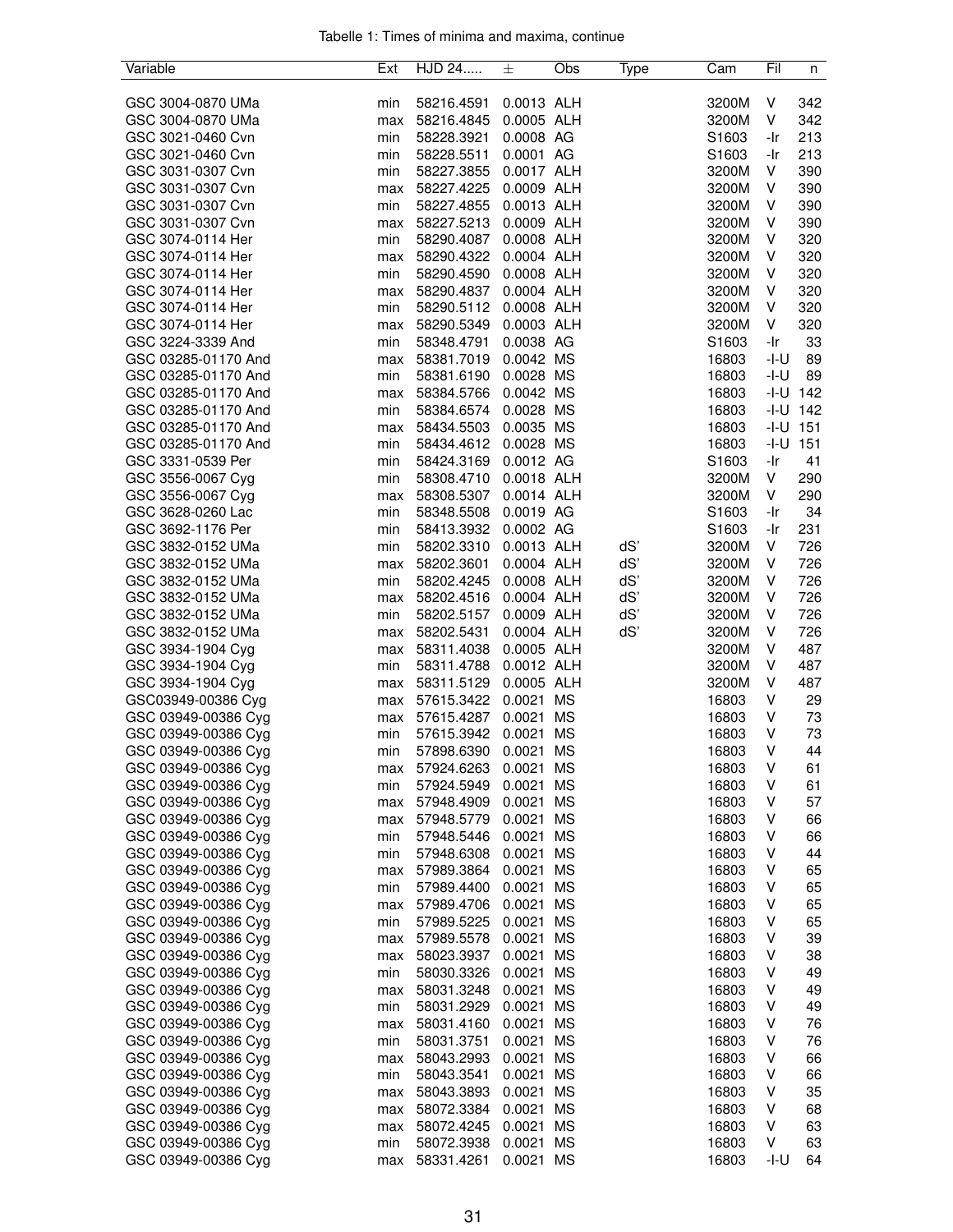| Variable            | Ext        | HJD 24     | 士                | Obs       | Type | Cam             | Fil          | n   |
|---------------------|------------|------------|------------------|-----------|------|-----------------|--------------|-----|
|                     |            |            |                  |           |      |                 |              |     |
| GSC 03949-00386 Cyg | max        | 58331.6050 | 0.0021           | MS        |      | 16803           | -I-U         | 44  |
| GSC 03949-00386 Cyg | max        | 58374.5317 | 0.0021           | <b>MS</b> |      | 16803           | -I-U         | 55  |
| GSC 03949-00386 Cyg | min        | 58374.5856 | 0.0021           | <b>MS</b> |      | 16803           | $-I-U$       | 55  |
| GSC 03949-00386 Cyg | max        | 58374.6151 | 0.0021           | <b>MS</b> |      | 16803           | $-I-U$       | 27  |
| GSC 03949-00386 Cyg | max        | 58395.3114 | 0.0021           | <b>MS</b> |      | 16803           | -I-U         | 63  |
| GSC 03949-00386 Cyg | min        | 58395.3652 | 0.0021           | <b>MS</b> |      | 16803           | -I-U         | 63  |
| GSC 03949-00386 Cyg | max        | 58395.3962 | 0.0021           | <b>MS</b> |      | 16803           | -I-U         | 64  |
| GSC 03949-00386 Cyg | min        | 58395.4505 | 0.0021           | <b>MS</b> |      | 16803           | -I-U         | 64  |
| GSC 03949-00386 Cyg | max        | 58395.4888 | 0.0021           | <b>MS</b> |      | 16803           | $-I-U$       | 44  |
| GSC 03949-00811 Cyg | max        | 57615.4813 | 0.0021           | <b>MS</b> |      | 16803           | V            | 58  |
| GSC 03949-00811 Cyg | min        | 57615.4321 | 0.0021           | <b>MS</b> |      | 16803           | V            | 58  |
| GSC 03949-00811 Cyg | max        | 57620.4223 | 0.0021           | <b>MS</b> |      | 16803           | V            | 56  |
| GSC 03949-00811 Cyg | min        | 57620.3704 | 0.0021           | ΜS        |      | 16803           | V            | 56  |
| GSC 03949-00811 Cyg | max        | 57620.5604 | 0.0021           | <b>MS</b> |      | 16803           | V            | 23  |
| GSC 03949-00811 Cyg | max        | 57898.6596 | 0.0021           | <b>MS</b> |      | 16803           | V            | 29  |
| GSC 03949-00811 Cyg | min        | 57924.6410 | 0.0021           | <b>MS</b> |      | 16803           | V            | 57  |
| GSC 03949-00811 Cyg | max        | 57948.5075 | 0.0021           | MS        |      | 16803           | V            | 87  |
| GSC 03949-00811 Cyg | min        | 57948.4531 | 0.0021           | MS        |      | 16803           | V            | 87  |
| GSC 03949-00811 Cyg | min        | 57948.5777 | 0.0021           | <b>MS</b> |      | 16803           | V            | 36  |
| GSC 03949-00811 Cyg | max        | 57989.4607 | 0.0021           | <b>MS</b> |      | 16803           | V            | 76  |
| GSC 03949-00811 Cyg | min        | 57989.4101 | 0.0021           | <b>MS</b> |      | 16803           | V            | 76  |
| GSC 03949-00811 Cyg | max        | 57989.6013 | 0.0021           | <b>MS</b> |      | 16803           | V            | 75  |
| GSC 03949-00811 Cyg | min        | 57989.5505 | 0.0021           | <b>MS</b> |      | 16803           | V            | 75  |
| GSC 03949-00811 Cyg | max        | 58023.4112 | 0.0021           | <b>MS</b> |      | 16803           | V            | 81  |
| GSC 03949-00811 Cyg | min        | 58023.3575 | 0.0021           | <b>MS</b> |      | 16803           | V            | 81  |
| GSC 03949-00811 Cyg | max        | 58030.3268 | 0.0021           | <b>MS</b> |      | 16803           | V            | 48  |
| GSC 03949-00811 Cyg | max        | 58031.3574 | 0.0021           | <b>MS</b> |      | 16803           | V            | 89  |
| GSC 03949-00811 Cyg | min        | 58031.3089 | 0.0021           | <b>MS</b> |      | 16803           | V            | 89  |
| GSC 03949-00811 Cyg | max        | 58031.5070 | 0.0021           | <b>MS</b> |      | 16803           | V            | 87  |
| GSC 03949-00811 Cyg | min        | 58031.4433 | 0.0021           | MS        |      | 16803           | V            | 87  |
| GSC 03949-00811 Cyg | max        | 58043.4412 | 0.0021           | MS        |      | 16803           | V            | 91  |
| GSC 03949-00811 Cyg | min        | 58043.3913 | 0.0021           | <b>MS</b> |      | 16803           | V            | 91  |
| GSC 03949-00811 Cyg |            | 58072.3171 | 0.0021           | <b>MS</b> |      | 16803           | V            | 61  |
| GSC 03949-00811 Cyg | max<br>min | 58072.2657 | 0.0021           | <b>MS</b> |      | 16803           | V            | 61  |
| GSC 03949-00811 Cyg | min        | 58072.4058 | 0.0021           | MS        |      | 16803           | V            | 35  |
| GSC 03949-00811 Cyg | max        | 58331.4675 | 0.0021           | <b>MS</b> |      | 16803           | -I-U         | 93  |
| GSC 03949-00811 Cyg |            | 58331.4096 |                  | <b>MS</b> |      | 16803           | -I-U         | 93  |
| GSC 03949-00811 Cyg | min        | 58331.5336 | 0.0021<br>0.0021 | <b>MS</b> |      | 16803           | -I-U         | 43  |
| GSC 03949-00811 Cyg | min<br>min | 58331.6461 | 0.0021 MS        |           |      | 16803           | -I-U         | 45  |
| GSC 03949-00811 Cyg |            | 58362.4010 |                  |           |      | 16803           | $-1 - U$ 101 |     |
|                     | max        |            | 0.0021 MS        |           |      |                 |              |     |
| GSC 03949-00811 Cyg | min        | 58362.4946 | 0.0021           | ΜS        |      | 16803           | $-1 - U$ 101 |     |
| GSC 03949-00811 Cyg | max        | 58374.5341 | 0.0021           | ΜS        |      | 16803           | -I-U         | 26  |
| GSC 03949-00811 Cyg | max        | 58374.6285 | 0.0021           | MS        |      | 16803           | -I-U         | 59  |
| GSC 03949-00811 Cyg | min        | 58374.5789 | 0.0021           | МS        |      | 16803           | -I-U         | 59  |
| GSC 03949-00811 Cyg | max        | 58395.3155 | 0.0021           | МS        |      | 16803           | $-I-U$       | 60  |
| GSC 03949-00811 Cyg | min        | 58395.4080 | 0.0021 MS        |           |      | 16803           | $-I-U$       | 67  |
| GSC 03949-00811 Cyg | max        | 58395.4644 | 0.0021 MS        |           |      | 16803           | -l-U         | 65  |
| GSC 3986-2542 Lac   | min        | 58343.3440 | 0.0010 AG        |           |      | S1603           | -Ir          | 35  |
| GSC 4190-1948 Dra   | min        | 58289.5016 | 0.0001 SCI       |           |      | ST 7            | $\mathsf{o}$ | 147 |
| GSC 4190-1948 Dra   | min        | 58296.5831 | 0.0001 SCI       |           |      | ST <sub>7</sub> | o            | 101 |
| GSC 4190-1948 Dra   | min        | 58370.3364 | 0.0001 SCI       |           |      | ST <sub>7</sub> | o            | 138 |
| GSC 4237-0482 Dra   | max        | 58318.4075 | 0.0007 ALH       |           |      | 3200M           | V            | 456 |
| GSC 4237-0482 Dra   | min        | 58318.4728 | 0.0011 ALH       |           |      | 3200M           | V            | 456 |
| GSC 4237-0482 Dra   | max        | 58318.5037 | 0.0005 ALH       |           |      | 3200M           | V            | 456 |
| GSC 4237-0482 Dra   | min        | 58318.5664 | 0.0008 ALH       |           |      | 3200M           | V            | 456 |
| GSC 4237-0482 Dra   | max        | 58318.5928 | 0.0004 ALH       |           |      | 3200M           | V            | 456 |
| GSC 4464-0924 Cep   | min        | 58323.3869 | 0.0009 ALH       |           |      | 3200M           | V            | 367 |
| GSC 4464-0924 Cep   | max        | 58323.4219 | 0.0005 ALH       |           |      | 3200M           | V            | 367 |
| GSC 4464-0924 Cep   | min        | 58323.4717 | 0.0008 ALH       |           |      | 3200M           | V            | 367 |
| GSC 4464-0924 Cep   | max        | 58323.5003 | 0.0004 ALH       |           |      | 3200M           | V            | 367 |
| GSC 4464-0924 Cep   | min        | 58323.5488 | 0.0008 ALH       |           |      | 3200M           | V            | 367 |
| GSC 4464-0924 Cep   | max        | 58323.5832 | 0.0005 ALH       |           |      | 3200M           | V            | 367 |
| GSC 4538-0374 Cam   | min        | 58155.3205 | 0.0007 AG        |           |      | S1603           | -Ir          | 66  |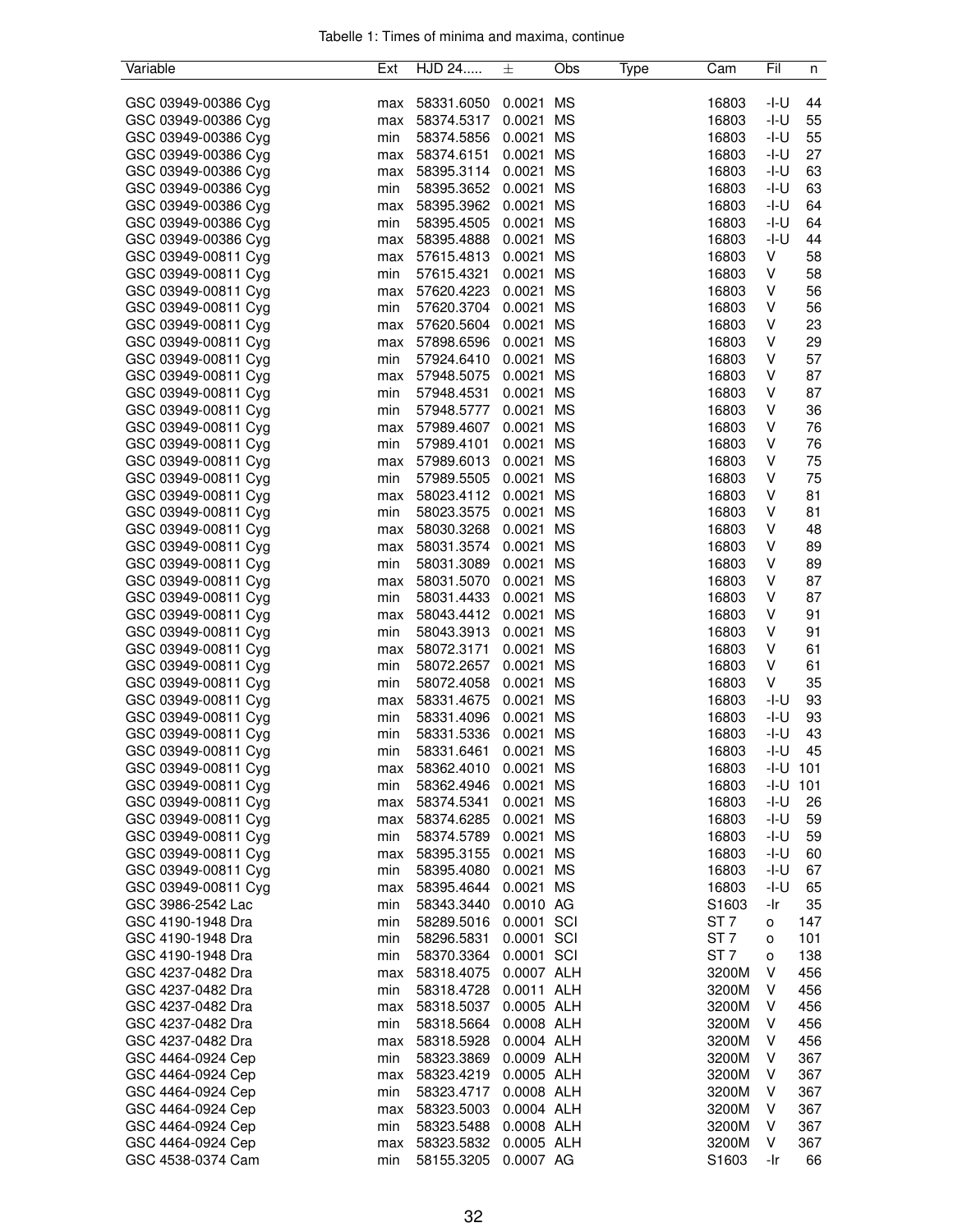| Variable                | Ext | HJD 24     | 士          | Obs | Type | Cam               | Fil          | n          |
|-------------------------|-----|------------|------------|-----|------|-------------------|--------------|------------|
|                         |     |            |            |     |      |                   |              |            |
| GSC 4538-0374 Cam       | min | 58155.4902 | 0.0016 AG  |     |      | S1603             | -Ir          | 66         |
| GSC 4538-0374 Cam       | min | 58155.6552 | 0.0008 AG  |     |      | S1603             | -Ir          | 66         |
| NSVS 10126046 Cnc       | min | 58192.3191 | 0.0012 AG  |     |      | S1603             | -Ir          | 36         |
| NSVS 10126046 Cnc       | min | 58192.4950 | 0.0026 AG  |     |      | S1603             | -Ir          | 36         |
| NSVS 10268408 Leo       | min | 58163.4150 | 0.0026 AG  |     |      | S1603             | -Ir          | 42         |
| <b>NSVS 1061111 UMi</b> | min | 58192.4013 | 0.0017 AG  |     |      | S1603             | -Ir          | 47         |
| <b>NSVS 1061111 UMi</b> | min | 58192.5613 | 0.0014 AG  |     |      | S1603             | -Ir          | 47         |
| NSVS 1076568 Dra        | min | 58229.4295 | 0.0037 AG  |     |      | S1603             | -Ir          | 40         |
| NSVS 1076568 Dra        | min | 58229.5889 | 0.0039 AG  |     |      | S1603             | -Ir          | 40         |
| NSVS 109935 Cam         | min | 58155.3927 | 0.0010 AG  |     |      | S1603             | -Ir          | 67         |
| NSVS 109935 Cam         | min | 58155.6246 | 0.0040 AG  |     |      | S1603             | -Ir          | 67         |
| NSVS 10980903 Her       | min | 58285.5456 | 0.0055 AG  |     |      | S1603             | -Ir          | 18         |
| NSVS 1108888 Dra        | min | 58229.3913 | 0.0018 AG  |     |      | S1603             | -Ir          | 41         |
| NSVS 1108888 Dra        | min | 58229.5817 | 0.0022 AG  |     |      | S1603             | -Ir          | 41         |
| NSVS 11553539 Del       | min | 58343.5041 | 0.0027 AG  |     |      | S1603             | -Ir          | 35         |
| NSVS 11753088 Peg       | min | 58377.3749 | 0.0017 AG  |     |      | S1603             | -Ir          | 46         |
| NSVS 1192789 Dra        | min | 58229.4724 | 0.0021 AG  |     |      | S1603             | -Ir          | 41         |
| NSVS 1197350 Dra        | min | 58229.3594 | 0.0022 AG  |     |      | S1603             | -Ir          | 41         |
| NSVS 1203826 Dra        | min | 58229.5377 | 0.0007 AG  |     | EB:  | S1603             | -Ir          | 41         |
| NSVS 1305379 Cep        | min | 58247.4181 | 0.0022 AG  |     |      | S1603             | -Ir          | 33         |
| NSVS 13120542 Leo       | min | 58203.4742 | 0.0012 AG  |     |      | S1603             | -Ir          | 35         |
| NSVS 14243430 Aql       | max | 58334.3625 | 0.0008 ALH |     |      | 3200M             | V            | 372        |
| NSVS 14243430 Aql       | min | 58334.4192 | 0.0019 ALH |     |      | 3200M             | V            | 372        |
| NSVS 14243430 Aql       | max | 58334.4472 | 0.0006 ALH |     |      | 3200M             | V            | 372        |
| NSVS 14243430 Aql       | min | 58334.5082 | 0.0012 ALH |     |      | 3200M             | V            | 372        |
| NSVS 14243430 Aql       | max | 58334.5343 | 0.0008 ALH |     |      | 3200M             | V            | 372        |
| NSVS 14243430 Aql       | min | 58334.5875 | 0.0021 ALH |     |      | 3200M             | V            | 372        |
| NSVS 1510300 Cas        | min | 58290.4448 | 0.0021 AG  |     |      | S <sub>1603</sub> | -Ir          | 28         |
| NSVS 1621607 Cas        | min | 58367.5941 | 0.0026 AG  |     |      | S1603             | -Ir          | 43         |
| NSVS 1664561 Cas        | min | 58336.5307 | 0.0023 AG  |     |      | S1603             | -Ir          | 33         |
| NSVS 1691305 Cas        | min | 58440.2871 | 0.0035 AG  |     |      | S1603             | -Ir          | 49         |
| NSVS 1841163 Cas        | min | 58371.5515 | 0.0010 AG  |     |      | S1603             | -Ir          | 40         |
| NSVS 1913053 Per        | min | 58371.4708 | 0.0012 AG  |     |      | S1603             | -Ir          | 40         |
| NSVS 1916718 Per        | min | 58371.4023 | 0.0024 AG  |     |      | S1603             | -Ir          | 40         |
| NSVS 1916718 Per        | min | 58371.5768 | 0.0021 AG  |     |      | S1603             | -Ir          | 40         |
| NSVS 1925593 Per        | min | 58095.4223 | 0.0019 AG  |     |      | S1603             | -Ir          | 41         |
| NSVS 207922 Cep         |     | 58336.4119 | 0.0039 AG  |     |      | S1603             | -Ir          | 33         |
|                         | min | 58324.5444 |            |     |      |                   |              |            |
| NSVS 8209613 Lyr        | min |            | 0.0035 MS  |     | EB:  | 16803             | -I-U         | 200<br>64  |
| NSVS 2443858 UMa        | min | 58143.3158 | 0.0027 AG  |     |      | S1603             | -Ir          |            |
| NSVS 2443858 UMa        | min | 58143.4625 | 0.0007 AG  |     |      | S1603             | -Ir          | 64         |
| NSVS 2443858 UMa        | min | 58143.6138 | 0.0021 AG  |     |      | S1603             | -Ir          | 64         |
| NSVS 2561706 UMa        | min | 58217.3703 | 0.0012 AG  |     |      | S1603             | -Ir          | 33         |
| <b>NSVS 267624 Cas</b>  | min | 58373.5516 | 0.0020 AG  |     |      | S1603             | -Ir          | 36         |
| NSVS 2745595 Dra        | min | 58215.4493 | 0.0012 AG  |     |      | S1603             | -Ir          | 47         |
| NSVS 2745595 Dra        | min | 58215.5855 | 0.0014 AG  |     |      | S1603             | -Ir          | 47         |
| NSVS 2791123 Dra        | min | 57474.3873 | 0.0018 AG  |     |      | S1603             | -Ir          | 32         |
| NSVS 2791123 Dra        | min | 57843.5418 | 0.0018 AG  |     |      | S1603             | -Ir          | 41         |
| NSVS 2791123 Dra        | min | 58215.5043 | 0.0014 AG  |     |      | S1603             | -Ir          | 45         |
| NSVS 2281526 Aur        | max | 57756.6395 | 0.0035 MS  |     |      | 16803             | V            | 173        |
| NSVS 2281526 Aur        | min | 57756.5296 | 0.0056 MS  |     |      | 16803             | V            | 173        |
| NSVS 2281526 Aur        | min | 57763.6186 | 0.0035 MS  |     |      | 16803             | V            | 222        |
| NSVS 2281526 Aur        | max | 57763.4863 | 0.0042 MS  |     |      | 16803             | V            | 222        |
| NSVS 2281526 Aur        | min | 57763.3890 | 0.0035 MS  |     |      | 16803             | V            | 222        |
| NSVS 2281526 Aur        | max | 57814.3717 | 0.0042 MS  |     |      | 16803             | V            | 177        |
| NSVS 2281526 Aur        | min | 57814.5030 | 0.0035 MS  |     |      | 16803             | V            | 177        |
| NSVS 2281526 Aur        | max | 58079.5240 | 0.0042 MS  |     |      | 16803             | V            | 169        |
| NSVS 2281526 Aur        | min | 58079.6644 | 0.0035 MS  |     |      | 16803             | V            | 169        |
| NSVS 2281526 Aur        | max | 58095.7262 | 0.0042 MS  |     |      | 16803             | V            | 158        |
| NSVS 2281526 Aur        | min | 58095.6311 | 0.0035 MS  |     |      | 16803             | V            | 158        |
| NSVS 2281526 Aur        | max | 58136.3413 | 0.0042 MS  |     |      | 16803             |              | $-I-U$ 196 |
| NSVS 2281526 Aur        | min | 58136.4690 | 0.0035 MS  |     |      | 16803             |              | $-I-U$ 196 |
| NSVS 2281526 Aur        | min | 58175.4862 | 0.0035 MS  |     |      | 16803             |              | $-I-U$ 191 |
| NSVS 2281526 Aur        | max | 58175.3635 | 0.0042 MS  |     |      | 16803             | $-1 - U$ 191 |            |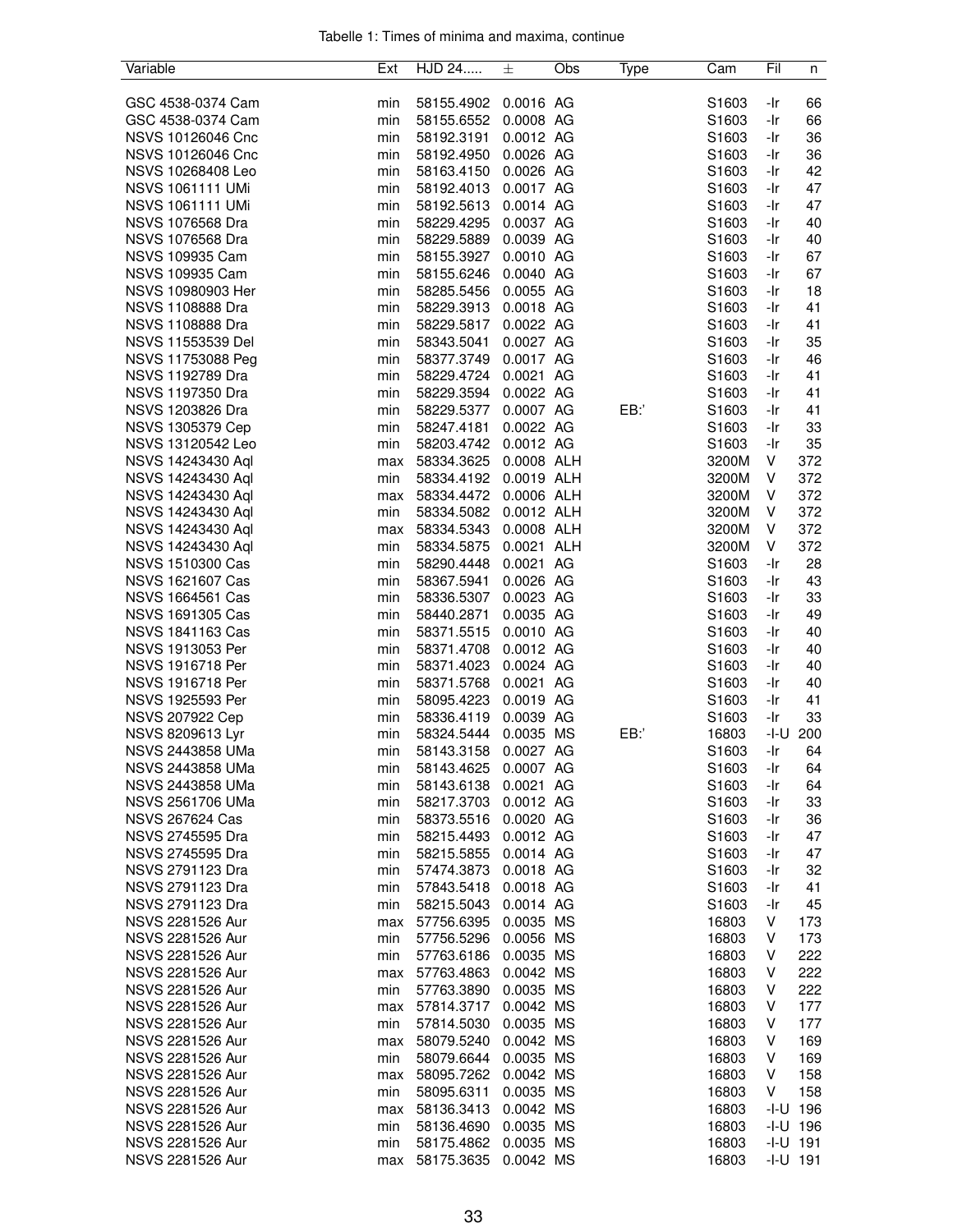|  |  |  | Tabelle 1: Times of minima and maxima, continue |  |
|--|--|--|-------------------------------------------------|--|
|  |  |  |                                                 |  |

| Variable                | Ext | HJD 24     | 士         | Obs | Type | Cam               | Fil       | n     |
|-------------------------|-----|------------|-----------|-----|------|-------------------|-----------|-------|
|                         |     |            |           |     |      |                   |           |       |
| NSVS 2281526 Aur        | min | 58205.3968 | 0.0035 MS |     |      | 16803             | -I-U      | 111   |
| NSVS 2281526 Aur        | max | 58426.5989 | 0.0042 MS |     |      | 16803             | -I-U      | 151   |
| NSVS 2850356 Dra        | min | 58229.4063 | 0.0009 AG |     |      | S1603             | -Ir       | 39    |
| NSVS 2910980 Dra        | min | 58227.3747 | 0.0045 AG |     |      | S1603             | -Ir       | 35    |
| NSVS 2910980 Dra        | min |            | 0.0034 AG |     |      | S1603             | -Ir       | 35    |
|                         |     | 58227.6018 |           |     |      |                   |           |       |
| NSVS 2913059 Dra        | min | 58227.3911 | 0.0026 AG |     |      | S1603             | -Ir       | 35    |
| NSVS 2913059 Dra        | min | 58227.5833 | 0.0032 AG |     |      | S1603             | -Ir       | 35    |
| NSVS 2918200 Dra        | min | 58238.4368 | 0.0026 AG |     |      | S1603             | -Ir       | 36    |
| <b>NSVS 296349 Cas</b>  | min | 58343.3758 | 0.0012 AG |     |      | S1603             | -Ir       | 33    |
| <b>NSVS 296349 Cas</b>  | min | 58343.5561 | 0.0017 AG |     |      | S1603             | -Ir       | 33    |
| <b>NSVS 296349 Cas</b>  | min | 58373.5225 | 0.0026 AG |     |      | S1603             | -Ir       | 37    |
| NSVS 3068865 Dra        | min | 58374.4341 | 0.0010 AG |     | EB'  | S1603             | -Ir       | 26    |
| NSVS 3071474 Cyg        | min | 58374.3960 | 0.0018 AG |     |      | S1603             | -Ir       | 25    |
| NSVS 3245311 Cyg        | min | 58351.4154 | 0.0028 AG |     | EB:  | S1603             | -Ir       | 36    |
| NSVS 3255834 Cep        | min | 58342.3702 | 0.0006 AG |     |      | S1603             | -Ir       | 37    |
| NSVS 3255834 Cep        | min | 58342.5855 | 0.0024 AG |     |      | S1603             | -Ir       | 37    |
| NSVS 3418508 Cyg        | min | 58343.4341 | 0.0010 AG |     |      | S1603             | -Ir       | 35    |
| NSVS 3527628 Cep        | min | 58370.3441 | 0.0033 AG |     |      | S1603             | -Ir       | 45    |
| NSVS 3570805 Cas        | min | 58367.5469 | 0.0028 AG |     |      | S1603             | -Ir       | 42    |
|                         |     |            |           |     |      |                   |           |       |
| NSVS 3724203 Cas        | min | 58342.3792 | 0.0020 AG |     | EB:  | S <sub>1603</sub> | -Ir       | 38    |
| NSVS 3724203 Cas        | min | 58342.5599 | 0.0006 AG |     | EB:' | S1603             | -Ir       | 38    |
| NSVS 3724203 Cas        | min | 58343.4416 | 0.0010 AG |     | EB:' | S1603             | -Ir       | 35    |
| NSVS 3745507 Cas        | min | 58342.4009 | 0.0021 AG |     |      | S1603             | -Ir       | 37    |
| NSVS 3745507 Cas        | min | 58342.5877 | 0.0026 AG |     |      | S1603             | -Ir       | 37    |
| <b>NSVS 375645 Cas</b>  | min | 58373.4045 | 0.0017 AG |     | EB:' | S1603             | -Ir       | 37    |
| <b>NSVS 375645 Cas</b>  | min | 58373.5605 | 0.0019 AG |     | EB:  | S1603             | -Ir       | 37    |
| NSVS 3769020 Cas        | min | 58377.3538 | 0.0031 AG |     |      | S1603             | -Ir       | 48    |
| NSVS 3842733 And        | min | 58371.4769 | 0.0005 AG |     |      | S1603             | -Ir       | 40    |
| NSVS 3842733 And        | min | 58373.5202 | 0.0020 AG |     |      | S1603             | -Ir       | 37    |
| NSVS 3920919 And        | min | 58371.5708 | 0.0013 AG |     |      | S1603             | -Ir       | 40    |
| NSVS 3936908 And        | min | 58112.4234 | 0.0004 MS |     |      | 16803             | V         | 152   |
| NSVS 3936908 And        | min | 57759.3747 | 0.0006 MS |     |      | 16803             | V         | 172   |
| NSVS 3936908 And        | min | 57692.5544 | 0.0004 MS |     |      | 16803             | V         | 73    |
|                         |     | 57693.6703 | 0.0006 MS |     |      |                   |           |       |
| NSVS 3936908 And        | min |            |           |     |      | 16803             | V         | 149   |
| NSVS 3936908 And        | min | 58078.4606 | 0.0004 MS |     |      | 16803             | V         | 115   |
| NSVS 3936733 And        | min | 57748.4049 | 0.0008 MS |     |      | 16803             | V         | 137   |
| NSVS 3936908 And        | min | 57748.2404 | 0.0006 MS |     |      | 16803             | V         | 236   |
| NSVS 3936908 And        | min | 57710.3735 | 0.0005 MS |     |      | 16803             | V         | 260   |
| NSVS 3936908 And        | min | 57712.6009 | 0.0003 MS |     |      | 16803             | V         | 211   |
| NSVS 3962974 And        | min | 58371.4719 | 0.0012 AG |     |      | S1603             | -Ir       | 39    |
| NSVS 4116978 Per        | min | 58095.2400 | 0.0013 AG |     |      | S1603             | -Ir       | 41    |
| NSVS 4116978 Per        | min | 58095.3932 | 0.0011 AG |     |      | S <sub>1603</sub> | -Ir       | 41    |
| <b>NSVS 448329 Cep</b>  | min | 58163.6129 | 0.0040 AG |     |      | S <sub>1603</sub> | -Ir       | 41    |
| NSVS 4568675 Aur        | max | 58143.5710 | 0.0010 AG |     |      | S1603             | -Ir       | 57    |
| <b>NSVS 4863977 UMa</b> | min | 58155.3799 | 0.0015 AG |     |      | S1603             | -Ir       | 64    |
| NSVS 4863977 UMa        | min | 58155.5977 | 0.0018 AG |     |      | S1603             | -Ir       | 64    |
| <b>NSVS 4873889 UMa</b> | min | 58155.3638 | 0.0014 AG |     |      | S1603             | -Ir       | 65    |
| NSVS 4873889 UMa        | min | 58155.5730 | 0.0006 AG |     |      | S <sub>1603</sub> | -Ir       | 65    |
| NSVS 4989337 UMa        | min | 58215.3118 | 0.0003 AG |     |      | S1603             | -Ir       | 44    |
| NSVS 4989337 UMa        | min | 58215.4990 | 0.0011 AG |     |      | S1603             | -Ir       | 44    |
|                         |     |            | 0.0015 AG |     |      |                   |           |       |
| NSVS 4992380 UMa        | min | 58215.3180 |           |     |      | S1603             | -Ir       | 44    |
| NSVS 4992380 UMa        | min | 58215.4616 | 0.0018 AG |     |      | S1603             | -Ir       | 44    |
| NSVS 4992380 UMa        | min | 58215.6109 | 0.0015 AG |     |      | S <sub>1603</sub> | -Ir       | 44    |
| NSVS-5029041 Cvn        | max | 56357.4830 | 0.0030 WS |     |      | 60D               | о         | ---   |
| NSVS-5029041 Cvn        | max | 58243.4250 | 0.0050 WS |     |      | 60D               | ТG        | ---   |
| NSVS-5029041 Cvn        | min | 58247.4330 | 0.0030 WS |     |      | 60D               | TG        | ---   |
| NSVS-5029041 Cvn        | max | 58247.4990 | 0.0050 WS |     |      | 60D               | TG        | $---$ |
| NSVS-5029041 Cvn        | min | 56357.5000 | 0.0020 WS |     |      | 60D               | TG        | $---$ |
| NSVS-5029041 Cvn        | max | 56357.4830 | 0.0040 WS |     |      | 60D               | ТG        | ---   |
| NSVS-5029041 Cvn        | max | 58243.4250 | 0.0050 WS |     |      | 60D               | TG        | ---   |
| NSVS-5029041 Cvn        | max | 58247.4990 | 0.0050 WS |     |      | 60D               | TG        | ---   |
| NSVS-5029041 Cvn        | min | 58247.4330 | 0.0030 WS |     |      | 60D               | <b>TG</b> | $---$ |
| NSVS 5029041 Cvn        | max | 56357.4830 | 0.0040 WS |     |      | 60 <sub>D</sub>   | о         | 188   |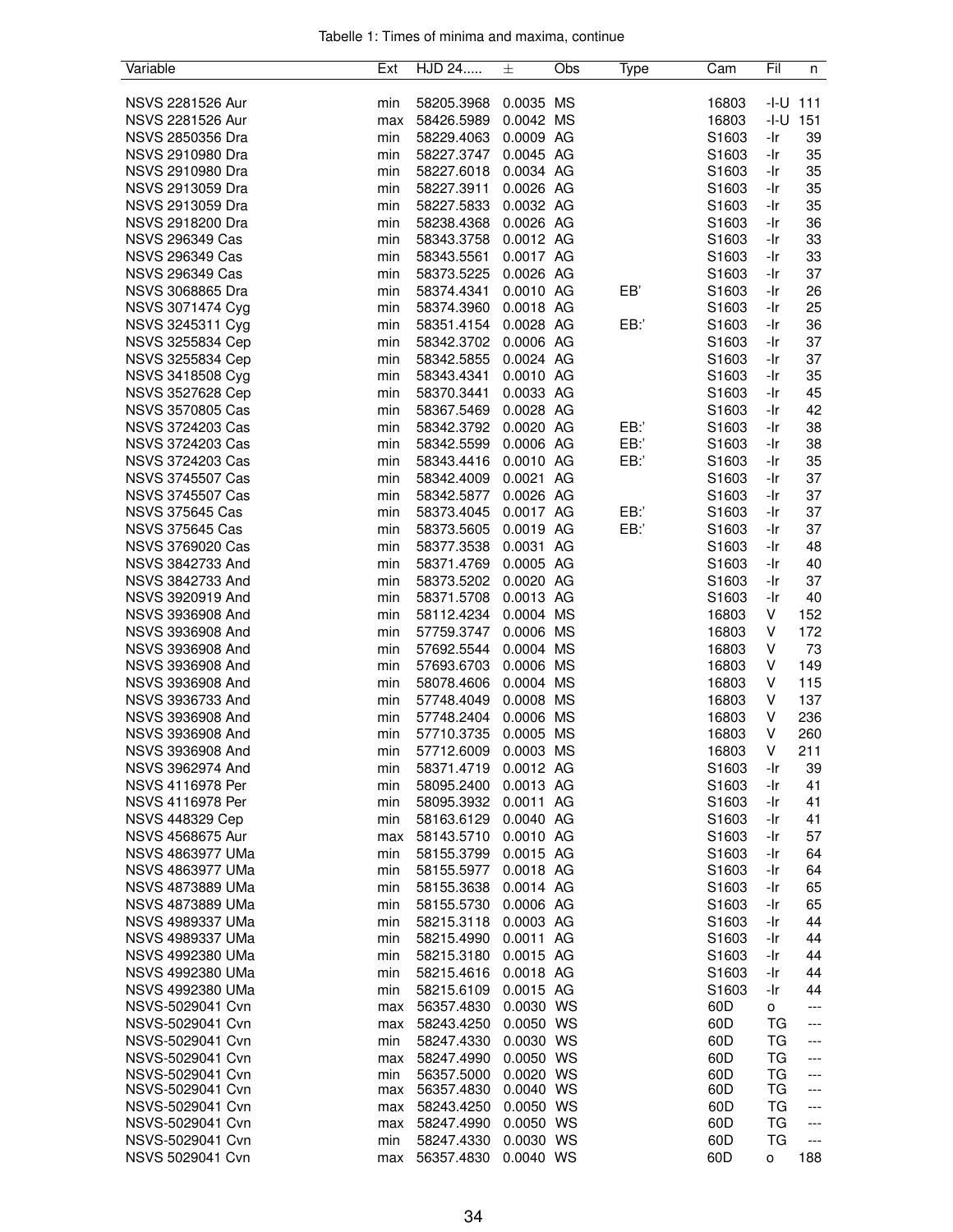| Variable                             | Ext        | HJD 24                   | 士                      | Obs | Type | Cam               | Fil        | n        |
|--------------------------------------|------------|--------------------------|------------------------|-----|------|-------------------|------------|----------|
|                                      |            |                          |                        |     |      |                   |            |          |
| NSVS 5029041 Cvn                     | min        | 56357.5500               | 0.0020 WS              |     |      | 60D               | о          | 72       |
| NSVS 5029041 Cvn                     | max        | 58243.4250               | 0.0050 WS              |     |      | 60 <sub>D</sub>   | o          | 131      |
| NSVS 5029041 Cvn                     | min        | 58247.4330               | 0.0030 WS              |     |      | 60D               | o          | 84       |
| NSVS 5029041 Cvn                     | max        | 58247.4990               | 0.0050 WS              |     |      | 60D               | о          | 141      |
| <b>NSVS 503167 Cas</b>               | min        | 58373.3619               | 0.0035 AG              |     |      | S1603             | -Ir        | 37       |
| <b>NSVS 503167 Cas</b>               | min        | 58373.5106               | 0.0020 AG              |     |      | S1603             | -Ir        | 37       |
| <b>NSVS 503993 Cas</b>               | min        | 58373.4095               | 0.0014 AG              |     |      | S1603             | -Ir        | 37       |
| <b>NSVS 503993 Cas</b>               | min        | 58373.5944               | 0.0013 AG              |     |      | S1603             | -Ir        | 37       |
| NSVS 5066754 Cvn                     | min        | 58192.5568               | 0.0014 AG              |     |      | S1603             | -Ir        | 44       |
| NSVS 5084132 Cvn                     | min        | 58164.4035               | 0.0035 AG              |     |      | S1603             | -Ir        | 38       |
| NSVS 5084132 Cvn                     | min        | 58164.5645               | 0.0016 AG              |     |      | S1603             | -Ir        | 38       |
| NSVS 5084132 Cvn                     | min        | 58202.4298               | 0.0017 AG              |     |      | S1603             | -Ir        | 40       |
| NSVS 5084132 Cvn                     | min        | 58202.5892               | 0.0017 AG              |     |      | S1603             | -Ir        | 40       |
| NSVS 5211418 Dra                     | min        | 58227.4569               | 0.0017 AG              |     |      | S1603             | -Ir        | 36       |
| NSVS 5211418 Dra                     | min        | 58227.6116               | 0.0004 AG              |     |      | S1603             | -Ir        | 36       |
| NSVS 5301672 Dra                     | min        | 58229.4105               | 0.0017 AG              |     |      | S1603             | -Ir        | 41       |
| NSVS 5335608 Her                     | min        | 58238.3584               | 0.0006 AG              |     |      | S1603             | -Ir        | 32       |
| NSVS 5449927 Lyr                     | min        | 58246.5088               | 0.0011 AG              |     | EB:' | S1603             | -Ir        | 35       |
| NSVS 6066802 Lac                     | min        | 58348.5511               | 0.0023 AG              |     |      | S1603             | -Ir        | 35       |
| NSVS 6143186 And                     | min        | 58351.3657               | 0.0011 AG              |     | EB:  | S1603             | -Ir        | 40       |
| NSVS 6156390 And                     | min        | 58348.4961               | 0.0021 AG              |     |      | S1603             | -Ir        | 35       |
| NSVS 6156390 And                     | min        | 58359.5533               | 0.0018 AG              |     |      | S1603             | -Ir        | 46       |
| <b>NSVS 757212 LMi</b>               | min        | 58164.4610               | 0.0042 AG              |     |      | S1603             | -Ir        | 44       |
| <b>NSVS 757212 LMi</b>               | min        | 58164.6020               | 0.0027 AG              |     |      | S1603             | -Ir        | 44       |
| <b>NSVS 760876 Cam</b>               | min        | 58164.5629               | 0.0048 AG              |     |      | S1603             | -Ir        | 38       |
| NSVS 8194290 Her<br>NSVS 8194290 Her | min<br>min | 58343.3789               | 0.0030 AG<br>0.0013 AG |     |      | S1603<br>S1603    | -Ir<br>-Ir | 35<br>35 |
| NSVS 8209613 Lyr                     | min        | 58343.5426<br>58009.4249 | 0.0007 MS              |     | EB:  |                   | V          | 121      |
| NSVS 8209613 Lyr                     | min        | 58022.3746               | 0.0006 MS              |     | EB:  | 16803<br>16803    | V          | 134      |
| NSVS 8209613 Lyr                     | min        | 58043.2949               | 0.0003 FR              |     | EB:  | S1603             | -Ir        | 186      |
| NSVS 8545410 Vul                     | min        | 58285.4906               | 0.0025 AG              |     |      | S1603             | -Ir        | 20       |
| <b>NSVS 880674 Dra</b>               | min        | 58155.3666               | 0.0017 AG              |     |      | S1603             | -Ir        | 68       |
| <b>NSVS 880674 Dra</b>               | min        | 58155.5863               | 0.0025 AG              |     |      | S1603             | -Ir        | 68       |
| NSVS 9064677 Peg                     | min        | 58371.3635               | 0.0003 AG              |     |      | S1603             | -Ir        | 40       |
| NSVS 9064677 Peg                     | min        | 58371.5420               | 0.0004 AG              |     |      | S1603             | -Ir        | 40       |
| NSVS3936733 And                      | min        | 58434.4925               | 0.0035 MS              |     |      | 16803             | -I-U       | 121      |
| NSVS3936908 And                      | max        | 58434.5654               | 0.0049 MS              |     |      | 16803             | -I-U       | 151      |
| <b>NSVS 967819 Dra</b>               | min        | 58202.4242               | 0.0018 AG              |     |      | S1603             | -Ir        | 43       |
| <b>NSVS 967819 Dra</b>               | min        | 58202.6136               | 0.0015 AG              |     |      | S1603             | -Ir        | 43       |
| NSVS 991563 UMi                      | min        | 58192.5491               | 0.0008 AG              |     |      | S <sub>1603</sub> | -Ir        | 47       |
| ROTSE1 J122729.50+474420.0 Cvn       | min        | 58164.4954               | 0.0020 AG              |     |      | S1603             | -Ir        | 41       |
| ROTSE1 J130705.50+365757.1 Cvn       | min        | 58202.5007               | 0.0054 AG              |     |      | S1603             | -Ir        | 43       |
| ROTSE1 J153139.25+374359.0 CrB       | min        | 58227.3999               | 0.0056 AG              |     |      | S1603             | -Ir        | 36       |
| ROTSE1 J153139.25+374359.0 CrB       | min        | 58227.5511               | 0.0016 AG              |     |      | S1603             | -Ir        | 36       |
| ROTSE1 J164534.43+300749.3 Her       | min        | 58246.4206               | 0.0012 AG              |     | EB,  | S1603             | -Ir        | 34       |
| ROTSE1 J164534.43+300749.3 Her       | min        | 58246.5703 0.0049 AG     |                        |     | EB'  | S1603             | -Ir        | 34       |
| ROTSE1 J165631.98+302222.0 Her       | min        | 58246.5006               | 0.0009 AG              |     |      | S <sub>1603</sub> | -Ir        | 37       |
| ROTSE1 J180329.78+475723.3 Her       | min        | 58245.4469               | 0.0014 AG              |     |      | S1603             | -Ir        | 35       |
| ROTSE1 J181152.39+373844.4 Her       | min        | 58265.4314               | 0.0022 AG              |     |      | S1603             | -Ir        | 27       |
| ROTSE1 J192608.21+480755.6 Cyg       | min        | 58323.5460               | 0.0003 MS              |     |      | 16803             | -I-U       | 196      |
| ROTSE1 J192608.21+480755.6 Cyg       | min        | 57572.5800               | 0.0003 MS              |     |      | 16803             | V          | 104      |
| ROTSE1 J192608.21+480755.6 Cyg       | min        | 57573.5491               | 0.0003 MS              |     |      | 16803             | V          | 117      |
| ROTSE1 J192608.21+480755.6 Cyg       | min        | 57580.5817               | 0.0004 MS              |     |      | 16803             | V          | 204      |
| ROTSE1 J192608.21+480755.6 Cyg       | min        | 57584.4619               | 0.0004 MS              |     |      | 16803             | V          | 136      |
| TYC 03285-00058 And                  | min        | 58124.4645               | 0.0009 MS              |     |      | 16803             | V          | 121      |
| TYC 03285-00058 And                  | min        | 57733.3894               | 0.0037 MS              |     |      | 16803             | V          | 135      |
| TYC 03285-00058 And                  | min        | 58042.6939 0.0008 MS     |                        |     |      | 16803             | V          | 172      |
| TYC 2411-1103 Aur                    | min        | 58481.4672               | 0.0014 AG              |     |      | S1603             | -Ir        | 45       |
| TYC 2695-3163 Cyg                    | min        | 58290.4503               | 0.0035 AG              |     |      | S <sub>1603</sub> | -Ir        | 28       |
| TYC 2695-3163 Cyg                    | min        | 58397.4182               | 0.0038 AG              |     |      | S1603             | -Ir        | 33       |
| TYC 3151-2485 Cyg                    | min        | 58382.3891               | 0.0010 AG              |     |      | S1603             | -Ir        | 37       |
| TYC 3429-1053 UMa                    | min        | 58155.5698               | 0.0031 AG              |     |      | S1603             | -Ir        | 65       |
| TYC 3481-1550 Boo                    | min        | 58247.4567               | 0.0022 AG              |     |      | S1603             | -Ir        | 32       |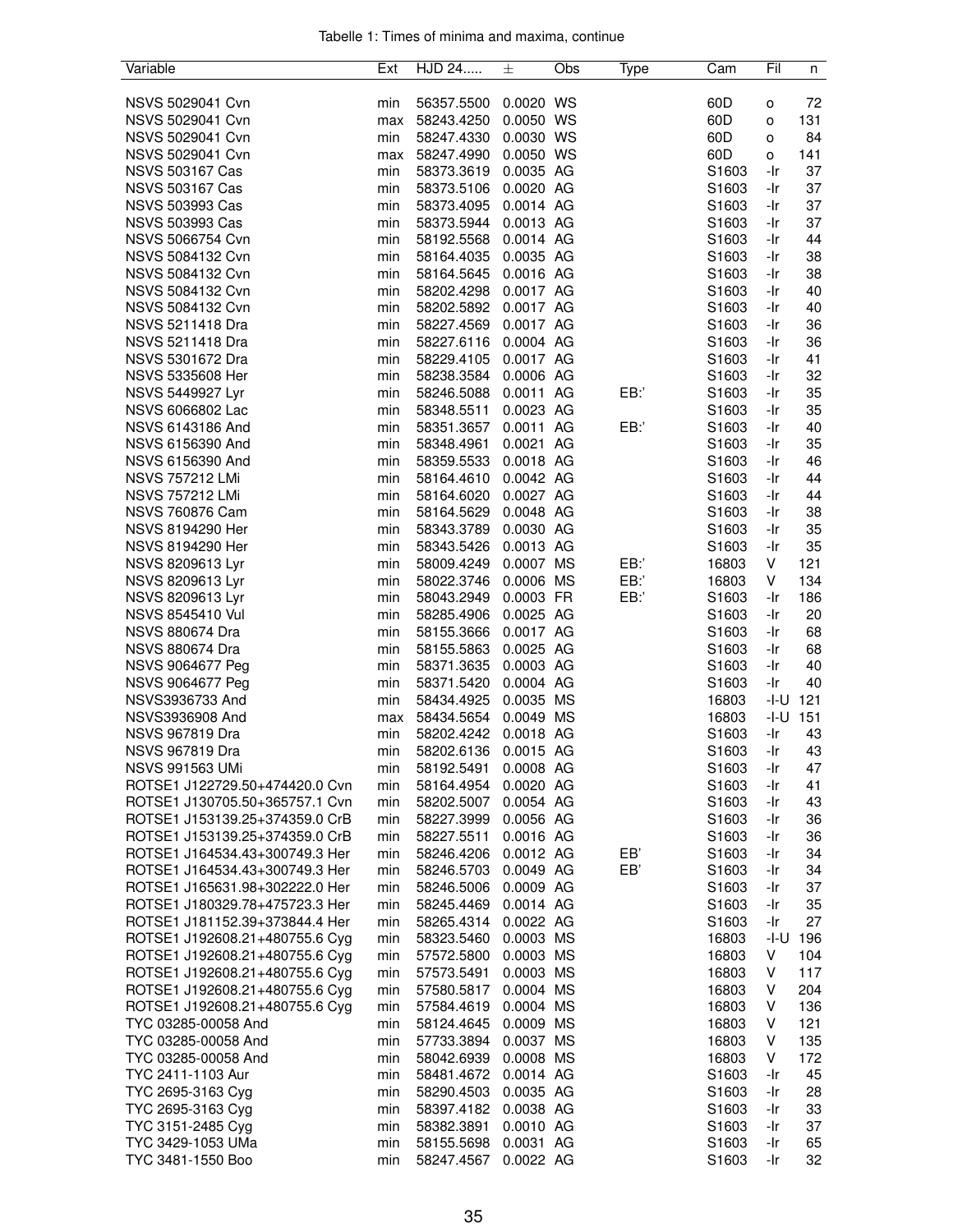|  |  |  | Tabelle 1: Times of minima and maxima, continue |  |
|--|--|--|-------------------------------------------------|--|
|  |  |  |                                                 |  |

| Variable                                     | Ext | HJD 24                 | 士           | Obs | Type | Cam   | Fil | n   |
|----------------------------------------------|-----|------------------------|-------------|-----|------|-------|-----|-----|
|                                              |     |                        |             |     |      |       |     |     |
| TYC 3609-0680 Cyg                            | min | 58336.4293             | 0.0015 AG   |     |      | S1603 | -Ir | 33  |
| TYC 3609-0680 Cyg                            | min | 58397.3892             | 0.0006 AG   |     |      | S1603 | -Ir | 36  |
| TYC 3609-0680 Cyg                            | min | 58397.5258             | 0.0002 AG   |     |      | S1603 | -Ir | 36  |
| TYC 3653-0160 Cas                            | min | 58397.5625             | 0.0022 AG   |     |      | S1603 | -Ir | 45  |
| TYC 4030-0688 Cas                            | min | 56219.4514             | 0.0006 AG   |     |      | S1603 | -Ir | 51  |
| TYC 4030-0688 Cas                            | min | 56934.4542             | 0.0010 AG   |     |      | S1603 | -Ir | 48  |
| TYC 4030-0688 Cas                            | min | 56955.2954             | 0.0010 AG   |     |      | S1603 | -Ir | 29  |
| TYC 4030-0688 Cas                            | min | 57257.5747             | 0.0003 AG   |     |      | S1603 | -Ir | 38  |
| TYC 4030-0688 Cas                            | min | 57298.3706             | 0.0004 AG   |     |      | S1603 | -Ir | 39  |
| TYC 4030-0688 Cas                            | min | 57628.6202             | 0.0003 AG   |     |      | S1603 | -Ir | 48  |
| TYC 4030-0688 Cas                            |     |                        |             |     |      |       |     |     |
|                                              | min | 58005.3609             | 0.0012 AG   |     |      | S1603 | -Ir | 35  |
| TYC 4030-0688 Cas                            | min | 58030.2695             | 0.0003 AG   |     |      | S1603 | -Ir | 30  |
| TYC 4030-0688 Cas                            | min | 58040.6301             | 0.0003 AG   |     |      | S1603 | -Ir | 63  |
| TYC 4030-0688 Cas                            | min | 58389.3658             | 0.0005 AG   |     |      | S1603 | -Ir | 42  |
| TYC 4030-0688 Cas                            | min | 58409.3542             | 0.0018 AG   |     |      | S1603 | -Ir | 48  |
| TYC 4030-0688 Cas                            | min | 58413.4123             | 0.0007 AG   |     |      | S1603 | -Ir | 52  |
| TYC 4049-0327 Cam                            | min | 58382.4451             | 0.0024 AG   |     |      | S1603 | -Ir | 50  |
| UCAC3 236-213160 Vul                         | min | 57593.4797             | 0.0002 MS   |     |      | 16803 | V   | 97  |
| UCAC3 236-213160 Vul                         | min | 57621.4189             | 0.0005 MS   |     |      | 16803 | V   | 158 |
| UCAC3 236-213160 Vul                         | min | 57621.5622             | 0.0006 MS   |     |      | 16803 | V   | 158 |
| UCAC3 236-213160 Vul                         | min | 57699.3211             | 0.0002 MS   |     |      | 16803 | V   | 87  |
| UCAC3 236-213160 Vul                         | min | 57937.4601             | 0.0007 MS   |     |      | 16803 | V   | 185 |
| UCAC3 236-213160 Vul                         | min | 57937.6088             | 0.0005 MS   |     |      | 16803 | V   | 185 |
| UCAC3 236-213160 Vul                         | min | 57956.3839             | 0.0010 MS   |     |      | 16803 | V   | 199 |
| UCAC3 236-213160 Vul                         | min | 57956.5327             | 0.0012 MS   |     |      | 16803 | V   | 199 |
| UCAC3 236-213160 Vul                         | min | 57945.4443             | 0.0008 MS   |     |      | 16803 | V   | 188 |
| UCAC3 236-213160 Vul                         | min | 57945.5937             | 0.0005 MS   |     |      | 16803 | V   | 188 |
| UCAC3 236-212219 Vul                         | min | 57699.2744             | 0.0002 MS   |     |      | 16803 | V   | 84  |
|                                              |     |                        |             |     |      |       |     |     |
| UCAC3 236-212219 Vul                         | min | 57621.4513             | 0.0003 MS   |     |      | 16803 | V   | 167 |
| UCAC3 236-212219 Vul                         | min | 57986.4840             | 0.0004 MS   |     |      | 16803 | V   | 135 |
| UCAC3 236-212219 Vul                         | min | 58017.3681             | 0.0006 MS   |     |      | 16803 | V   | 143 |
| UCAC3 236-212095 Vul                         | min | 57937.4428             | 0.0006 MS   |     |      | 16803 | V   | 171 |
| UCAC3 236-212095 Vul                         | min | 57937.6078             | 0.0011 MS   |     |      | 16803 | V   | 171 |
| UCAC3 236-212095 Vul                         | min | 58042.4486             | 0.0001 MS   |     |      | 16803 | V   | 118 |
| UCAC3 236-212095 Vul                         | min | 58042.2874             | 0.0002 MS   |     |      | 16803 | V   | 118 |
| UCAC3 236-212095 Vul                         | min | 58017.3634             | 0.0010 MS   |     |      | 16803 | V   | 138 |
| UCAC3 236-212095 Vul                         | min | 57986.4569             | 0.0009 MS   |     |      | 16803 | V   | 124 |
| UCAC3 236-212095 Vul                         | min | 57956.3829             | 0.0002 MS   |     |      | 16803 | V   | 195 |
| UCAC3 236-212095 Vul                         | min | 57956.5502             | 0.0005 MS   |     |      | 16803 | V   | 195 |
| UCAC3 236-212095 Vul                         | min | 57945.4155             | 0.0008 MS   |     |      | 16803 | V   | 177 |
| UCAC3 236-212095 Vul                         | min | 57945.5850             | 0.0010 MS   |     |      | 16803 | V   | 177 |
| UCAC3 236-212095 Vul                         | min | 57699.3414             | 0.0012 MS   |     |      | 16803 | V   | 72  |
| UCAC3 236-212095 Vul                         | min | 57621.4155             | 0.0005 MS   |     |      | 16803 | V   | 142 |
| UCAC3 236-212095 Vul                         | min | 57593.4995             | 0.0004 MS   |     |      | 16803 | V   | 95  |
| UCAC3 237-215410 Cyg                         | min | 58017.3753             | 0.0005 MS   |     |      | 16803 | V   | 140 |
| UCAC3 237-215410 Cyg                         | min | 57986.4362             | 0.0004 MS   |     |      | 16803 | V   | 125 |
| UCAC3 237-215410 Cyg                         | min | 57937.6099             | 0.0008 MS   |     |      | 16803 | V   | 185 |
| UCAC3 237-215410 Cyg                         | min | 57956.4647             | 0.0011 MS   |     |      | 16803 | V   | 187 |
| UCAC3 238-156799 Lyr                         | min | 57618.5148             | 0.0011 MSFR |     |      | 16803 | V   | 115 |
|                                              |     |                        | 0.0006 MSFR |     |      | 16803 | V   | 98  |
| UCAC3 238-156799 Lyr<br>UCAC3 238-156799 Lyr | min | 57626.4001             |             |     |      |       |     |     |
|                                              | min | 57899.5376             | 0.0009 MSFR |     |      | 16803 | V   | 107 |
| UCAC3 238-156799 Lyr                         | min | 57921.6186             | 0.0015 MSFR |     |      | 16803 | V   | 150 |
| UCAC3 238-156799 Lyr                         | min | 57935.5916             | 0.0010 MSFR |     |      | 16803 | V   | 178 |
| UCAC3 238-156799 Lyr                         | min | 57949.5651             | 0.0010 MSFR |     |      | 16803 | V   | 146 |
| UCAC3 238-156799 Lyr                         | min | 57950.4663             | 0.0026 MSFR |     |      | 16803 | V   | 141 |
| UCAC3 238-156799 Lyr                         | min | 57978.4033             | 0.0007 MSFR |     |      | 16803 | V   | 134 |
| UCAC3 238-156799 Lyr                         | min | 58022.3537             | 0.0012 MSFR |     |      | 16803 | V   | 117 |
| UCAC3 238-157541 Lyr                         | min | 57618.4820             | 0.0004 MSFR |     |      | 16803 | V   | 131 |
| UCAC3 238-157541 Lyr                         | min | 57626.4124             | 0.0006 MSFR |     |      | 16803 | V   | 95  |
| UCAC3 238-157541 Lyr                         | min | 58009.4699             | 0.0025 MSFR |     |      | 16803 | V   | 133 |
| UCAC3 238-157541 Lyr                         | min | 58022.4703             | 0.0015 MSFR |     |      | 16803 | V   | 135 |
| UCAC3 238-155729 Lyr                         | min | 57618.4830             | 0.0010 MSFR |     |      | 16803 | V   | 96  |
| UCAC3 238-155729 Lyr                         | min | 57899.6277 0.0012 MSFR |             |     |      | 16803 | V   | 114 |
|                                              |     |                        |             |     |      |       |     |     |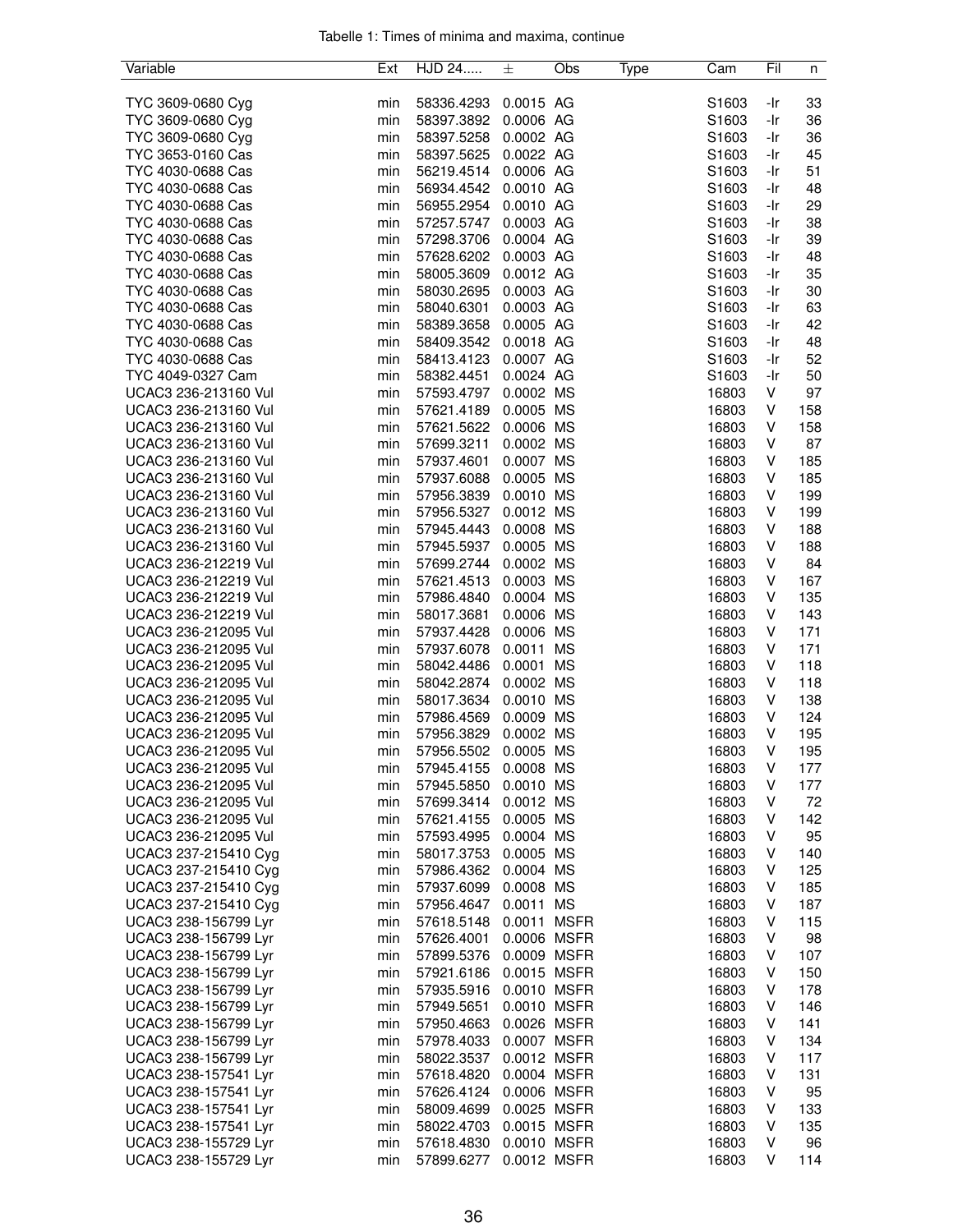| Variable             | Ext | HJD 24                    | 士           | Obs | Type  | Cam               | Fil | n   |
|----------------------|-----|---------------------------|-------------|-----|-------|-------------------|-----|-----|
|                      |     |                           |             |     |       |                   |     |     |
| UCAC3 238-155729 Lyr | min | 57921.5058                | 0.0012 MSFR |     |       | 16803             | V   | 132 |
| UCAC3 238-155729 Lyr | min | 57935.4069                | 0.0010 MSFR |     |       | 16803             | V   | 168 |
| UCAC3 238-155729 Lyr | min | 57949.5243                | 0.0012 MSFR |     |       | 16803             | V   | 132 |
| UCAC3 238-155729 Lyr | min | 57950.4459 0.0010 MSFR    |             |     |       | 16803             | V   | 151 |
| UCAC3 238-155729 Lyr | min | 57978.4620                | 0.0013 MSFR |     |       | 16803             | V   | 134 |
| UCAC3 238-155729 Lyr | min | 58009.4377                | 0.0025 MSFR |     |       | 16803             | V   | 130 |
| UCAC3 238-155729 Lyr | min | 58022.4370                | 0.0012 MSFR |     |       | 16803             | V   | 119 |
| UCAC3 238-155503 Lyr | min | 58009.3327                | 0.0004 MS   |     |       | 16803             | V   | 133 |
| UCAC3 238-155503 Lyr |     | min2 56918.5037           | 0.0005 FR   |     | E!    | S1603             | -Ir | 158 |
| UCAC3 238-155729 Lyr |     | min2 56918.3207           | 0.0016 FR   |     | E!    | S1603             | -Ir | 151 |
| UCAC3 238-155729 Lyr | min | 58043.4029                | 0.0020 FR   |     | E!    | S1603             | -Ir | 164 |
| UCAC3 238-156501 Lyr | min | 55096.3013                | 0.0008 FR   |     | EA/R! | S1603             | -Ir | 42  |
| UCAC3 238-156501 Lyr | min | 55380.4917                | 0.0004 FR   |     |       | S1603             | -Ir | 121 |
| UCAC3 238-156501 Lyr |     | min2 55409.5205           | 0.0006 FR   |     |       | S1603             | -Ir | 173 |
| UCAC3 238-156501 Lyr | min | 55418.3823                | 0.0004 FR   |     |       | S1603             | -Ir | 196 |
|                      | min |                           | 0.0005 FR   |     |       | S <sub>1603</sub> | -Ir | 206 |
| UCAC3 238-156501 Lyr |     | 55429.4343                | 0.0004 FR   |     |       |                   |     |     |
| UCAC3 238-156501 Lyr |     | min2 56568.3774           |             |     |       | S1603             | -Ir | 204 |
| UCAC3 238-156501 Lyr | min | 56590.2864                | 0.0004 FR   |     |       | S1603             | -Ir | 155 |
| UCAC3 238-156501 Lyr | min | 56624.2317                | 0.0005 FR   |     |       | S1603             | -Ir | 119 |
| UCAC3 238-156501 Lyr | min | 56918.2950                | 0.0006 FR   |     |       | S1603             | -Ir | 163 |
| UCAC3 238-156501 Lyr |     | min2 56918.4961           | 0.0025 FR   |     |       | S1603             | -Ir | 163 |
| UCAC3 238-156501 Lyr | min | 58043.2398                | 0.0025 FR   |     |       | S1603             | -Ir | 180 |
| UCAC3 238-156501 Lyr |     | min2 58043.4439           | 0.0030 FR   |     |       | S1603             | -Ir | 180 |
| UCAC3 238-156799 Lyr | min | 55074.4748                | 0.0013 FR   |     | E!    | S1603             | -Ir | 93  |
| UCAC3 238-156799 Lyr | min | 55380.5001                | 0.0007 FR   |     | E!    | S1603             | -Ir | 112 |
| UCAC3 238-156799 Lyr |     | min2 55385.4606           | 0.0005 FR   |     | E!    | S1603             | -Ir | 108 |
| UCAC3 238-156799 Lyr |     | min2 55387.4916           | 0.0006 FR   |     | E!    | S1603             | -Ir | 116 |
| UCAC3 238-156799 Lyr | min | 55429.4162                | 0.0018 FR   |     | E!    | S <sub>1603</sub> | -Ir | 153 |
| UCAC3 238-156799 Lyr | min | 56568.3636                | 0.0013 FR   |     | E!    | S <sub>1603</sub> | -Ir | 170 |
| UCAC3 238-156799 Lyr |     | min2 56596.3031           | 0.0009 FR   |     | E!    | S1603             | -Ir | 122 |
| UCAC3 238-156799 Lyr |     | min2 56624.2492           | 0.0022 FR   |     | E!    | S1603             | -Ir | 95  |
| UCAC3 238-156799 Lyr |     | min2 56918.3267           | 0.0012 FR   |     | E!    | S1603             | -Ir | 156 |
| UCAC3 238-156799 Lyr |     | min2 58043.3078           | 0.0006 FR   |     | E!    | S1603             | -Ir | 154 |
| UCAC3 238-157541 Lyr | min | 55074.4648                | 0.0006 FR   |     | E!    | S1603             | -Ir | 107 |
| UCAC3 238-157541 Lyr |     | min2 55380.3984           | 0.0009 FR   |     | E!    | S1603             | -Ir | 127 |
| UCAC3 238-157541 Lyr | min | 55380.5656: 0.0025 FR     |             |     | E!    | S1603             | -Ir | 127 |
| UCAC3 238-157541 Lyr |     | min2 55385.4591           | 0.0004 FR   |     | E!    | S1603             | -Ir | 111 |
|                      |     | min2 55387.4841           | 0.0004 FR   |     | E!    |                   | -Ir | 128 |
| UCAC3 238-157541 Lyr |     | min2 55409.4214 0.0013 FR |             |     | E!    | S1603<br>S1603    | -Ir |     |
| UCAC3 238-157541 Lyr |     |                           |             |     |       |                   |     | 133 |
| UCAC3 238-157541 Lyr | mın | 55409.5846                | $0.0015$ FR |     | E!    | S1603             | -Ir | 133 |
| UCAC3 238-157541 Lyr | min | 55418.3698                | 0.0015 FR   |     | E!    | S1603             | -Ir | 197 |
| UCAC3 238-157541 Lyr |     | min2 55418.5316           | 0.0008 FR   |     | E!    | S1603             | -Ir | 197 |
| UCAC3 238-157541 Lyr |     | min2 55429.3332 0.0015 FR |             |     | E!    | S1603             | -Ir | 207 |
| UCAC3 238-157541 Lyr | min | 55429.5053                | 0.0005 FR   |     | E!    | S1603             | -Ir | 207 |
| UCAC3 238-157541 Lyr |     | min2 56500.5327           | 0.0010 FR   |     | E!    | S1603             | -Ir | 164 |
| UCAC3 238-157541 Lyr |     | min2 56568.3654           | 0.0003 FR   |     | E!    | S1603             | -Ir | 210 |
| UCAC3 238-157541 Lyr | min | 56577.3112                | 0.0006 FR   |     | E!    | S1603             | -Ir | 70  |
| UCAC3 238-157541 Lyr | min | 56579.3373                | 0.0004 FR   |     | E!    | S1603             | -Ir | 136 |
| UCAC3 238-157541 Lyr |     | min2 56590.3026           | 0.0006 FR   |     | E!    | S1603             | -Ir | 163 |
| UCAC3 238-157541 Lyr |     | min2 56596.3763           | 0.0004 FR   |     | E!    | S1603             | -Ir | 149 |
| UCAC3 238-157541 Lyr | min | 56624.2251                | 0.0006 FR   |     | E!    | S1603             | -Ir | 127 |
| UCAC3 238-157541 Lyr |     | min2 56918.3479           | 0.0006 FR   |     | E!    | S1603             | -Ir | 164 |
| UCAC3 238-157541 Lyr | min | 56918.5182                | 0.0006 FR   |     | E!    | S1603             | -Ir | 164 |
| UCAC3 238-157541 Lyr | min | 58043.3924                | 0.0006 FR   |     | E!    | S1603             | -Ir | 185 |
| UCAC3 239-156860 Lyr | min | 57978.4148                | 0.0010 MS   |     |       | 16803             | V   | 143 |
| UCAC3 239-156860 Lyr | min | 57949.4957                | 0.0001 MS   |     |       | 16803             | V   | 149 |
| UCAC3 239-156860 Lyr | min | 57950.4820                | 0.0001 MS   |     |       | 16803             | V   | 147 |
|                      | min | 57935.5288                | 0.0020 MS   |     |       | 16803             | V   | 171 |
| UCAC3 239-156860 Lyr |     |                           |             |     |       |                   |     |     |
| UCAC3 239-156860 Lyr | min | 57921.5651                | 0.0009 MS   |     |       | 16803             | V   | 155 |
| UCAC3 239-156860 Lyr | min | 57893.6296                | 0.0012 MS   |     |       | 16803             | V   | 103 |
| UCAC3 239-156860 Lyr | min | 57626.4887                | 0.0015 MS   |     |       | 16803             | V   | 98  |
| UCAC3 239-156860 Lyr | min | 57618.4219                | 0.0012 MS   |     |       | 16803             | V   | 122 |
| UCAC3 239-156481 Lyr | max | 58009.3336                | 0.0015 MSFR |     |       | 16803             | V   | 126 |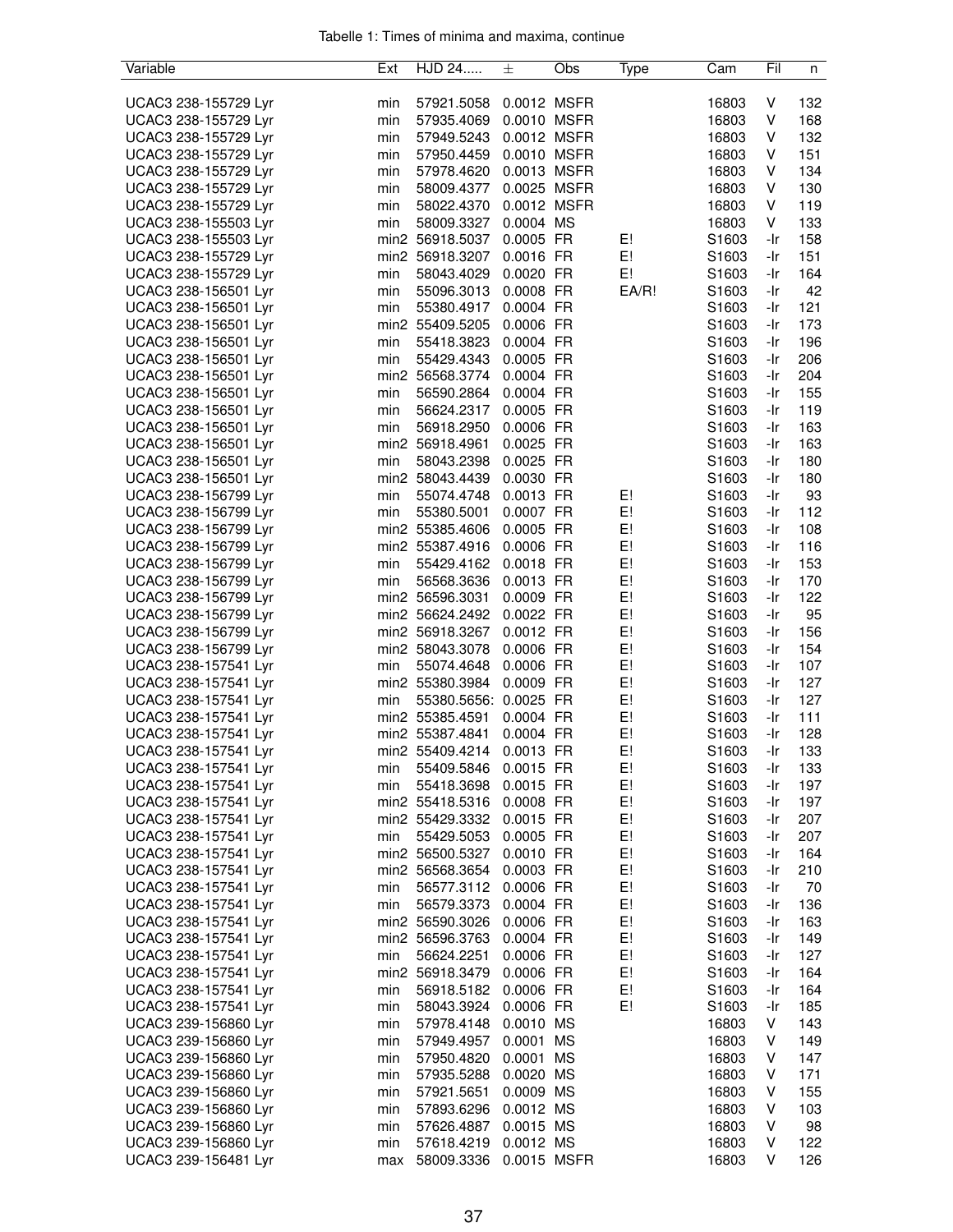| Variable             | Ext | HJD 24                | 士           | Obs | Type | Cam               | Fil  | n   |
|----------------------|-----|-----------------------|-------------|-----|------|-------------------|------|-----|
|                      |     |                       |             |     |      |                   |      |     |
| UCAC3 239-156481 Lyr | max | 57935.4622            | 0.0009 MSFR |     |      | 16803             | V    | 184 |
| UCAC3 239-156481 Lyr | max | 57950.6235            | 0.0015 MSFR |     |      | 16803             | V    | 146 |
| UCAC3 239-156481 Lyr | max | 57921.5834            | 0.0010 MSFR |     |      | 16803             | V    | 173 |
| UCAC3 239-156481 Lyr | max | 57626.4118            | 0.0010 MSFR |     |      | 16803             | V    | 98  |
| UCAC3 239-156481 Lyr | max | 57893.5189            | 0.0007 MSFR |     |      | 16803             | V    | 105 |
| UCAC3 239-156481 Lyr | max | 57618.3570            | 0.0019 MSFR |     |      | 16803             | V    | 130 |
| UCAC3 239-158108 Lyr | min | 57618.4822            | 0.0004 MSFR |     |      | 16803             | V    | 133 |
| UCAC3 239-158108 Lyr | min | 57921.4071            | 0.0013 MSFR |     |      | 16803             | V    | 168 |
| UCAC3 239-158108 Lyr | min | 57978.3611            | 0.0030 MSFR |     |      | 16803             | V    | 146 |
| UCAC3 239-158108 Lyr | min | 57949.3902            | 0.0030 MSFR |     |      | 16803             | V    | 163 |
| UCAC3 239-158108 Lyr | min | 57935.6400            | 0.0013 MSFR |     |      | 16803             | V    | 176 |
| UCAC3 239-158108 Lyr | min | 57626.3466            | 0.0020 MSFR |     |      | 16803             | V    | 54  |
| UCAC3 239-158108 Lyr | min | 57950.3781            | 0.0007 MSFR |     |      | 16803             | V    | 51  |
| UCAC3 239-156481 Lyr | max | 55380.4259            | 0.0018 FR   |     | RR!  | S1603             | -Ir  | 118 |
| UCAC3 239-156481 Lyr | max | 55387.5301            | 0.0016 FR   |     | RR!  | S <sub>1603</sub> | -Ir  | 128 |
| UCAC3 239-156481 Lyr | max | 55409.4737            | 0.0008 FR   |     | RR!  | S <sub>1603</sub> | -Ir  | 172 |
| UCAC3 239-156481 Lyr |     | 55418.5124            | 0.0010 FR   |     | RR!  | S1603             | -Ir  | 185 |
|                      | max | 55429.4843            | 0.0015 FR   |     | RR!  |                   |      | 202 |
| UCAC3 239-156481 Lyr | max |                       |             |     |      | S1603<br>S1603    | -Ir  |     |
| UCAC3 239-156481 Lyr | max | 56568.4664            | 0.0015 FR   |     | RR!  |                   | -Ir  | 205 |
| UCAC3 239-156481 Lyr | max | 56590.4067            | 0.0020 FR   |     | RR!  | S1603             | -Ir  | 166 |
| UCAC3 239-156481 Lyr | max | 56624.3015            | 0.0020 FR   |     | RR!  | S1603             | -Ir  | 120 |
| UCAC3 239-156860 Lyr |     | min2 55074.4379       | 0.0025 FR   |     | E!   | S1603             | -Ir  | 103 |
| UCAC3 239-156860 Lyr | min | 55096.2928: 0.0020 FR |             |     | E!   | S1603             | -Ir  | 44  |
| UCAC3 239-156860 Lyr |     | min2 55380.5408       | 0.0020 FR   |     | E!   | S1603             | -Ir  | 125 |
| UCAC3 239-156860 Lyr | min | 55385.4560            | 0.0013 FR   |     | E!   | S1603             | -Ir  | 115 |
| UCAC3 239-156860 Lyr | min | 55387.4214            | 0.0007 FR   |     | E!   | S1603             | -Ir  | 127 |
| UCAC3 239-156860 Lyr | min | 55409.4564            | 0.0013 FR   |     | E!   | S1603             | -Ir  | 167 |
| UCAC3 239-156860 Lyr | min | 55418.5004            | 0.0010 FR   |     | E!   | S <sub>1603</sub> | -Ir  | 183 |
| UCAC3 239-156860 Lyr | min | 55429.5150            | 0.0018 FR   |     | E!   | S <sub>1603</sub> | -Ir  | 195 |
| UCAC3 239-156860 Lyr |     | min2 56568.3365       | 0.0009 FR   |     | E!   | S1603             | -Ir  | 190 |
| UCAC3 239-156860 Lyr | min | 56579.3647            | 0.0015 FR   |     | E!   | S1603             | -Ir  | 133 |
| UCAC3 239-156860 Lyr | min | 56596.2773            | 0.0009 FR   |     | E!   | S1603             | -Ir  | 136 |
| UCAC3 239-156860 Lyr |     | min2 56918.3068       | 0.0015 FR   |     | E!   | S1603             | -Ir  | 152 |
| UCAC3 239-156860 Lyr | min | 56918.4994            | 0.0012 FR   |     | E!   | S1603             | -Ir  | 152 |
| UCAC3 239-156860 Lyr | min | 58043.3334            | 0.0015 FR   |     | E!   | S1603             | -Ir  | 167 |
| UCAC3 239-158108 Lyr | min | 55387.5523            | 0.0015 FR   |     | E!   | S1603             | -Ir  | 129 |
| UCAC3 239-158108 Lyr | min | 55418.4785            | 0.0004 FR   |     | E!   | S1603             | -Ir  | 193 |
| UCAC3 239-158108 Lyr | min | 56500.5596            | 0.0015 FR   |     | E!   | S1603             | -Ir  | 155 |
| UCAC3 239-158108 Lyr | min | 56568.3149            | 0.0005 FR   |     | E!   | S1603             | -Ir  | 187 |
| UCAC3 239-158108 Lyr | min | 56596.2994            | 0.0006 FR   |     | E!   | S1603             | -Ir  | 145 |
| UCAC3 239-158108 Lyr | min | 56624.2872            | 0.0005 FR   |     | E!   | S1603             | -Ir  | 119 |
| UCAC3 239-158108 Lyr |     | min2 56918.3689       | 0.0005 FR   |     | E!   | S1603             | -Ir  | 147 |
| UCAC3 239-159278 Lyr |     | min2 55074.5450       | 0.0007 FR   |     | E!   | S1603             | -Ir  | 110 |
| UCAC3 239-159278 Lyr | min | 55380.5462            | 0.0010 FR   |     | E!   | S1603             | -Ir  | 120 |
| UCAC3 239-159278 Lyr | min | 55387.5491            | 0.0015 FR   |     | E!   | S1603             | -Ir  | 135 |
| UCAC3 239-159278 Lyr | min | 55409.5091            | 0.0007 FR   |     | E!   | S1603             | -Ir  | 170 |
| UCAC3 239-159278 Lyr |     |                       |             |     | E!   |                   |      |     |
|                      | min | 55418.4390            | 0.0008 FR   |     |      | S1603             | -Ir  | 189 |
| UCAC3 239-159278 Lyr | min | 55429.5379            | 0.0005 FR   |     | E!   | S1603             | -Ir  | 201 |
| UCAC3 239-159278 Lyr | min | 56500.5732            | 0.0018 FR   |     | E!   | S1603             | -Ir  | 179 |
| UCAC3 239-159278 Lyr |     | min2 56568.3887       | 0.0008 FR   |     | E!   | S1603             | -Ir  | 195 |
| UCAC3 239-159278 Lyr | min | 56577.3140            | 0.0008 FR   |     | E!   | S1603             | -Ir  | 68  |
| UCAC3 239-159278 Lyr | min | 56590.3507            | 0.0005 FR   |     | E!   | S1603             | -Ir  | 152 |
| UCAC3 239-159278 Lyr |     | min2 56596.3821       | 0.0012 FR   |     | E!   | S1603             | -Ir  | 152 |
| UCAC3 239-159278 Lyr |     | min2 56918.3186       | 0.0008 FR   |     | E!   | S1603             | -Ir  | 170 |
| UCAC3 239-159278 Lyr |     | min2 58043.4165       | 0.0010 FR   |     | E!   | S1603             | -Ir  | 178 |
| UCAC3 248-200530 Cyg | min | 58076.3554            | 0.0015 MSFR |     |      | 16803             | V    | 97  |
| UCAC3 250-197400 Cyg | min | 58076.2728            | 0.0020 MSFR |     |      | 16803             | V    | 96  |
| UCAC3 250-197400 Cyg | min | 58075.3549            | 0.0011 MSFR |     |      | 16803             | V    | 93  |
| UCAC3 250-197400 Cyg | min | 58078.3297            | 0.0011 MSFR |     |      | 16803             | V    | 84  |
| UCAC3 250-197400 Cyg | min | 58041.3117            | 0.0015 MSFR |     |      | 16803             | V    | 127 |
| UCAC3-250-208751 Cyg | min | 58312.5340            | 0.0035 MSFR |     |      | 16803             | -I-U | 138 |
| UCAC3 250-208751 Cyg | min | 58357.5005            | 0.0028 MSFR |     |      | 16803             | o    | 125 |
| UCAC3 250-208751 Cyg | min | 58316.5850            | 0.0014 MSFR |     |      | 16803             | o    | 195 |
|                      |     |                       |             |     |      |                   |      |     |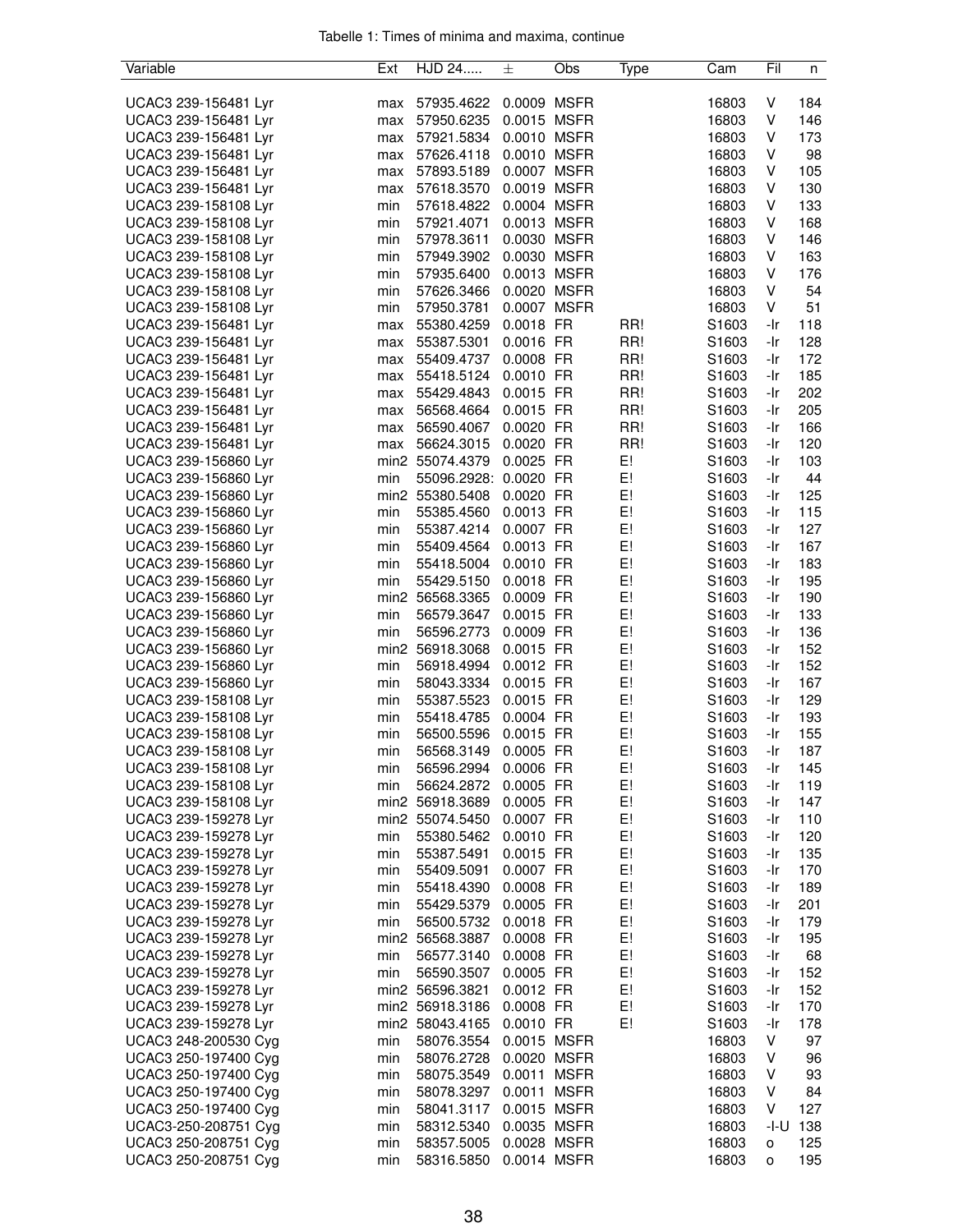| Variable             | Ext | HJD 24     | 士           | Obs | Type | Cam   | Fil  | n   |
|----------------------|-----|------------|-------------|-----|------|-------|------|-----|
|                      |     |            |             |     |      |       |      |     |
| UCAC3 250-208751 Cyg | min | 58320.6351 | 0.0014 MSFR |     |      | 16803 | o    | 139 |
| UCAC3 274-028753 And | min | 57389.3054 | 0.0005 MS   |     |      | 16803 | V    | 64  |
| UCAC3 274-028753 And | min | 57693.5752 | 0.0003 MS   |     |      | 16803 | V    | 128 |
| UCAC3 274-028753 And | min | 57694.5322 | 0.0005 MS   |     |      | 16803 | V    | 206 |
| UCAC3 274-028753 And | min | 57710.6163 | 0.0009 MS   |     |      | 16803 | V    | 132 |
| UCAC3 274-028753 And | min | 57712.5322 | 0.0006 MS   |     |      | 16803 | V    | 110 |
| UCAC3 274-028753 And | min | 57733.4010 | 0.0014 MS   |     |      | 16803 | V    | 164 |
| UCAC3 274-028753 And | min | 57748.3392 | 0.0006 MS   |     |      | 16803 | V    | 132 |
| UCAC3 274-028753 And | min | 57759.4471 | 0.0003 MS   |     |      | 16803 | V    | 174 |
| UCAC3 274-028753 And | min | 58017.5705 | 0.0010 MS   |     |      | 16803 | V    | 111 |
| UCAC3 274-028753 And | min | 58029.6386 | 0.0005 MS   |     |      | 16803 | V    | 96  |
| UCAC3 274-028753 And | min | 58042.6556 | 0.0001 MS   |     |      | 16803 | V    | 161 |
| UCAC3 274-028753 And | min | 58078.4618 | 0.0004 MS   |     |      | 16803 | V    | 117 |
| UCAC3 274-028753 And | min | 58080.3770 | 0.0007 MS   |     |      | 16803 | V    | 165 |
| UCAC3 274-028753 And | min | 58112.3589 | 0.0008 MS   |     |      | 16803 | V    | 152 |
| UCAC3 274-028753 And | min | 58124.4152 | 0.0011 MS   |     |      | 16803 | V    | 157 |
| UCAC3 274-028753 And |     |            | 0.0015 MSFR |     |      | 6303E |      | 186 |
| UCAC3 274-028768 And | min | 56987.3738 |             |     |      |       | о    |     |
|                      | min | 56987.2580 | 0.0010 MSFR |     |      | 6303E | о    | 186 |
| UCAC3 274-028768 And | min | 58112.4271 | 0.0017 MS   |     |      | 16803 | V    | 144 |
| UCAC3 274-028768 And | min | 58124.4130 | 0.0008 MS   |     |      | 16803 | V    | 157 |
| UCAC3 274-028768 And | min | 58080.4629 | 0.0006 MS   |     |      | 16803 | V    | 166 |
| UCAC3 274-028768 And | min | 58078.4650 | 0.0007 MS   |     |      | 16803 | V    | 110 |
| UCAC3 274-028768 And | min | 58042.5068 | 0.0004 MS   |     |      | 16803 | V    | 167 |
| UCAC3 274-028768 And | min | 58029.6349 | 0.0016 MS   |     |      | 16803 | V    | 123 |
| UCAC3 274-028768 And | min | 58017.6456 | 0.0011 MS   |     |      | 16803 | V    | 126 |
| UCAC3 274-028768 And | min | 58009.6535 | 0.0006 MS   |     |      | 16803 | V    | 133 |
| UCAC3 274-028768 And | min | 57759.4964 | 0.0003 MS   |     |      | 16803 | V    | 175 |
| UCAC3 274-028768 And | min | 57748.3962 | 0.0005 MS   |     |      | 16803 | V    | 136 |
| UCAC3 274-028768 And | min | 57733.3034 | 0.0009 MS   |     |      | 16803 | V    | 159 |
| UCAC3 274-028768 And | min | 57693.5701 | 0.0003 MS   |     |      | 16803 | V    | 136 |
| UCAC3 274-028768 And | min | 57694.4580 | 0.0005 MS   |     |      | 16803 | V    | 211 |
| UCAC3 274-028768 And | min | 57694.6789 | 0.0001 MS   |     |      | 16803 | V    | 211 |
| UCAC3 275-028218 And | min | 57389.3056 | 0.0005 MS   |     |      | 16803 | V    | 59  |
| UCAC3 275-028218 And | min | 57692.5271 | 0.0006 MS   |     |      | 16803 | V    | 76  |
| UCAC3 275-028218 And | min | 57693.5518 | 0.0004 MS   |     |      | 16803 | V    | 139 |
| UCAC3 275-028218 And | min | 57694.5775 | 0.0003 MS   |     |      | 16803 | V    | 196 |
| UCAC3 275-028218 And | min | 57710.5692 | 0.0008 MS   |     |      | 16803 | V    | 143 |
| UCAC3 275-028218 And | min | 57733.3255 | 0.0007 MS   |     |      | 16803 | V    | 134 |
| UCAC3 275-028218 And | min | 57759.3642 | 0.0004 MS   |     |      | 16803 | V    | 117 |
| UCAC3 275-028218 And | min | 58009.6872 | 0.0004 MS   |     |      | 16803 | ٧    | 128 |
| UCAC3 275-028218 And | min | 58017.6789 | 0.0004 MS   |     |      | 16803 | V    | 77  |
| UCAC3 275-028218 And | min | 58042.6959 | 0.0010 MS   |     |      | 16803 | ٧    | 145 |
| UCAC3 275-028218 And | min | 58080.4198 | 0.0009 MS   |     |      | 16803 | V    | 157 |
| UCAC3 275-028218 And | min | 58112.4028 | 0.0005 MS   |     |      | 16803 | V    | 144 |
|                      |     |            |             |     |      |       |      |     |
| UCAC3 275-030186 And | min | 58124.3627 | 0.0006 MS   |     |      | 16803 | V    | 145 |
| UCAC3 275-030186 And | min | 58112.3617 | 0.0012 MS   |     |      | 16803 | V    | 140 |
| UCAC3 275-030186 And | min | 58080.4891 | 0.0006 MS   |     |      | 16803 | V    | 163 |
| UCAC3 275-030186 And | min | 58078.4264 | 0.0010 MS   |     |      | 16803 | V    | 100 |
| UCAC3 275-030186 And | min | 58042.6178 | 0.0010 MS   |     |      | 16803 | V    | 151 |
| UCAC3 275-030186 And | min | 58017.5780 | 0.0003 MS   |     |      | 16803 | V    | 109 |
| UCAC3 275-030186 And | min | 57748.3494 | 0.0001 MS   |     |      | 16803 | V    | 135 |
| UCAC3 275-030186 And | min | 57759.3167 | 0.0007 MS   |     |      | 16803 | V    | 148 |
| UCAC3 275-030186 And | min | 57733.4430 | 0.0002 MS   |     |      | 16803 | V    | 142 |
| UCAC3 275-030186 And | min | 57694.5449 | 0.0015 MS   |     |      | 16803 | V    | 207 |
| UCAC3 275-030186 And | min | 57712.5477 | 0.0002 MS   |     |      | 16803 | V    | 113 |
| UCAC3 275-030186 And | min | 57710.4787 | 0.0005 MS   |     |      | 16803 | V    | 143 |
| UCAC3 275-030186 And | min | 57389.3007 | 0.0014 MS   |     |      | 16803 | V    | 62  |
| UCAC3 275-153185 Cyg | min | 58323.5322 | 0.0007 MS   |     |      | 16803 | -I-U | 187 |
| UCAC3 276-029490 Per | min | 57710.5614 | 0.0022 MS   |     |      | 16803 | V    | 130 |
| UCAC3 276-029490 Per | min | 57389.2719 | 0.0003 MS   |     |      | 16803 | V    | 60  |
| UCAC3 276-029490 Per | min | 57692.5309 | 0.0008 MS   |     |      | 16803 | V    | 76  |
| UCAC3 276-029490 Per | min | 57693.6096 | 0.0004 MS   |     |      | 16803 | V    | 138 |
| UCAC3 276-029490 Per | min | 57694.5343 | 0.0003 MS   |     |      | 16803 | V    | 220 |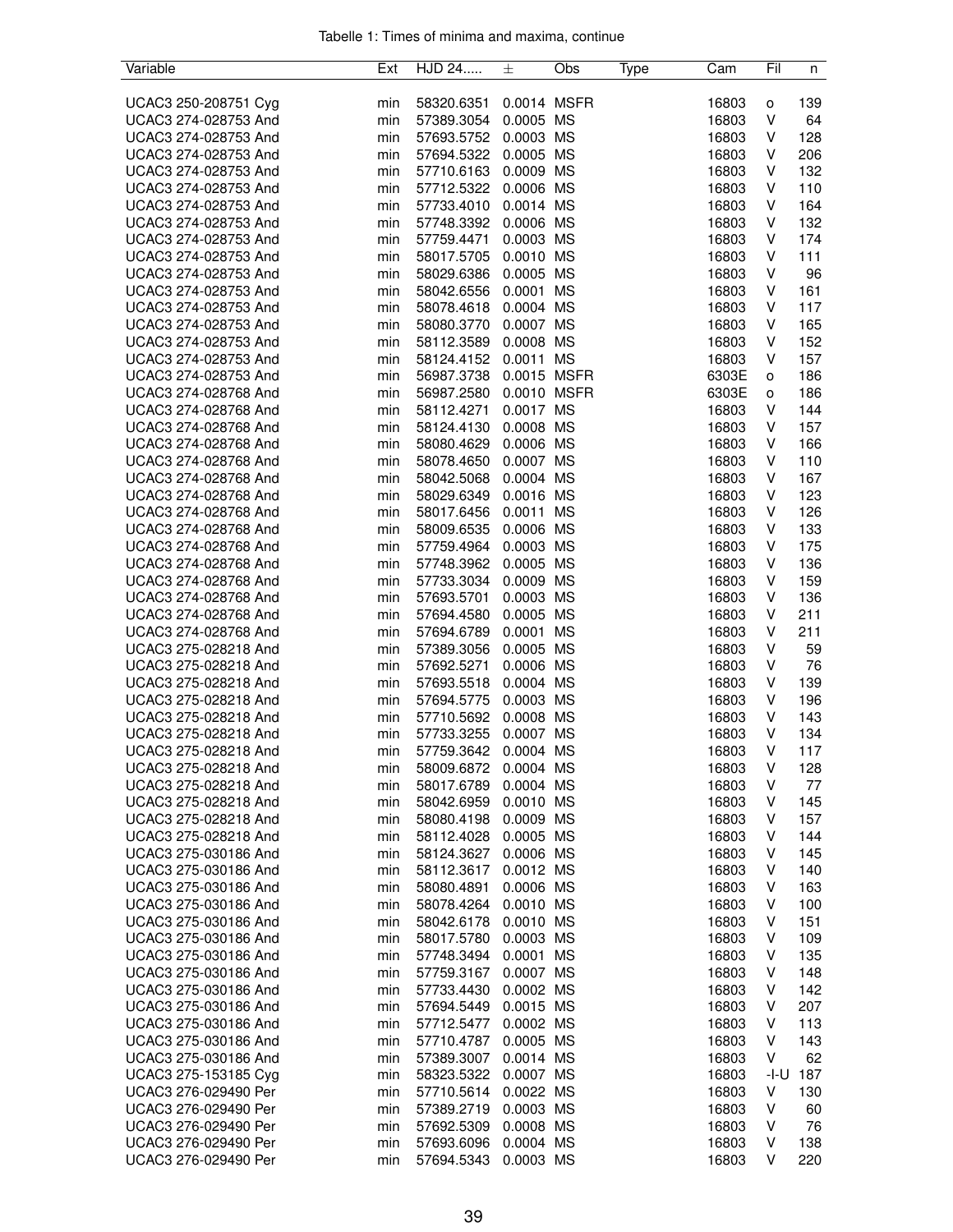| Variable             | Ext | HJD 24                   | 士           | Obs | Type  | Cam               | Fil | n   |
|----------------------|-----|--------------------------|-------------|-----|-------|-------------------|-----|-----|
|                      |     |                          |             |     |       |                   |     |     |
| UCAC3 276-029490 Per | min | 57712.5651               | 0.0004 MS   |     |       | 16803             | V   | 117 |
| UCAC3 276-029490 Per | min | 57733.3677               | 0.0007 MS   |     |       | 16803             | V   | 144 |
| UCAC3 276-029490 Per | min | 57748.3143               | 0.0006 MS   |     |       | 16803             | V   | 139 |
| UCAC3 276-029490 Per | min | 57759.4087               | 0.0003 MS   |     |       | 16803             | V   | 164 |
| UCAC3 276-029490 Per | min | 58009.6591               | 0.0007 MS   |     |       | 16803             | V   | 122 |
|                      |     |                          |             |     |       |                   |     |     |
| UCAC3 276-029490 Per | min | 58017.6728               | 0.0009 MS   |     |       | 16803             | V   | 115 |
| UCAC3 276-029490 Per | min | 58029.6889               | 0.0006 MS   |     |       | 16803             | V   | 105 |
| UCAC3 276-029490 Per | min | 58042.6342               | 0.0008 MS   |     |       | 16803             | V   | 157 |
| UCAC3 276-029490 Per | min | 58080.3888               | 0.0003 MS   |     |       | 16803             | V   | 161 |
| UCAC3 276-029490 Per | min | 58112.2874               | 0.0007 MS   |     |       | 16803             | V   | 134 |
| UCAC3 276-029490 Per | min | 58112.4405               | 0.0010 MS   |     |       | 16803             | V   | 134 |
| UCAC3 276-029490 Per | min | 58124.4594               | 0.0007 MS   |     |       | 16803             | V   | 149 |
| UCAC3 276-029490 Per | min | 58124.3058               | 0.0005 MS   |     |       | 16803             | V   | 149 |
| UCAC3 282-171491 Cyg |     | min2 57257.4285          | 0.0019 FR   |     | E!    | S1603             | -Ir | 160 |
| UCAC3 282-171491 Cyg | min | 57257.5607               | 0.0009 FR   |     | E!    | S1603             | -Ir | 160 |
| UCAC3 282-171491 Cyg |     | min2 57261.4135          | 0.0014 FR   |     | E!    | S <sub>1603</sub> | -Ir | 155 |
| UCAC3 282-171491 Cyg | min | 57261.5454 0.0010 FR     |             |     | E!    | S1603             | -Ir | 155 |
|                      |     |                          |             |     | E!    |                   |     | 132 |
| UCAC3 282-171491 Cyg | min | 58038.3271               | 0.0013 FR   |     |       | S <sub>1603</sub> | -Ir |     |
| UCAC3 282-171491 Cyg |     | min2 58038.4593          | 0.0014 FR   |     | E!    | S1603             | -Ir | 132 |
| UCAC3 282-172128 Cyg | min | 58079.3537 0.0005 MSFR   |             |     |       | 16803             | V   | 103 |
| UCAC3 282-172128 Cyg | min | 58073.4449: 0.0022 MSFR  |             |     |       | 16803             | V   | 104 |
| UCAC3 282-172128 Cyg | min | 58073.2872: 0.0020 MSFR  |             |     |       | 16803             | V   | 104 |
| UCAC3 282-172128 Cyg | min | 58033.4301               | 0.0007 MSFR |     |       | 16803             | V   | 146 |
| UCAC3 282-172128 Cyg | min | 58040.4002               | 0.0006 MSFR |     |       | 16803             | V   | 147 |
| UCAC3 282-172128 Cyg | min | 58039.4910               | 0.0007 MSFR |     |       | 16803             | V   | 120 |
| UCAC3 282-172128 Cyg | min | 58051.3116               | 0.0006 MSFR |     |       | 16803             | V   | 136 |
| UCAC3 282-172128 Cyg | min | 58051.4669  0.0010  MSFR |             |     |       | 16803             | V   | 136 |
| UCAC3 282-172128 Cyg | min | 58054.3442 0.0005 MSFR   |             |     |       | 16803             | V   | 136 |
|                      |     | 58056.3127 0.0013 MSFR   |             |     |       |                   |     |     |
| UCAC3 282-172128 Cyg | min |                          |             |     |       | 16803             | V   | 42  |
| UCAC3 282-172128 Cyg | min | 58084.3542               | 0.0005 MSFR |     |       | 16803             | V   | 97  |
| UCAC3 282-171034 Cyg |     | min2 56219.3210          | 0.0020 FR   |     | E!    | S1603             | -Ir | 35  |
| UCAC3 282-171034 Cyg |     | min2 56520.5209          | 0.0029 FR   |     | E!    | S1603             | -Ir | 100 |
| UCAC3 282-171034 Cyg | min | 56963.2815               | 0.0012 FR   |     | E!    | S1603             | -Ir | 87  |
| UCAC3 282-171034 Cyg |     | min2 57257.3958          | 0.0006 FR   |     | E!    | S1603             | -Ir | 160 |
| UCAC3 282-171034 Cyg | min | 57257.5847               | 0.0007 FR   |     | E!    | S1603             | -Ir | 160 |
| UCAC3 282-171034 Cyg | min | 57261.4896               | 0.0005 FR   |     | E!    | S1603             | -Ir | 153 |
| UCAC3 282-171034 Cyg | min | 58038.2765               | 0.0020 FR   |     | E!    | S1603             | -Ir | 109 |
| UCAC3 282-171034 Cyg |     | min2 58038.4629          | 0.0015 FR   |     | E!    | S1603             | -Ir | 109 |
| UCAC3 282-172128 Cyg | min | 58038.2793               | 0.0006 FR   |     | E!    | S1603             | -Ir | 217 |
| UCAC3 282-172128 Cyg |     | min2 58038.4304          | 0.0006 FR   |     | E!    | S1603             | -Ir | 217 |
| UCAC3 283-169865 Cyg |     | min2 56520.4918          | 0.0020 FR   |     | E!    | S1603             | -Ir | 219 |
| UCAC3 283-169865 Cyg |     |                          | 0.0009 FR   |     |       |                   |     |     |
|                      | min | 56963.2508               |             |     | E!    | S1603             | -Ir | 219 |
| UCAC3 283-169865 Cyg |     | min2 57257.4165          | 0.0016 FR   |     | E!    | S1603             | -Ir | 313 |
| UCAC3 283-169865 Cyg | min | 57257.6041               | 0.0007 FR   |     | E!    | S1603             | -Ir | 313 |
| UCAC3 283-169865 Cyg | min | 57261.3834               | 0.0005 FR   |     | E!    | S1603             | -Ir | 302 |
| UCAC3 283-169865 Cyg |     | min2 57261.5737          | 0.0020 FR   |     | E!    | S1603             | -Ir | 302 |
| UCAC3 283-169865 Cyg | min | 57264.4130: 0.0030 FR    |             |     | E!    | S <sub>1603</sub> | -Ir | 147 |
| UCAC3 283-166207 Cyg | min | 58033.4476               | 0.0005 MS   |     |       | 16803             | V   | 154 |
| UCAC3 283-166207 Cyg | min | 58039.5079               | 0.0004 MS   |     |       | 16803             | V   | 125 |
| UCAC3 283-166207 Cyg | min | 58079.3904               | 0.0011 MS   |     |       | 16803             | V   | 110 |
| UCAC3 283-166207 Cyg | min | 58054.3316               | 0.0005 MS   |     |       | 16803             | V   | 122 |
| UCAC3 283-166207 Cyg | min | 58051.4065               | 0.0010 MS   |     |       | 16803             | V   | 135 |
| UCAC3 283-166207 Cyg | min | 58040.3415               | 0.0009 MS   |     |       | 16803             | V   | 141 |
|                      |     |                          |             |     |       |                   | V   |     |
| UCAC3 283-169273 Cyg | min | 58040.3610               | 0.0001 MS   |     |       | 16803             |     | 151 |
| UCAC3 283-165976 Cyg | max | 58033.3764               | 0.0008 MSFR |     |       | 16803             | V   | 149 |
| UCAC3 283-165976 Cyg | max | 58040.3336               | 0.0009 MSFR |     |       | 16803             | V   | 138 |
| UCAC3 283-165976 Cyg | max | 58079.3066               | 0.0008 MSFR |     |       | 16803             | V   | 95  |
| UCAC3 283-165976 Cyg | max | 58039.4609               | 0.0008 MSFR |     |       | 16803             | V   | 107 |
| UCAC3 283-165976 Cyg | max | 58054.3779               | 0.0008 MSFR |     |       | 16803             | V   | 116 |
| UCAC3 283-165976 Cyg | max | 58040.4640               | 0.0010 MSFR |     |       | 16803             | V   | 138 |
| UCAC3 283-165976 Cyg | max | 58051.3384               | 0.0008 MSFR |     |       | 16803             | V   | 113 |
| UCAC3 283-165976 Cyg | max | 56520.4265               | 0.0012 FR   |     | DSCT! | S1603             | -Ir | 245 |
| UCAC3 283-165976 Cyg | max | 56520.5712               | 0.0010 FR   |     | DSCT! | S1603             | -Ir | 245 |
|                      |     |                          |             |     |       |                   |     |     |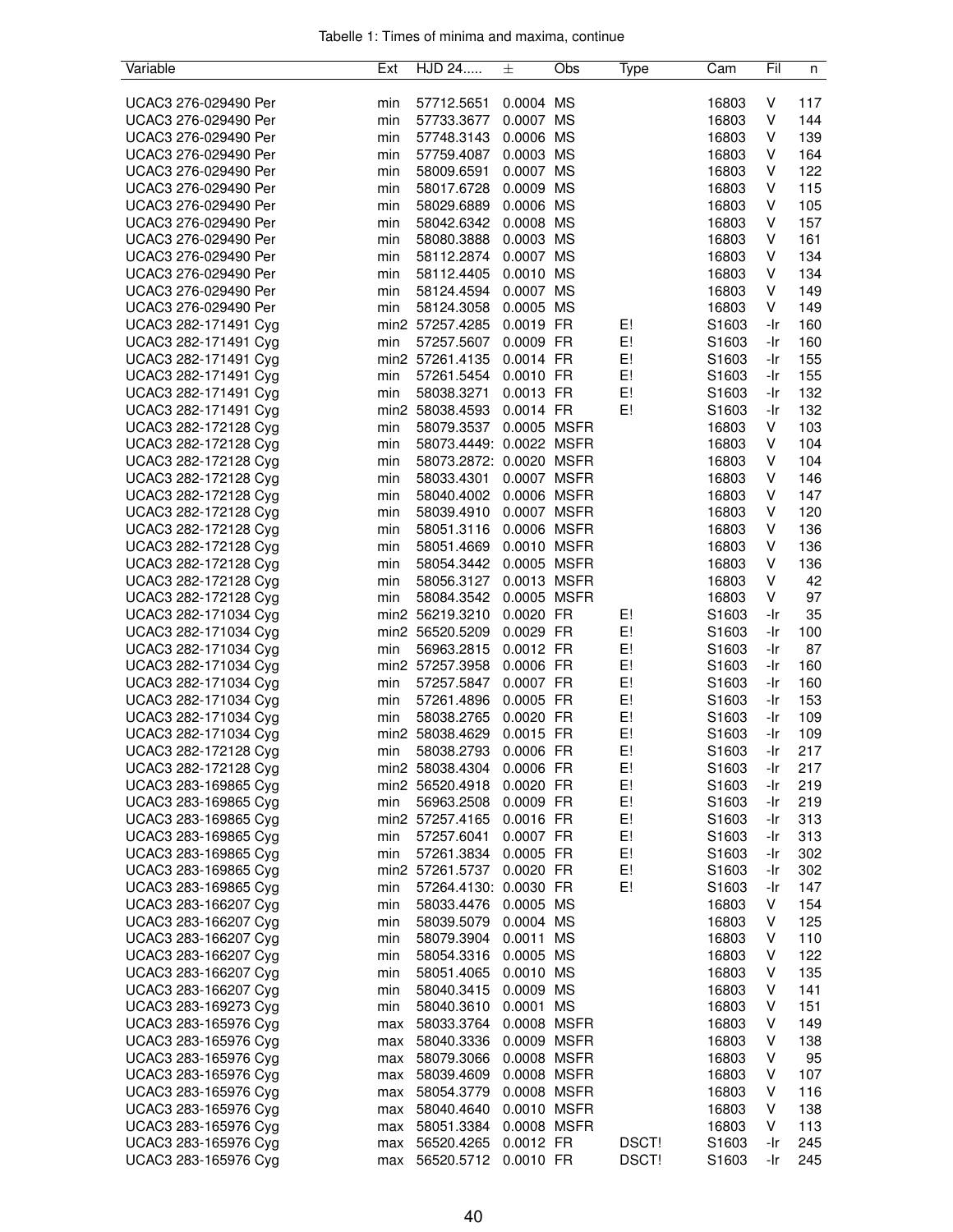| Tabelle 1: Times of minima and maxima, continue |  |  |  |  |  |
|-------------------------------------------------|--|--|--|--|--|
|-------------------------------------------------|--|--|--|--|--|

| Variable             | Ext | HJD 24                | 士         | Obs | Type  | Cam               | Fil        | n   |
|----------------------|-----|-----------------------|-----------|-----|-------|-------------------|------------|-----|
|                      |     |                       |           |     |       |                   |            |     |
| UCAC3 283-165976 Cyg |     | min2 56520.5089       | 0.0010 FR |     | DSCT! | S1603             | -Ir        | 245 |
| UCAC3 283-165976 Cyg | max | 56963.4003: 0.0025 FR |           |     | DSCT! | S1603             | -Ir        | 262 |
| UCAC3 283-165976 Cyg | min | 56963.3344            | 0.0012 FR |     | DSCT! | S1603             | -Ir        | 262 |
| UCAC3 283-165976 Cyg | max | 57257.4117            | 0.0008 FR |     | DSCT! | S1603             | -Ir        | 330 |
| UCAC3 283-165976 Cyg | max | 57257.5542            | 0.0014 FR |     | DSCT! | S1603             | -Ir        | 330 |
| UCAC3 283-165976 Cyg |     | min2 57257.4851       | 0.0005 FR |     | DSCT! | S1603             | -Ir        | 331 |
| UCAC3 283-165976 Cyg | max | 57261.4691            | 0.0010 FR |     | DSCT! | S1603             | -Ir        | 335 |
| UCAC3 283-165976 Cyg | min | 57261.3900            | 0.0005 FR |     | DSCT! | S1603             | -Ir        | 335 |
| UCAC3 283-165976 Cyg |     | min2 57261.5380       | 0.0008 FR |     | DSCT! | S1603             | -Ir        | 335 |
| UCAC3 283-165976 Cyg | max | 57263.3407            | 0.0018 FR |     | DSCT! | S1603             | -Ir        | 261 |
| UCAC3 283-165976 Cyg | min | 57263.5556            | 0.0012 FR |     | DSCT! | S1603             | -Ir        | 261 |
| UCAC3 283-165976 Cyg | max | 57264.3662            | 0.0012 FR |     | DSCT! | S1603             | -Ir        | 172 |
| UCAC3 283-165976 Cyg | min | 57264.4571            | 0.0012 FR |     | DSCT! | S1603             | -Ir        | 172 |
| UCAC3 283-165976 Cyg |     |                       | 0.0010 FR |     | DSCT! | S1603             | -Ir        | 265 |
|                      | max | 58038.2989            |           |     |       |                   |            |     |
| UCAC3 283-165976 Cyg | max | 58038.4398            | 0.0010 FR |     | DSCT! | S1603             | -Ir        | 265 |
| UCAC3 283-165976 Cyg |     | min2 58038.3862       | 0.0010 FR |     | DSCT! | S1603             | -Ir        | 265 |
| UCAC3 283-165976 Cyg | min | 58038.5107            | 0.0010 FR |     | DSCT! | S1603             | -Ir        | 265 |
| UCAC3 283-166207 Cyg |     | min2 56219.3541       | 0.0005 FR |     | E!    | S1603             | -Ir        | 265 |
| UCAC3 283-166207 Cyg | min | 56219.5763: 0.0030 FR |           |     | E!    | S <sub>1603</sub> | -Ir        | 265 |
| UCAC3 283-166207 Cyg |     | min2 56520.4947       | 0.0020 FR |     | E!    | S1603             | -Ir        | 266 |
| UCAC3 283-166207 Cyg | min | 56963.4163            | 0.0020 FR |     | E!    | S1603             | -Ir        | 274 |
| UCAC3 283-166207 Cyg | min | 57257.4518            | 0.0005 FR |     | E!    | S1603             | -Ir        | 325 |
| UCAC3 283-166207 Cyg |     | min2 57261.4104       | 0.0010    | FR  | E!    | S1603             | -Ir        | 346 |
| UCAC3 283-166207 Cyg | min | 57261.6253: 0.0030 FR |           |     | E!    | S1603             | -Ir        | 346 |
| UCAC3 283-166207 Cyg | min | 57263.4960            | 0.0020 FR |     | E!    | S1603             | -Ir        | 253 |
| UCAC3 283-166207 Cyg |     | min2 57264.3326       | 0.0018 FR |     | E!    | S1603             | -Ir        | 348 |
| UCAC3 283-166207 Cyg | min | 57264.5494            | 0.0008 FR |     | E!    | S1603             | -Ir        | 348 |
| UCAC3 283-166207 Cyg |     | min2 58038.4613       | 0.0008 FR |     | E!    | S1603             | -Ir        | 268 |
| UCAC3 283-169273 Cyg |     | min2 57257.3973       | 0.0025 FR |     | E!    | S1603             | -Ir        | 157 |
|                      |     |                       | 0.0023 FR |     | E!    |                   |            | 157 |
| UCAC3 283-169273 Cyg | min | 57257.5451            | 0.0030 FR |     | E!    | S1603             | -Ir<br>-Ir | 143 |
| UCAC3 283-169273 Cyg | min | 57261.4278            |           |     |       | S1603             |            |     |
| UCAC3 283-169273 Cyg | min | 58038.2713            | 0.0028 FR |     | E!    | S1603             | -Ir        | 120 |
| UCAC3 283-169273 Cyg |     | min2 58038.4179       | 0.0025 FR |     | E!    | S1603             | -Ir        | 120 |
| UCAC3 283-169273 Cyg | min | 58038.5674            | 0.0028 FR |     | E!    | S1603             | -Ir        | 120 |
| UCAC3 283-169865 Cyg | min | 58038.3852            | 0.0010 FR |     | E!    | S1603             | -Ir        | 242 |
| UCAC3 283-169865 Cyg |     | min2 58038.5708       | 0.0010 FR |     | E!    | S1603             | -Ir        | 242 |
| UCAC3 283-171096 Cyg | min | 56219.3262            | 0.0010 FR |     | E!    | S1603             | -Ir        | 134 |
| UCAC3 283-171096 Cyg | min | 56963.2895            | 0.0010 FR |     | E!    | S1603             | -Ir        | 119 |
| UCAC3 283-171096 Cyg | min | 58038.3077            | 0.0005 FR |     | E!    | S1603             | -Ir        | 250 |
| UCAC3 285-064219 Per |     | min2 58080.3762       | 0.0013 FR |     | E!    | S1603             | -Ir        | 257 |
| UCAC3 285-064219 Per | min | 57275.5414            | 0.0020 FR |     | E!    | S1603             | -Ir        | 218 |
| UCAC3 285-064219 Per |     | min2 57328.4979       | 0.0018 FR |     | E!    | S1603             | -Ir        | 362 |
| UCAC3 285-064219 Per | min | 57332.2613            | 0.0022 FR |     | E!    | S1603             | -Ir        | 83  |
| UCAC3 285-064219 Per | min | 57657.5039            | 0.0020 FR |     | E!    | S1603             | -Ir        | 276 |
| UCAC3 285-064219 Per | min | 57752.3689            | 0.0020 FR |     | E!    | S1603             | -Ir        | 193 |
| UCAC3 285-064219 Per | min | 57753.3743            | 0.0018 FR |     | E!    | S1603             | -Ir        | 187 |
| UCAC3 285-064219 Per |     | min2 57800.3018       | 0.0020 FR |     | E!    | S1603             | -Ir        | 120 |
| UCAC3 285-064219 Per |     | min2 57840.4566       | 0.0018 FR |     | E!    | S1603             | -Ir        | 200 |
| UCAC3 285-064219 Per | min | 58040.4834            | 0.0016 FR |     | E!    | S1603             | -Ir        | 159 |
| UCAC3 285-064219 Per | min | 58042.4849            | 0.0016 FR |     | E!    | S1603             | -Ir        | 264 |
| UCAC3 285-064219 Per |     | min2 58080.3762       | 0.0013 FR |     | E!    | S1603             | -Ir        | 257 |
| UCAC3 285-064533 Per | min | 57275.4892            | 0.0007 FR |     | E!    | S1603             | -Ir        | 204 |
|                      |     |                       |           |     | E!    |                   |            | 204 |
| UCAC3 285-064533 Per | min | 57275.6139            | 0.0010 FR |     |       | S1603             | -Ir        |     |
| UCAC3 285-064533 Per | min | 57327.3264            | 0.0017 FR |     | E!    | S1603             | -Ir        | 155 |
| UCAC3 285-064533 Per |     | min2 57327.4473       | 0.0012 FR |     | E!    | S1603             | -Ir        | 155 |
| UCAC3 285-064533 Per | min | 57327.5690            | 0.0017 FR |     | E!    | S1603             | -Ir        | 155 |
| UCAC3 285-064533 Per | min | 57328.2936            | 0.0015 FR |     | E!    | S1603             | -Ir        | 328 |
| UCAC3 285-064533 Per |     | min2 57328.4179       | 0.0018 FR |     | E!    | S1603             | -Ir        | 328 |
| UCAC3 285-064533 Per | min | 57328.5393            | 0.0015 FR |     | E!    | S1603             | -Ir        | 328 |
| UCAC3 285-064533 Per |     | min2 57329.3869       | 0.0014 FR |     | E!    | S1603             | -Ir        | 327 |
| UCAC3 285-064533 Per | min | 57329.5077            | 0.0020 FR |     | E!    | S1603             | -Ir        | 327 |
| UCAC3 285-064533 Per |     | min2 57329.6227       | 0.0020 FR |     | E!    | S1603             | -Ir        | 327 |
| UCAC3 285-064533 Per |     | min2 57330.3547       | 0.0020 FR |     | E!    | S1603             | -Ir        | 240 |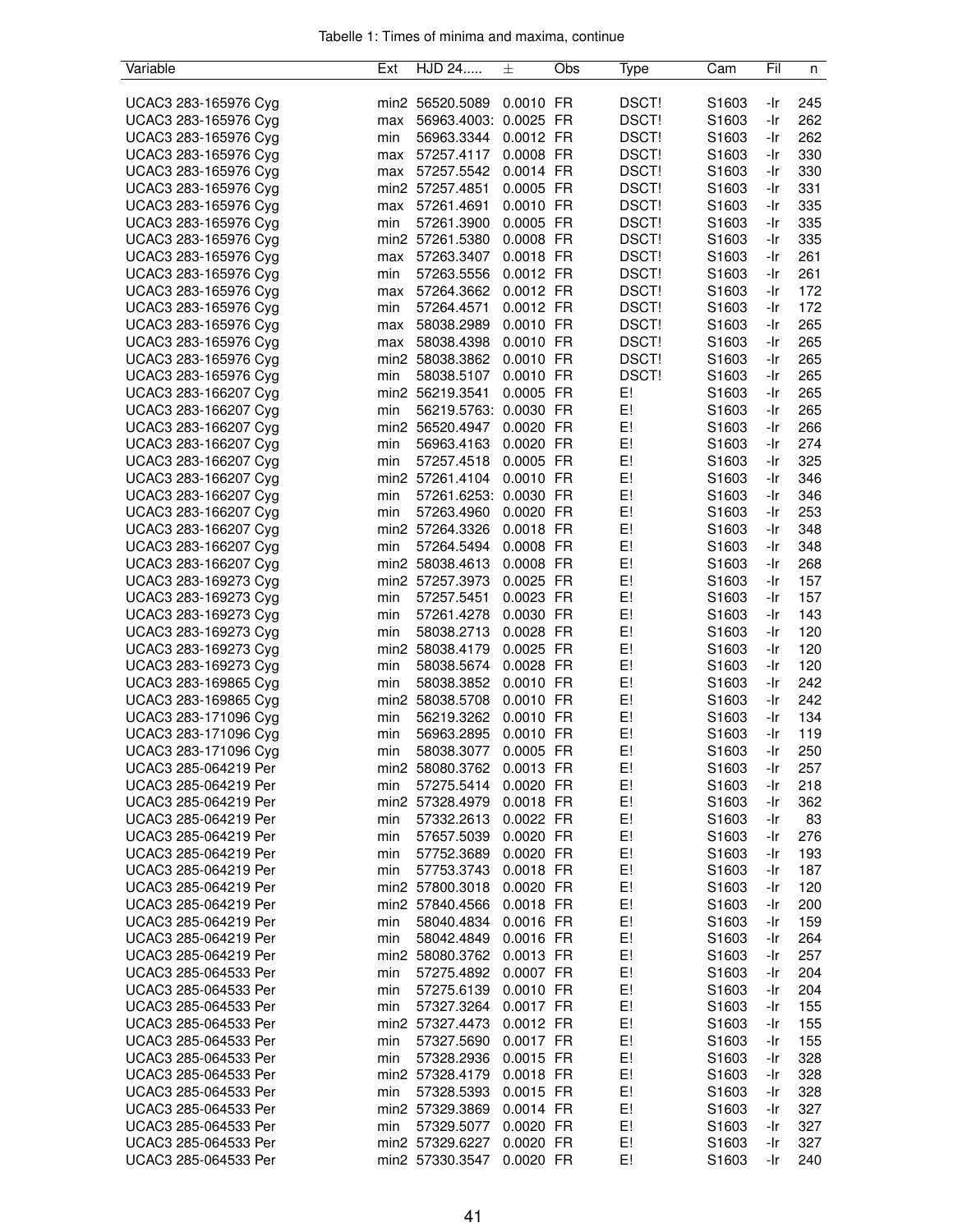| Variable                                     | Ext        | HJD 24                   | 士                      | Obs | Type     | Cam               | Fil        | n          |
|----------------------------------------------|------------|--------------------------|------------------------|-----|----------|-------------------|------------|------------|
|                                              |            |                          |                        |     |          |                   |            |            |
| UCAC3 285-064533 Per                         | min        | 57330.4763               | 0.0020 FR              |     | E!       | S1603             | -Ir        | 240        |
| UCAC3 285-064533 Per                         |            | min2 57332.2941          | 0.0014 FR              |     | E!       | S1603             | -Ir        | 207        |
| UCAC3 285-064533 Per                         | min        | 57332.4172               | 0.0015 FR              |     | E!       | S1603             | -Ir        | 207        |
| UCAC3 285-064533 Per                         |            | min2 57338.3496          | 0.0025 FR              |     | E!       | S <sub>1603</sub> | -Ir        | 298        |
| UCAC3 285-064533 Per                         | min        | 57338.4731               | 0.0010 FR              |     | E!       | S1603             | -Ir        | 298        |
| UCAC3 285-064533 Per                         |            | min2 57338.5919          | 0.0008 FR              |     | E!       | S <sub>1603</sub> | -Ir        | 298        |
| UCAC3 285-064533 Per                         | min        | 57474.3546: 0.0018 FR    |                        |     | E!       | S <sub>1603</sub> | -Ir        | 84         |
| UCAC3 285-064533 Per                         |            | min2 57752.3133          | 0.0014 FR              |     | E!       | S1603             | -Ir        | 92         |
| UCAC3 285-064533 Per                         | min        | 57752.4377               | 0.0018 FR              |     | E!       | S1603             | -Ir        | 92         |
| UCAC3 285-064533 Per                         |            | min2 57753.2857          | 0.0013 FR              |     | E!       | S1603             | -Ir        | 172        |
| UCAC3 285-064533 Per                         | min        | 57753.4061               | 0.0014 FR              |     | E!       | S1603             | -Ir        | 172        |
| UCAC3 285-064533 Per                         | min        | 58040.4494               | 0.0012 FR              |     | E!       | S1603             | -Ir        | 280        |
| UCAC3 285-064533 Per                         |            | min2 58040.5736          | 0.0010 FR              |     | E!       | S1603             | -Ir        | 280        |
| UCAC3 285-064533 Per                         | min        | 58042.3849               | 0.0012 FR              |     | E!       | S1603             | -Ir        | 236        |
| UCAC3 285-064533 Per                         |            | min2 58042.5074          | 0.0012 FR              |     | E!       | S <sub>1603</sub> | -Ir        | 236        |
| UCAC3 285-064533 Per                         | min        | 58080.2938               | 0.0015 FR              |     | E!       | S1603             | -Ir        | 171        |
| UCAC3 285-064533 Per                         |            | min2 58080.4157          | 0.0020 FR              |     | E!       | S <sub>1603</sub> | -Ir        | 171        |
| UCAC3 285-064742 Per                         |            | min2 58040.5991          | 0.0004 FR              |     | E!       | S <sub>1603</sub> | -Ir        | 301        |
| UCAC3 285-064742 Per                         | min        | 58042.3365               | 0.0002 FR              |     | E!       | S1603             | -Ir        | 259        |
| UCAC3 285-064742 Per                         | min        | 58080.5390               | 0.0003 FR              |     | E!<br>E! | S1603             | -Ir<br>-Ir | 275        |
| UCAC3 285-064904 Per                         | min        | 57330.5494               | 0.0018 FR<br>0.0015 FR |     |          | S1603             |            | 292        |
| UCAC3 285-064904 Per                         | min        | 57338.3849               |                        |     | E!       | S1603             | -Ir        | 299        |
| UCAC3 285-064904 Per                         | min        | 57474.3322               | 0.0012 FR              |     | E!       | S1603<br>S1603    | -Ir        | 89         |
| UCAC3 285-064904 Per<br>UCAC3 285-064904 Per | min        | 57657.3434               | 0.0020 FR              |     | E!<br>E! |                   | -Ir        | 291        |
| UCAC3 285-064904 Per                         | min        | 57840.3462<br>58040.3473 | 0.0017 FR<br>0.0021 FR |     | E!       | S1603<br>S1603    | -Ir<br>-Ir | 169<br>163 |
| UCAC3 285-065032 Per                         | min<br>max | 58040.4529               | 0.0010 FR              |     | DSCT!    | S <sub>1603</sub> | -Ir        | 330        |
| UCAC3 285-065032 Per                         | max        | 58042.4916               | 0.0008 FR              |     | DSCT!    | S <sub>1603</sub> | -Ir        | 261        |
| UCAC3 285-065032 Per                         | max        | 58045.3511               | 0.0008 FR              |     | DSCT!    | S <sub>1603</sub> | -Ir        | 137        |
| UCAC3 285-065032 Per                         | max        | 58080.4257               | 0.0010 FR              |     | DSCT!    | S <sub>1603</sub> | -Ir        | 254        |
| UCAC3 285-065321 Per                         | min        | 58040.4541               | 0.0007 FR              |     | E!       | S1603             | -Ir        | 316        |
| UCAC3 285-065321 Per                         | min        | 58042.2816               | 0.0010 FR              |     | E!       | S1603             | -Ir        | 259        |
| UCAC3 285-065474 Per                         | min        | 58040.3071               | 0.0014 FR              |     | E!       | S1603             | -Ir        | 149        |
| UCAC3 285-065474 Per                         |            | min2 58040.5332          | 0.0014 FR              |     | E!       | S1603             | -Ir        | 149        |
| UCAC3 285-065474 Per                         |            | min2 58042.4222          | 0.0013 FR              |     | E!       | S <sub>1603</sub> | -Ir        | 257        |
| UCAC3 285-065474 Per                         |            | min2 58080.4426          | 0.0020 FR              |     | E!       | S1603             | -Ir        | 192        |
| UCAC3 285-064533 Per                         | max        | 57752.2503               | 0.0020 FR              |     |          | S1603             | -Ir        | 91         |
| UCAC3 285-064533 Per                         | max        | 57752.3748               | 0.0010 FR              |     |          | S1603             | -Ir        | 91         |
| UCAC3 285-064533 Per                         | max        | 57753.3465               | 0.0025 FR              |     |          | S1603             | -Ir        | 87         |
| UCAC3 285-064533 Per                         | max        | 58040.3866               | $0.0018$ FR            |     |          | S1603             | -Ir        | 140        |
| UCAC3 285-064533 Per                         | max        | 58040.5112               | 0.0020 FR              |     |          | S1603             | -Ir        | 140        |
| UCAC3 285-064533 Per                         | max        | 58042.3212               | 0.0020 FR              |     |          | S1603             | -Ir        | 119        |
| UCAC3 285-064533 Per                         | max        | 58042.4475               | 0.0020 FR              |     |          | S1603             | -Ir        | 119        |
| UCAC3 286-062756 Per                         | max        | 58040.3858               | 0.0011 FR              |     | DSCT!    | S1603             | -Ir        | 246        |
| UCAC3 286-062756 Per                         | max        | 58042.3587               | 0.0010 FR              |     | DSCT!    | S <sub>1603</sub> | -Ir        | 258        |
| UCAC3 286-062756 Per                         | max        | 58042.5430               | 0.0010 FR              |     | DSCT!    | S <sub>1603</sub> | -Ir        | 258        |
| UCAC3 286-062756 Per                         | max        | 58080.3311               | 0.0012 FR              |     | DSCT!    | S1603             | -Ir        | 266        |
| UCAC3 286-062756 Per                         | max        | 58080.4990               | 0.0010 FR              |     | DSCT!    | S1603             | -Ir        | 266        |
| UCAC3 286-063889 Per                         | min        | 58080.3340               | 0.0005 FR              |     | E!       | S1603             | -Ir        | 226        |
| UCAC3 286-064360 Per                         |            | min2 58040.3161          | 0.0020 FR              |     | E!       | S1603             | -Ir        | 317        |
| UCAC3 286-064360 Per                         | min        | 58042.3187               | 0.0018 FR              |     | E!       | S1603             | -Ir        | 266        |
| UCAC3 286-064360 Per                         |            | min2 58080.3890          | 0.0010 FR              |     | E!       | S1603             | -Ir        | 256        |
| UCAC3 286-064382 Per                         |            | min2 55807.5667          | 0.0010 FR              |     | E!       | S1603             | -Ir        | 165        |
| UCAC3 286-064382 Per                         | min        | 57328.2887               | 0.0010 FR              |     | E!       | S1603             | -Ir        | 174        |
| UCAC3 286-064382 Per                         |            | min2 57329.3221          | 0.0012 FR              |     | E!       | S1603             | -Ir        | 354        |
| UCAC3 286-064382 Per                         | min        | 57329.4750               | 0.0010 FR              |     | E!       | S <sub>1603</sub> | -Ir        | 354        |
| UCAC3 286-064382 Per                         |            | min2 57329.6177          | 0.0018 FR              |     | E!       | S1603             | -Ir        | 354        |
| UCAC3 286-064382 Per                         | min        | 57330.3610               | 0.0010 FR              |     | E!       | S1603             | -Ir        | 367        |
| UCAC3 286-064382 Per                         |            | min2 57332.2866          | 0.0012 FR              |     | E!       | S1603             | -Ir        | 230        |
| UCAC3 286-064382 Per                         | min        | 57332.4354               | 0.0010 FR              |     | E!       | S1603             | -Ir        | 230        |
| UCAC3 286-064382 Per                         | min        | 57338.3576               | 0.0012 FR              |     | E!       | S1603             | -Ir        | 314        |
| UCAC3 286-064382 Per                         |            | min2 57338.5036          | 0.0010 FR              |     | E!       | S1603             | -Ir        | 314        |
| UCAC3 286-064382 Per                         | min        | 57338.6532               | 0.0012 FR              |     | E!       | S1603             | -Ir        | 314        |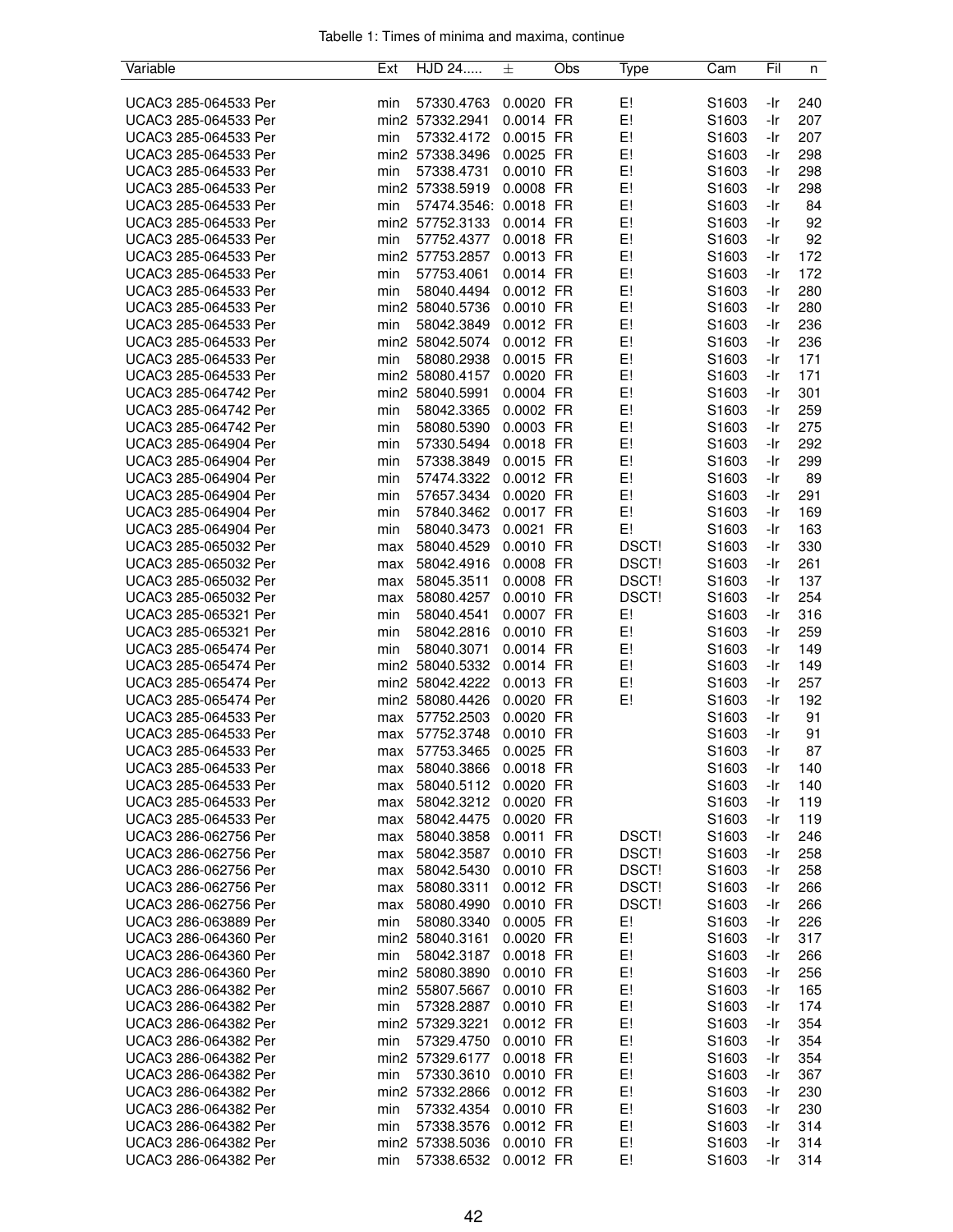| Variable             | Ext | HJD 24          | 士           | Obs | Type | Cam               | Fil          | n                  |
|----------------------|-----|-----------------|-------------|-----|------|-------------------|--------------|--------------------|
|                      |     |                 |             |     |      |                   |              |                    |
| UCAC3 286-064382 Per |     | min2 57464.3558 | 0.0020 FR   |     | E!   | S1603             | -Ir          | 116                |
| UCAC3 286-064382 Per | min | 57752.3320      | 0.0007 FR   |     | E!   | S1603             | -Ir          | 188                |
| UCAC3 286-064382 Per |     | min2 57753.3666 | 0.0010 FR   |     | E!   | S1603             | -Ir          | 193                |
| UCAC3 286-064382 Per | min | 57800.3030      | 0.0008 FR   |     | E!   | S1603             | -Ir          | 131                |
| UCAC3 286-064382 Per |     | min2 57840.4322 | 0.0010 FR   |     | E!   | S1603             | -Ir          | 192                |
| UCAC3 286-064382 Per |     | min2 57842.3575 | 0.0013 FR   |     | E!   | S1603             | -Ir          | 134                |
| UCAC3 286-064382 Per |     | min2 58040.3108 | 0.0012 FR   |     | E!   | S <sub>1603</sub> | -Ir          | 219                |
| UCAC3 286-064382 Per | min | 58040.4580      | 0.0010 FR   |     | E!   | S1603             | -Ir          | 219                |
| UCAC3 286-064382 Per |     | min2 58042.3839 | 0.0008 FR   |     | E!   | S1603             | -Ir          | 254                |
| UCAC3 286-064382 Per | min | 58042.5314      | 0.0006 FR   |     | E!   | S1603             | -Ir          | 254                |
| UCAC3 286-064382 Per |     | min2 58045.3439 | 0.0015 FR   |     | E!   | S1603             | -Ir          | 114                |
| UCAC3 286-064382 Per |     | min2 58080.2847 | 0.0006 FR   |     | E!   | S1603             | -Ir          | 234                |
| UCAC3 286-064382 Per | min | 58080.4339      | 0.0013 FR   |     | E!   | S1603             | -Ir          | 234                |
| UCAC3 298-138673 Cyg | min | 55835.3778      | 0.0011 FR   |     | E!   | S1603             | -Ir          | 402                |
| UCAC3 298-138673 Cyg |     | min2 55835.5135 | 0.0010 FR   |     | E!   | S <sub>1603</sub> | -Ir          | 402                |
| UCAC3 298-138673 Cyg | min | 58031.3122      | 0.0012 MS   |     | E!   | 16803             | V            | 218                |
| UCAC3 298-138673 Cyg | min | 58031.4486      | 0.0006 MS   |     | E!   | 16803             | V            | 218                |
| UCAC3 298-138673 Cyg | min | 58331.4177      | 0.0005 MS   |     | E!   | 16803             | $-1 - U$ 218 |                    |
| UCAC3 298-138673 Cyg |     | 58331.5561      | 0.0007 MS   |     | E!   | 16803             | $-1 - U$ 218 |                    |
|                      | min |                 |             |     |      |                   |              |                    |
| UCAC3 298-138673 Cyg | min | 58395.3310      | 0.0005 MS   |     | E!   | 16803             | $-I-U$       | 161                |
| UCAC3 298-138673 Cyg | min | 58395.4653      | 0.0010 MS   |     | E!   | 16803             | -I-U         | 161                |
| UCAC3 298-138673 Cyg | min | 58023.4224      | 0.0039 MS   |     | E!   | 16803             | V            | 122                |
| UCAC3 298-138673 Cyg | min | 58072.3759      | 0.0008 MS   |     | E!   | 16803             | V            | 129                |
| UCAC3 298-138673 Cyg | min | 57989.5656      | 0.0004 MS   |     | E!   | 16803             | V            | 233                |
| UCAC3 298-138673 Cyg | min | 57989.4269      | 0.0005 MS   |     | E!   | 16803             | V            | 233                |
| UCAC3 298-138673 Cyg | min | 57948.5012      | 0.0014 MS   |     | E!   | 16803             | V            | 150                |
| UCAC3 298-138673 Cyg | min | 57948.6344      | 0.0002 MS   |     | E!   | 16803             | V            | 150                |
| UCAC3 298-138673 Cyg | min | 57620.3780      | 0.0007 MS   |     | E!   | 16803             | V            | 149                |
| UCAC3 298-138673 Cyg | min | 57620.5122      | 0.0005 MS   |     | E!   | 16803             | V            | 149                |
| UCAC3 298-139487 Cyg | min | 58395.3635      | 0.0005 MS   |     |      | 16803             | -I-U         | 161                |
| UCAC3 298-139487 Cyg | min | 57989.3932      | 0.0007 MS   |     |      | 16803             | V            | 236                |
| UCAC3 298-139487 Cyg | min | 58023.3407      | 0.0009 MS   |     |      | 16803             | V            | 101                |
| UCAC3 298-140187 Cyg | min | 57620.4936      | 0.0004 MS   |     |      | 16803             | V            | 157                |
| UCAC3 298-140187 Cyg | min | 57615.4191      | 0.0017 MS   |     |      | 16803             | V            | 89                 |
| UCAC3 298-140187 Cyg | min | 57948.5308      | 0.0010 MS   |     |      | 16803             | V            | 122                |
| UCAC3 298-140187 Cyg | min | 57989.5042      | 0.0001 MS   |     |      | 16803             | V            | 198                |
| UCAC3 298-140187 Cyg | min | 58043.4819      | 0.0010 MS   |     |      | 16803             | V            | 168                |
| UCAC3 298-140187 Cyg | min | 58331.6403      | 0.0009 MS   |     |      | 16803             | $-I-U$       | 204                |
| UCAC3 298-140187 Cyg | min | 58331.4195      | 0.0004 MS   |     |      | 16803             |              | $-1 - U$ 204       |
| UCAC3 298-140187 Cyg | min | 58072.3435      | 0.0013 MS   |     |      | 16803             | V            | 123                |
| UCAC3 298-140290 Cyg | min | 57620.3817      | 0.0006 MS   |     |      | 16803             | V            | 151                |
| UCAC3 298-140290 Cyg | min | 57989.4160      | 0.0014 MS   |     |      | 16803             | V            | 192                |
| UCAC3 298-140290 Cyg | min | 57989.5889      | 0.0008 MS   |     |      | 16803             | V            | 192                |
| UCAC3 298-140290 Cyg | min | 58331.5373      | 0.0008 MS   |     |      | 16803             | -I-U         | 214                |
| UCAC3 298-140290 Cyg | min | 57948.5290      | 0.0001 MS   |     |      | 16803             | V            | 133                |
| UCAC3 298-140290 Cyg | min | 58043.4130      | 0.0007 MS   |     |      | 16803             | V            | 133                |
| UCAC3 298-140290 Cyg | min | 58072.4124      | 0.0029 MS   |     |      | 16803             | V            | 121                |
|                      |     | 58023.3138      | 0.0006 MS   |     |      |                   | V            |                    |
| UCAC3 298-140290 Cyg | min |                 | 0.0007 MS   |     |      | 16803             |              | 98<br>$-1 - U$ 152 |
| UCAC3 298-140290 Cyg | min | 58395.3150      |             |     |      | 16803             |              |                    |
| UCAC3 298-140290 Cyg | min | 58395.4863      | 0.0016 MS   |     |      | 16803             | -I-U         | 152                |
| UCAC3 298-138375 Cyg | min | 58031.4474      | 0.0020 MSFR |     |      | 16803             | V            | 148                |
| UCAC3 298-138375 Cyg | min | 57290.3581      | 0.0006 MS   |     |      | 16803             | V            | 76                 |
| UCAC3 298-140290 Cyg | min | 57219.5524      | 0.0010 MS   |     |      | 16803             | V            | 219                |
| UCAC3 298-140290 Cyg | min | 57278.4363      | 0.0004 MS   |     |      | 16803             | V            | 87                 |
| UCAC3 298-140290 Cyg | min | 57290.3171      | 0.0004 MS   |     |      | 16803             | V            | 95                 |
| UCAC3 298-140187 Cyg | min | 57219.5359      | 0.0003 MS   |     |      | 16803             | V            | 113                |
| UCAC3 298-140187 Cyg | min | 57256.5467      | 0.0003 MS   |     |      | 16803             | V            | 82                 |
| UCAC3 298-140290 Cyg | min | 58395.3150      | 0.0007 MS   |     |      | 16803             |              | $-1 - U$ 152       |
| UCAC3 298-140290 Cyg | min | 58395.4863      | 0.0016 MS   |     |      | 16803             | -I-U         | 152                |
| UCAC3 298-138673 Cyg | min | 57219.5054      | 0.0002 MS   |     |      | 16803             | V            | 90                 |
| UCAC3 298-138673 Cyg | min | 57219.6410      | 0.0003 MS   |     |      | 16803             | V            | 90                 |
| UCAC3 298-138673 Cyg | min | 57290.3500      | 0.0004 MS   |     |      | 16803             | V            | 97                 |
| UCAC3 298-139487 Cyg | min | 57219.5357      | 0.0004 MS   |     |      | 16803             | V            | 63                 |
|                      |     |                 |             |     |      |                   |              |                    |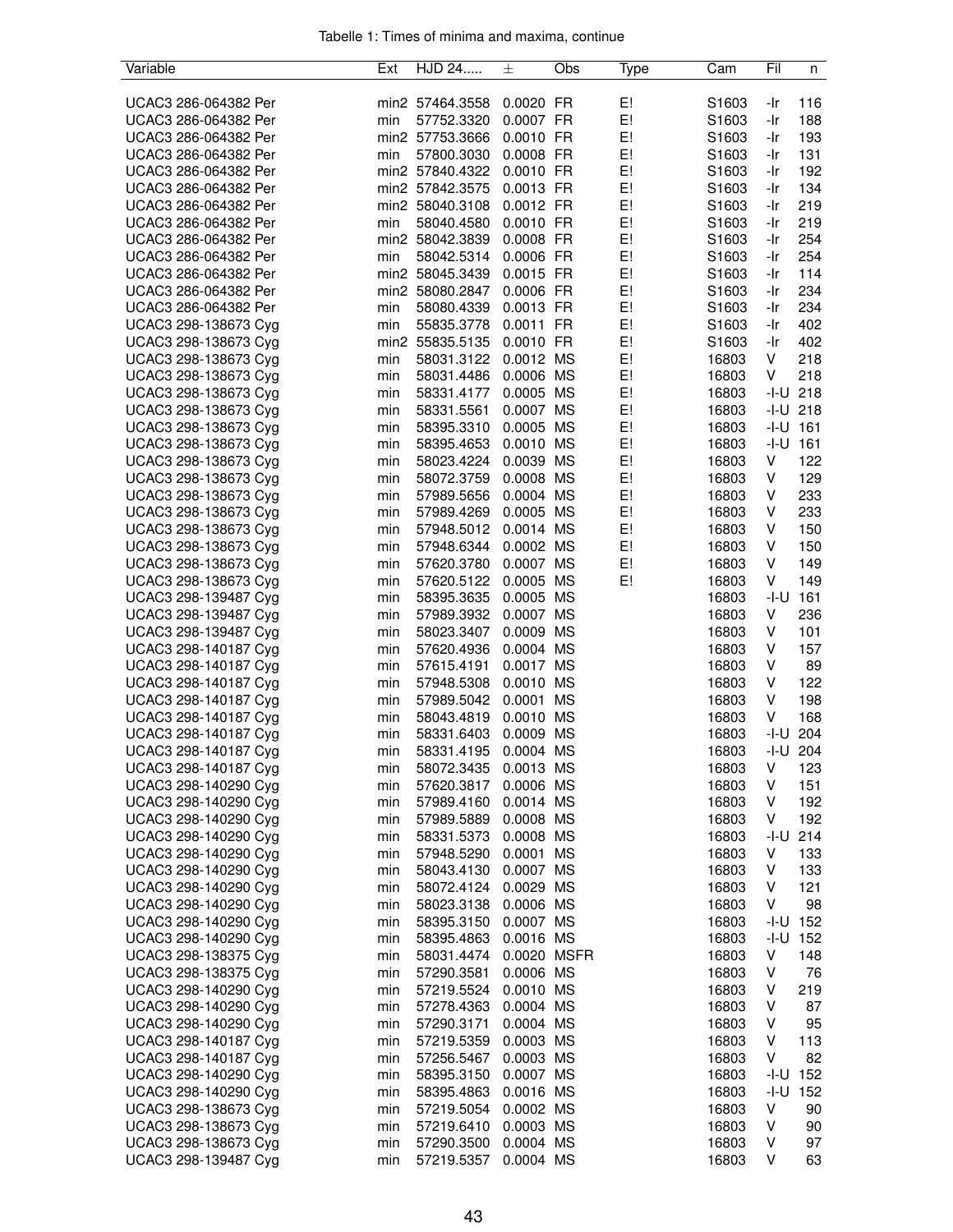| Variable             | Ext | HJD 24                 | 土           | Obs | Type | Cam   | Fil          | n            |
|----------------------|-----|------------------------|-------------|-----|------|-------|--------------|--------------|
|                      |     |                        |             |     |      |       |              |              |
| UCAC3 298-140290 Cyg | min | 58031.3513             | 0.0016 MS   |     |      | 16803 | V            | 147          |
| UCAC3 299-138834 Cyg | min | 57620.4754             | 0.0010 MSFR |     |      | 16803 | V            | 142          |
| UCAC3 299-138834 Cyg | min | 57948.4882             | 0.0013 MSFR |     |      | 16803 | V            | 146          |
| UCAC3 299-138834 Cyg | min | 58023.3727 0.0018 MSFR |             |     |      | 16803 | V            | 86           |
| UCAC3 299-138834 Cyg | min | 58043.4343             | 0.0040 MSFR |     |      | 16803 | V            | 135          |
| UCAC3 299-138834 Cyg | min | 58072.3471             | 0.0018 MSFR |     |      | 16803 | V            | 117          |
| UCAC3 299-138834 Cyg | min | 58331.5074             | 0.0010 MSFR |     |      | 16803 | -I-U         | 201          |
| UCAC3 299-138834 Cyg | min | 58395.3460             | 0.0010 MSFR |     |      | 16803 | -I-U         | 167          |
| UCAC3 299-138834 Cyg | min | 57989.4420             | 0.0013 MSFR |     |      | 16803 | V            | 223          |
| UCAC3 299-138834 Cyg | min | 57989.6390             | 0.0014 MSFR |     |      | 16803 | V            | 223          |
| UCAC3 299-138834 Cyg | min | 57615.4757             | 0.0012 MSFR |     |      | 16803 | V            | 95           |
| UCAC3 299-138834 Cyg | min | 58031.4075             | 0.0034 MS   |     |      | 16803 | V            | 124          |
| UCAC3 238-155729 Lyr | max | 58324.4510             | 0.0035 MS   |     |      | 16803 | -I-U         | 173          |
| UCAC3 238-155729 Lyr | min | 58324.5637             | 0.0035 MS   |     |      | 16803 | -I-U         | 173          |
| UCAC3 238-156501 Lyr | min | 58300.5927             | 0.0035 MS   |     |      | 16803 | -I-U         | 59           |
| UCAC3 238-156501 Lyr | min | 58324.4696             | 0.0035 MS   |     |      | 16803 | $-I-U$ 141   |              |
| UCAC3 238-156799 Lyr | max | 58324.4403             | 0.0035 MS   |     |      | 16803 | $-I-U$ 178   |              |
| UCAC3 238-156799 Lyr | min | 58324.5612             | 0.0035 MS   |     |      | 16803 |              | $-I-U$ 178   |
| UCAC3 238-157541 Lyr | min | 58300.5583             | 0.0035 MS   |     |      | 16803 |              | $-1 - U$ 108 |
| UCAC3 238-157541 Lyr | max | 58324.6082             | 0.0035 MS   |     |      | 16803 |              | $-I-U$ 206   |
| UCAC3 238-157541 Lyr | min | 58324.5205             | 0.0035 MS   |     |      | 16803 | -I-U         | 206          |
| UCAC3 239-156481 Lyr | min | 58324.4232             | 0.0035 MS   |     |      | 16803 | -I-U         | 204          |
| UCAC3 239-156481 Lyr | max | 58324.5759             | 0.0035 MS   |     |      | 16803 |              | $-1 - U$ 204 |
| UCAC3 239-156860 Lyr | max | 58324.5406             | 0.0035 MS   |     |      | 16803 | $-1 - U$ 100 |              |
| UCAC3 239-156860 Lyr | min | 58324.4406             | 0.0035 MS   |     |      | 16803 | $-1 - U$ 100 |              |
| UCAC3 239-156860 Lyr | max | 58324.5406             | 0.0035 MS   |     |      | 16803 | $-I-U$       | 61           |
| UCAC3 239-156860 Lyr | min | 58324.6344             | 0.0035 MS   |     |      | 16803 | $-I-U$       | 61           |
| UCAC3 239-158108 Lyr | min | 58324.4869             | 0.0035 MS   |     |      | 16803 | -I-U         | 96           |
| UCAC3 274-028753 And | max | 58381.6668             | 0.0056 MS   |     |      | 16803 | -I-U         | 89           |
| UCAC3 274-028753 And | max | 58384.5626             | 0.0056 MS   |     |      | 16803 |              | $-1 - U$ 136 |
| UCAC3 274-028753 And | min | 58384.6508             | 0.0028 MS   |     |      | 16803 |              | $-I-U$ 136   |
| UCAC3 274-028753 And | min | 58434.6244             | 0.0035 MS   |     |      | 16803 | $-I-U$       | 22           |
| UCAC3 274-028753 And | max | 58434.5154             | 0.0056 MS   |     |      | 16803 |              | $-1-U$ 147   |
| UCAC3 274-028753 And | min | 58434.4355             | 0.0035 MS   |     |      | 16803 |              | $-1 - U$ 147 |
| UCAC3 274-028768 And | min | 58381.6747             | 0.0035 MS   |     |      | 16803 | -I-U         | 64           |
| UCAC3 274-028768 And | max | 58384.6694             | 0.0035 MS   |     |      | 16803 |              | $-1 - U$ 144 |
| UCAC3 274-028768 And | min | 58384.5594             | 0.0035 MS   |     |      | 16803 | -I-U         | 144          |
| UCAC3 274-028768 And | min | 58434.5018             | 0.0035 MS   |     |      | 16803 | -I-U         | 76           |
| UCAC3 275-028218 And | min | 58384.6677             | 0.0035 MS   |     |      | 16803 | $-I-U$       | 79           |
| UCAC3 275-028218 And | min | 58392.4542             | 0.0035 MS   |     |      | 16803 | -l-U         | 61           |
| UCAC3 275-028218 And | max | 58434.5841             | 0.0035 MS   |     |      | 16803 |              | $-1 - U$ 106 |
| UCAC3 275-030186 And | max | 58384.5929             | 0.0042 MS   |     |      | 16803 | $-1-U$ 141   |              |
| UCAC3 275-030186 And | min | 58384.6973             | 0.0028 MS   |     |      | 16803 | $-1 - U$ 141 |              |
| UCAC3 275-030186 And | max | 58434.4727             | 0.0042 MS   |     |      | 16803 | $-I-U$ 150   |              |
| UCAC3 275-030186 And | min | 58434.5736             | 0.0028 MS   |     |      | 16803 | $-1 - U$ 150 |              |
| UCAC3 276-029490 Per | min | 58381.6470             | 0.0028 MS   |     |      | 16803 | -I-U         | 83           |
| UCAC3 276-029490 Per | max | 58384.6561             | 0.0042 MS   |     |      | 16803 |              | $-1 - U$ 135 |
| UCAC3 276-029490 Per | min | 58384.5721             | 0.0028 MS   |     |      | 16803 |              | $-1 - U$ 135 |
| UCAC3 276-029490 Per | max | 58434.5784             | 0.0042 MS   |     |      | 16803 |              | $-1 - U$ 150 |
| UCAC3 276-029490 Per | min | 58434.5005             | 0.0028 MS   |     |      | 16803 | $-I-U$ 150   |              |
| UCAC3 284-089976 Aur | max | 57756.6551             | 0.0069 MS   |     |      | 16803 | V            | 175          |
| UCAC3 284-089976 Aur | min | 57756.5624             | 0.0035 MS   |     |      | 16803 | V            | 175          |
| UCAC3 284-089976 Aur | max | 57756.4730             | 0.0069 MS   |     |      | 16803 | V            | 179          |
| UCAC3 284-089976 Aur | max | 57763.4322             | 0.0069 MS   |     |      | 16803 | V            | 188          |
| UCAC3 284-089976 Aur | min | 57763.5279             | 0.0035 MS   |     |      | 16803 | V            | 188          |
| UCAC3 284-089976 Aur | max | 57763.6102             | 0.0069 MS   |     |      | 16803 | V            | 218          |
| UCAC3 284-089976 Aur | max | 57814.4437             | 0.0069 MS   |     |      | 16803 | V            | 148          |
| UCAC3 284-089976 Aur | min | 57814.3480             | 0.0035 MS   |     |      | 16803 | V            | 148          |
| UCAC3 284-089976 Aur | min | 58079.5743             | 0.0035 MS   |     |      | 16803 | V            | 178          |
| UCAC3 284-089976 Aur | max | 58079.4820             | 0.0069 MS   |     |      | 16803 | V            | 95           |
| UCAC3 284-089976 Aur | max | 58136.3313             | 0.0069 MS   |     |      | 16803 |              | $-I-U$ 198   |
| UCAC3 284-089976 Aur | max | 58136.5092             | 0.0069 MS   |     |      | 16803 |              | $-I-U$ 198   |
| UCAC3 284-089976 Aur | min | 58136.4217             | 0.0035 MS   |     |      | 16803 |              | $-I-U$ 198   |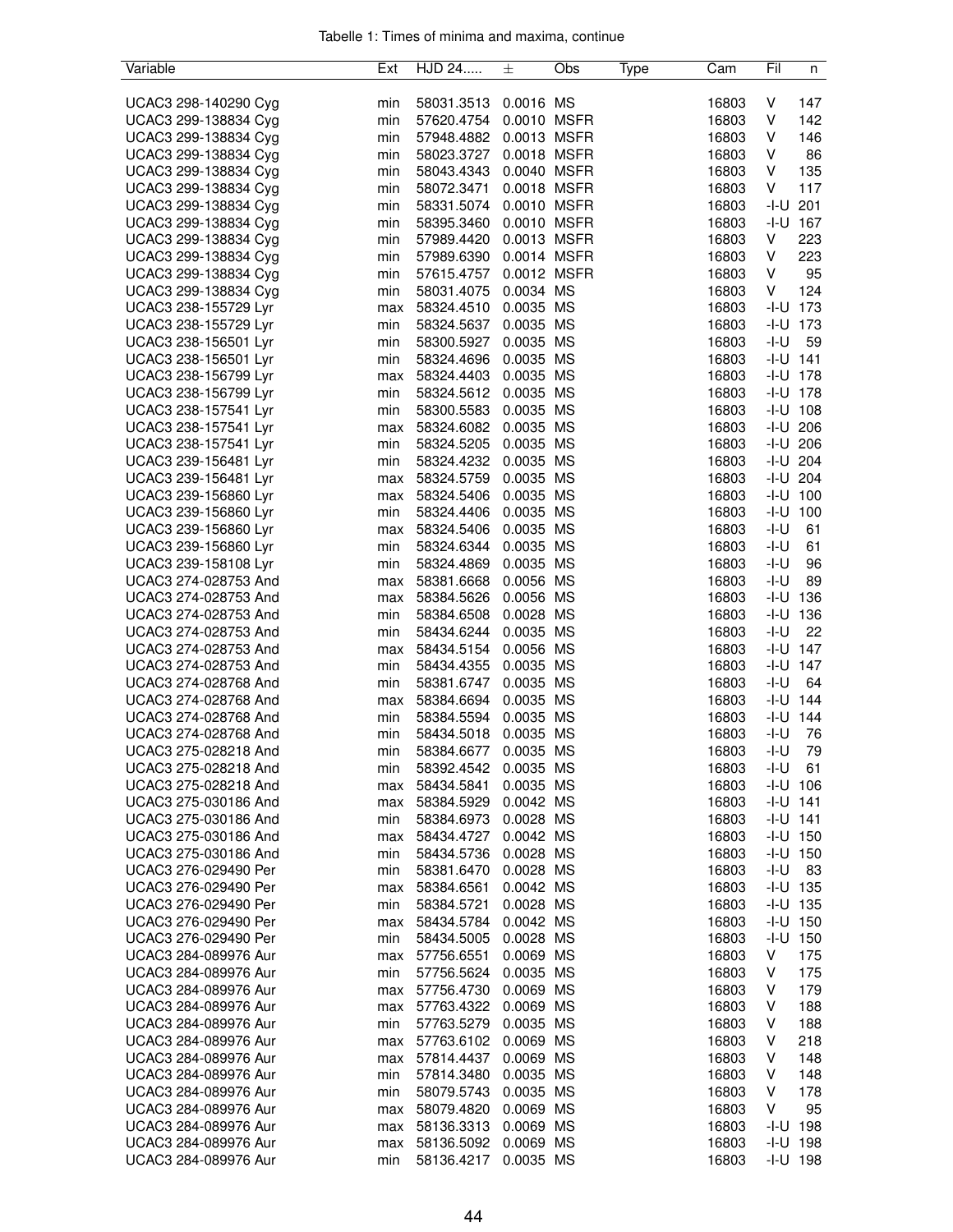| Variable             | Ext | HJD 24          | 土           | Obs       | Type | Cam   | Fil          | n   |
|----------------------|-----|-----------------|-------------|-----------|------|-------|--------------|-----|
|                      |     |                 |             |           |      |       |              |     |
| UCAC3 284-089976 Aur | max | 58175.4776      | 0.0069 MS   |           |      | 16803 | $-I-U$ 181   |     |
| UCAC3 284-089976 Aur | min | 58175.3841      | 0.0035 MS   |           |      | 16803 | -I-U         | 181 |
| UCAC3 284-089976 Aur | max | 58426.5906      | 0.0069 MS   |           |      | 16803 | $-I-U$       | 91  |
| UCAC3 284-090447 Aur | max | 58079.4831      | 0.0069 MS   |           |      | 16803 | V            | 89  |
| UCAC3 284-090447 Aur | min | 58079.5508      | 0.0069      | <b>MS</b> |      | 16803 | V            | 89  |
| UCAC3 284-090447 Aur | max | 58136.4759      | 0.0069 MS   |           |      | 16803 | -I-U         | 97  |
| UCAC3 284-090447 Aur | min | 58136.5425      | 0.0042 MS   |           |      | 16803 | -I-U         | 97  |
| UCAC3 284-090447 Aur | max | 58136.3401      | 0.0069 MS   |           |      | 16803 | $-I-U$ 196   |     |
| UCAC3 284-090447 Aur | min | 58136.4082      | 0.0042 MS   |           |      | 16803 | $-I-U$ 196   |     |
|                      |     | 58175.4792      | 0.0042 MS   |           |      |       |              |     |
| UCAC3 284-090447 Aur | min |                 |             |           |      | 16803 | -I-U         | 178 |
| UCAC3 284-090447 Aur | max | 58175.4106      | 0.0069 MS   |           |      | 16803 | $-1 - U$ 119 |     |
| UCAC3 284-090447 Aur | min | 58175.3403      | 0.0042 MS   |           |      | 16803 | $-I-U$ 119   |     |
| UCAC3 284-090447 Aur | max | 58426.5692      | 0.0069 MS   |           |      | 16803 | $-1 - U$ 143 |     |
| UCAC3 284-090447 Aur | min | 58426.6360      | 0.0042 MS   |           |      | 16803 | -I-U         | 143 |
| UCAC3 284-090447 Aur | max | 58426.6937      | 0.0069 MS   |           |      | 16803 | -I-U         | 151 |
| UCAC3 285-090536 Aur | max | 57756.5568      | 0.0063 MS   |           |      | 16803 | V            | 185 |
| UCAC3 285-090536 Aur | min | 57756.6614      | 0.0035 MS   |           |      | 16803 | V            | 185 |
| UCAC3 285-090536 Aur | min | 57756.4541      | 0.0035 MS   |           |      | 16803 | V            | 185 |
| UCAC3 285-090536 Aur | max | 57763.4902      | 0.0063 MS   |           |      | 16803 | V            | 184 |
| UCAC3 285-090536 Aur | min | 57763.3920      | 0.0035 MS   |           |      | 16803 | V            | 184 |
| UCAC3 285-090536 Aur | max | 57814.3481      | 0.0069 MS   |           |      | 16803 | V            | 154 |
| UCAC3 285-090536 Aur | min | 57814.4562      | 0.0035 MS   |           |      | 16803 | V            | 154 |
| UCAC3 285-090536 Aur |     |                 | 0.0063 MS   |           |      | 16803 | V            | 163 |
|                      | max | 58079.5640      |             |           |      |       |              |     |
| UCAC3 285-090536 Aur | max | 58136.5281      | 0.0063 MS   |           |      | 16803 | -I-U         | 195 |
| UCAC3 285-090536 Aur | min | 58136.4071      | 0.0035 MS   |           |      | 16803 | -I-U         | 195 |
| UCAC3 285-090536 Aur | max | 58175.3891      | 0.0069 MS   |           |      | 16803 | -I-U 179     |     |
| UCAC3 285-090536 Aur | min | 58175.5002      | 0.0035 MS   |           |      | 16803 | -I-U         | 179 |
| UCAC3 285-090536 Aur | min | 58426.6328      | 0.0035 MS   |           |      | 16803 | -I-U         | 146 |
| UCAC3 285-090584 Aur | min | 57756.5540      | 0.0035 MS   |           |      | 16803 | $-1 - U$ 182 |     |
| UCAC3 285-090584 Aur | min | 57763.5197      | 0.0035 MS   |           |      | 16803 | -I-U 209     |     |
| UCAC3 285-090584 Aur | max | 57814.4421      | 0.0069 MS   |           |      | 16803 | $-I-U$ 187   |     |
| UCAC3 285-090584 Aur | max | 58079.5292      | 0.0035 MS   |           |      | 16803 | $-1 - U$ 172 |     |
| UCAC3 285-090584 Aur | min | 58136.4308      | 0.0035 MS   |           |      | 16803 | $-I-U$       | 194 |
| UCAC3 285-090725 Aur | max | 57756.4992      | 0.0035 MS   |           |      | 16803 | V            | 181 |
| UCAC3 285-090725 Aur | min | 57756.5981      | 0.0035 MS   |           |      | 16803 | V            | 181 |
| UCAC3 285-090725 Aur | max | 57763.3898      | 0.0035 MS   |           |      | 16803 | V            | 170 |
| UCAC3 285-090725 Aur | min | 57763.4855      | 0.0035 MS   |           |      | 16803 | V            | 170 |
| UCAC3 285-090725 Aur | max | 57763.5831      | 0.0069 MS   |           |      | 16803 | V            | 215 |
| UCAC3 285-090725 Aur |     | 57814.4318      | 0.0035 MS   |           |      | 16803 | V            | 128 |
|                      | max |                 |             |           |      |       |              |     |
| UCAC3 285-090725 Aur | min | 57814.3267      | 0.0035 MS   |           |      | 16803 | V            | 128 |
| UCAC3 285-090725 Aur | max | 58079.5724      | 0.0069 MS   |           |      | 16803 | V            | 137 |
| UCAC3 285-090725 Aur | min | 58079.4748      | 0.0035 MS   |           |      | 16803 | V            | 137 |
| UCAC3 285-090725 Aur | max | 58136.4994      | 0.0069 MS   |           |      | 16803 | $-I-U$ 196   |     |
| UCAC3 285-090725 Aur | min | 58136.3936      | 0.0035 MS   |           |      | 16803 | $-I-U$ 196   |     |
| UCAC3 285-090725 Aur | max | 58175.3888      | 0.0069 MS   |           |      | 16803 | -I-U         | 178 |
| UCAC3 285-090725 Aur | min | 58175.4842      | 0.0035 MS   |           |      | 16803 | -I-U         | 178 |
| UCAC3 285-090725 Aur | max | 58426.5542      | 0.0069 MS   |           |      | 16803 | V            | 150 |
| UCAC3 285-090725 Aur | min | 58426.6598      | 0.0035 MS   |           |      | 16803 | V            | 150 |
| UCAC4 597-069471 Lyr | min | 57626.4757      | 0.0030 MSFR |           |      | 16803 | V            | 91  |
| UCAC4 597-069471 Lyr | min | 57978.4925      | 0.0006 MSFR |           |      | 16803 | V            | 132 |
| UCAC4 597-069471 Lyr | min | 58009.4672      | 0.0012 MSFR |           |      | 16803 | V            | 88  |
| UCAC4 597-069471 Lyr | min | 58022.4237      | 0.0013 MSFR |           |      | 16803 | V            | 105 |
| UCAC4 597-069471 Lyr | min | 57921.6018      | 0.0014 MSFR |           |      | 16803 | V            | 151 |
| UCAC4 597-069471 Lyr | min | 57935.4955      | 0.0012 MSFR |           |      | 16803 | V            | 167 |
|                      |     |                 |             |           |      |       | V            | 112 |
| UCAC4 597-069471 Lyr | min | 57949.5844      | 0.0014 MSFR |           |      | 16803 |              |     |
| UCAC4 597-069471 Lyr | min | 57950.5156      | 0.0013 MSFR |           |      | 16803 | V            | 125 |
| UCAC4 597-069471 Lyr | min | 57618.4043      | 0.0010 MSFR |           |      | 16803 | V            | 118 |
| UCAC4 597-069471 Lyr | min | 57893.6290      | 0.0015 MSFR |           |      | 16803 | V            | 101 |
| UCAC4 597-069471 Lyr | min | 57899.6383      | 0.0020 MSFR |           |      | 16803 | V            | 116 |
| UCAC4 597-069471 Lyr | min | 57921.4252      | 0.0020 MSFR |           |      | 16803 | V            | 151 |
| UCAC4 597-069471 Lyr | min | 55074.4919      | 0.0016 FR   |           | E!   | S1603 | -Ir          | 91  |
| UCAC4 597-069471 Lyr | min | 55380.5168      | 0.0020 FR   |           | E!   | S1603 | -Ir          | 106 |
| UCAC4 597-069471 Lyr |     | min2 55385.4066 | 0.0020 FR   |           | E!   | S1603 | -Ir          | 112 |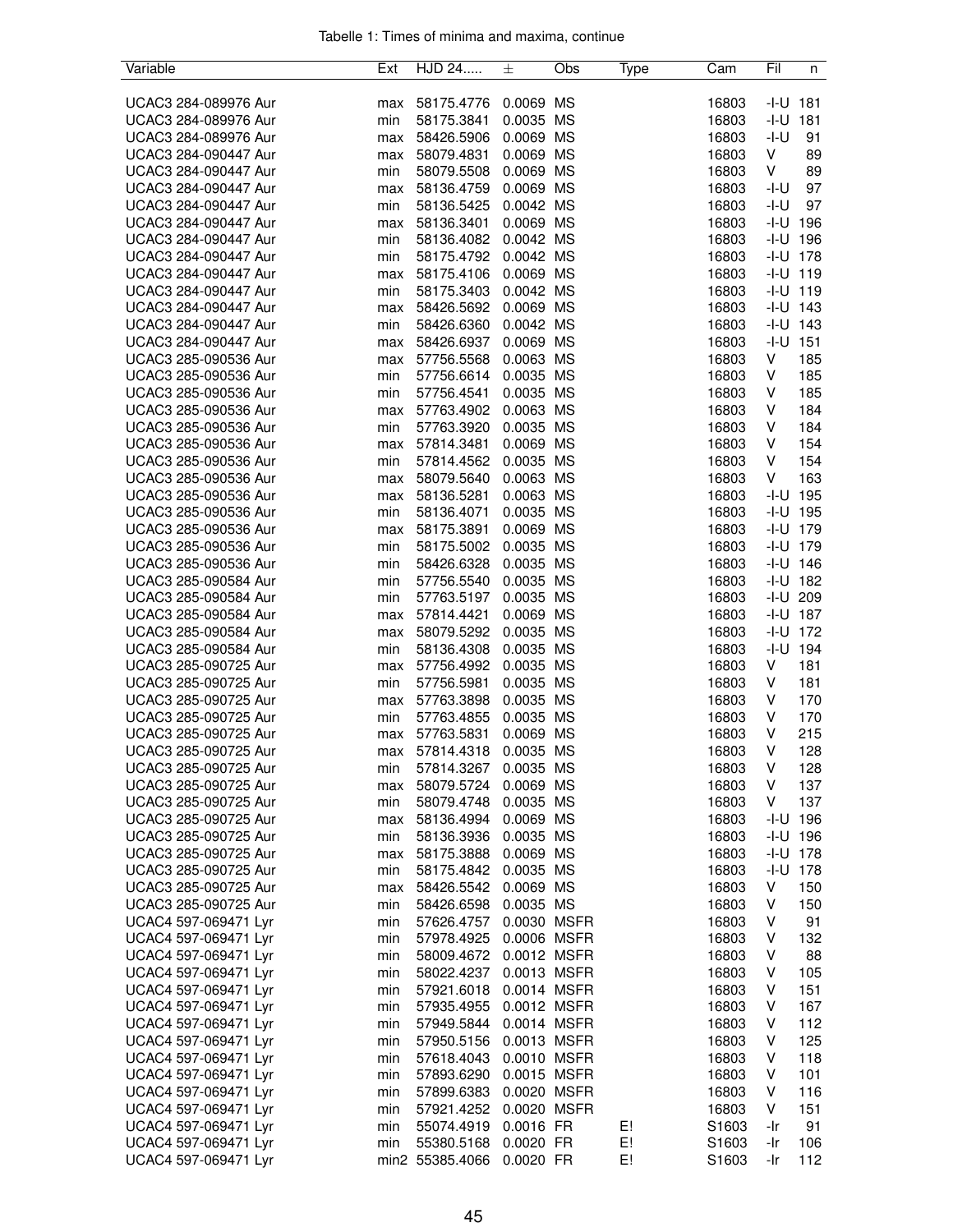| Variable                 | Ext | HJD 24                   | 士           | Obs | Type | Cam               | Fil    | n            |
|--------------------------|-----|--------------------------|-------------|-----|------|-------------------|--------|--------------|
|                          |     |                          |             |     |      |                   |        |              |
| UCAC4 597-069471 Lyr     | min | 55387.4582               | 0.0015 FR   |     | E!   | S1603             | -Ir    | 122          |
| UCAC4 597-069471 Lyr     |     | min2 55409.4230          | 0.0016 FR   |     | E!   | S1603             | -Ir    | 161          |
| UCAC4 597-069471 Lyr     | min | 55418.4350               | 0.0013 FR   |     | E!   | S1603             | -Ir    | 177          |
| UCAC4 597-069471 Lyr     | min | 55429.5112               | 0.0020 FR   |     | E!   | S1603             | -Ir    | 41           |
| UCAC4 597-069471 Lyr     |     | min2 56568.3610          | 0.0012 FR   |     | E!   | S <sub>1603</sub> | -Ir    | 161          |
| UCAC4 597-069471 Lyr     | min | 56590.3333               | 0.0012 FR   |     | E!   | S1603             | -Ir    | 132          |
| UCAC4 597-069471 Lyr     | min | 56596.3424               | 0.0016 FR   |     | E!   | S <sub>1603</sub> | -Ir    | 113          |
| UCAC4 598-071837 Lyr     | min | 58022.3651               | 0.0007 MSFR |     |      | 16803             | V      | 132          |
| UCAC4 598-071837 Lyr     | min | 57618.4372               | 0.0006 MSFR |     |      | 16803             | V      | 127          |
| UCAC4 598-071837 Lyr     | min | 57626.4061               | 0.0007 MSFR |     |      | 16803             | V      | 95           |
| UCAC4 598-071837 Lyr     | min | 57921.6427               | 0.0012 MSFR |     |      | 16803             | V      | 165          |
| UCAC4 598-071837 Lyr     | min | 57921.4346               | 0.0009 MSFR |     |      | 16803             | V      | 165          |
| UCAC4 598-071837 Lyr     | min | 57949.4267               | 0.0012 MSFR |     |      | 16803             | V      | 156          |
| UCAC4 598-071837 Lyr     | min | 57935.5334               | 0.0003 MSFR |     |      | 16803             | V      | 177          |
| UCAC4 598-071837 Lyr     | min | 57899.5749               | 0.0008 MSFR |     |      | 16803             | V      | 118          |
|                          | min |                          | 0.0012 MSFR |     |      |                   | V      | 156          |
| UCAC4 598-071837 Lyr     |     | 57949.6298               |             |     |      | 16803             |        |              |
| UCAC4 598-071837 Lyr     | min | 57950.4470               | 0.0017 MSFR |     |      | 16803             | V      | 157          |
| UCAC4 598-071837 Lyr     | min | 55074.5394               | 0.0010 FR   |     | E!   | S1603             | -Ir    | 106          |
| UCAC4 598-071837 Lyr     |     | min2 55380.4004          | 0.0017 FR   |     | E!   | S1603             | -Ir    | 121          |
| UCAC4 598-071837 Lyr     |     | min2 55385.4986          | 0.0014 FR   |     | E!   | S1603             | -Ir    | 112          |
| UCAC4 598-071837 Lyr     |     | min2 55409.4067          | 0.0010 FR   |     | E!   | S1603             | -Ir    | 162          |
| UCAC4 598-071837 Lyr     |     | min2 55418.3919          | 0.0019 FR   |     | E!   | S <sub>1603</sub> | -Ir    | 189          |
| UCAC4 598-071837 Lyr     | min | 55429.4327               | 0.0015 FR   |     | E!   | S1603             | -Ir    | 195          |
| UCAC4 598-071837 Lyr     |     | min2 56568.4716          | 0.0012 FR   |     | E!   | S1603             | -Ir    | 202          |
| UCAC4 598-071837 Lyr     | min | 56579.3008               | 0.0008 FR   |     | E!   | S1603             | -Ir    | 134          |
| UCAC4 598-071837 Lyr     | min | 56590.3310               | 0.0004 FR   |     | E!   | S1603             | -Ir    | 161          |
| UCAC4 598-071837 Lyr     | min | 56596.2552               | 0.0015 FR   |     | E!   | S1603             | -Ir    | 136          |
| UCAC4 598-071837 Lyr     |     | min2 56624.2420          | 0.0015 FR   |     | E!   | S <sub>1603</sub> | -Ir    | 118          |
| UCAC4 598-071837 Lyr     | min | 56918.4633               | 0.0006 FR   |     | E!   | S1603             | -Ir    | 165          |
| UCAC4 598-071837 Lyr     |     | min2 58043.4089          | 0.0010 FR   |     | E!   | S <sub>1603</sub> | -Ir    | 181          |
| UCAC4 597-069471 Lyr     | max | 58324.5900               | 0.0035 MS   |     |      | 16803             | -I-U   | 161          |
| UCAC4 597-069471 Lyr     | min | 58324.4982               | 0.0035 MS   |     |      | 16803             | $-I-U$ | 161          |
| UCAC4 598-071837 Lyr     | max | 58324.4452               | 0.0035 MS   |     |      | 16803             | $-I-U$ | 167          |
| UCAC4 598-071837 Lyr     | min | 58324.5473               | 0.0035 MS   |     |      | 16803             | $-I-U$ | 167          |
| VSX J020002.4+370154 And | min | 58373.5106               | 0.0042 AG   |     |      | S1603             | -Ir    | 34           |
| VSX J023651.5+605111 Cas | min | 58400.5044               | 0.0014 AG   |     |      | S1603             | -Ir    | 54           |
| VSX J044256.2+793752 Cep | min | 58163.4156               | 0.0022 AG   |     |      | S1603             | -Ir    | 41           |
| VSX J044256.2+793752 Cep | min | 58163.6587               | 0.0038 AG   |     |      | S1603             | -Ir    | 41           |
| VSX J094546.2+342925 LMi | max | 58163.5410               | 0.0020 AG   |     |      | S1603             | -Ir    | 42           |
| VSX J121407.1+762538 Cam | min | 58155.3089               | 0.0021 AG   |     |      | S1603             | -Ir    | 69           |
| VSX J121407.1+762538 Cam | min | 58155.4507               | 0.0018 AG   |     |      | S1603             | -Ir    | 69           |
| VSX J121407.1+762538 Cam | min | 58155.5919               | 0.0033 AG   |     |      | S1603             | -Ir    | 69           |
| VSX J130338.2+882407 UMi | min | 58230.4917 0.0021 AG     |             |     |      | S1603             | -Ir    | 39           |
| VSX J173849.8+571223 Dra | min | 58238.4374 0.0028 AG     |             |     |      | S1603             | -Ir    | 36           |
| VSX J185715.3+511631 Dra | min | 58246.5223               | 0.0017 AG   |     |      | S1603             | -Ir    | 37           |
| VSX J190933.7+290329 Lyr | min | 58043.3518               | 0.0010 FR   |     |      | S1603             | -Ir    | 169          |
| VSX J190933.7+290329 Lyr |     | min2 56918.4624          | 0.0010 FR   |     |      | S1603             | -Ir    | 158          |
| VSX J200942.2+345102 Cyg | min | 58320.4643               | 0.0009 MS   |     |      | 16803             |        | $-1 - U$ 128 |
| VSX J200942.2+345102 Cyg | min | 58320.6432 0.0006 MS     |             |     |      | 16803             |        | $-1 - U$ 128 |
| VSX J200942.2+345102 Cyg | min | 58312.4308               | 0.0005 MS   |     |      | 16803             |        | $-1 - U$ 138 |
| VSX J200942.2+345102 Cyg | min | 58312.6091               | 0.0005 MS   |     |      | 16803             |        | $-1 - U$ 138 |
| VSX J200942.2+345102 Cyg | min |                          | 0.0006 MS   |     |      | 16803             |        | $-I-U$ 187   |
| VSX J200942.2+345102 Cyg | min | 58316.5359<br>58357.4219 | 0.0004 MS   |     |      | 16803             |        | $-I-U$ 167   |
|                          |     |                          |             |     |      |                   |        |              |
| VSX J200942.2+345102 Cyg | min | 58332.4258               | 0.0004 MS   |     |      | 16803             |        | $-1 - U$ 218 |
| VSX J200942.2+345102 Cyg | min | 58332.6041               | 0.0004 MS   |     |      | 16803             |        | $-1 - U$ 218 |
| VSX J220917.2+543726 Cep | min | 58342.5044 0.0010 AG     |             |     |      | S1603             | -Ir    | 38           |
| VSX J220917.2+543726 Cep | min | 58353.5374 0.0018 AG     |             |     |      | S <sub>1603</sub> | -Ir    | 26           |
| VSX J220917.2+543726 Cep | min | 58367.5172 0.0013 AG     |             |     |      | S1603             | -Ir    | 41           |
| VSX J235504.7+764520 Cep | min | 58374.3922               | 0.0020 AG   |     |      | S1603             | -Ir    | 40           |
| VSX J235504.7+764520 Cep | min | 58374.5905               | 0.0032 AG   |     |      | S1603             | -Ir    | 40           |